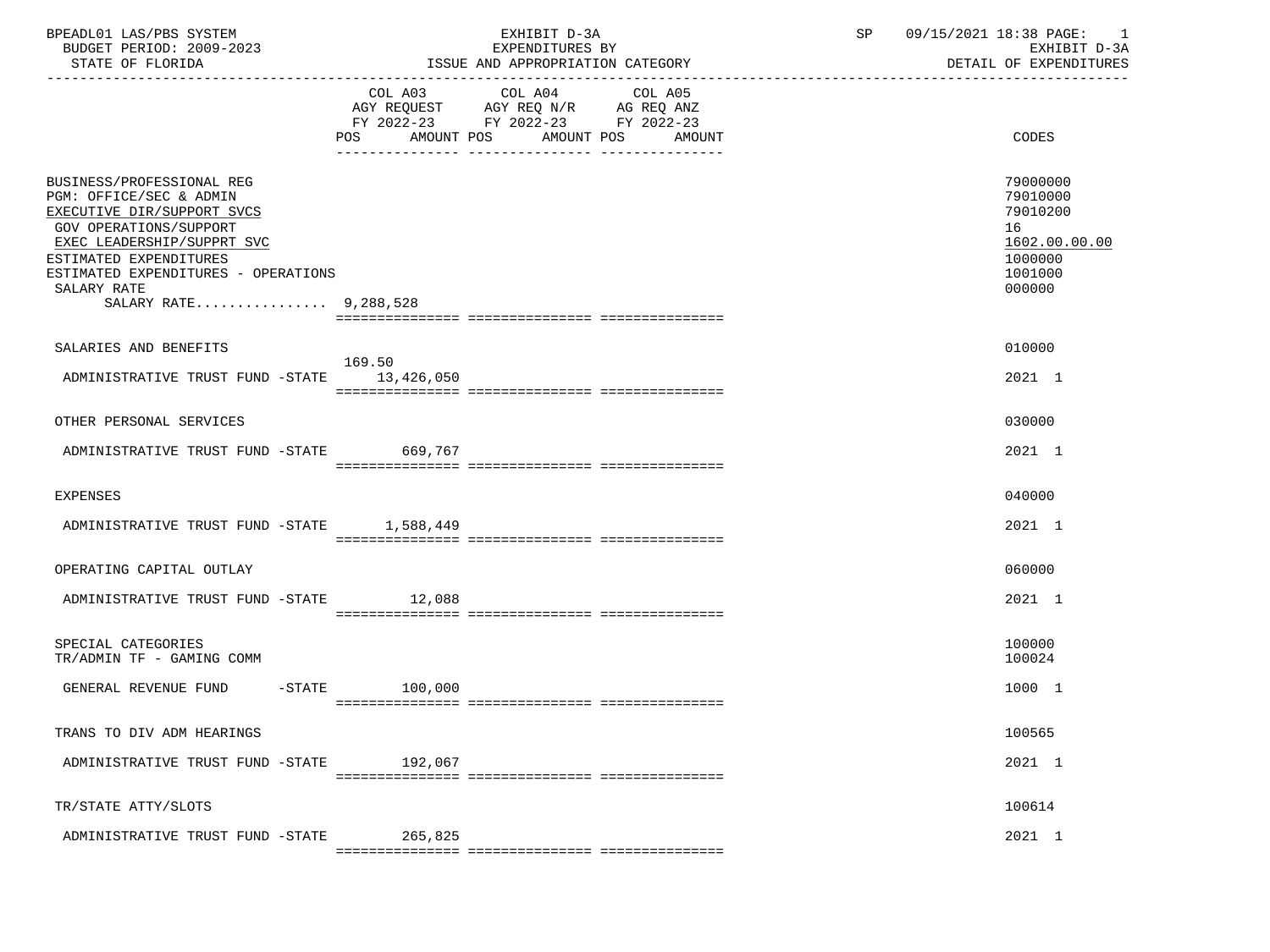| BPEADL01 LAS/PBS SYSTEM<br>BUDGET PERIOD: 2009-2023<br>STATE OF FLORIDA                                                                                                                                                                                                                              |                | EXHIBIT D-3A<br>EXPENDITURES BY<br>ISSUE AND APPROPRIATION CATEGORY                                                    | SP 09/15/2021 18:38 PAGE: | 2<br>EXHIBIT D-3A<br>DETAIL OF EXPENDITURES                                                                 |
|------------------------------------------------------------------------------------------------------------------------------------------------------------------------------------------------------------------------------------------------------------------------------------------------------|----------------|------------------------------------------------------------------------------------------------------------------------|---------------------------|-------------------------------------------------------------------------------------------------------------|
|                                                                                                                                                                                                                                                                                                      | POS AMOUNT POS | COL A03 COL A04 COL A05<br>AGY REQUEST AGY REQ N/R AG REQ ANZ<br>FY 2022-23 FY 2022-23 FY 2022-23<br>AMOUNT POS AMOUNT |                           | CODES                                                                                                       |
| BUSINESS/PROFESSIONAL REG<br>PGM: OFFICE/SEC & ADMIN<br>EXECUTIVE DIR/SUPPORT SVCS<br>GOV OPERATIONS/SUPPORT<br>EXEC LEADERSHIP/SUPPRT SVC<br>ESTIMATED EXPENDITURES<br>ESTIMATED EXPENDITURES - OPERATIONS<br>SPECIAL CATEGORIES<br>CONTRACTED SERVICES<br>ADMINISTRATIVE TRUST FUND -STATE 254,780 |                |                                                                                                                        |                           | 79000000<br>79010000<br>79010200<br>16<br>1602.00.00.00<br>1000000<br>1001000<br>100000<br>100777<br>2021 1 |
| OPERATION/MOTOR VEHICLES                                                                                                                                                                                                                                                                             |                |                                                                                                                        |                           | 102289                                                                                                      |
| ADMINISTRATIVE TRUST FUND -STATE 6,500                                                                                                                                                                                                                                                               |                |                                                                                                                        |                           | 2021 1                                                                                                      |
| RISK MANAGEMENT INSURANCE                                                                                                                                                                                                                                                                            |                |                                                                                                                        |                           | 103241                                                                                                      |
| ADMINISTRATIVE TRUST FUND -STATE 46,581                                                                                                                                                                                                                                                              |                |                                                                                                                        |                           | 2021 1                                                                                                      |
| SALARY INCENTIVE PAYMENTS                                                                                                                                                                                                                                                                            |                |                                                                                                                        |                           | 103290                                                                                                      |
| ADMINISTRATIVE TRUST FUND -STATE 7,650                                                                                                                                                                                                                                                               |                |                                                                                                                        |                           | 2021 1                                                                                                      |
| TENANT BROKER COMMISSIONS                                                                                                                                                                                                                                                                            |                |                                                                                                                        |                           | 105084                                                                                                      |
| ADMINISTRATIVE TRUST FUND -STATE 90,000                                                                                                                                                                                                                                                              |                |                                                                                                                        |                           | 2021 1                                                                                                      |
| LEASE/PURCHASE/EQUIPMENT                                                                                                                                                                                                                                                                             |                |                                                                                                                        |                           | 105281                                                                                                      |
| ADMINISTRATIVE TRUST FUND -STATE 77,506                                                                                                                                                                                                                                                              |                |                                                                                                                        |                           | 2021 1                                                                                                      |
| TR/DMS/HR SVCS/STW CONTRCT                                                                                                                                                                                                                                                                           |                |                                                                                                                        |                           | 107040                                                                                                      |
| ADMINISTRATIVE TRUST FUND -STATE                                                                                                                                                                                                                                                                     | 57,062         |                                                                                                                        |                           | 2021 1                                                                                                      |
| TOTAL: ESTIMATED EXPENDITURES - OPERATIONS<br>TOTAL POSITIONS 169.50<br>TOTAL ISSUE<br>TOTAL SALARY RATE 9,288,528                                                                                                                                                                                   | 16,794,325     |                                                                                                                        |                           | 1001000                                                                                                     |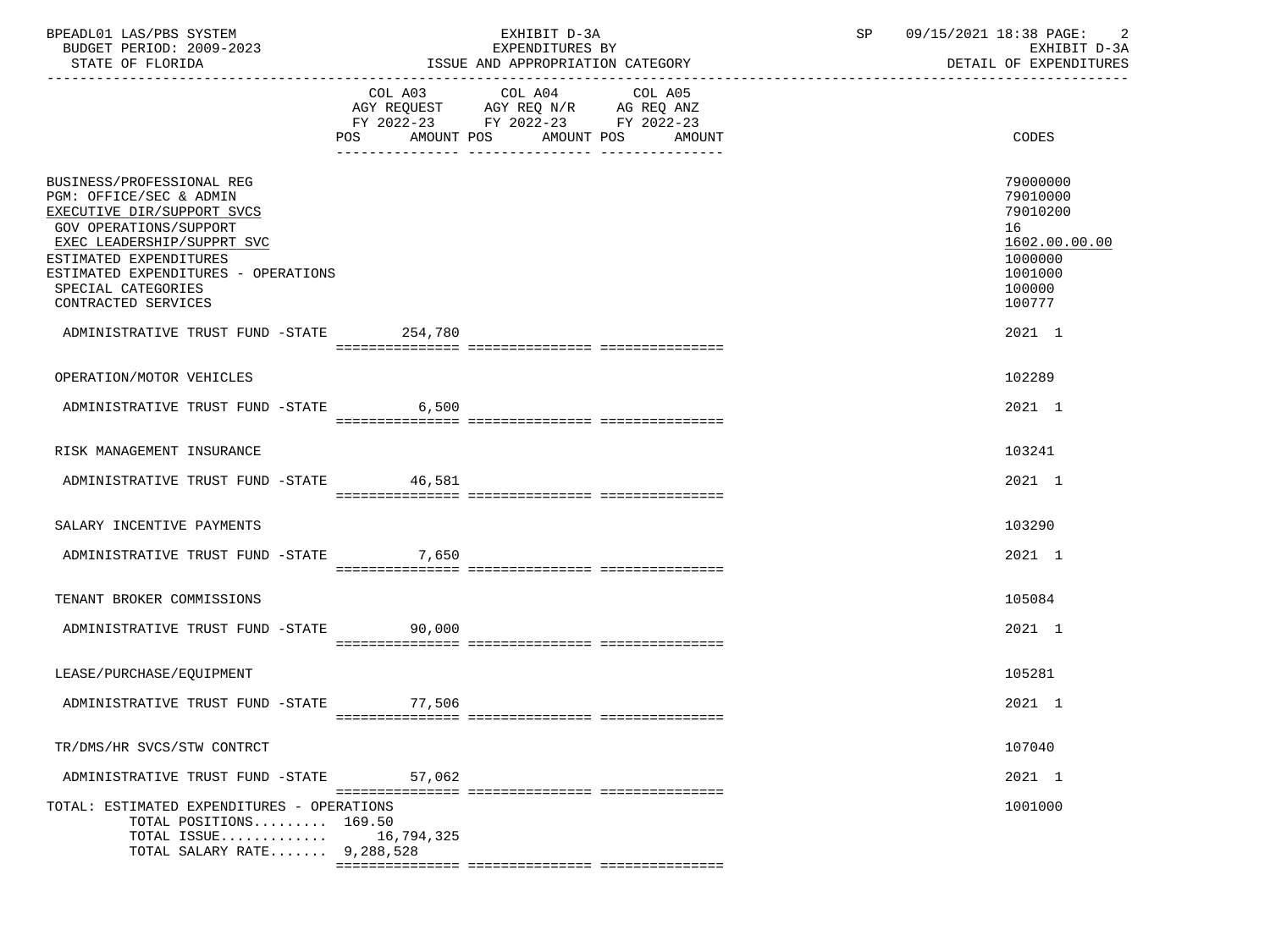| BPEADL01 LAS/PBS SYSTEM<br>BUDGET PERIOD: 2009-2023<br>STATE OF FLORIDA                                                                                                                                                                  |                                              | EXHIBIT D-3A<br>EXPENDITURES BY<br>ISSUE AND APPROPRIATION CATEGORY                         | 09/15/2021 18:38 PAGE: 3<br>SP<br>EXHIBIT D-3A<br>DETAIL OF EXPENDITURES |                                                                    |  |
|------------------------------------------------------------------------------------------------------------------------------------------------------------------------------------------------------------------------------------------|----------------------------------------------|---------------------------------------------------------------------------------------------|--------------------------------------------------------------------------|--------------------------------------------------------------------|--|
|                                                                                                                                                                                                                                          | COL A03 COL A04<br>POS AMOUNT POS AMOUNT POS | COL A05<br>AGY REQUEST AGY REQ N/R AG REQ ANZ<br>FY 2022-23 FY 2022-23 FY 2022-23<br>AMOUNT |                                                                          | CODES                                                              |  |
| BUSINESS/PROFESSIONAL REG<br>PGM: OFFICE/SEC & ADMIN<br>EXECUTIVE DIR/SUPPORT SVCS<br>GOV OPERATIONS/SUPPORT<br>EXEC LEADERSHIP/SUPPRT SVC<br>ESTIMATED EXPENDITURES<br>SALARY INCREASES FOR FY 2021-22 -<br>STATE EMPLOYEE MINIMUM WAGE |                                              |                                                                                             |                                                                          | 79000000<br>79010000<br>79010200<br>16<br>1602.00.00.00<br>1000000 |  |
| INCREASE - EFFECTIVE 7/1/2021<br>SALARY RATE<br>SALARY RATE 16,383                                                                                                                                                                       |                                              |                                                                                             |                                                                          | 1001030<br>000000                                                  |  |
| SALARIES AND BENEFITS                                                                                                                                                                                                                    |                                              |                                                                                             |                                                                          | 010000                                                             |  |
| ADMINISTRATIVE TRUST FUND -STATE 19,488                                                                                                                                                                                                  |                                              |                                                                                             |                                                                          | 2021 1                                                             |  |
| OTHER PERSONAL SERVICES                                                                                                                                                                                                                  |                                              |                                                                                             |                                                                          | 030000                                                             |  |
| ADMINISTRATIVE TRUST FUND -STATE                                                                                                                                                                                                         | 6,903                                        |                                                                                             |                                                                          | 2021 1                                                             |  |
| TOTAL: SALARY INCREASES FOR FY 2021-22 -<br>STATE EMPLOYEE MINIMUM WAGE<br>INCREASE - EFFECTIVE $7/1/2021$<br>TOTAL ISSUE<br>TOTAL SALARY RATE 16,383                                                                                    | 26,391                                       |                                                                                             |                                                                          | 1001030                                                            |  |
| SALARY INCREASE FOR FY 2021-22 -<br>AGENCY HEADS PAY INCREASE -<br>EFFECTIVE 7/1/2021<br>SALARY RATE<br>SALARY RATE $9,461$                                                                                                              |                                              |                                                                                             |                                                                          | 1001050<br>000000                                                  |  |
| SALARIES AND BENEFITS                                                                                                                                                                                                                    |                                              |                                                                                             |                                                                          | 010000                                                             |  |
| ADMINISTRATIVE TRUST FUND -STATE                                                                                                                                                                                                         | 12,487                                       |                                                                                             |                                                                          | 2021 1                                                             |  |
| TOTAL: SALARY INCREASE FOR FY 2021-22 -<br>AGENCY HEADS PAY INCREASE -<br>EFFECTIVE 7/1/2021                                                                                                                                             |                                              |                                                                                             |                                                                          | 1001050                                                            |  |
| TOTAL ISSUE<br>TOTAL SALARY RATE 9,461                                                                                                                                                                                                   | 12,487                                       |                                                                                             |                                                                          |                                                                    |  |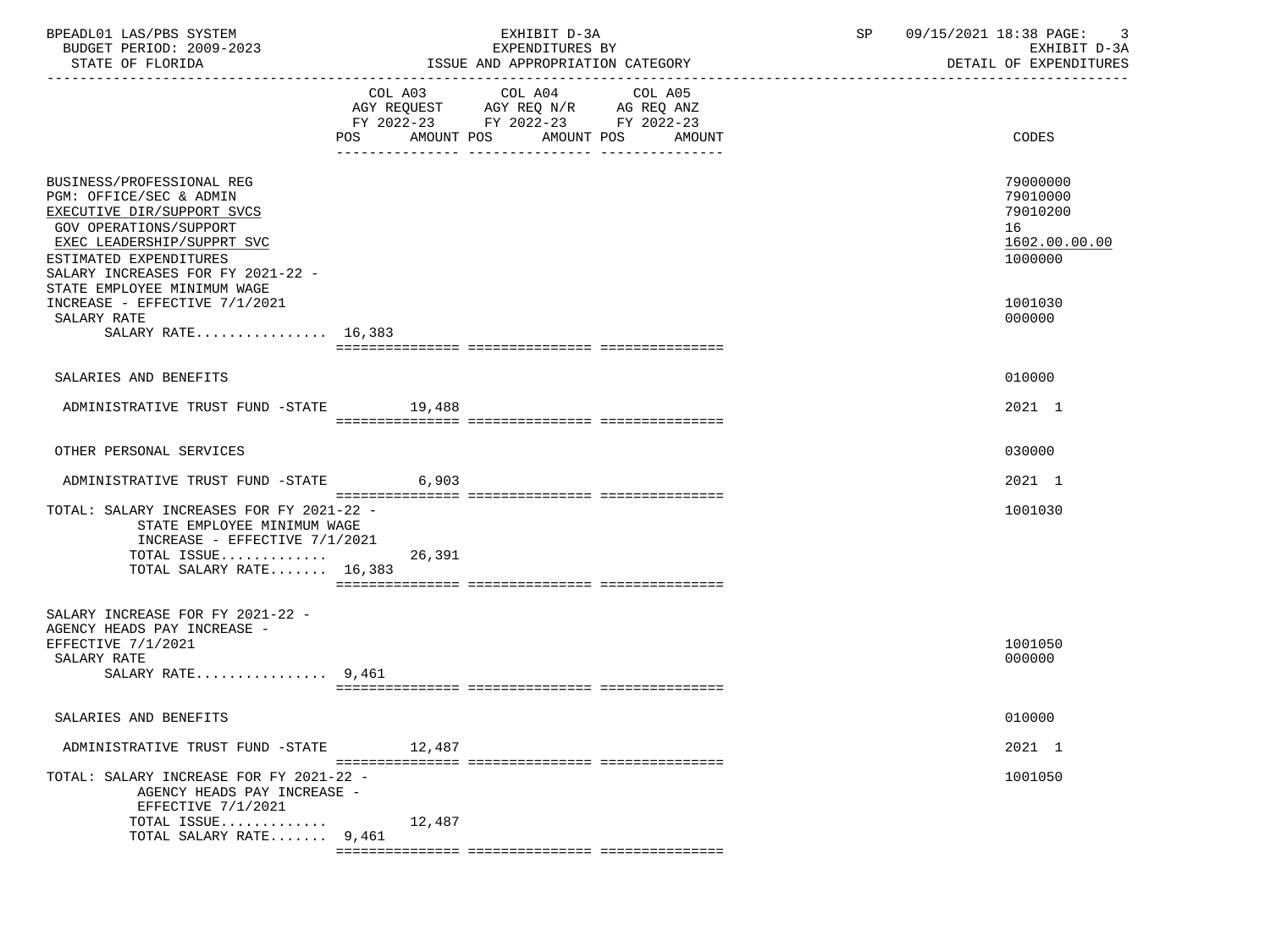| BPEADL01 LAS/PBS SYSTEM<br>BUDGET PERIOD: 2009-2023<br>STATE OF FLORIDA                                                                                                                                                               |        | EXHIBIT D-3A<br>EXPENDITURES BY<br>ISSUE AND APPROPRIATION CATEGORY                                                                     | 09/15/2021 18:38 PAGE:<br>SP<br>EXHIBIT D-3A<br>DETAIL OF EXPENDITURES |                                                              |  |
|---------------------------------------------------------------------------------------------------------------------------------------------------------------------------------------------------------------------------------------|--------|-----------------------------------------------------------------------------------------------------------------------------------------|------------------------------------------------------------------------|--------------------------------------------------------------|--|
|                                                                                                                                                                                                                                       | POS    | COL A03 COL A04<br>COL A05<br>AGY REQUEST AGY REQ N/R AG REQ ANZ<br>FY 2022-23 FY 2022-23 FY 2022-23<br>AMOUNT POS AMOUNT POS<br>AMOUNT |                                                                        | CODES                                                        |  |
| BUSINESS/PROFESSIONAL REG<br>PGM: OFFICE/SEC & ADMIN<br>EXECUTIVE DIR/SUPPORT SVCS<br>GOV OPERATIONS/SUPPORT<br>EXEC LEADERSHIP/SUPPRT SVC<br>ESTIMATED EXPENDITURES<br>FLORIDA RETIREMENT SYSTEM<br>ADJUSTMENT - FY 2021-22 - NORMAL |        |                                                                                                                                         | 16                                                                     | 79000000<br>79010000<br>79010200<br>1602.00.00.00<br>1000000 |  |
| COST AND UNFUNDED ACTUARIAL<br>LIABILITY<br>SALARIES AND BENEFITS                                                                                                                                                                     |        |                                                                                                                                         |                                                                        | 1001070<br>010000                                            |  |
| ADMINISTRATIVE TRUST FUND -STATE 84,649                                                                                                                                                                                               |        |                                                                                                                                         |                                                                        | 2021 1                                                       |  |
| SPECIAL CATEGORIES<br>TR/STATE ATTY/SLOTS                                                                                                                                                                                             |        |                                                                                                                                         |                                                                        | 100000<br>100614                                             |  |
| ADMINISTRATIVE TRUST FUND -STATE                                                                                                                                                                                                      | 3,122  |                                                                                                                                         |                                                                        | 2021 1                                                       |  |
| TOTAL: FLORIDA RETIREMENT SYSTEM<br>ADJUSTMENT - FY 2021-22 - NORMAL<br>COST AND UNFUNDED ACTUARIAL<br>LIABILITY<br>TOTAL ISSUE                                                                                                       | 87,771 |                                                                                                                                         |                                                                        | 1001070                                                      |  |
| CASUALTY INSURANCE PREMIUM<br>ADJUSTMENT<br>SPECIAL CATEGORIES<br>RISK MANAGEMENT INSURANCE                                                                                                                                           |        |                                                                                                                                         |                                                                        | 1001090<br>100000<br>103241                                  |  |
| ADMINISTRATIVE TRUST FUND -STATE                                                                                                                                                                                                      | 2,352  |                                                                                                                                         |                                                                        | 2021 1                                                       |  |
| REALLOCATION OF HUMAN RESOURCES<br>OUTSOURCING<br>SPECIAL CATEGORIES<br>TR/DMS/HR SVCS/STW CONTRCT                                                                                                                                    |        |                                                                                                                                         |                                                                        | 1005900<br>100000<br>107040<br>2021 1                        |  |
| ADMINISTRATIVE TRUST FUND -STATE                                                                                                                                                                                                      | 4,599- |                                                                                                                                         |                                                                        |                                                              |  |

=============== =============== ===============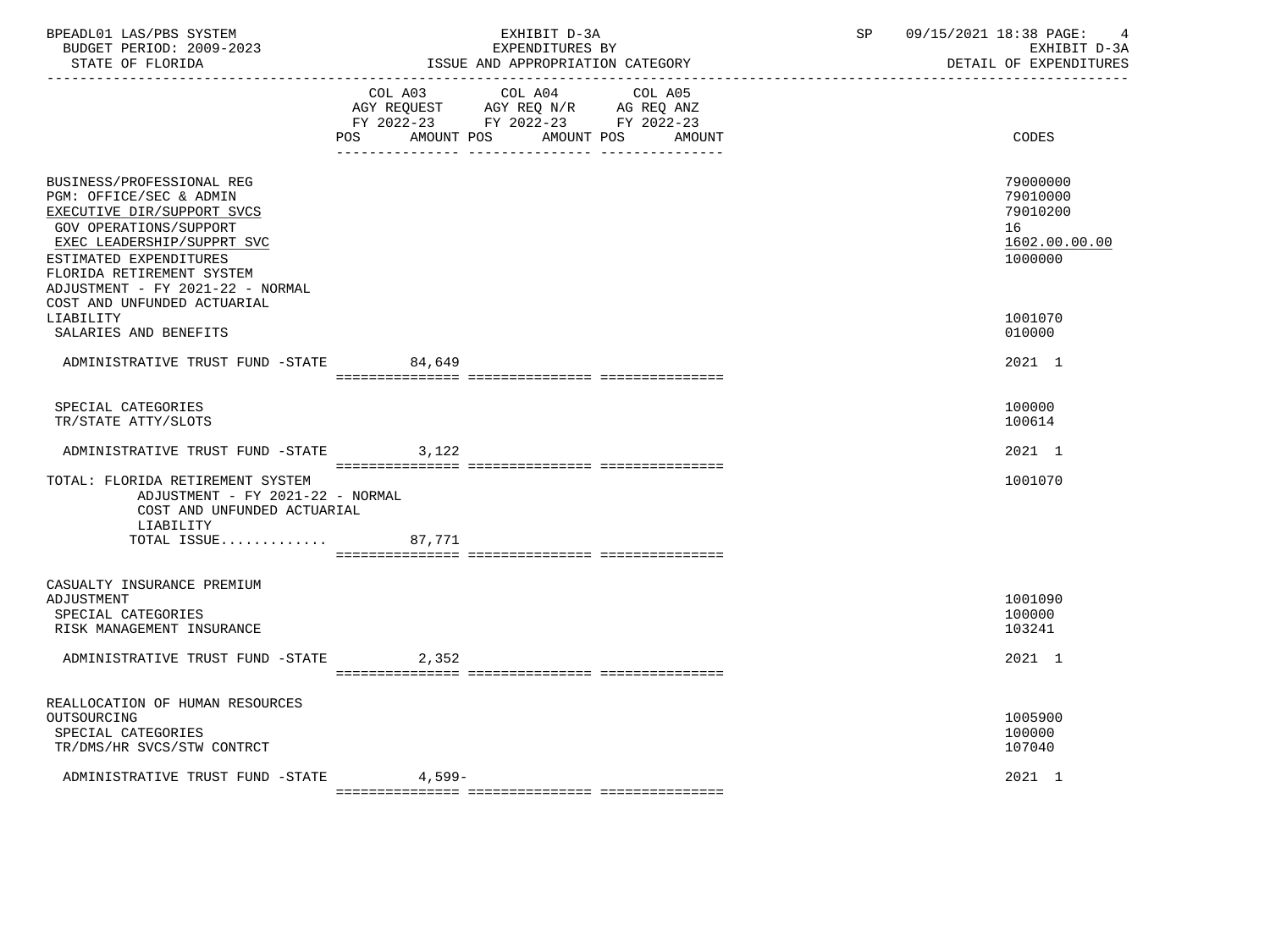| BPEADL01<br>SYSTEM<br>∟AS/PBS              | .<br>د م ب                          | 72021<br>ם ר<br>18:38<br>PAGL -                                    |
|--------------------------------------------|-------------------------------------|--------------------------------------------------------------------|
| 2009-2023<br>: ח∩ד ¤ תם<br>BUDGET<br>-JD • | $\mathbf{m}$<br>'URES BY<br>EXPENDI | $\mathsf{r}\,\mathsf{n}\,\mathsf{\tau}\,\mathsf{m}$<br>tvu:<br>- ⊶ |
| $27.777$ $27.777$ $27.777$                 | TOOTH 33TD 3DDDQDDT3FTQ17 Q3FDQQDII | <b>DRAIT AR RUDBURTHDRA</b>                                        |

|                                                                                                                                                                                                                                                       | COL A03<br>AGY REOUEST<br><b>POS</b> | COL A04 COL A05<br>AGY REQ N/R<br>FY 2022-23 FY 2022-23 FY 2022-23<br>AMOUNT POS<br>AMOUNT POS | AG REQ ANZ<br>AMOUNT | CODES                                                              |
|-------------------------------------------------------------------------------------------------------------------------------------------------------------------------------------------------------------------------------------------------------|--------------------------------------|------------------------------------------------------------------------------------------------|----------------------|--------------------------------------------------------------------|
| BUSINESS/PROFESSIONAL REG<br>PGM: OFFICE/SEC & ADMIN<br>EXECUTIVE DIR/SUPPORT SVCS<br>GOV OPERATIONS/SUPPORT<br>EXEC LEADERSHIP/SUPPRT SVC<br>INTER-AGENCY REORGANIZATIONS<br>REORGANIZATION/TYPE TWO TRANSFER<br>AUTHORIZED IN CHAPTER 2021-269, LOF |                                      |                                                                                                |                      | 79000000<br>79010000<br>79010200<br>16<br>1602.00.00.00<br>1700000 |
| $(CS/SB 4-A)$ - DEDUCT<br>SPECIAL CATEGORIES<br>TR/STATE ATTY/SLOTS                                                                                                                                                                                   |                                      |                                                                                                |                      | 1700510<br>100000<br>100614                                        |
| ADMINISTRATIVE TRUST FUND -STATE                                                                                                                                                                                                                      | 268,947-                             |                                                                                                |                      | 2021 1                                                             |
|                                                                                                                                                                                                                                                       |                                      |                                                                                                |                      |                                                                    |

2022-2023 BUDGET YEAR NARRATIVE: IT COMPONENT? NO

 CS SB4-A (Chapter 2021-269, Laws of Florida) establishes the Florida Gaming Control Commission (Commission), to be administratively housed within the Department of Legal Affairs, Office of the Attorney General and provides for a Type Two transfer pursuant to s. 20.06(2), F.S., effective July 1, 2022, of all powers and duties, personnel, administrative rules, and funding of the Department of Business and Professional Regulation (Department), relating to the regulation of pari-mutuel wagering, slot machines, cardrooms, and the state compliance agency's oversight responsibilities for authorized gaming compacts. The bill also provides that the Department is to prepare and submit to Commission's Legislative Budget Request for Fiscal Year 2022-2023.

 The Department requests to transfer the Transfer to State Attorney - Slot Investigations and Prosecutions appropriation in the amount of \$268,947 from the Department's Executive Direction budget entity within the Administrative Trust Fund to the Florida Gaming Control Commission's Executive Direction budget entity within the Pari-Mutuel Wagering Trust Fund in accordance with the Type Two Transfer required by CS SB4-A (Chapter 2021-269, Laws of Florida).

Linkage to the Florida Strategic Plan for Economic Development:

5.2 Improve the efficiency and effectiveness of government agencies at all levels.

 Budget Summary: Executive Direction (Office of the General Counsel Administrative Trust Fund Transfer to State Attorney - Slot Investigations and Prosecutions: (\$268,947) \*\*\*\*\*\*\*\*\*\*\*\*\*\*\*\*\*\*\*\*\*\*\*\*\*\*\*\*\*\*\*\*\*\*\*\*\*\*\*\*\*\*\*\*\*\*\*\*\*\*\*\*\*\*\*\*\*\*\*\*\*\*\*\*\*\*\*\*\*\*\*\*\*\*\*\*\*\*\*\*\*\*\*\*\*\*\*\*\*\*\*\*\*\*\*\*\*\*\*\*\*\*\*\*\*\*\*\*\*\*\*\*\*\*\*\*\*\*\*\*\*\*\*\*\*\*\*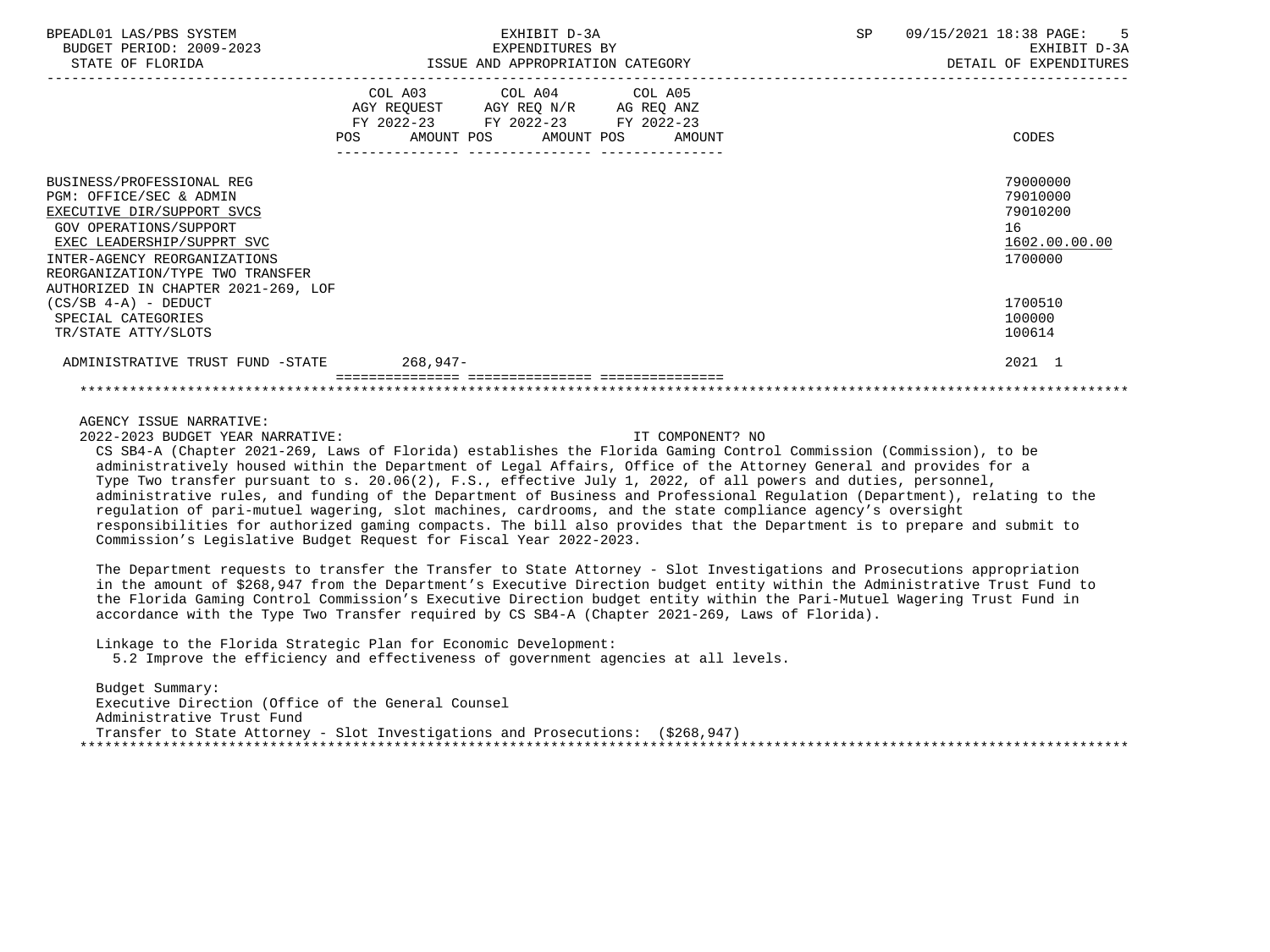| BPEADL01 LAS/PBS SYSTEM<br>BUDGET PERIOD: 2009-2023<br>STATE OF FLORIDA                                                                                                                                                                                                    | EXHIBIT D-3A<br>EXPENDITURES BY<br>EXPENDITURES BY<br>ISSUE AND APPROPRIATION CATEGORY                                                | SP<br>09/15/2021 18:38 PAGE:<br>-6<br>EXHIBIT D-3A<br>DETAIL OF EXPENDITURES                      |
|----------------------------------------------------------------------------------------------------------------------------------------------------------------------------------------------------------------------------------------------------------------------------|---------------------------------------------------------------------------------------------------------------------------------------|---------------------------------------------------------------------------------------------------|
|                                                                                                                                                                                                                                                                            | COL A03 COL A04 COL A05<br>AGY REQUEST AGY REQ N/R AG REQ ANZ<br>FY 2022-23 FY 2022-23 FY 2022-23<br>POS AMOUNT POS AMOUNT POS AMOUNT | CODES                                                                                             |
| BUSINESS/PROFESSIONAL REG<br>PGM: OFFICE/SEC & ADMIN<br>EXECUTIVE DIR/SUPPORT SVCS<br>GOV OPERATIONS/SUPPORT<br>EXEC LEADERSHIP/SUPPRT SVC<br>NONRECURRING EXPENDITURES<br>FLORIDA GAMING CONTROL COMMISSION -<br>SB 4A<br>SPECIAL CATEGORIES<br>TR/ADMIN TF - GAMING COMM |                                                                                                                                       | 79000000<br>79010000<br>79010200<br>16<br>1602.00.00.00<br>2100000<br>2103014<br>100000<br>100024 |
| GENERAL REVENUE FUND -STATE 100.000-                                                                                                                                                                                                                                       |                                                                                                                                       | 1000 1                                                                                            |
| <b>WORKLOAD</b><br>OUTSIDE LEGAL COUNSEL<br>SPECIAL CATEGORIES<br>CONTRACTED SERVICES                                                                                                                                                                                      |                                                                                                                                       | 3000000<br>3004510<br>100000<br>100777                                                            |
| ADMINISTRATIVE TRUST FUND -STATE 250,000                                                                                                                                                                                                                                   |                                                                                                                                       | 2021 1                                                                                            |
|                                                                                                                                                                                                                                                                            |                                                                                                                                       |                                                                                                   |

2022-2023 BUDGET YEAR NARRATIVE: IT COMPONENT? NO

 The Department of Business and Professional Regulation (Department) requests \$250,000 in the Contracted Services appropriation category in the Office of the General Counsel (OGC) to provide designated funding for the services of outside legal counsel.

 Currently, there is no designated funding for outside legal counsel in the OGC's budget allocation. In previous years and currently, should outside legal counsel be needed due to the complexity of a legal issue and/or the limited availability of OGC or Attorney General staff, funding is redirected from other areas within the OGC budget allocation to meet the anticipated costs. At times, this has required budget amendments/transfers to realign the budget or the Division that is impacted in the litigation has contributed to the cost.

 This request will ensure that the OGC has designated funding for outside legal counsel without having to find available funding in other areas and reduce the need for budget amendment/transfer requests or impacting the operating budget of the Division involved in the litigation. Funding for outside legal counsel provides the OGC an option for litigation when it is in the best interest of the Department and State of Florida.

 Linkage to the Department of Business and Professional Regulation Long Range Program Plan: Agency Goal #3 Protect the health and safety of Floridians

Linkage to the Florida Strategic Plan for Economic Development:

4.1 Ensure predictable legal, permitting and other regulatory processes meet changing business needs.

5.2 Improve the efficiency and effectiveness of government agencies at all levels.

Budget Summary: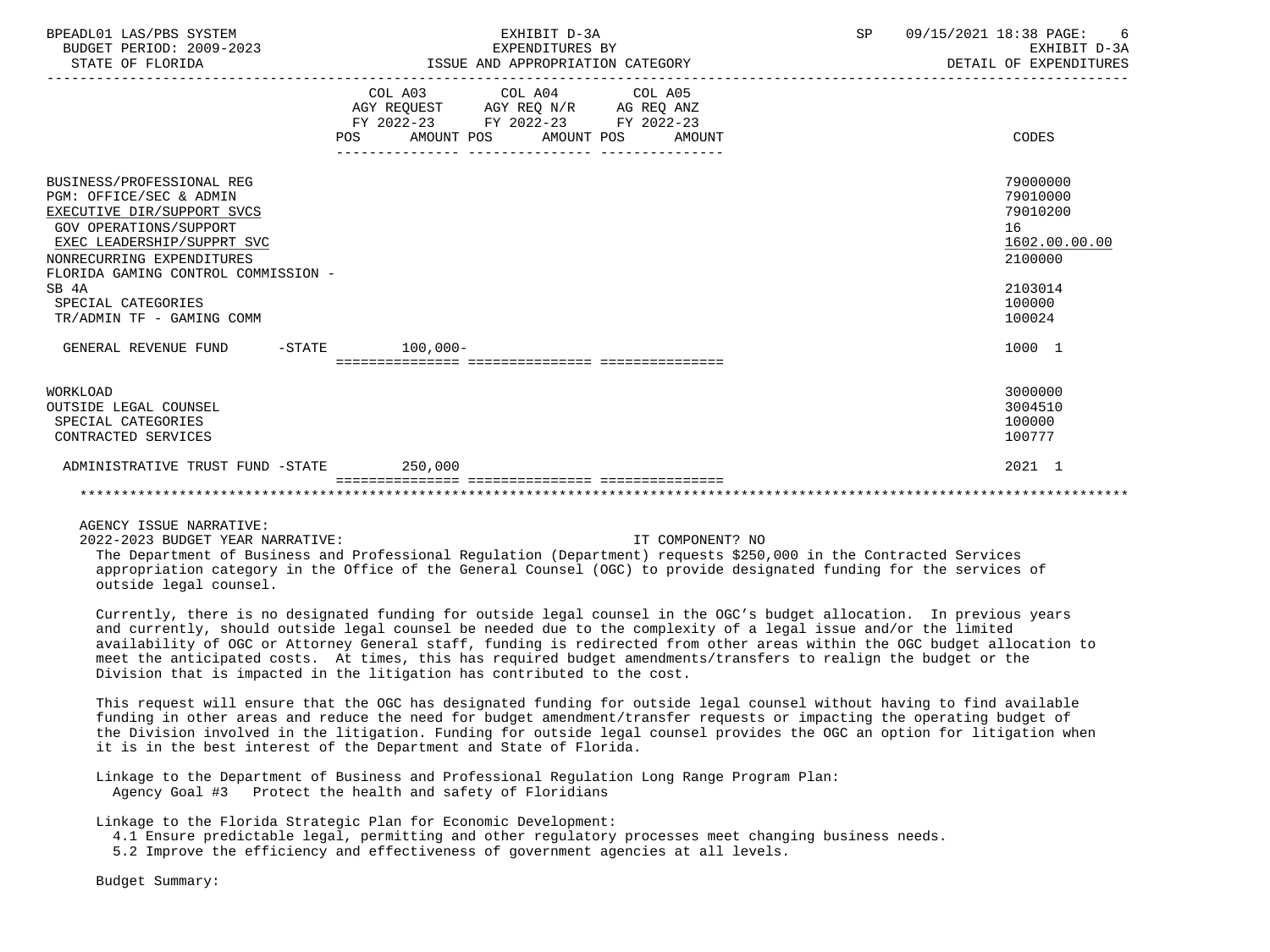| BPEADL01 LAS/PBS SYSTEM<br>BUDGET PERIOD: 2009-2023                                                                                                                             | EXHIBIT D-3A<br>EXPENDITURES BY                                                                                                                                                                                                                                                                                                                                                                                                                                                                                                                                                                                                                                                                                                                                                                                                                                                                                                                                                                                                                                                                      | 09/15/2021 18:38 PAGE:<br>SP <sub>3</sub><br>EXHIBIT D-3A<br>DETAIL OF EXPENDITURES |
|---------------------------------------------------------------------------------------------------------------------------------------------------------------------------------|------------------------------------------------------------------------------------------------------------------------------------------------------------------------------------------------------------------------------------------------------------------------------------------------------------------------------------------------------------------------------------------------------------------------------------------------------------------------------------------------------------------------------------------------------------------------------------------------------------------------------------------------------------------------------------------------------------------------------------------------------------------------------------------------------------------------------------------------------------------------------------------------------------------------------------------------------------------------------------------------------------------------------------------------------------------------------------------------------|-------------------------------------------------------------------------------------|
|                                                                                                                                                                                 | COL A03 COL A04 COL A05<br>AGY REQUEST AGY REQ N/R AG REQ ANZ<br>FY 2022-23 FY 2022-23 FY 2022-23<br>POS AMOUNT POS AMOUNT POS AMOUNT                                                                                                                                                                                                                                                                                                                                                                                                                                                                                                                                                                                                                                                                                                                                                                                                                                                                                                                                                                | CODES                                                                               |
| BUSINESS/PROFESSIONAL REG<br>PGM: OFFICE/SEC & ADMIN<br>EXECUTIVE DIR/SUPPORT SVCS<br>GOV OPERATIONS/SUPPORT<br>EXEC LEADERSHIP/SUPPRT SVC<br>WORKLOAD<br>OUTSIDE LEGAL COUNSEL |                                                                                                                                                                                                                                                                                                                                                                                                                                                                                                                                                                                                                                                                                                                                                                                                                                                                                                                                                                                                                                                                                                      | 79000000<br>79010000<br>79010200<br>16<br>1602.00.00.00<br>3000000<br>3004510       |
| Executive Direction (Office of the General Counsel)<br>Administrative Trust Fund<br>Contracted Services: \$250,000                                                              |                                                                                                                                                                                                                                                                                                                                                                                                                                                                                                                                                                                                                                                                                                                                                                                                                                                                                                                                                                                                                                                                                                      |                                                                                     |
| INCREASE IN OPERATING COST<br>ADDITIONAL RESOURCES NEEDED DUE TO<br>THE TRANSFER OF THE DIVISION OF<br>PARI-MUTUEL WAGERING TO THE FLORIDA                                      |                                                                                                                                                                                                                                                                                                                                                                                                                                                                                                                                                                                                                                                                                                                                                                                                                                                                                                                                                                                                                                                                                                      | 4000000                                                                             |
| GAMING CONTROL COMMISSION<br><b>EXPENSES</b>                                                                                                                                    |                                                                                                                                                                                                                                                                                                                                                                                                                                                                                                                                                                                                                                                                                                                                                                                                                                                                                                                                                                                                                                                                                                      | 4007200<br>040000                                                                   |
| ADMINISTRATIVE TRUST FUND -STATE 237,772                                                                                                                                        |                                                                                                                                                                                                                                                                                                                                                                                                                                                                                                                                                                                                                                                                                                                                                                                                                                                                                                                                                                                                                                                                                                      | 2021 1                                                                              |
|                                                                                                                                                                                 |                                                                                                                                                                                                                                                                                                                                                                                                                                                                                                                                                                                                                                                                                                                                                                                                                                                                                                                                                                                                                                                                                                      |                                                                                     |
| AGENCY ISSUE NARRATIVE:<br>2022-2023 BUDGET YEAR NARRATIVE:<br>category for rent expenses.                                                                                      | IT COMPONENT? NO<br>The Department of Business and Professional Requlation requests \$237,772 of funding in the Expenses appropriation                                                                                                                                                                                                                                                                                                                                                                                                                                                                                                                                                                                                                                                                                                                                                                                                                                                                                                                                                               |                                                                                     |
|                                                                                                                                                                                 | Due to the Type Two Transfer per CS SB4-A (Chapter 2021-269, Laws of Florida) transferring the Division of Pari-Mutuel<br>Wagering (Division) to the Florida Gaming Control Commission effective July 1, 2022, the Division will be vacating leased<br>space in the Capital Commerce Center in Tallahassee. The Type Two Transfer requires all of the Division's current<br>funding be transferred to the Florida Gaming Commission, thereby removing the budget authority currently utilized to pay<br>the Fiscal Year 2022-23 lease obligation of \$237,772. The Department of Business and Professional Regulation<br>(Department) does not have the budget authority to assume this cost and will need an appropriation in the amount of<br>\$237,772 to provide sufficient funding for the vacated space in Fiscal Year 2022-23. The Department will review possible<br>reconfigurations of staff and work with Capital Commerce Center management to identify options to fill the vacated space.<br>Linkage to the Department of Business and Professional Regulation Long Range Program Plan: |                                                                                     |
| N/A                                                                                                                                                                             | Linkage to the Florida Strategic Plan for Economic Development:<br>5.2 Improve the efficiency and effectiveness of government agencies at all levels.                                                                                                                                                                                                                                                                                                                                                                                                                                                                                                                                                                                                                                                                                                                                                                                                                                                                                                                                                |                                                                                     |

 Budget Summary: Executive Direction (Division of Administration) Administrative Trust Fund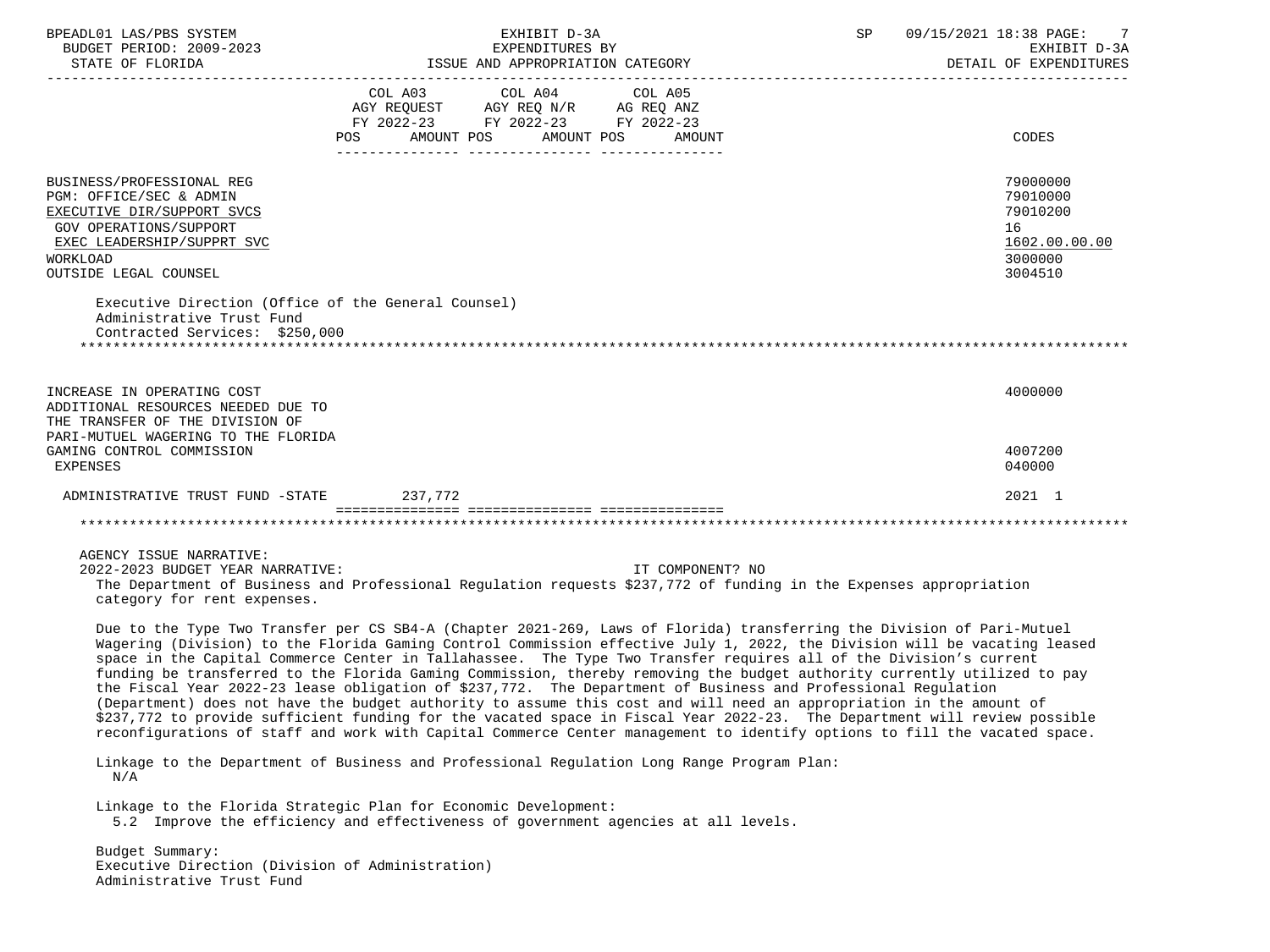| BPEADL01 LAS/PBS SYSTEM<br>BUDGET PERIOD: 2009-2023<br>STATE OF FLORIDA                                                                                                                                                                                                                         | EXHIBIT D-3A<br>EXPENDITURES BY<br>ISSUE AND APPROPRIATION CATEGORY                                                                                  | SP | 09/15/2021 18:38 PAGE:<br>8<br>EXHIBIT D-3A<br>DETAIL OF EXPENDITURES |
|-------------------------------------------------------------------------------------------------------------------------------------------------------------------------------------------------------------------------------------------------------------------------------------------------|------------------------------------------------------------------------------------------------------------------------------------------------------|----|-----------------------------------------------------------------------|
|                                                                                                                                                                                                                                                                                                 | COL A03<br>COL A04<br>COL A05<br>AGY REQUEST AGY REQ N/R AG REQ ANZ<br>FY 2022-23 FY 2022-23 FY 2022-23<br>AMOUNT POS<br>POS<br>AMOUNT POS<br>AMOUNT |    | CODES                                                                 |
| BUSINESS/PROFESSIONAL REG<br>PGM: OFFICE/SEC & ADMIN<br>EXECUTIVE DIR/SUPPORT SVCS<br><b>GOV OPERATIONS/SUPPORT</b><br>EXEC LEADERSHIP/SUPPRT SVC<br>INCREASE IN OPERATING COST<br>ADDITIONAL RESOURCES NEEDED DUE TO<br>THE TRANSFER OF THE DIVISION OF<br>PARI-MUTUEL WAGERING TO THE FLORIDA |                                                                                                                                                      |    | 79000000<br>79010000<br>79010200<br>16<br>1602.00.00.00<br>4000000    |
| GAMING CONTROL COMMISSION<br>Expenses: $$237,772$                                                                                                                                                                                                                                               |                                                                                                                                                      |    | 4007200                                                               |
| INCREASED PERSONNEL COSTS<br>COMPETITIVE PAY ADJUSTMENT TO<br>ATTRACT AND RETAIN QUALIFIED AND<br>EXPERIENCED SENIOR ATTORNEYS AND                                                                                                                                                              |                                                                                                                                                      |    | 5200000                                                               |
| CONDOMINIUM ARBITRATION ATTORNEYS<br>SALARY RATE<br>SALARY RATE 72,980                                                                                                                                                                                                                          |                                                                                                                                                      |    | 5200A80<br>000000                                                     |
| SALARIES AND BENEFITS                                                                                                                                                                                                                                                                           |                                                                                                                                                      |    | 010000                                                                |
| ADMINISTRATIVE TRUST FUND -STATE                                                                                                                                                                                                                                                                | 86,459                                                                                                                                               |    | 2021 1                                                                |
| OTHER PERSONAL SERVICES                                                                                                                                                                                                                                                                         |                                                                                                                                                      |    | 030000                                                                |
| ADMINISTRATIVE TRUST FUND -STATE 97,615-                                                                                                                                                                                                                                                        |                                                                                                                                                      |    | 2021 1                                                                |
| TOTAL: COMPETITIVE PAY ADJUSTMENT TO<br>ATTRACT AND RETAIN QUALIFIED AND<br>EXPERIENCED SENIOR ATTORNEYS AND<br>CONDOMINIUM ARBITRATION ATTORNEYS<br>TOTAL ISSUE<br>TOTAL SALARY RATE 72,980                                                                                                    | 11,156–                                                                                                                                              |    | 5200A80                                                               |
|                                                                                                                                                                                                                                                                                                 |                                                                                                                                                      |    |                                                                       |

2022-2023 BUDGET YEAR NARRATIVE: IT COMPONENT? NO

 The Department of Business and Professional Regulation's (Department) Office of the General Counsel (OGC) has identified unobligated Other Personal Services (OPS) budget authority that can be transferred to fund needed budget authority in the Salaries and Benefits appropriation to provide competitive pay rates to attract quality, highly motivated applicants and retain experienced Senior Attorneys within the OGC, including Condominium Arbitration Senior Attorneys, and the Divisions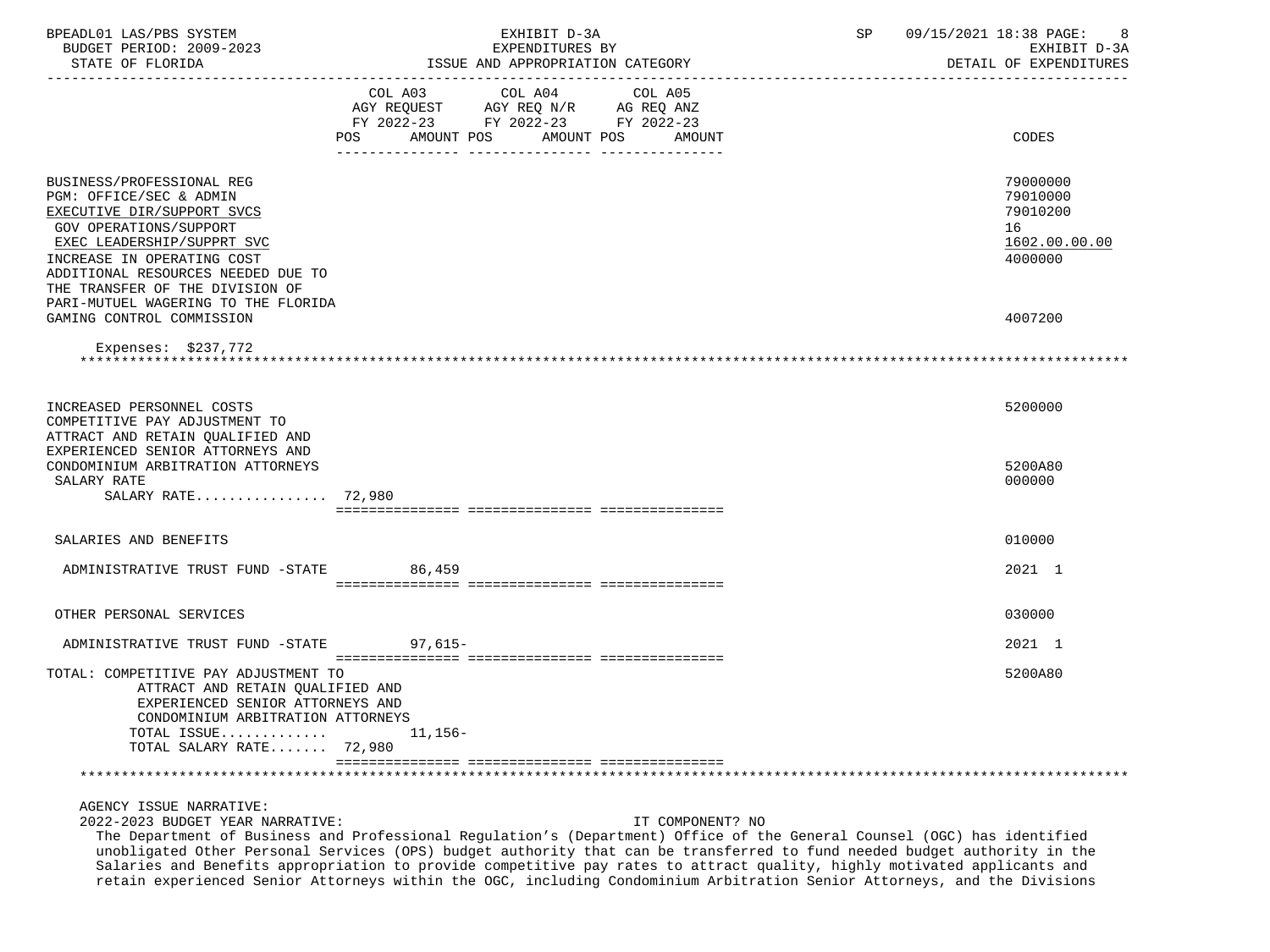| BPEADL01 LAS/PBS SYSTEM<br>BUDGET PERIOD: 2009-2023<br>STATE OF FLORIDA                                                                                                                                  | EXHIBIT D-3A<br>EXPENDITURES BY<br>ISSUE AND APPROPRIATION CATEGORY                                                                         | 09/15/2021 18:38 PAGE: 9<br>SP<br>EXHIBIT D-3A<br>DETAIL OF EXPENDITURES |
|----------------------------------------------------------------------------------------------------------------------------------------------------------------------------------------------------------|---------------------------------------------------------------------------------------------------------------------------------------------|--------------------------------------------------------------------------|
|                                                                                                                                                                                                          | COL A03 COL A04 COL A05<br>AGY REQUEST AGY REQ N/R AG REQ ANZ<br>FY 2022-23 FY 2022-23 FY 2022-23<br>AMOUNT POS AMOUNT POS<br>POS<br>AMOUNT | CODES                                                                    |
| BUSINESS/PROFESSIONAL REG<br>PGM: OFFICE/SEC & ADMIN<br>EXECUTIVE DIR/SUPPORT SVCS<br>GOV OPERATIONS/SUPPORT<br>EXEC LEADERSHIP/SUPPRT SVC<br>INCREASED PERSONNEL COSTS<br>COMPETITIVE PAY ADJUSTMENT TO |                                                                                                                                             | 79000000<br>79010000<br>79010200<br>16<br>1602.00.00.00<br>5200000       |
| ATTRACT AND RETAIN OUALIFIED AND<br>EXPERIENCED SENIOR ATTORNEYS AND<br>CONDOMINIUM ARBITRATION ATTORNEYS                                                                                                |                                                                                                                                             | 5200A80                                                                  |

of Certified Public Accounting and Real Estate Legal Units.

 The OGC supports the Department's mission to protect the public health, safety, and welfare and to license efficiently and regulate fairly. The OGC serves as the legal advocate for the Department that includes defending departmental rules at the Division of Administrative Hearings, justifying proposed discipline on an errant licensee to professional licensing boards, or prosecuting violations of statutes or rules across a variety of regulated professions and industries. The OGC ensures the Department's goals are met by providing quality legal representation.

 In recent years, the OGC has been challenged with three primary obstacles related to Attorney and Senior Attorney positions:

- 1. Attracting well-qualified candidates;
- 2. High volume caseloads; and
- 3. Turnover

 The OGC conducted a general review of Senior Attorneys and Condominium Arbitration Attorneys positions which included a comparison of pay rates to other state agencies. The Department's Senior Attorneys currently rank 24th out of 25 state agencies. The current average of the 25 state agencies reviewed is \$67,604.60.

 In order to attract and maintain well qualified staff and bring caseloads down, it is imperative that the OGC increase starting salaries and offer competitive pay. Increasing starting salaries will provide the Department with talented attorneys to reduce turnover and support the Department's mission to License Efficiently and Regulate Fairly.

 The OGC is in need of additional salary rate and budget authority to provide an annual minimum salary of \$58,223.10 for Senior Attorneys (Class Code 7738) and an annual minimum salary of \$60,230.71 for Condominium Arbitration Senior Attorneys (Class Code 7738). This request includes the amount needed to fill vacant positions at the proposed new minimums and bring currently filled positions that are below the proposed new minimums up to the new minimum. In addition, this request includes the amount of salary rate and budget authority to restore salary rate the OGC is currently utilizing from the Office of the Secretary's allocation in order to sufficiently address other Executive Direction pay issues as needed.

 The Department requests to transfer \$97,615 from the OPS appropriation category in the Executive Direction budget entity within the Administrative Trust Fund as follows:

- \$86,459 to the Salaries and Benefits appropriation category in the Executive Direction budget entity within the Administrative Trust Fund; and
- \$11,156 to the Salaries and Benefits appropriation category in the Compliance and Enforcement budget entity in the Professional Regulation Program, within the Professional Regulation Trust Fund.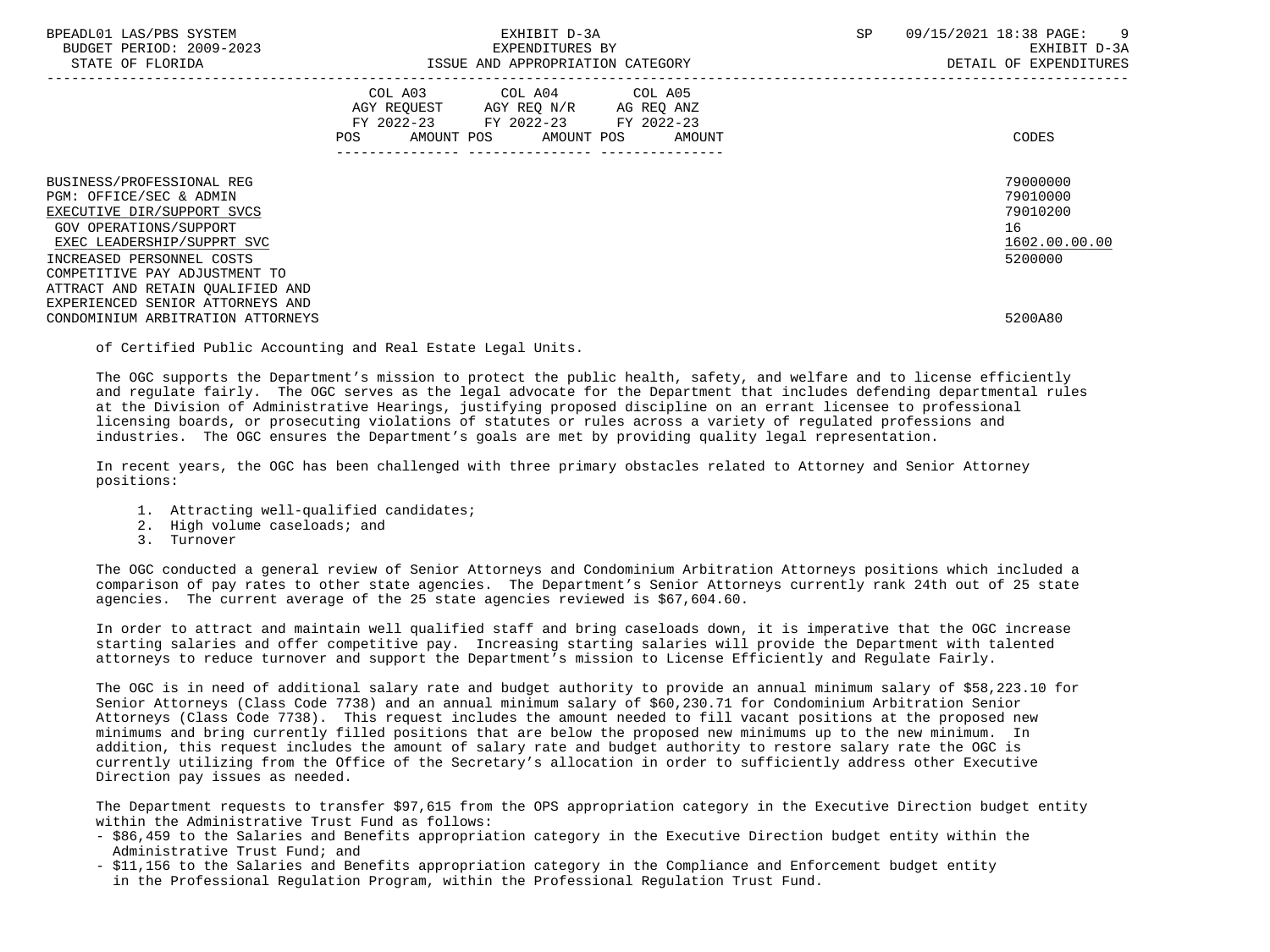| BPEADL01 LAS/PBS SYSTEM<br>BUDGET PERIOD: 2009-2023<br>STATE OF FLORIDA                                                                                                                                                                      | EXHIBIT D-3A<br>EXPENDITURES BY<br>ISSUE AND APPROPRIATION CATEGORY |                                                                                                                                   |  | SP | 09/15/2021 18:38 PAGE: 10<br>EXHIBIT D-3A<br>DETAIL OF EXPENDITURES |  |
|----------------------------------------------------------------------------------------------------------------------------------------------------------------------------------------------------------------------------------------------|---------------------------------------------------------------------|-----------------------------------------------------------------------------------------------------------------------------------|--|----|---------------------------------------------------------------------|--|
|                                                                                                                                                                                                                                              | POS                                                                 | COL A03 COL A04 COL A05<br>AGY REQUEST AGY REQ N/R AG REQ ANZ<br>FY 2022-23 FY 2022-23 FY 2022-23<br>AMOUNT POS AMOUNT POS AMOUNT |  |    | CODES                                                               |  |
| BUSINESS/PROFESSIONAL REG<br>PGM: OFFICE/SEC & ADMIN<br>EXECUTIVE DIR/SUPPORT SVCS<br>GOV OPERATIONS/SUPPORT<br>EXEC LEADERSHIP/SUPPRT SVC<br>INCREASED PERSONNEL COSTS<br>COMPETITIVE PAY ADJUSTMENT TO<br>ATTRACT AND RETAIN OUALIFIED AND |                                                                     |                                                                                                                                   |  |    | 79000000<br>79010000<br>79010200<br>16<br>1602.00.00.00<br>5200000  |  |
| EXPERIENCED SENIOR ATTORNEYS AND<br>CONDOMINIUM ARBITRATION ATTORNEYS                                                                                                                                                                        |                                                                     |                                                                                                                                   |  |    | 5200A80                                                             |  |

In addition, the Department requests the associated salary rate as follows:

- 72,980 in the Executive Direction budget entity - 56,670 for the proposed pay increases and 16,310 for the salary

rate the OGC is currently utilizing from the Office of the Secretary's salary rate allocation; and

- 9,417 in the Compliance and Enforcement budget entity, within the Professional Regulation Program.

 In order to ensure effective representation, additional funding is needed to hire and retain attorneys who are qualified and experienced to represent the Department of Business and Professional Regulation.

 Linkage to the Department of Business and Professional Regulation Long Range Program Plan: Agency Objective #3 Provide quality assistance to our customers.

Linkage to the Florida Strategic Plan for Economic Development:

5.2 Improve the efficiency and effectiveness of government agencies at all levels.

| Budget Summary:                     |          |  |
|-------------------------------------|----------|--|
| Executive Direction                 |          |  |
| Administrative Trust Fund           |          |  |
| Salary Rate: 72,980                 |          |  |
| Salaries and Benefits:              | \$86,459 |  |
| Other Personal Services: (\$97,615) |          |  |
|                                     |          |  |
|                                     |          |  |

| POSITION DETAIL OF SALARIES AND BENEFITS:                                             |      |           |           |          |          |             |                                 |
|---------------------------------------------------------------------------------------|------|-----------|-----------|----------|----------|-------------|---------------------------------|
|                                                                                       | FTE  | BASE RATE | ADDITIVES | BENEFITS | SUBTOTAL | LAPSE<br>°≈ | LAPSED SALARIES<br>AND BENEFITS |
| A03 - AGY REOUEST FY 2022-23                                                          |      |           |           |          |          |             |                                 |
| CHANGES TO CURRENTLY AUTHORIZED POSITIONS<br>RA01 RATE & SALARY ADJ - BENEFITS NO FTE |      |           |           |          |          |             |                                 |
| R0001 001                                                                             | 0.00 | 72,980    |           | 13,479   | 86,459   | 0.00        | 86,459                          |
|                                                                                       |      |           |           |          |          |             |                                 |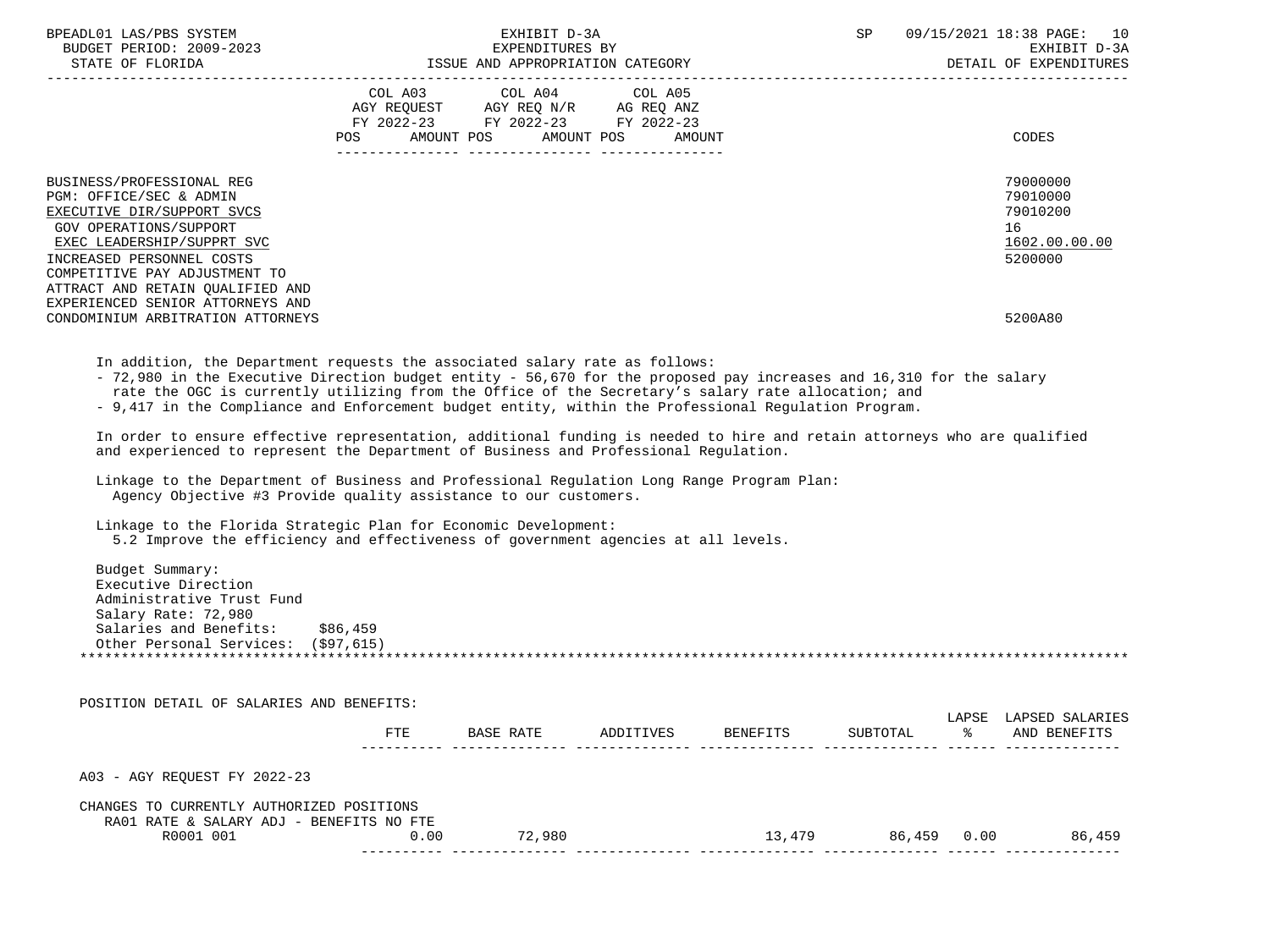| BPEADL01 LAS/PBS SYSTEM<br>BUDGET PERIOD: 2009-2023<br>STATE OF FLORIDA                                                                                                                                                                                                                 |                    | EXHIBIT D-3A<br>EXPENDITURES BY<br>ISSUE AND APPROPRIATION CATEGORY                  |                                         |          |               |    | SP 09/15/2021 18:38 PAGE: 11<br>EXHIBIT D-3A<br>DETAIL OF EXPENDITURES |
|-----------------------------------------------------------------------------------------------------------------------------------------------------------------------------------------------------------------------------------------------------------------------------------------|--------------------|--------------------------------------------------------------------------------------|-----------------------------------------|----------|---------------|----|------------------------------------------------------------------------|
| ____________________                                                                                                                                                                                                                                                                    | COL A03<br>POS FOR | AGY REQUEST AGY REQ N/R AG REQ ANZ<br>FY 2022-23 FY 2022-23 FY 2022-23<br>AMOUNT POS | COL A04 COL A05<br>AMOUNT POS<br>AMOUNT |          |               |    | CODES                                                                  |
| BUSINESS/PROFESSIONAL REG<br>PGM: OFFICE/SEC & ADMIN<br>EXECUTIVE DIR/SUPPORT SVCS<br><b>GOV OPERATIONS/SUPPORT</b><br>EXEC LEADERSHIP/SUPPRT SVC<br>INCREASED PERSONNEL COSTS<br>COMPETITIVE PAY ADJUSTMENT TO<br>ATTRACT AND RETAIN QUALIFIED AND<br>EXPERIENCED SENIOR ATTORNEYS AND |                    |                                                                                      |                                         |          |               |    | 79000000<br>79010000<br>79010200<br>16<br>1602.00.00.00<br>5200000     |
| CONDOMINIUM ARBITRATION ATTORNEYS                                                                                                                                                                                                                                                       |                    |                                                                                      |                                         |          |               |    | 5200A80                                                                |
| POSITION DETAIL OF SALARIES AND BENEFITS:                                                                                                                                                                                                                                               | <b>FTE</b>         | BASE RATE                                                                            | ADDITIVES                               | BENEFITS | SUBTOTAL      | ిన | LAPSE LAPSED SALARIES<br>AND BENEFITS                                  |
| A03 - AGY REQUEST FY 2022-23                                                                                                                                                                                                                                                            |                    |                                                                                      |                                         |          |               |    |                                                                        |
| CHANGES TO CURRENTLY AUTHORIZED POSITIONS                                                                                                                                                                                                                                               |                    |                                                                                      |                                         |          |               |    |                                                                        |
| TOTALS FOR ISSUE BY FUND<br>2021 ADMINISTRATIVE TRUST FUND                                                                                                                                                                                                                              |                    |                                                                                      |                                         |          |               |    | 86,459                                                                 |
|                                                                                                                                                                                                                                                                                         | 0.00               | 72,980                                                                               | _ _______________ ________              |          | 13,479 86,459 |    | 86,459<br>==============                                               |
|                                                                                                                                                                                                                                                                                         |                    |                                                                                      |                                         |          |               |    |                                                                        |
| TOTAL: EXEC LEADERSHIP/SUPPRT SVC<br>BY FUND TYPE                                                                                                                                                                                                                                       |                    |                                                                                      |                                         |          |               |    | 1602.00.00.00                                                          |
| TRUST FUNDS 17,026,396<br>SALARY RATE 9,387,352                                                                                                                                                                                                                                         | 169.50             |                                                                                      |                                         |          |               |    | 2000                                                                   |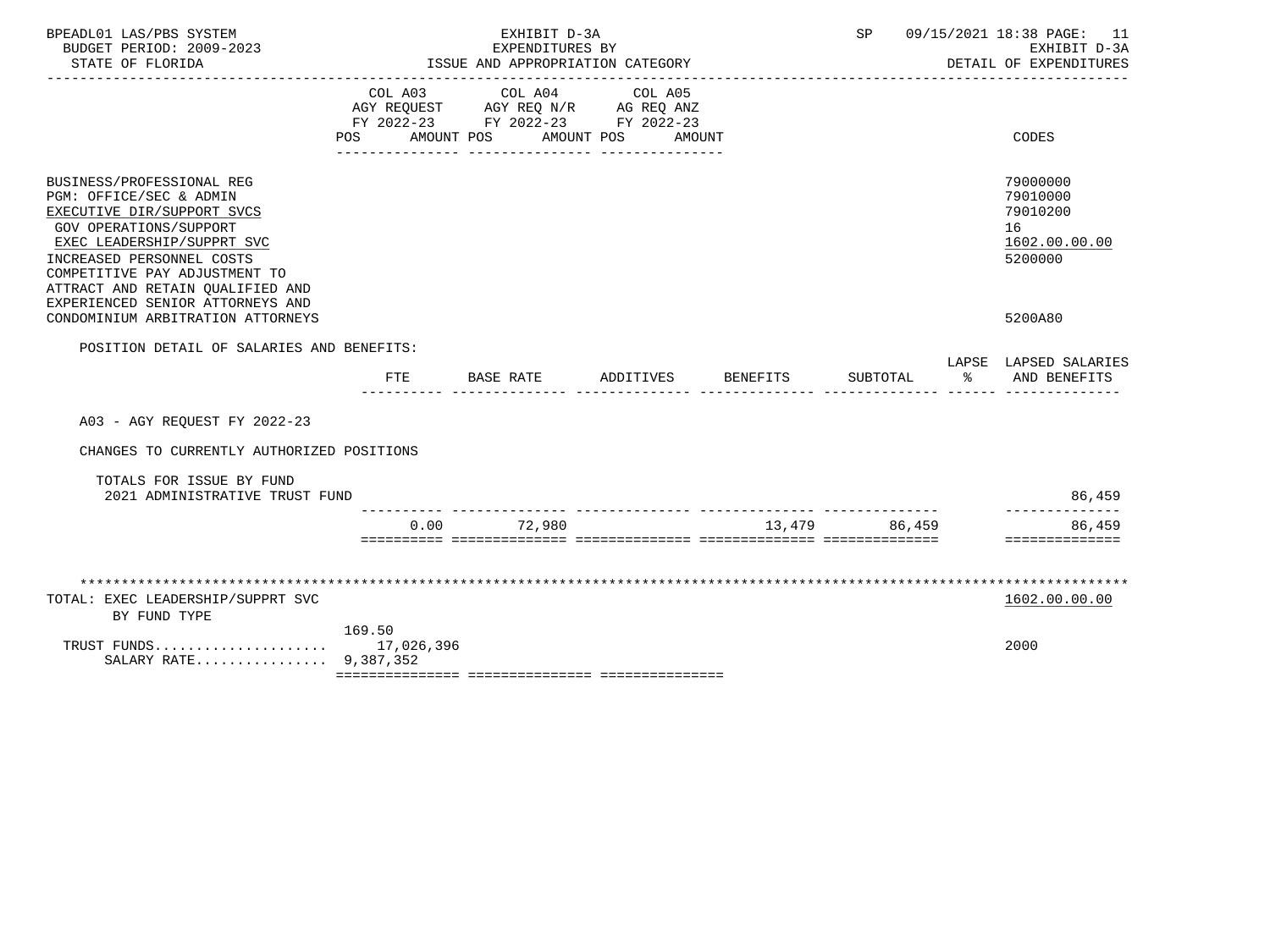| BPEADL01 LAS/PBS SYSTEM<br>BUDGET PERIOD: 2009-2023<br>STATE OF FLORIDA                                                                                                                                                                            | EXHIBIT D-3A<br>EXPENDITURES BY<br>ISSUE AND APPROPRIATION CATEGORY |                                                                                                                    |                   |  | 09/15/2021 18:38 PAGE: 12<br>SP<br>EXHIBIT D-3A<br>DETAIL OF EXPENDITURES               |  |
|----------------------------------------------------------------------------------------------------------------------------------------------------------------------------------------------------------------------------------------------------|---------------------------------------------------------------------|--------------------------------------------------------------------------------------------------------------------|-------------------|--|-----------------------------------------------------------------------------------------|--|
|                                                                                                                                                                                                                                                    | POS                                                                 | COL A03 COL A04<br>AGY REQUEST AGY REQ N/R AG REQ ANZ<br>FY 2022-23 FY 2022-23 FY 2022-23<br>AMOUNT POS AMOUNT POS | COL A05<br>AMOUNT |  | CODES                                                                                   |  |
| BUSINESS/PROFESSIONAL REG<br>PGM: OFFICE/SEC & ADMIN<br>INFORMATION TECHNOLOGY<br><b>GOV OPERATIONS/SUPPORT</b><br>INFORMATION TECHNOLOGY<br>ESTIMATED EXPENDITURES<br>ESTIMATED EXPENDITURES - OPERATIONS<br>SALARY RATE<br>SALARY RATE 3,388,240 |                                                                     |                                                                                                                    |                   |  | 79000000<br>79010000<br>79010300<br>16<br>1603.00.00.00<br>1000000<br>1001000<br>000000 |  |
| SALARIES AND BENEFITS                                                                                                                                                                                                                              |                                                                     |                                                                                                                    |                   |  | 010000                                                                                  |  |
| GENERAL REVENUE FUND -STATE $207,541$<br>ADMINISTRATIVE TRUST FUND -STATE $4,599,129$                                                                                                                                                              | _______________                                                     |                                                                                                                    |                   |  | 1000 1<br>2021 1                                                                        |  |
| TOTAL POSITIONS 57.00<br>TOTAL APPRO                                                                                                                                                                                                               | 4,806,670                                                           |                                                                                                                    |                   |  |                                                                                         |  |
| OTHER PERSONAL SERVICES                                                                                                                                                                                                                            |                                                                     |                                                                                                                    |                   |  | 030000                                                                                  |  |
| ADMINISTRATIVE TRUST FUND -STATE 114,189                                                                                                                                                                                                           |                                                                     |                                                                                                                    |                   |  | 2021 1                                                                                  |  |
| <b>EXPENSES</b>                                                                                                                                                                                                                                    |                                                                     |                                                                                                                    |                   |  | 040000                                                                                  |  |
| GENERAL REVENUE FUND -STATE 11,878<br>ADMINISTRATIVE TRUST FUND -STATE                                                                                                                                                                             | 1,702,204                                                           |                                                                                                                    |                   |  | 1000 1<br>2021 1                                                                        |  |
| TOTAL APPRO                                                                                                                                                                                                                                        | 1,714,082                                                           |                                                                                                                    |                   |  |                                                                                         |  |
| OPERATING CAPITAL OUTLAY                                                                                                                                                                                                                           |                                                                     |                                                                                                                    |                   |  | 060000                                                                                  |  |
| ADMINISTRATIVE TRUST FUND -STATE 100,000                                                                                                                                                                                                           |                                                                     |                                                                                                                    |                   |  | $2021$ 1                                                                                |  |
| SPECIAL CATEGORIES<br>CONTRACTED SERVICES                                                                                                                                                                                                          |                                                                     |                                                                                                                    |                   |  | 100000<br>100777                                                                        |  |
| ADMINISTRATIVE TRUST FUND -STATE                                                                                                                                                                                                                   | 2,510,911                                                           |                                                                                                                    |                   |  | 2021 1                                                                                  |  |
| FLA BUSINESS INFO PORTAL                                                                                                                                                                                                                           |                                                                     |                                                                                                                    |                   |  | 100790                                                                                  |  |
| GENERAL REVENUE FUND<br>$-$ STATE                                                                                                                                                                                                                  | 150,000                                                             |                                                                                                                    |                   |  | 1000 1                                                                                  |  |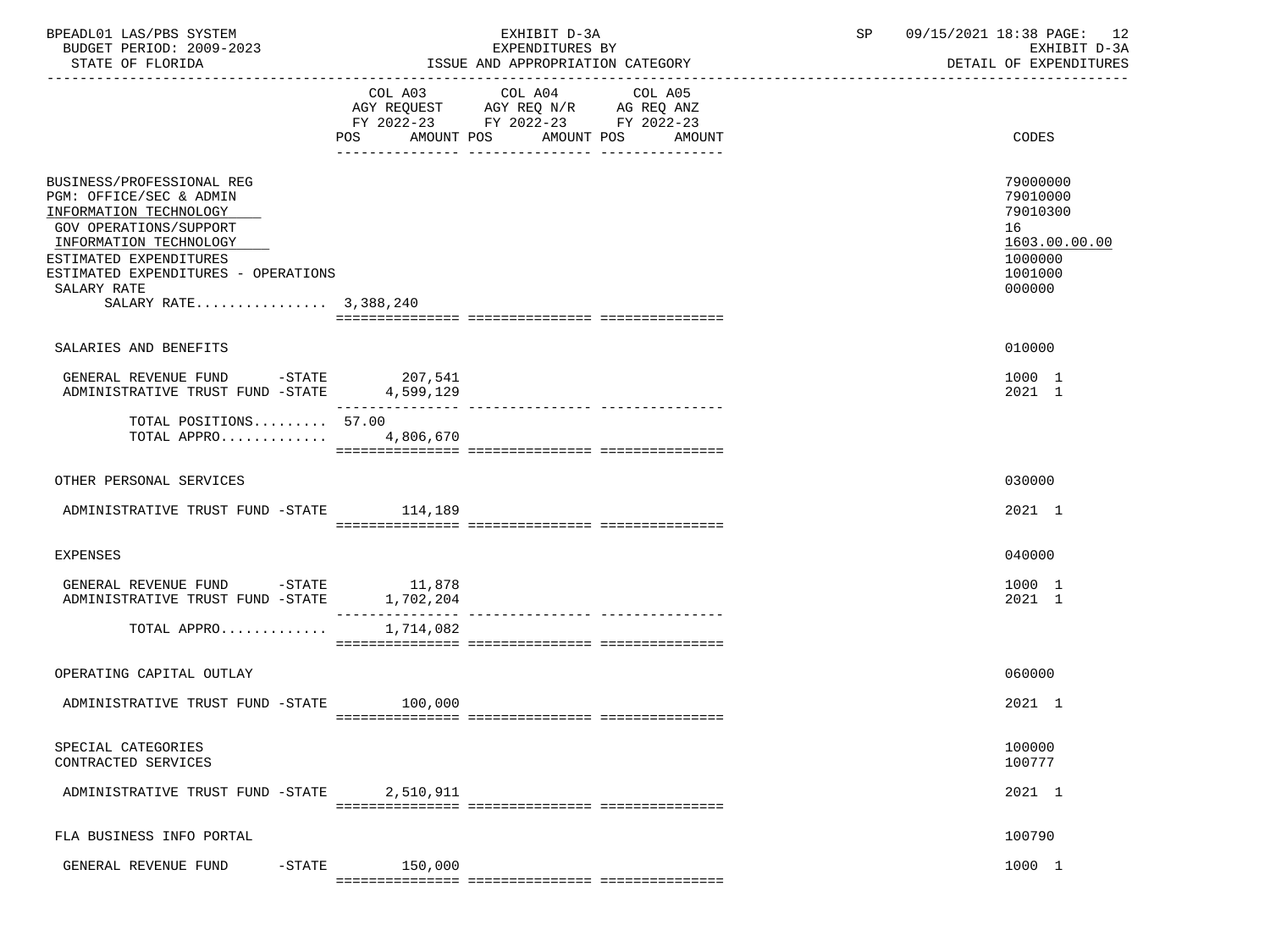| BPEADL01 LAS/PBS SYSTEM<br>BUDGET PERIOD: 2009-2023<br>STATE OF FLORIDA                                                                                                                                                                                | EXHIBIT D-3A<br>EXPENDITURES BY<br>ISSUE AND APPROPRIATION CATEGORY |                                                                                                                                       |  | SP | 09/15/2021 18:38 PAGE: 13<br>EXHIBIT D-3A<br>DETAIL OF EXPENDITURES                               |
|--------------------------------------------------------------------------------------------------------------------------------------------------------------------------------------------------------------------------------------------------------|---------------------------------------------------------------------|---------------------------------------------------------------------------------------------------------------------------------------|--|----|---------------------------------------------------------------------------------------------------|
|                                                                                                                                                                                                                                                        |                                                                     | COL A03 COL A04 COL A05<br>AGY REQUEST AGY REQ N/R AG REQ ANZ<br>FY 2022-23 FY 2022-23 FY 2022-23<br>POS AMOUNT POS AMOUNT POS AMOUNT |  |    | CODES                                                                                             |
| BUSINESS/PROFESSIONAL REG<br>PGM: OFFICE/SEC & ADMIN<br>INFORMATION TECHNOLOGY<br>GOV OPERATIONS/SUPPORT<br>INFORMATION TECHNOLOGY<br>ESTIMATED EXPENDITURES<br>ESTIMATED EXPENDITURES - OPERATIONS<br>SPECIAL CATEGORIES<br>RISK MANAGEMENT INSURANCE |                                                                     |                                                                                                                                       |  |    | 79000000<br>79010000<br>79010300<br>16<br>1603.00.00.00<br>1000000<br>1001000<br>100000<br>103241 |
| ADMINISTRATIVE TRUST FUND -STATE 13,761                                                                                                                                                                                                                |                                                                     |                                                                                                                                       |  |    | 2021 1                                                                                            |
| LEASE/PURCHASE/EQUIPMENT                                                                                                                                                                                                                               |                                                                     |                                                                                                                                       |  |    | 105281                                                                                            |
| ADMINISTRATIVE TRUST FUND -STATE                                                                                                                                                                                                                       | 4,001                                                               |                                                                                                                                       |  |    | 2021 1                                                                                            |
| TR/DMS/HR SVCS/STW CONTRCT                                                                                                                                                                                                                             |                                                                     |                                                                                                                                       |  |    | 107040                                                                                            |
| GENERAL REVENUE FUND -STATE<br>ADMINISTRATIVE TRUST FUND -STATE 16,450                                                                                                                                                                                 | 637                                                                 |                                                                                                                                       |  |    | 1000 1<br>2021 1                                                                                  |
| TOTAL APPRO $17,087$                                                                                                                                                                                                                                   |                                                                     |                                                                                                                                       |  |    |                                                                                                   |
| DATA PROCESSING SERVICES<br>DP ASSESSMENT (DMS)                                                                                                                                                                                                        |                                                                     |                                                                                                                                       |  |    | 210000<br>210004                                                                                  |
| ADMINISTRATIVE TRUST FUND -STATE 1,614,367                                                                                                                                                                                                             |                                                                     |                                                                                                                                       |  |    | 2021 1                                                                                            |
| NORTHWEST REGIONAL DC                                                                                                                                                                                                                                  |                                                                     |                                                                                                                                       |  |    | 210023                                                                                            |
| ADMINISTRATIVE TRUST FUND -STATE 212,142                                                                                                                                                                                                               |                                                                     |                                                                                                                                       |  |    | 2021 1                                                                                            |
| TOTAL: ESTIMATED EXPENDITURES - OPERATIONS<br>TOTAL POSITIONS 57.00<br>TOTAL ISSUE $11, 257, 210$<br>TOTAL SALARY RATE 3,388,240                                                                                                                       |                                                                     |                                                                                                                                       |  |    | 1001000                                                                                           |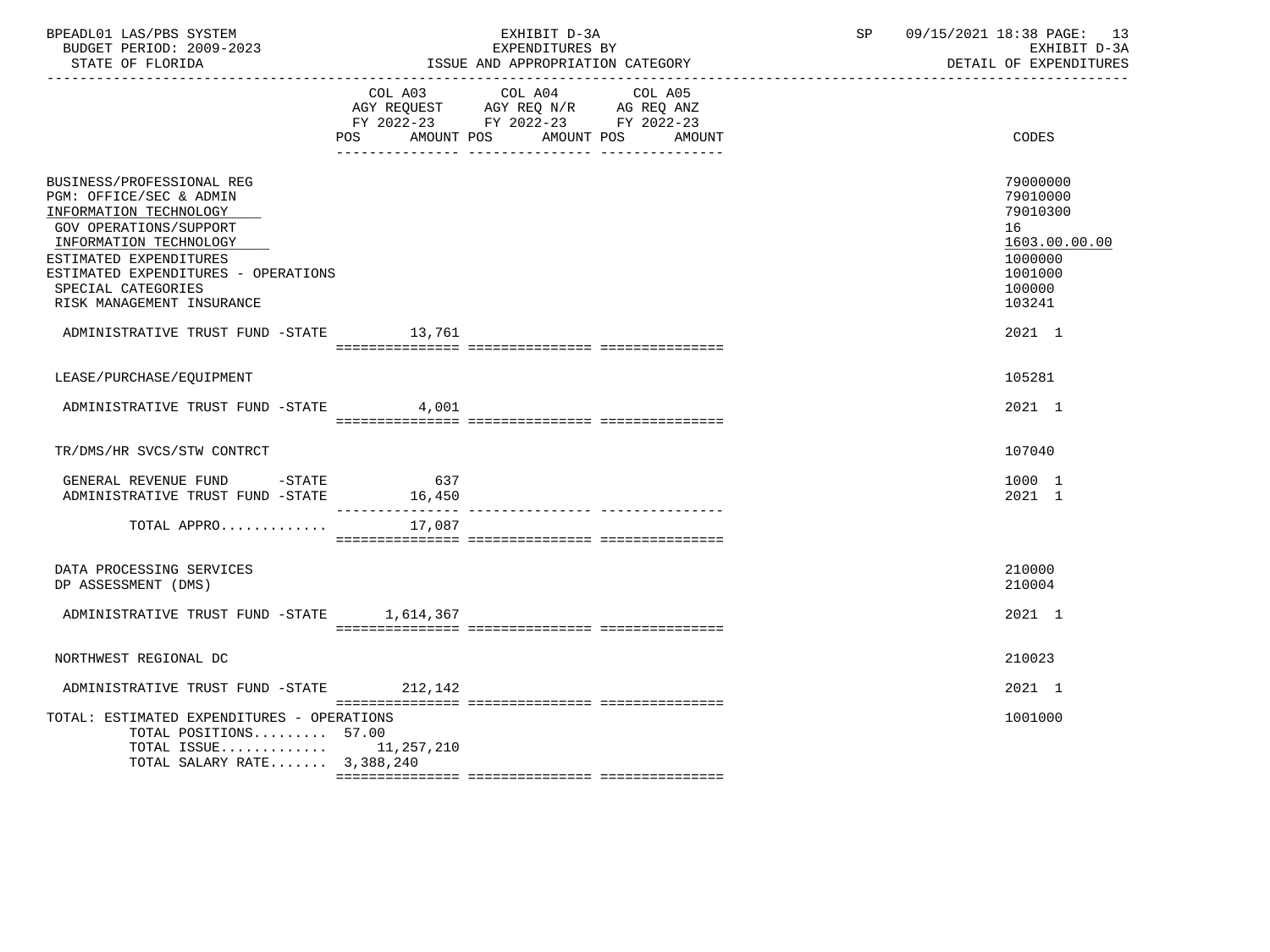| COL A03 COL A04 COL A05<br>AGY REQUEST AGY REQ N/R AG REQ ANZ<br>FY 2022-23 FY 2022-23 FY 2022-23<br>AMOUNT POS AMOUNT POS<br>CODES<br>POS<br>AMOUNT<br>BUSINESS/PROFESSIONAL REG<br>PGM: OFFICE/SEC & ADMIN<br>79010300<br>INFORMATION TECHNOLOGY<br>GOV OPERATIONS/SUPPORT<br>16<br>INFORMATION TECHNOLOGY<br>ESTIMATED EXPENDITURES<br>1000000<br>SALARY INCREASES FOR FY 2021-22 -<br>STATE EMPLOYEE MINIMUM WAGE<br>INCREASE - EFFECTIVE 7/1/2021<br>1001030<br>OTHER PERSONAL SERVICES<br>030000<br>ADMINISTRATIVE TRUST FUND -STATE 1,176<br>2021 1<br>FLORIDA RETIREMENT SYSTEM<br>ADJUSTMENT - FY 2021-22 - NORMAL<br>COST AND UNFUNDED ACTUARIAL<br>1001070<br>LIABILITY<br>SALARIES AND BENEFITS<br>010000<br>GENERAL REVENUE FUND -STATE 1,232<br>1000 1<br>ADMINISTRATIVE TRUST FUND -STATE 27,277<br>2021 1<br>TOTAL APPRO<br>28,509<br>DATA PROCESSING SERVICES<br>210000<br>DP ASSESSMENT (DMS)<br>210004<br>ADMINISTRATIVE TRUST FUND -STATE 3,366<br>2021 1<br>TOTAL: FLORIDA RETIREMENT SYSTEM<br>1001070<br>ADJUSTMENT - FY 2021-22 - NORMAL<br>COST AND UNFUNDED ACTUARIAL<br>LIABILITY<br>CASUALTY INSURANCE PREMIUM<br>ADJUSTMENT<br>1001090<br>100000<br>SPECIAL CATEGORIES<br>103241<br>RISK MANAGEMENT INSURANCE | BPEADL01 LAS/PBS SYSTEM<br>BUDGET PERIOD: 2009-2023<br>STATE OF FLORIDA |       | EXHIBIT D-3A<br>EXPENDITURES BY<br>ISSUE AND APPROPRIATION CATEGORY | SP 09/15/2021 18:38 PAGE: 14<br>EXHIBIT D-3A<br>DETAIL OF EXPENDITURES |  |
|--------------------------------------------------------------------------------------------------------------------------------------------------------------------------------------------------------------------------------------------------------------------------------------------------------------------------------------------------------------------------------------------------------------------------------------------------------------------------------------------------------------------------------------------------------------------------------------------------------------------------------------------------------------------------------------------------------------------------------------------------------------------------------------------------------------------------------------------------------------------------------------------------------------------------------------------------------------------------------------------------------------------------------------------------------------------------------------------------------------------------------------------------------------------------------------------------------------------------------------------|-------------------------------------------------------------------------|-------|---------------------------------------------------------------------|------------------------------------------------------------------------|--|
|                                                                                                                                                                                                                                                                                                                                                                                                                                                                                                                                                                                                                                                                                                                                                                                                                                                                                                                                                                                                                                                                                                                                                                                                                                            |                                                                         |       |                                                                     |                                                                        |  |
|                                                                                                                                                                                                                                                                                                                                                                                                                                                                                                                                                                                                                                                                                                                                                                                                                                                                                                                                                                                                                                                                                                                                                                                                                                            |                                                                         |       |                                                                     |                                                                        |  |
|                                                                                                                                                                                                                                                                                                                                                                                                                                                                                                                                                                                                                                                                                                                                                                                                                                                                                                                                                                                                                                                                                                                                                                                                                                            |                                                                         |       |                                                                     | 79000000<br>79010000<br>1603.00.00.00                                  |  |
|                                                                                                                                                                                                                                                                                                                                                                                                                                                                                                                                                                                                                                                                                                                                                                                                                                                                                                                                                                                                                                                                                                                                                                                                                                            |                                                                         |       |                                                                     |                                                                        |  |
|                                                                                                                                                                                                                                                                                                                                                                                                                                                                                                                                                                                                                                                                                                                                                                                                                                                                                                                                                                                                                                                                                                                                                                                                                                            |                                                                         |       |                                                                     |                                                                        |  |
|                                                                                                                                                                                                                                                                                                                                                                                                                                                                                                                                                                                                                                                                                                                                                                                                                                                                                                                                                                                                                                                                                                                                                                                                                                            |                                                                         |       |                                                                     |                                                                        |  |
|                                                                                                                                                                                                                                                                                                                                                                                                                                                                                                                                                                                                                                                                                                                                                                                                                                                                                                                                                                                                                                                                                                                                                                                                                                            |                                                                         |       |                                                                     |                                                                        |  |
|                                                                                                                                                                                                                                                                                                                                                                                                                                                                                                                                                                                                                                                                                                                                                                                                                                                                                                                                                                                                                                                                                                                                                                                                                                            |                                                                         |       |                                                                     |                                                                        |  |
|                                                                                                                                                                                                                                                                                                                                                                                                                                                                                                                                                                                                                                                                                                                                                                                                                                                                                                                                                                                                                                                                                                                                                                                                                                            |                                                                         |       |                                                                     |                                                                        |  |
|                                                                                                                                                                                                                                                                                                                                                                                                                                                                                                                                                                                                                                                                                                                                                                                                                                                                                                                                                                                                                                                                                                                                                                                                                                            |                                                                         |       |                                                                     |                                                                        |  |
|                                                                                                                                                                                                                                                                                                                                                                                                                                                                                                                                                                                                                                                                                                                                                                                                                                                                                                                                                                                                                                                                                                                                                                                                                                            |                                                                         |       |                                                                     |                                                                        |  |
|                                                                                                                                                                                                                                                                                                                                                                                                                                                                                                                                                                                                                                                                                                                                                                                                                                                                                                                                                                                                                                                                                                                                                                                                                                            |                                                                         |       |                                                                     |                                                                        |  |
|                                                                                                                                                                                                                                                                                                                                                                                                                                                                                                                                                                                                                                                                                                                                                                                                                                                                                                                                                                                                                                                                                                                                                                                                                                            |                                                                         |       |                                                                     |                                                                        |  |
|                                                                                                                                                                                                                                                                                                                                                                                                                                                                                                                                                                                                                                                                                                                                                                                                                                                                                                                                                                                                                                                                                                                                                                                                                                            |                                                                         |       |                                                                     |                                                                        |  |
|                                                                                                                                                                                                                                                                                                                                                                                                                                                                                                                                                                                                                                                                                                                                                                                                                                                                                                                                                                                                                                                                                                                                                                                                                                            | ADMINISTRATIVE TRUST FUND -STATE                                        | 5,032 |                                                                     | 2021 1                                                                 |  |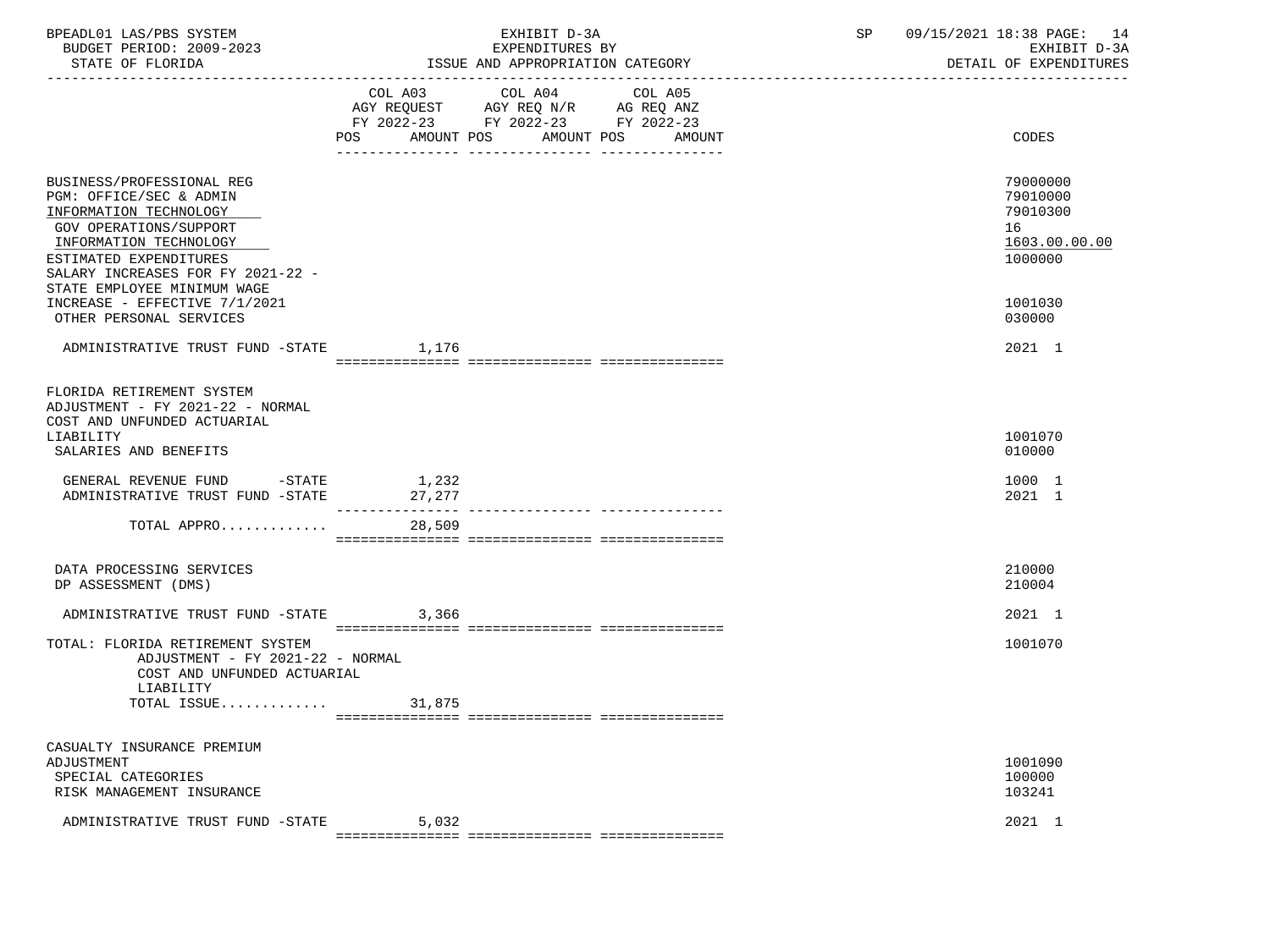| BPEADL01 LAS/PBS SYSTEM<br>BUDGET PERIOD: 2009-2023<br>STATE OF FLORIDA                                                                                                                                        |                                                                                                                                   | EXHIBIT D-3A<br>EXPENDITURES BY<br>ISSUE AND APPROPRIATION CATEGORY                                               | SP | 09/15/2021 18:38 PAGE: 15<br>EXHIBIT D-3A<br>DETAIL OF EXPENDITURES           |
|----------------------------------------------------------------------------------------------------------------------------------------------------------------------------------------------------------------|-----------------------------------------------------------------------------------------------------------------------------------|-------------------------------------------------------------------------------------------------------------------|----|-------------------------------------------------------------------------------|
|                                                                                                                                                                                                                | COL A03 COL A04<br>POS FOR THE POST OF THE STATE STATE STATE STATE STATE STATE STATE STATE STATE STATE STATE STATE STATE STATE ST | COL A05<br>AGY REQUEST AGY REQ N/R AG REQ ANZ<br>FY 2022-23 FY 2022-23 FY 2022-23<br>AMOUNT POS AMOUNT POS AMOUNT |    | CODES                                                                         |
| BUSINESS/PROFESSIONAL REG<br>PGM: OFFICE/SEC & ADMIN<br>INFORMATION TECHNOLOGY<br>GOV OPERATIONS/SUPPORT<br>INFORMATION TECHNOLOGY<br>ESTIMATED EXPENDITURES<br>REALLOCATION OF HUMAN RESOURCES<br>OUTSOURCING |                                                                                                                                   |                                                                                                                   |    | 79000000<br>79010000<br>79010300<br>16<br>1603.00.00.00<br>1000000<br>1005900 |
| SPECIAL CATEGORIES<br>TR/DMS/HR SVCS/STW CONTRCT                                                                                                                                                               |                                                                                                                                   |                                                                                                                   |    | 100000<br>107040                                                              |
| GENERAL REVENUE FUND -STATE<br>ADMINISTRATIVE TRUST FUND -STATE                                                                                                                                                | $51-$<br>$1,326-$                                                                                                                 |                                                                                                                   |    | 1000 1<br>2021 1                                                              |
| TOTAL APPRO                                                                                                                                                                                                    | 1,377-                                                                                                                            |                                                                                                                   |    |                                                                               |
| STATE ENTERPRISE INFORMATION<br>TECHNOLOGY DISTRIBUTION<br>DATA PROCESSING SERVICES<br>DP ASSESSMENT (DMS)<br>ADMINISTRATIVE TRUST FUND -STATE 26,223-                                                         |                                                                                                                                   |                                                                                                                   |    | 1006600<br>210000<br>210004<br>2021 1                                         |
|                                                                                                                                                                                                                |                                                                                                                                   |                                                                                                                   |    |                                                                               |
| DATA PROCESSING ASSESSMENT BASE<br><b>BUDGET ADJUSTMENT</b><br>DATA PROCESSING SERVICES<br>DP ASSESSMENT (DMS)                                                                                                 |                                                                                                                                   |                                                                                                                   |    | 1006800<br>210000<br>210004                                                   |
| ADMINISTRATIVE TRUST FUND -STATE 433,551                                                                                                                                                                       |                                                                                                                                   |                                                                                                                   |    | 2021 1                                                                        |
| NEW INFORMATION RESOURCE MANAGEMENT<br>INFRASTRUCTURE PROJECT<br>FLORIDA PLANNING, ACCOUNTING, AND                                                                                                             |                                                                                                                                   |                                                                                                                   |    | 3600000                                                                       |
| LEDGER MANAGEMENT (PALM) READINESS<br>SPECIAL CATEGORIES<br>FLAIR SYSTEM REPLACEMENT                                                                                                                           |                                                                                                                                   |                                                                                                                   |    | 3600PC0<br>100000<br>100781                                                   |
| ADMINISTRATIVE TRUST FUND -STATE                                                                                                                                                                               | 385,000                                                                                                                           |                                                                                                                   |    | 2021 1                                                                        |
|                                                                                                                                                                                                                |                                                                                                                                   |                                                                                                                   |    |                                                                               |
| AGENCY ISSUE NARRATIVE:<br>2022-2023 BUDGET YEAR NARRATIVE:                                                                                                                                                    |                                                                                                                                   | IT COMPONENT? YES                                                                                                 |    |                                                                               |

 The Department of Business and Professional Regulation (Department) requests \$385,000 of recurring budget authority in the Contracted Services category to contract for staff augmentation to assist in the department's multi-year remediation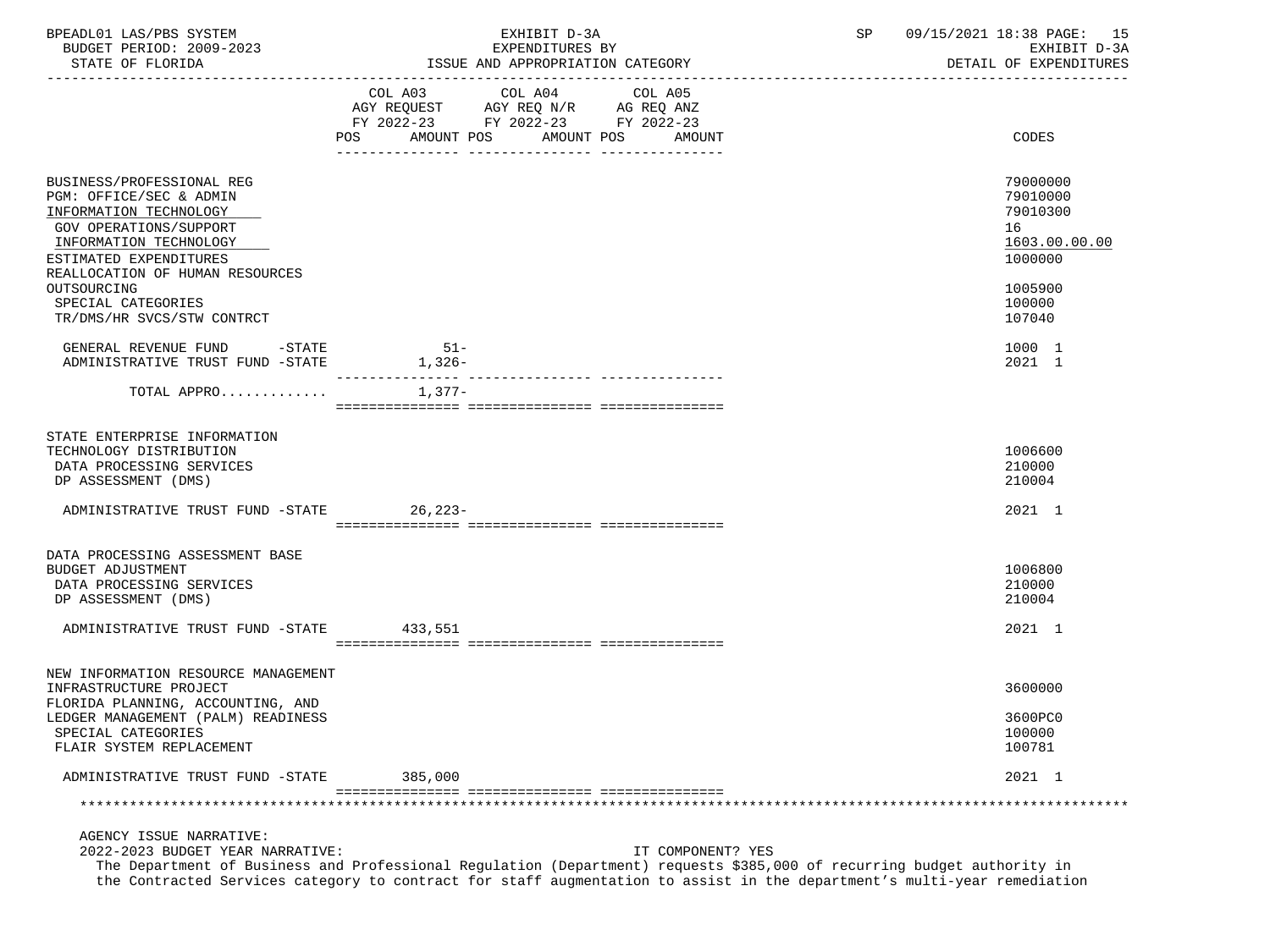| BPEADL01 LAS/PBS SYSTEM<br>BUDGET PERIOD: 2009-2023<br>STATE OF FLORIDA                            |                                                                                                                | EXHIBIT D-3A<br>EXPENDITURES BY<br>ISSUE AND APPROPRIATION CATEGORY                               |                              | SP. | 09/15/2021 18:38 PAGE: 16<br>EXHIBIT D-3A<br>DETAIL OF EXPENDITURES |
|----------------------------------------------------------------------------------------------------|----------------------------------------------------------------------------------------------------------------|---------------------------------------------------------------------------------------------------|------------------------------|-----|---------------------------------------------------------------------|
|                                                                                                    | POS FOR THE POST OF THE STATE STATE STATE STATE STATE STATE STATE STATE STATE STATE STATE STATE STATE STATE ST | COL A03 COL A04 COL A05<br>AGY REOUEST AGY REO N/R AG REO ANZ<br>FY 2022-23 FY 2022-23 FY 2022-23 | AMOUNT POS AMOUNT POS AMOUNT |     | CODES                                                               |
| BUSINESS/PROFESSIONAL REG<br>PGM: OFFICE/SEC & ADMIN                                               |                                                                                                                |                                                                                                   |                              |     | 79000000<br>79010000                                                |
| INFORMATION TECHNOLOGY                                                                             |                                                                                                                |                                                                                                   |                              |     | 79010300<br>16                                                      |
| GOV OPERATIONS/SUPPORT<br>INFORMATION TECHNOLOGY                                                   |                                                                                                                |                                                                                                   |                              |     | 1603.00.00.00                                                       |
| NEW INFORMATION RESOURCE MANAGEMENT<br>INFRASTRUCTURE PROJECT<br>FLORIDA PLANNING, ACCOUNTING, AND |                                                                                                                |                                                                                                   |                              |     | 3600000                                                             |
| LEDGER MANAGEMENT (PALM) READINESS                                                                 |                                                                                                                |                                                                                                   |                              |     | 3600PC0                                                             |

of computing assets to transition to the Florida Planning Accounting and Ledger Management (PALM) system.

 The State of Florida Accounting Information Resource (FLAIR) system is based on software developed in the 1970s and implemented as the core of the state's financial system since 1981. Recognizing the risks and shortcomings of FLAIR, the Legislature appropriated funds to the Department of Financial Services in Fiscal Year 2013-14 to conduct a study of replacement options. The ultimate result of this study was a recommendation to replace the core functionality of FLAIR and the Treasury's Cash Management System (CMS). The replacement of FLAIR and CMS has been recognized as the Florida Planning Accounting and Ledger Management (PALM) Project. The Florida PALM transition approach replaced the CMS components in July of 2021 and will include the replacement of Central FLAIR, Departmental FLAIR and FLAIR Payroll functions in Fiscal Year 2024-25 (the Financial Wave).

 To support the Florida PALM project's progress, the Department must execute department-specific transition activities, including planning for the transition, identifying, executing, and testing modifications required to internal systems, re-engineering current business processes, retraining departmental users, and managing the all transition activities. The department's existing staff does not have the capacity to absorb these additional efforts.

 This request will provide the department with \$385,000 in contracted services budget authority which will be used to provide business process assessments and impacts and provide project management services dedicated solely to the Florida PALM project. These supplemental resources will provide critical capacity and skillsets necessary to ensure department's successful transition to the Florida PALM solution.

Estimated Costs:

| Project Manager        | $1 \times 1,854$ hours x \$110 per hour = \$203,940  |
|------------------------|------------------------------------------------------|
| IT Business Consultant | $1 \times 1,854$ hours $x$ \$97 per hour = \$179,838 |
| Total Estimate         | \$383,778                                            |
| Requested Amount       | \$385,000                                            |

 Estimates are from the Department of Management Services Price Sheet for State Term Contract No. 80101507-SA-19-1 - Information Technology Staff Augmentation Services.

 Linkage to the Department of Business and Professional Regulation Long Range Program Plan: Agency Objective #2 - Continuously improve and streamline business processes.

Linkage to the Florida Strategic Plan for Economic Development:

5.2 Improve the efficiency and effectiveness of government agencies at all levels.

Budget Summary: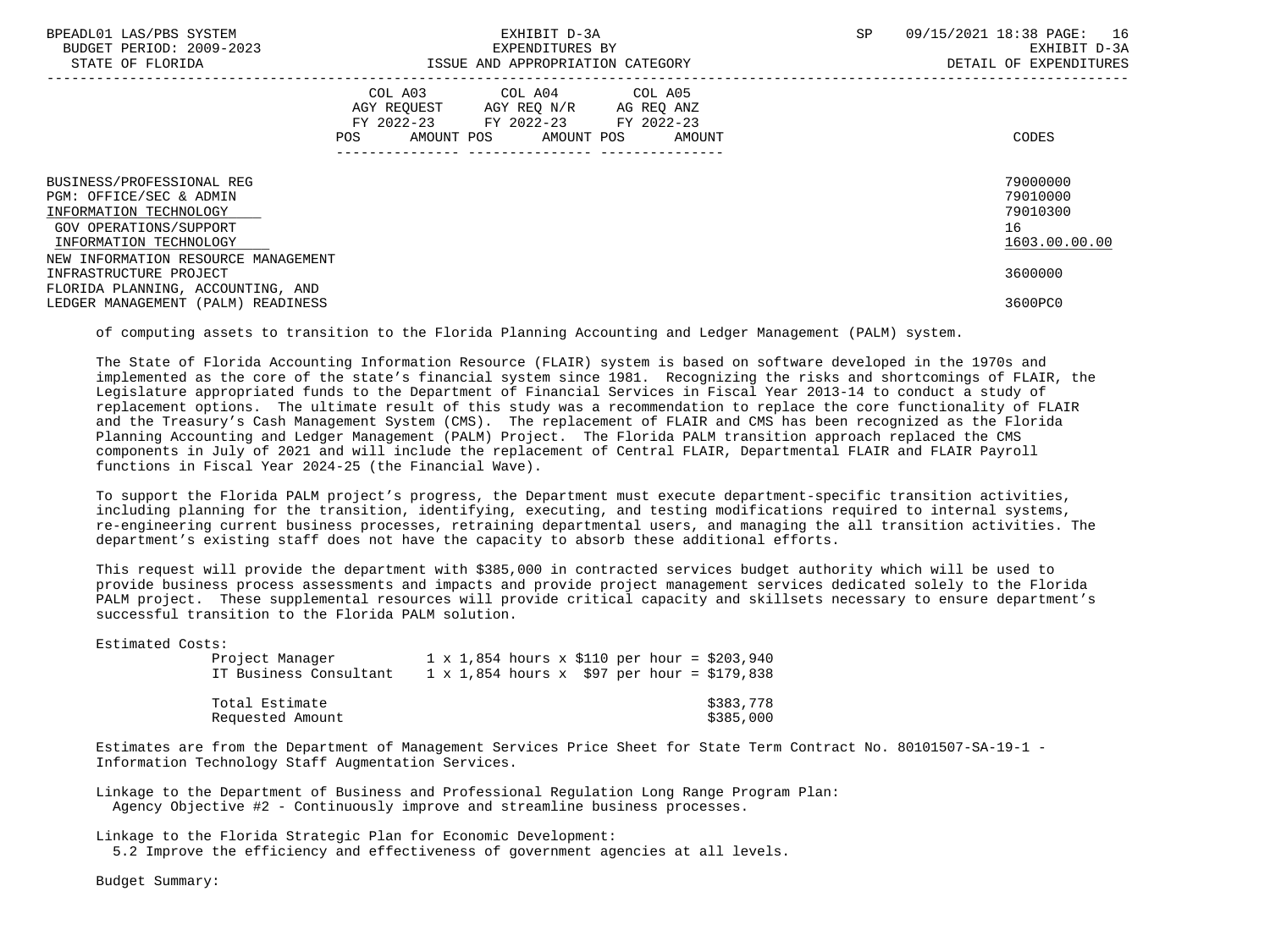| BPEADL01 LAS/PBS SYSTEM                                     |                                    | EXHIBIT D-3A                                        |         | SP | 09/15/2021 18:38 PAGE: 17 |
|-------------------------------------------------------------|------------------------------------|-----------------------------------------------------|---------|----|---------------------------|
| BUDGET PERIOD: 2009-2023                                    |                                    | EXPENDITURES BY<br>ISSUE AND APPROPRIATION CATEGORY |         |    | EXHIBIT D-3A              |
| STATE OF FLORIDA<br>---------------------                   |                                    |                                                     |         |    | DETAIL OF EXPENDITURES    |
|                                                             |                                    | COL A03 COL A04                                     | COL A05 |    |                           |
|                                                             | AGY REQUEST AGY REQ N/R AG REQ ANZ |                                                     |         |    |                           |
|                                                             | FY 2022-23 FY 2022-23 FY 2022-23   |                                                     |         |    |                           |
|                                                             | POS AMOUNT POS AMOUNT POS AMOUNT   |                                                     |         |    | CODES                     |
|                                                             |                                    |                                                     |         |    |                           |
| BUSINESS/PROFESSIONAL REG                                   |                                    |                                                     |         |    | 79000000                  |
| PGM: OFFICE/SEC & ADMIN                                     |                                    |                                                     |         |    | 79010000                  |
| INFORMATION TECHNOLOGY                                      |                                    |                                                     |         |    | 79010300                  |
| GOV OPERATIONS/SUPPORT                                      |                                    |                                                     |         |    | 16                        |
| INFORMATION TECHNOLOGY                                      |                                    |                                                     |         |    | 1603.00.00.00             |
| NEW INFORMATION RESOURCE MANAGEMENT                         |                                    |                                                     |         |    |                           |
| INFRASTRUCTURE PROJECT<br>FLORIDA PLANNING, ACCOUNTING, AND |                                    |                                                     |         |    | 3600000                   |
| LEDGER MANAGEMENT (PALM) READINESS                          |                                    |                                                     |         |    | 3600PC0                   |
|                                                             |                                    |                                                     |         |    |                           |
| Division of Technology                                      |                                    |                                                     |         |    |                           |
| Administrative Trust Fund                                   |                                    |                                                     |         |    |                           |
| Contracted Services: \$385,000                              |                                    |                                                     |         |    |                           |
|                                                             |                                    |                                                     |         |    |                           |
|                                                             |                                    |                                                     |         |    |                           |
| AGENCY-WIDE INFORMATION TECHNOLOGY                          |                                    |                                                     |         |    | 3620000                   |
| CUSTOMER EXPERIENCE MODERNIZATION                           |                                    |                                                     |         |    | 36265C0                   |
| SALARY RATE                                                 |                                    |                                                     |         |    | 000000                    |
| SALARY RATE 144,000                                         |                                    |                                                     |         |    |                           |
|                                                             |                                    |                                                     |         |    |                           |
| SALARIES AND BENEFITS                                       |                                    |                                                     |         |    | 010000                    |
|                                                             | 2.00                               |                                                     |         |    |                           |
| ADMINISTRATIVE TRUST FUND -STATE 199,656                    |                                    |                                                     |         |    | 2021 1                    |
|                                                             |                                    |                                                     |         |    |                           |
| <b>EXPENSES</b>                                             |                                    |                                                     |         |    | 040000                    |
|                                                             |                                    |                                                     |         |    |                           |
| ADMINISTRATIVE TRUST FUND -STATE 1,327,224 1,009,494        |                                    |                                                     |         |    | 2021 1                    |
|                                                             |                                    |                                                     |         |    |                           |
| OPERATING CAPITAL OUTLAY                                    |                                    |                                                     |         |    | 060000                    |
|                                                             |                                    |                                                     |         |    |                           |
| ADMINISTRATIVE TRUST FUND -STATE 400,000 400,000            |                                    |                                                     |         |    | 2021 1                    |
|                                                             |                                    |                                                     |         |    |                           |
| SPECIAL CATEGORIES                                          |                                    |                                                     |         |    | 100000                    |
| CONTRACTED SERVICES                                         |                                    |                                                     |         |    | 100777                    |
|                                                             |                                    |                                                     |         |    |                           |
| ADMINISTRATIVE TRUST FUND -STATE                            |                                    | 2,445,000 2,075,000                                 |         |    | 2021 1                    |
|                                                             |                                    |                                                     |         |    |                           |
| TR/DMS/HR SVCS/STW CONTRCT                                  |                                    |                                                     |         |    | 107040                    |
|                                                             |                                    |                                                     |         |    |                           |
| ADMINISTRATIVE TRUST FUND -STATE                            | 611                                |                                                     |         |    | 2021 1                    |
|                                                             |                                    |                                                     |         |    |                           |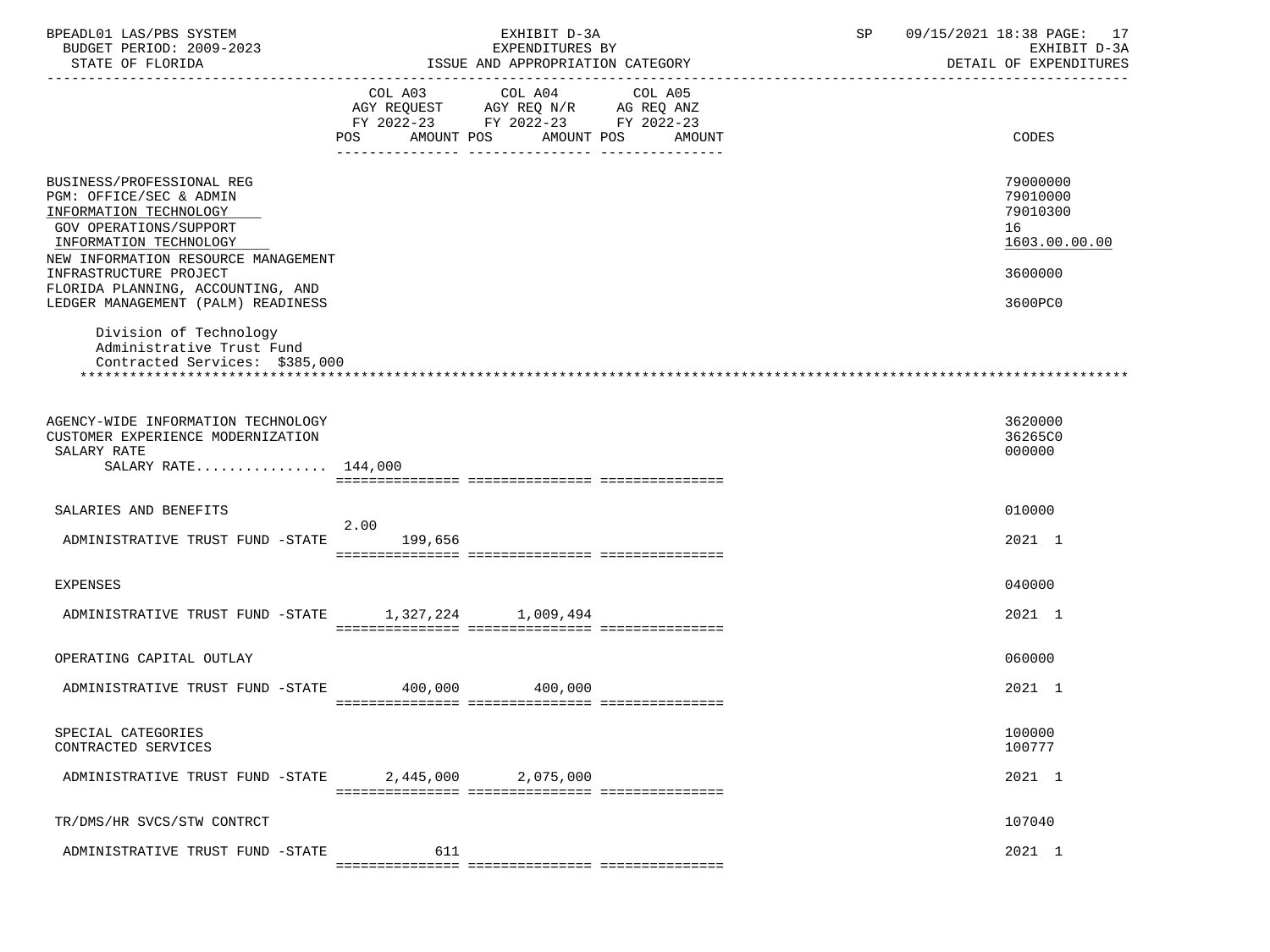| BPEADL01 LAS/PBS SYSTEM<br>BUDGET PERIOD: 2009-2023<br>STATE OF FLORIDA                                                                                                                                       |     | EXHIBIT D-3A<br>EXPENDITURES BY<br>ISSUE AND APPROPRIATION CATEGORY                                                                  | SP | 09/15/2021 18:38 PAGE: 18<br>EXHIBIT D-3A<br>DETAIL OF EXPENDITURES           |
|---------------------------------------------------------------------------------------------------------------------------------------------------------------------------------------------------------------|-----|--------------------------------------------------------------------------------------------------------------------------------------|----|-------------------------------------------------------------------------------|
|                                                                                                                                                                                                               |     |                                                                                                                                      |    |                                                                               |
|                                                                                                                                                                                                               | POS | COL A03 COL A04 COL A05<br>AGY REQUEST AGY REQ N/R AG REQ ANZ<br>FY 2022-23 FY 2022-23 FY 2022-23<br>AMOUNT POS AMOUNT POS<br>AMOUNT |    | CODES                                                                         |
| BUSINESS/PROFESSIONAL REG<br>PGM: OFFICE/SEC & ADMIN<br>INFORMATION TECHNOLOGY<br>GOV OPERATIONS/SUPPORT<br>INFORMATION TECHNOLOGY<br>AGENCY-WIDE INFORMATION TECHNOLOGY<br>CUSTOMER EXPERIENCE MODERNIZATION |     |                                                                                                                                      |    | 79000000<br>79010000<br>79010300<br>16<br>1603.00.00.00<br>3620000<br>36265C0 |
| TOTAL: CUSTOMER EXPERIENCE MODERNIZATION<br>TOTAL POSITIONS 2.00<br>TOTAL ISSUE 4,372,491 3,484,494<br>TOTAL SALARY RATE $144,000$                                                                            |     |                                                                                                                                      |    | 36265C0                                                                       |
|                                                                                                                                                                                                               |     |                                                                                                                                      |    |                                                                               |

2022-2023 BUDGET YEAR NARRATIVE: IT COMPONENT? YES

 The Department of Business and Professional Regulation (Department), Division of Technology (Division) requests two FTE positions, salary rate in the amount of 199,656, and \$4,372,491 of budget authority (\$887,997 recurring and \$3,484,494 nonrecurring) to replace the current Versa: Online system that has reached the end of development with a modern, secure, and intuitive user interface that will enhance customer online and mobile experience.

 The Department of Business and Professional Regulation (DBPR) is an executive agency of the Governor that is responsible for ensuring over one million business and professionals provide safe, quality services to Florida's millions of citizens and visitors. The Department licenses and regulates over 200 different professions and businesses. Its diverse regulatory responsibilities fall under three primary areas: standards and licensing; compliance and enforcement; and tax collection and auditing. DBPR distributes its regulatory responsibilities across nine divisions and one commission.

 In 2001, the Department contracted with Accenture LLP to re-engineer its business processes. As part of the implementation, the Department integrated Versa LicenseEase, a commercial off-the-shelf (COTS) regulatory software solution, to support all licensing, enforcement, inspection, investigation and complaint activities, including receipt of payments. In 2013, support for LicenseEase came to an end and the Department transitioned to the newer version of the software, Versa: Regulation.

 In coordination with the Versa: Regulation database application system, the Department uses its online component, Versa: Online, to provide Internet-based license applications, ability to file a complaint, and other self-service options to applicants and licensees. Versa: Online was implemented in 2010 to enhance customer service quality. Through the use of this software, the Department has been able to improve communication with licensees and the public and streamline the licensing process. The integration between Versa: Regulation and Versa: Online supports the agency's overall goals to streamline government and remove barriers to businesses. Versa: Online currently has over 1900 self-service transaction options.

 Versa: Online has reached the end of development and will need to be replaced in order for the Department to provide an intuitive modernized interface to continue to automate the processes necessary to provide better customer service and carry the Department's mission to License Efficiently, Regulate Fairly.

 A Customer Relationship Management (CRM) system is currently used by the Customer Contact Center to manage and maintain customer interactions. CRM was implemented in January, 2012 and upgraded in May, 2018. CRM allows call agents to track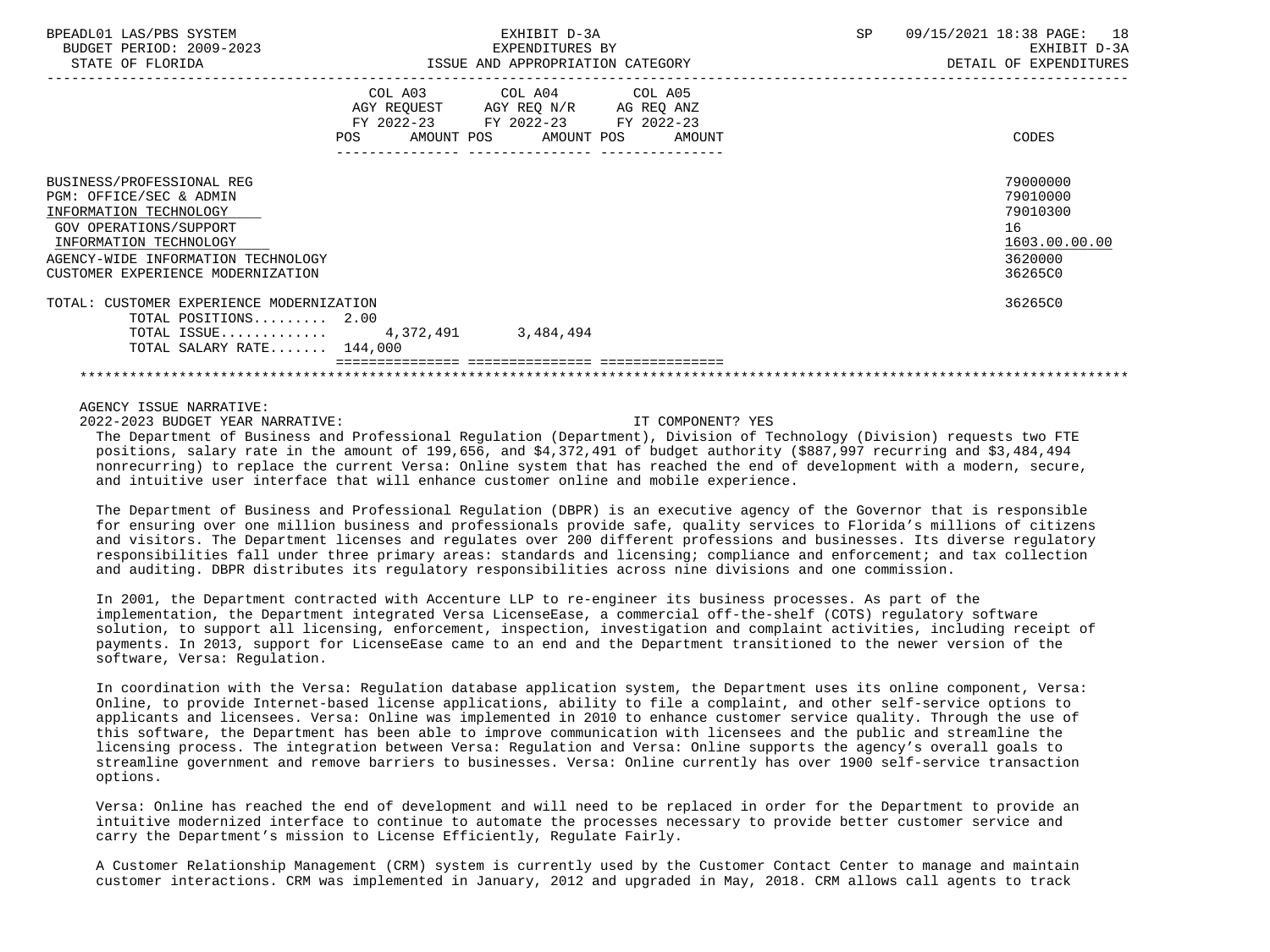| BPEADL01 LAS/PBS SYSTEM<br>BUDGET PERIOD: 2009-2023                                                                                | EXHIBIT D-3A<br>EXPENDITURES BY                                                                                                                      |  | 09/15/2021 18:38 PAGE:<br>19<br>EXHIBIT D-3A            |
|------------------------------------------------------------------------------------------------------------------------------------|------------------------------------------------------------------------------------------------------------------------------------------------------|--|---------------------------------------------------------|
| STATE OF FLORIDA                                                                                                                   | ISSUE AND APPROPRIATION CATEGORY                                                                                                                     |  | DETAIL OF EXPENDITURES                                  |
|                                                                                                                                    | COL A03 COL A04 COL A05<br>AGY REOUEST<br>AGY REO N/R<br>AG REQ ANZ<br>FY 2022-23 FY 2022-23 FY 2022-23<br>AMOUNT POS<br>AMOUNT POS<br>POS<br>AMOUNT |  | CODES                                                   |
| BUSINESS/PROFESSIONAL REG<br>PGM: OFFICE/SEC & ADMIN<br>INFORMATION TECHNOLOGY<br>GOV OPERATIONS/SUPPORT<br>INFORMATION TECHNOLOGY |                                                                                                                                                      |  | 79000000<br>79010000<br>79010300<br>16<br>1603.00.00.00 |
| AGENCY-WIDE INFORMATION TECHNOLOGY<br>CUSTOMER EXPERIENCE MODERNIZATION                                                            |                                                                                                                                                      |  | 3620000<br>36265C0                                      |

 customer interaction, look up information, and make some updates in Versa: Regulation via middleware software. CRM also provides the ability to escalate calls when needed via the agency's document management system.

 The agency developed an interface that allows internal users to create .asp pages that lists out the requirements (checklist) for each of the agency's transaction offerings. When the customer selects the online option to apply, the transaction variables are carried over to Versa: Online to display the questions for the appropriate application/transaction. This interface also allows internal users to make updates to multiple checklists easily instead of having to update each one individually. This interface was developed in 2005 and is in need of modernization.

 The Department needs a system that is modular and cloud agnostic that provides a holistic emphasis on a customer centric experience in a secure fashion. The system must be easily integrated with Versa: Regulation, middleware software, and the Department's document management system. The new system should also provide a customer relationship module, online offerings and interactive chat functionality. The new system should provide the following functionality:

- o An enhanced online and mobile friendly user experience;
- o Intuitive user interface;
- o Support more self-service functionality for applicants, licensees, and the public;
- o Provide secure user registration and login;
- o Forgotten password retrieval;
- o Application status at a glance;
- o Real Time agent assistance and 24/7 chatbot features;
- o Configurable question and answer text (logic capable forms);
- o Cloud Agnostic;
- o Modular;
- o Single tenant;
- o Ease of system maintenance;
- o Ability to attach and submit documents including large sized files;
- o Online application submission that would be transferred into the Department's database;
- o Document upload functionality that can be integrated with the Department's document management system;
- o Applicant attestation;
- o Email application summary;
- o Secure online payment interface with alternative payment options and a configurable rule design;
- o Email transaction confirmation;
- o Automated notifications; and
- o Ability for the public to easily file a complaint.

 The modernized system should be on a supported platform, easily configurable, scalable and include an enhanced online user interface. The solution should be cloud based or built-in a hybrid-cloud environment. The cloud solution must be a single tenant environment. The current online system, Versa: Online has reached the end of development which poses a significant risk to the agency's ability to provide continued services. A new, modern, and intuitive online system will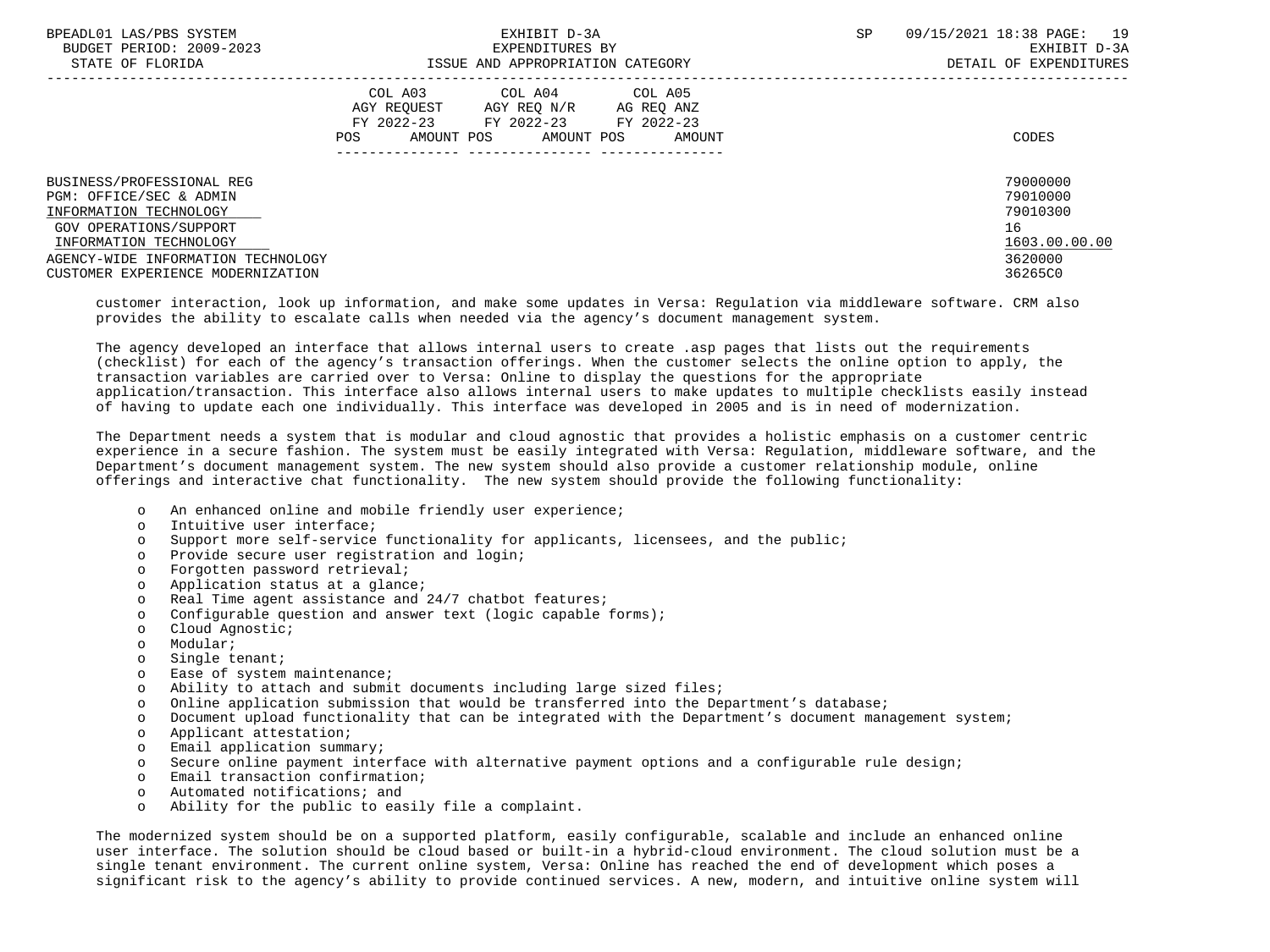| BPEADL01 LAS/PBS SYSTEM            | EXHIBIT D-3A                              | SP | 09/15/2021 18:38 PAGE: 20 |
|------------------------------------|-------------------------------------------|----|---------------------------|
| BUDGET PERIOD: 2009-2023           | EXPENDITURES BY                           |    | EXHIBIT D-3A              |
| STATE OF FLORIDA                   | ISSUE AND APPROPRIATION CATEGORY          |    | DETAIL OF EXPENDITURES    |
|                                    | COL A03 COL A04 COL A05                   |    |                           |
|                                    | AGY REOUEST<br>AGY REO N/R<br>AG REO ANZ  |    |                           |
|                                    | FY 2022-23 FY 2022-23 FY 2022-23          |    |                           |
|                                    | AMOUNT POS<br>AMOUNT POS<br>POS<br>AMOUNT |    | CODES                     |
|                                    |                                           |    |                           |
| BUSINESS/PROFESSIONAL REG          |                                           |    | 79000000                  |
| PGM: OFFICE/SEC & ADMIN            |                                           |    | 79010000                  |
| INFORMATION TECHNOLOGY             |                                           |    | 79010300                  |
| GOV OPERATIONS/SUPPORT             |                                           |    | 16                        |
| INFORMATION TECHNOLOGY             |                                           |    | 1603.00.00.00             |
| AGENCY-WIDE INFORMATION TECHNOLOGY |                                           |    | 3620000                   |
| CUSTOMER EXPERIENCE MODERNIZATION  |                                           |    | 36265C0                   |

 assist in reducing the number of deficient applications submitted and received by the agency, lessen call volumes, and help to provide a modern and improved customer centric experience.

 An Application Programming Interface (API) gateway should also be implemented as the entry point for all client requests to the solution. The API gateway provides a clean interface for clients to interact with, making the system easier to use. It restricts access to backend systems and processes thereby helping to reduce the potential attack surface. The API gateway can also be used to manage authentication and authorization to ensure that only secure valid requests are allowed through. The use of an API gateway will allow the Department the ability to capture analytics, audit connections, and create audit logs which will enhance the Department's security posture.

 Technology is an important part of modernization efforts, but the Department realizes that it must also prioritize the customers it serves when approaching modernization initiative to ensure the desired outcomes are achieved. In order to gauge the change in customer experience and satisfaction, a baseline will need to be captured. The Department will need software that can be used to assess current customer service/satisfaction levels. This software must be able to integrate with the current and future solutions. The captured baseline should be used to measure success of modernization efforts.

 The Department is requesting two positions to provide implementation assistance and ongoing support for the new system. One of the positions would be a platform-specific developer to aid the agency in building and maintaining the online services. It is anticipated that the related workload will increase in the future based on the utility of the platform chosen, necessitating a dedicated resource. The other position would focus on multi-channel communications through the platform, implementing and managing features such as chat (attended and unattended) and co-browse. The Division does not have the in-house expertise to manage such tasks and, as the agency shifts more interactions to multi-channel, a dedicated resource is needed.

Anticipated costs for the Customer Experience Modernization Project include the following:

- o Software licensing for a new platform to handle both the public interface and CRM functions of the call center:
	- o Initial Costs:
		- o \$1,000,000 Perpetual Licensing (Expenses)
		- o \$225,000 License Maintenance (Expenses)
	- o Recurring Costs (Annual):
		- o \$225,000 License Maintenance

 Note: contract negotiations should strive to lock the maintenance increase to a specified percent which can be anticipated and accounted for in the LBR for each contract period, starting with 5 years

o Implementation to install and configure API Gateway and ongoing subscription:

- o Initial Cost:
	- o \$75,000 Implementation (Contracted Services)
	- o \$250,000 Annual software subscription (Contracted Services)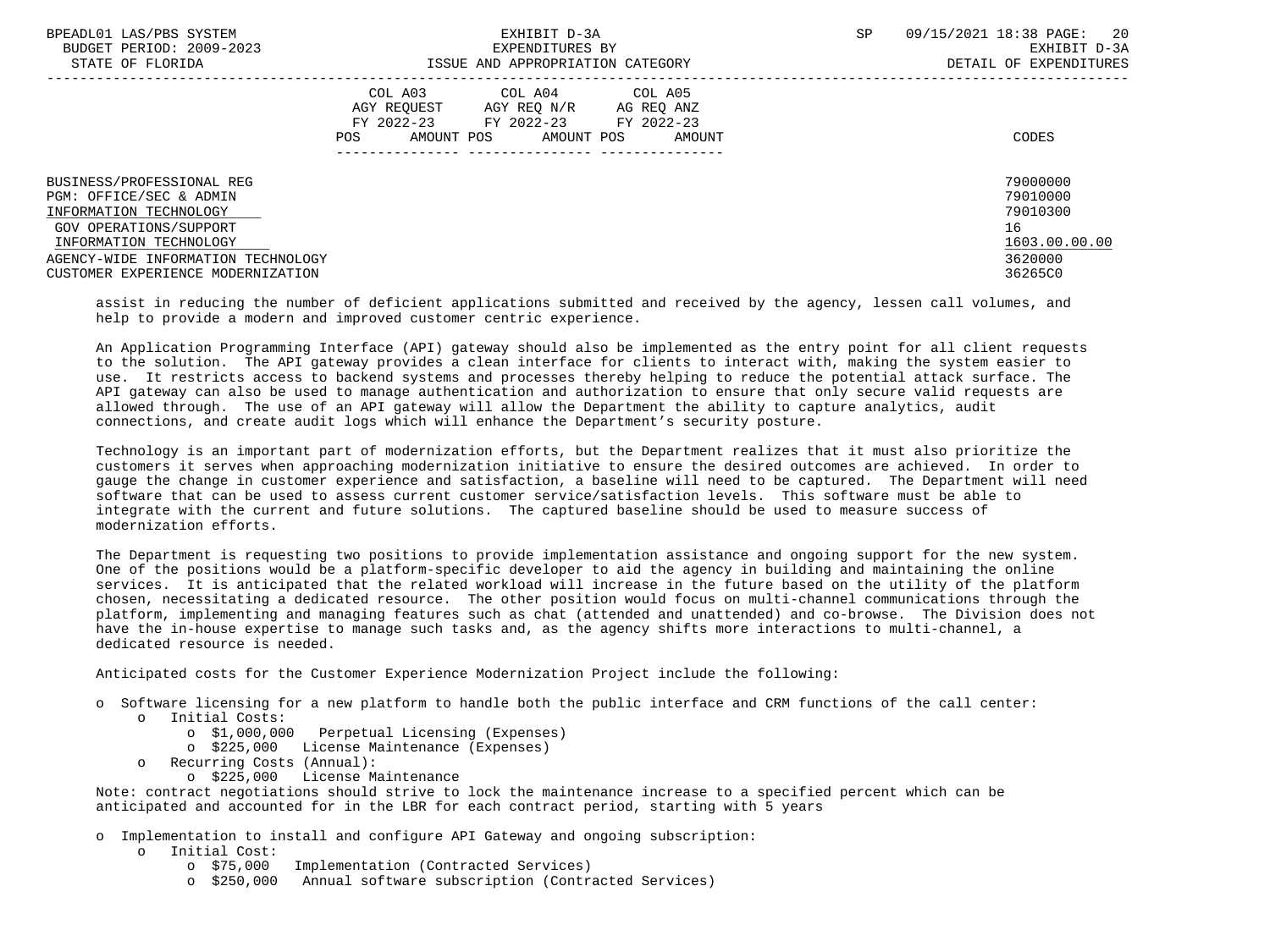|                                                                                                          | COL A03<br>COL A05<br>COL A04<br>AGY REQ N/R<br>AGY REOUEST<br>AG REQ ANZ<br>FY 2022-23<br>FY 2022-23<br>FY 2022-23<br>POS<br>AMOUNT POS<br>AMOUNT POS<br>AMOUNT | CODES                                  |
|----------------------------------------------------------------------------------------------------------|------------------------------------------------------------------------------------------------------------------------------------------------------------------|----------------------------------------|
| BUSINESS/PROFESSIONAL REG<br>PGM: OFFICE/SEC & ADMIN<br>INFORMATION TECHNOLOGY<br>GOV OPERATIONS/SUPPORT |                                                                                                                                                                  | 79000000<br>79010000<br>79010300<br>16 |
| INFORMATION TECHNOLOGY                                                                                   |                                                                                                                                                                  | 1603.00.00.00                          |

 AGENCY-WIDE INFORMATION TECHNOLOGY 3620000 CUSTOMER EXPERIENCE MODERNIZATION 36265C0

- o \$40,000 Annual managed services (Contracted Services)
- o \$80,000 Initial setup for API Gateway (Contracted Services)
- o Recurring Costs (Annual):
	- o \$250,000 Annual software subscription (Contracted Services)
	- o \$40,000 Annual managed services (Contracted Services)
	- o \$80,000 API Gateway (Contracted Services)
- o Implementation Services to install, configure and train DBPR staff to manage and develop the platform:
	- o Initial Costs:
		- o \$2,000,000 (Contracted Services)
	- o Recurring Costs:
		- o Not anticipated after the completion of the contract

 o Hardware cost to implement the system as a hybrid cloud system to maintain compatibility with the other integrated systems of record while enabling DBPR to modernize other systems into a cloud environment when/where benefits are realized.

- o Initial Costs:
	- o \$400,000 Hardware (OCO)
		- o \$80,000 Hardware Maintenance (Expense)
- o Recurring Costs
	- o \$80,000 Hardware Maintenance (Expense)

 Note: contract negotiations should strive to lock the maintenance increase to a specified percent which can be anticipated and accounted for in the LBR for each contract period, starting with 5 years

- o 2 FTE positions in the Division of Technology
	- o Initial Costs
		- o 144,000 of Salary Rate
		- o \$199,656 (Salaries and Benefits)
		- o \$22,224 (Expenses State Standard Package for 2 FTE)
	- o Recurring Costs
		- o 144,000 of Salary Rate
		- o \$199,656 (Salaries and Benefits)
		- o \$12,730 (Expenses State Standard Package for 2 FTE)

 The primary return on investment for this effort is a reduction in call volume, deficient applications and an increase in online usage. Additionally, a modernized online solution will help DBPR minimize the risk to its core mission. A customer centric platform allows for multi-channel communications (i.e., smartphone, tablets, etc.), use of machine learning tools to provide multi-language assistance which will provide applicants and licensees an enhance customer service experience. The end result is that the department will have a supported system that integrates with its existing business systems to deliver seamless licensing and regulating processes.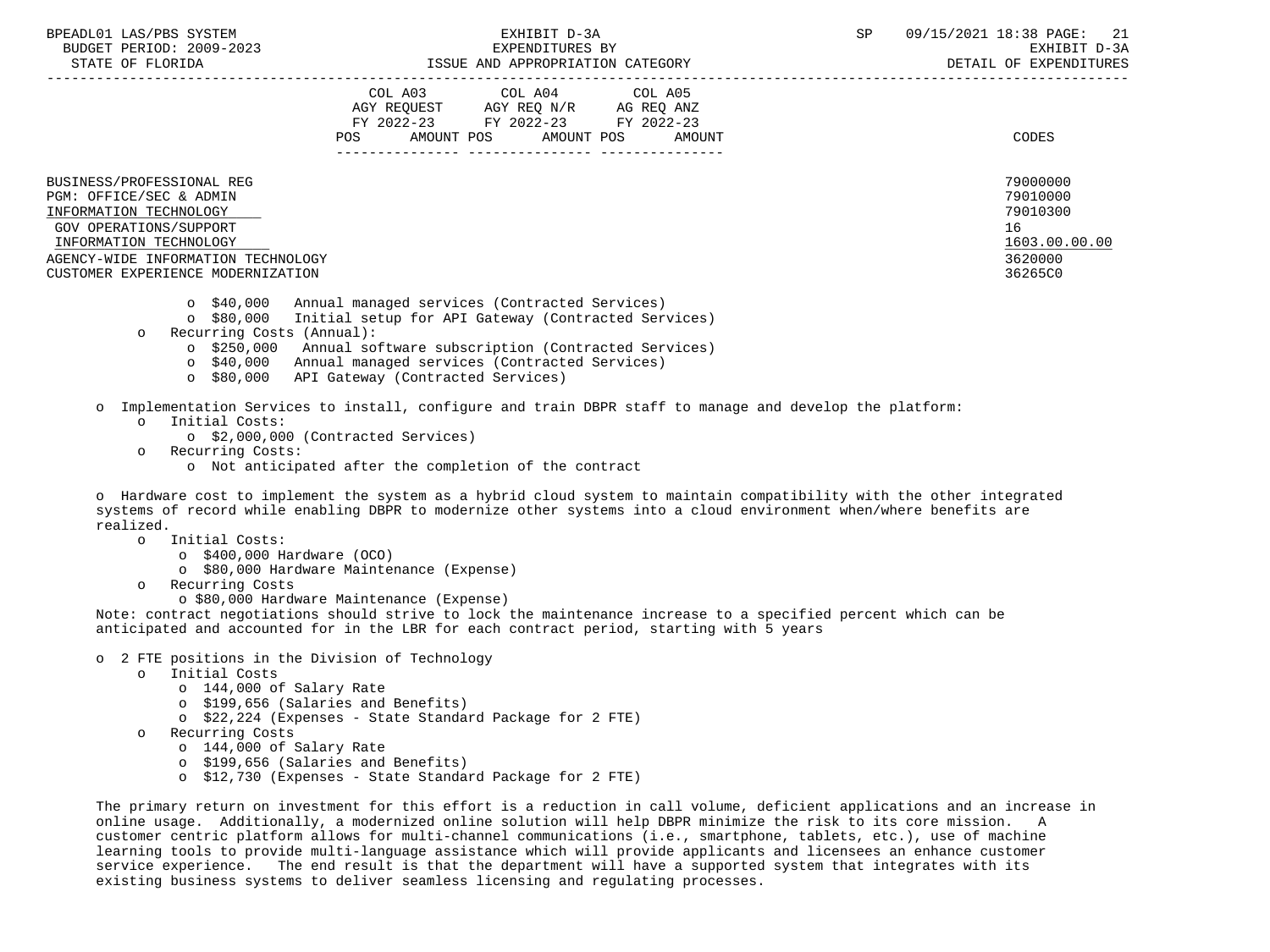| BPEADL01 LAS/PBS SYSTEM |                   |                          |
|-------------------------|-------------------|--------------------------|
|                         |                   | BUDGET PERIOD: 2009-2023 |
|                         | גתדסת הם סתי שידי |                          |

|                                                                         | COL A03<br>AGY REQUEST<br>FY 2022-23<br><b>POS</b><br>AMOUNT POS | COL A04<br>AGY REQ N/R<br>FY 2022-23<br>AMOUNT POS | COL A05<br>AG REQ ANZ<br>FY 2022-23<br>AMOUNT | CODES                |
|-------------------------------------------------------------------------|------------------------------------------------------------------|----------------------------------------------------|-----------------------------------------------|----------------------|
| BUSINESS/PROFESSIONAL REG<br>PGM: OFFICE/SEC & ADMIN                    |                                                                  |                                                    |                                               | 79000000<br>79010000 |
| INFORMATION TECHNOLOGY<br>GOV OPERATIONS/SUPPORT                        |                                                                  |                                                    |                                               | 79010300<br>16       |
| INFORMATION TECHNOLOGY                                                  |                                                                  |                                                    |                                               | 1603.00.00.00        |
| AGENCY-WIDE INFORMATION TECHNOLOGY<br>CUSTOMER EXPERIENCE MODERNIZATION |                                                                  |                                                    |                                               | 3620000<br>36265C0   |
|                                                                         |                                                                  |                                                    |                                               |                      |

 Linkage to the Department of Business and Professional Regulation Long Range Program Plan: Agency Goal #1 - Streamline government. Agency Objective #2 - Continuously improve and streamline business processes. Agency Objective #3 - Provide quality assistance to our customers. Agency Objective #4 - Reduce the difficulty and complexity of applications.

Linkage to the Florida Strategic Plan for Economic Development:

- 4.1 Ensure predictable legal, permitting and other regulatory processes meet changing business needs.
- 4.2 Ensure state, regional and local agencies provide collaborative and timely customer service to businesses and workers.
- 5.2 Improve the efficiency and effectiveness of government agencies at all levels.

 Budget Summary: Division of Technology Administrative Trust Fund FTE: 2.00 Salary Rate: 144,000

| \$199,656<br>\$317,730 | \$1,009,494            | \$199.656<br>\$1,327,224 |
|------------------------|------------------------|--------------------------|
|                        |                        |                          |
|                        |                        |                          |
|                        | \$400.000              | \$400.000                |
|                        | \$2,075,000            | \$2,445,000              |
| 611                    |                        | 611                      |
|                        | \$3,484,494            | \$4,372,491              |
|                        | \$370,000<br>\$887,997 |                          |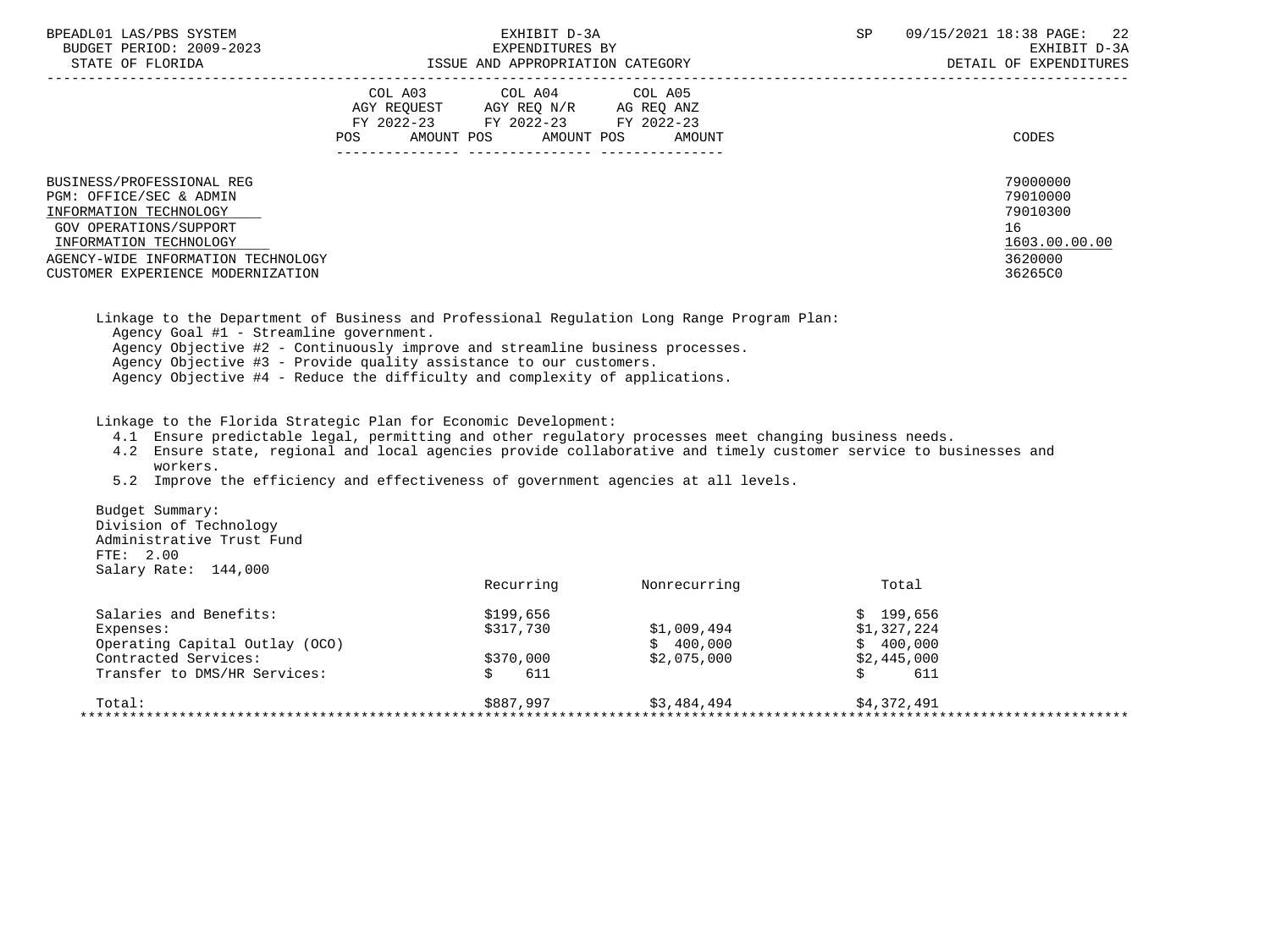| BPEADL01 LAS/PBS SYSTEM<br>BUDGET PERIOD: 2009-2023<br>STATE OF FLORIDA<br><u>___________________</u>                                                                                                         | EXHIBIT D-3A<br>EXPENDITURES BY<br>ISSUE AND APPROPRIATION CATEGORY |                                                                                   |                              |                 | SP             |    | 09/15/2021 18:38 PAGE:<br>23<br>EXHIBIT D-3A<br>DETAIL OF EXPENDITURES        |
|---------------------------------------------------------------------------------------------------------------------------------------------------------------------------------------------------------------|---------------------------------------------------------------------|-----------------------------------------------------------------------------------|------------------------------|-----------------|----------------|----|-------------------------------------------------------------------------------|
|                                                                                                                                                                                                               | COL A03<br>POS AMOUNT POS                                           | COL A04<br>AGY REQUEST AGY REQ N/R AG REQ ANZ<br>FY 2022-23 FY 2022-23 FY 2022-23 | COL A05<br>AMOUNT POS AMOUNT |                 |                |    | CODES                                                                         |
| BUSINESS/PROFESSIONAL REG<br>PGM: OFFICE/SEC & ADMIN<br>INFORMATION TECHNOLOGY<br>GOV OPERATIONS/SUPPORT<br>INFORMATION TECHNOLOGY<br>AGENCY-WIDE INFORMATION TECHNOLOGY<br>CUSTOMER EXPERIENCE MODERNIZATION |                                                                     |                                                                                   |                              |                 |                |    | 79000000<br>79010000<br>79010300<br>16<br>1603.00.00.00<br>3620000<br>36265C0 |
| POSITION DETAIL OF SALARIES AND BENEFITS:                                                                                                                                                                     | FTE                                                                 | BASE RATE                                                                         | ADDITIVES                    | <b>BENEFITS</b> | SUBTOTAL       | ႜၟ | LAPSE LAPSED SALARIES<br>AND BENEFITS                                         |
| A03 - AGY REOUEST FY 2022-23                                                                                                                                                                                  |                                                                     |                                                                                   |                              |                 |                |    |                                                                               |
| NEW POSITIONS<br>P101 PROPOSED CLASS CODE<br>N0301 001<br>N0302 001                                                                                                                                           | 1.00                                                                | $1.00$ $72,000$<br>72,000                                                         |                              | 27,828          | 99,828 0.00    |    | $27,828$ 99,828 0.00 99,828<br>27.828 99.828 0.00 99.828<br>99,828            |
| TOTALS FOR ISSUE BY FUND<br>2021 ADMINISTRATIVE TRUST FUND                                                                                                                                                    |                                                                     |                                                                                   |                              |                 |                |    | 199,656                                                                       |
|                                                                                                                                                                                                               |                                                                     | 2.00 144,000                                                                      |                              |                 | 55,656 199,656 |    | -------------<br>199,656<br>==============                                    |
| TOTAL: INFORMATION TECHNOLOGY<br>BY FUND TYPE<br>GENERAL REVENUE FUND                                                                                                                                         | 371,237                                                             |                                                                                   |                              |                 |                |    | 1603.00.00.00<br>1000                                                         |
| TRUST FUNDS                                                                                                                                                                                                   | 16,087,498                                                          | 3,484,494                                                                         |                              |                 |                |    | 2000                                                                          |
| TOTAL POSITIONS 59.00<br>TOTAL PROG COMP 16,458,735 3,484,494<br>TOTAL SALARY RATE 3,532,240                                                                                                                  |                                                                     |                                                                                   |                              |                 |                |    |                                                                               |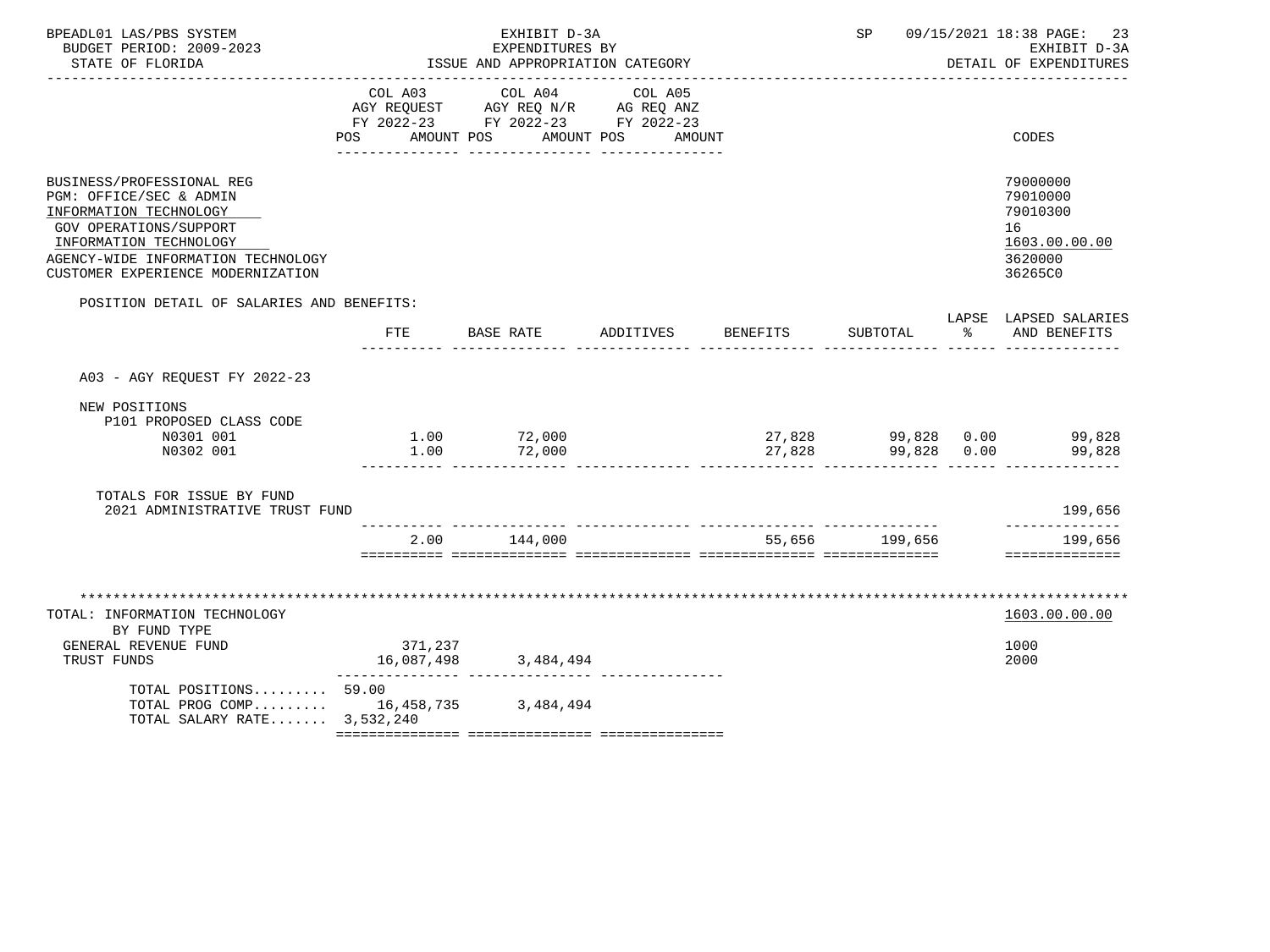| BPEADL01 LAS/PBS SYSTEM<br>BUDGET PERIOD: 2009-2023<br>STATE OF FLORIDA                                                                                                                                                                  |        | EXHIBIT D-3A<br>EXPENDITURES BY<br>ISSUE AND APPROPRIATION CATEGORY                                                                   | SP 09/15/2021 18:38 PAGE: 24<br>EXHIBIT D-3A<br>DETAIL OF EXPENDITURES                               |
|------------------------------------------------------------------------------------------------------------------------------------------------------------------------------------------------------------------------------------------|--------|---------------------------------------------------------------------------------------------------------------------------------------|------------------------------------------------------------------------------------------------------|
|                                                                                                                                                                                                                                          |        | COL A03 COL A04 COL A05<br>AGY REQUEST AGY REQ N/R AG REQ ANZ<br>FY 2022-23 FY 2022-23 FY 2022-23<br>POS AMOUNT POS AMOUNT POS AMOUNT | <b>CODES</b>                                                                                         |
| BUSINESS/PROFESSIONAL REG<br>PRG: SERVICE OPERATION<br>CUSTOMER CONTACT CENTER<br>PUBLIC PROTECTION<br>REGULATION AND LICENSING<br>ESTIMATED EXPENDITURES<br>ESTIMATED EXPENDITURES - OPERATIONS<br>SALARY RATE<br>SALARY RATE 3,380,977 |        |                                                                                                                                       | 79000000<br>79040000<br>79040100<br>12 <sub>2</sub><br>1204.00.00.00<br>1000000<br>1001000<br>000000 |
| SALARIES AND BENEFITS                                                                                                                                                                                                                    | 92.00  |                                                                                                                                       | 010000                                                                                               |
| ADMINISTRATIVE TRUST FUND -STATE 5,098,132                                                                                                                                                                                               |        |                                                                                                                                       | 2021 1                                                                                               |
| OTHER PERSONAL SERVICES                                                                                                                                                                                                                  |        |                                                                                                                                       | 030000                                                                                               |
| ADMINISTRATIVE TRUST FUND -STATE 240,695                                                                                                                                                                                                 |        |                                                                                                                                       | 2021 1                                                                                               |
| EXPENSES                                                                                                                                                                                                                                 |        |                                                                                                                                       | 040000                                                                                               |
| ADMINISTRATIVE TRUST FUND -STATE 509,903                                                                                                                                                                                                 |        |                                                                                                                                       | 2021 1                                                                                               |
| OPERATING CAPITAL OUTLAY                                                                                                                                                                                                                 |        |                                                                                                                                       | 060000                                                                                               |
| ADMINISTRATIVE TRUST FUND -STATE 3,000                                                                                                                                                                                                   |        |                                                                                                                                       | 2021 1                                                                                               |
| SPECIAL CATEGORIES<br>CONTRACTED SERVICES                                                                                                                                                                                                |        |                                                                                                                                       | 100000<br>100777                                                                                     |
| ADMINISTRATIVE TRUST FUND -STATE                                                                                                                                                                                                         | 9,000  |                                                                                                                                       | 2021 1                                                                                               |
| RISK MANAGEMENT INSURANCE                                                                                                                                                                                                                |        |                                                                                                                                       | 103241                                                                                               |
| ADMINISTRATIVE TRUST FUND -STATE                                                                                                                                                                                                         | 29,192 |                                                                                                                                       | 2021 1                                                                                               |
| LEASE/PURCHASE/EQUIPMENT                                                                                                                                                                                                                 |        |                                                                                                                                       | 105281                                                                                               |
| ADMINISTRATIVE TRUST FUND -STATE                                                                                                                                                                                                         | 5,430  |                                                                                                                                       | 2021 1                                                                                               |
|                                                                                                                                                                                                                                          |        |                                                                                                                                       |                                                                                                      |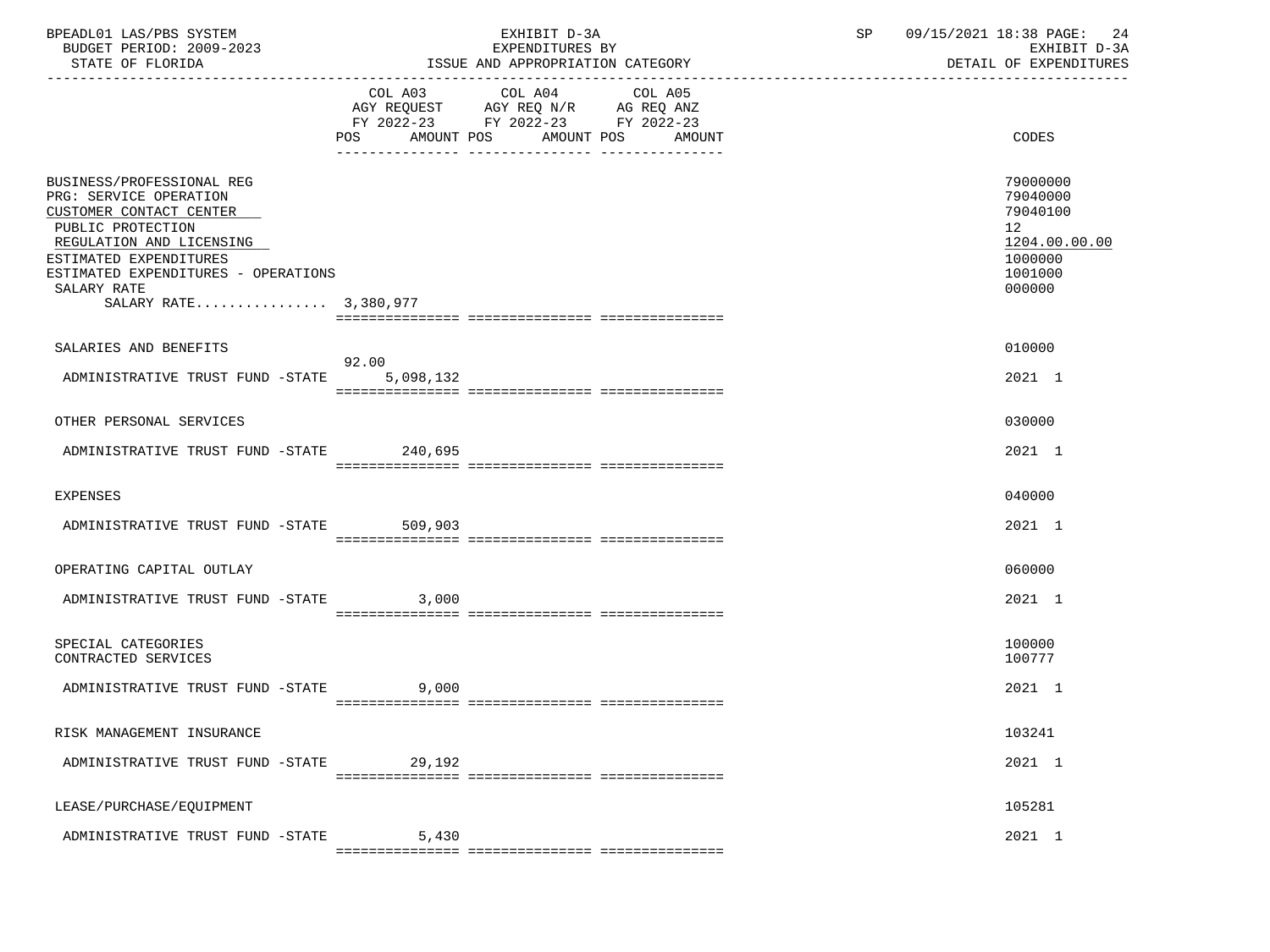| BPEADL01 LAS/PBS SYSTEM  | EXHIBIT D-3A                     | 09/15/2021 18:38 PAGE: 1<br>-25 |
|--------------------------|----------------------------------|---------------------------------|
| BUDGET PERIOD: 2009-2023 | EXPENDITURES BY                  | EXHIBIT D-3A                    |
| STATE OF FLORIDA         | ISSUE AND APPROPRIATION CATEGORY | DETAIL OF EXPENDITURES          |

|                                                                                                                                                                                                                                                      | COL A03<br>AMOUNT POS<br>POS | COL A04<br>AGY REQUEST AGY REQ N/R AG REQ ANZ<br>FY 2022-23 FY 2022-23 FY 2022-23<br>AMOUNT POS | COL A05 | AMOUNT | CODES                                                                                             |
|------------------------------------------------------------------------------------------------------------------------------------------------------------------------------------------------------------------------------------------------------|------------------------------|-------------------------------------------------------------------------------------------------|---------|--------|---------------------------------------------------------------------------------------------------|
| BUSINESS/PROFESSIONAL REG<br>PRG: SERVICE OPERATION<br>CUSTOMER CONTACT CENTER<br>PUBLIC PROTECTION<br>REGULATION AND LICENSING<br>ESTIMATED EXPENDITURES<br>ESTIMATED EXPENDITURES - OPERATIONS<br>SPECIAL CATEGORIES<br>TR/DMS/HR SVCS/STW CONTRCT |                              |                                                                                                 |         |        | 79000000<br>79040000<br>79040100<br>12<br>1204.00.00.00<br>1000000<br>1001000<br>100000<br>107040 |
| ADMINISTRATIVE TRUST FUND -STATE                                                                                                                                                                                                                     | 28,417                       |                                                                                                 |         |        | 2021 1                                                                                            |
|                                                                                                                                                                                                                                                      |                              |                                                                                                 |         |        |                                                                                                   |
| TOTAL: ESTIMATED EXPENDITURES - OPERATIONS<br>TOTAL POSITIONS 92.00<br>TOTAL ISSUE $5,923,769$<br>TOTAL SALARY RATE 3,380,977                                                                                                                        |                              |                                                                                                 |         |        | 1001000                                                                                           |
| SALARY INCREASES FOR FY 2021-22 -<br>STATE EMPLOYEE MINIMUM WAGE<br>INCREASE - EFFECTIVE 7/1/2021<br>SALARY RATE<br>SALARY RATE $25,422$                                                                                                             |                              |                                                                                                 |         |        | 1001030<br>000000                                                                                 |
| SALARIES AND BENEFITS                                                                                                                                                                                                                                |                              |                                                                                                 |         |        | 010000                                                                                            |
| ADMINISTRATIVE TRUST FUND -STATE 30,132                                                                                                                                                                                                              |                              |                                                                                                 |         |        | 2021 1                                                                                            |
| OTHER PERSONAL SERVICES                                                                                                                                                                                                                              |                              |                                                                                                 |         |        | 030000                                                                                            |
| ADMINISTRATIVE TRUST FUND -STATE                                                                                                                                                                                                                     | 2,480                        |                                                                                                 |         |        | 2021 1                                                                                            |
| TOTAL: SALARY INCREASES FOR FY 2021-22 -<br>STATE EMPLOYEE MINIMUM WAGE<br>INCREASE - EFFECTIVE 7/1/2021<br>TOTAL ISSUE<br>TOTAL SALARY RATE 25,422                                                                                                  | 32,612                       |                                                                                                 |         |        | 1001030                                                                                           |
|                                                                                                                                                                                                                                                      |                              |                                                                                                 |         |        |                                                                                                   |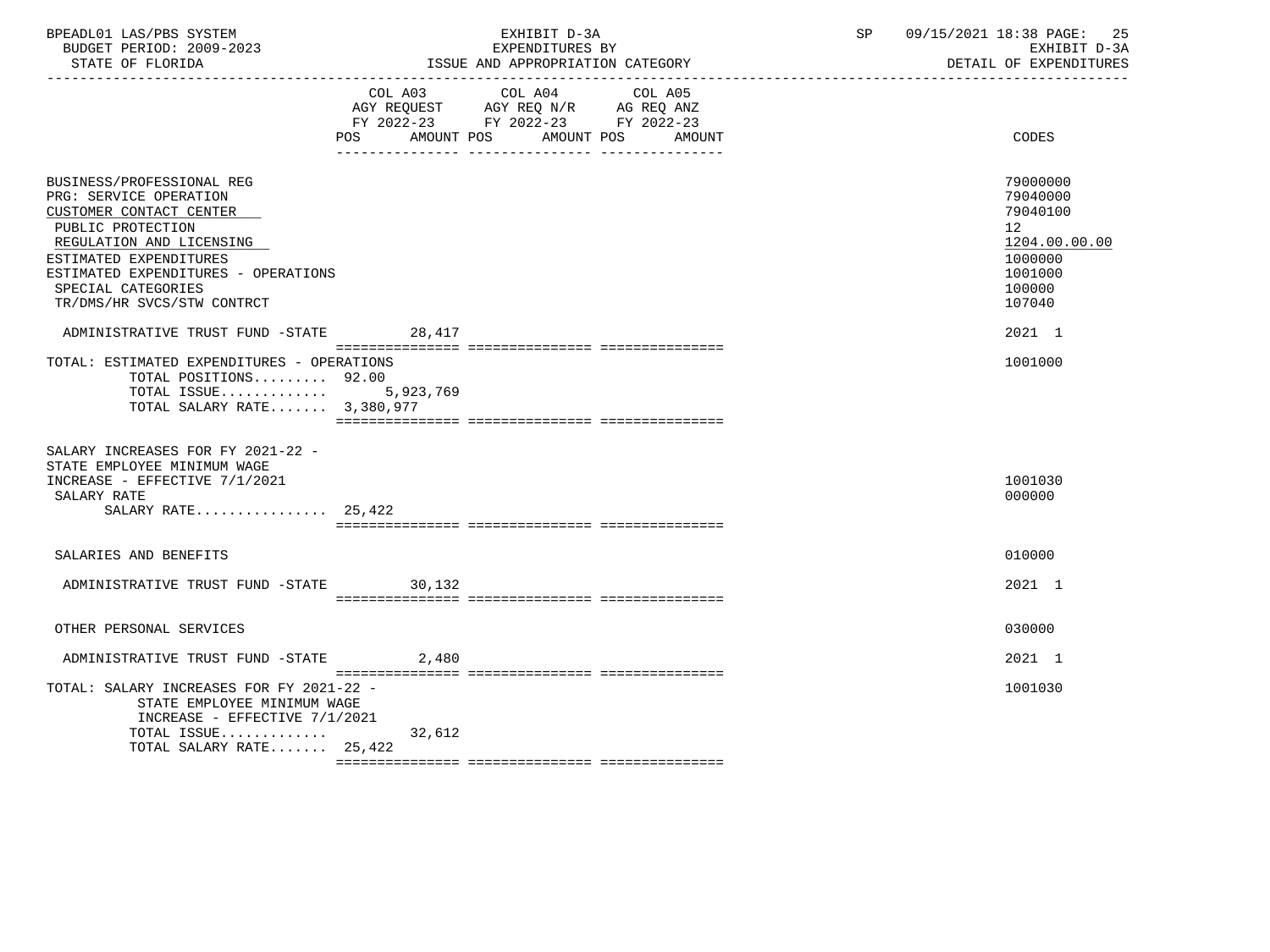| BPEADL01 LAS/PBS SYSTEM<br>BUDGET PERIOD: 2009-2023                                                                                                                                                                        | EXHIBIT D-3A<br>EXPENDITURES BY                                                                                                          | 09/15/2021 18:38 PAGE: 26<br>SP<br>EXHIBIT D-3A<br>DETAIL OF EXPENDITURES |
|----------------------------------------------------------------------------------------------------------------------------------------------------------------------------------------------------------------------------|------------------------------------------------------------------------------------------------------------------------------------------|---------------------------------------------------------------------------|
|                                                                                                                                                                                                                            | COL A03 COL A04 COL A05<br>AGY REQUEST AGY REQ N/R AG REQ ANZ<br>FY 2022-23 FY 2022-23 FY 2022-23<br>AMOUNT POS AMOUNT POS AMOUNT<br>POS | CODES                                                                     |
|                                                                                                                                                                                                                            |                                                                                                                                          |                                                                           |
| BUSINESS/PROFESSIONAL REG<br>PRG: SERVICE OPERATION<br>CUSTOMER CONTACT CENTER<br>PUBLIC PROTECTION<br>REGULATION AND LICENSING<br>ESTIMATED EXPENDITURES<br>FLORIDA RETIREMENT SYSTEM<br>ADJUSTMENT - FY 2021-22 - NORMAL |                                                                                                                                          | 79000000<br>79040000<br>79040100<br>12<br>1204.00.00.00<br>1000000        |
| COST AND UNFUNDED ACTUARIAL<br>LIABILITY<br>SALARIES AND BENEFITS                                                                                                                                                          |                                                                                                                                          | 1001070<br>010000                                                         |
| ADMINISTRATIVE TRUST FUND -STATE 26,540                                                                                                                                                                                    |                                                                                                                                          | 2021 1                                                                    |
| CASUALTY INSURANCE PREMIUM<br>ADJUSTMENT<br>SPECIAL CATEGORIES<br>RISK MANAGEMENT INSURANCE                                                                                                                                |                                                                                                                                          | 1001090<br>100000<br>103241                                               |
| ADMINISTRATIVE TRUST FUND -STATE 1,199-                                                                                                                                                                                    |                                                                                                                                          | 2021 1                                                                    |
| REALLOCATION OF HUMAN RESOURCES<br>OUTSOURCING<br>SPECIAL CATEGORIES<br>TR/DMS/HR SVCS/STW CONTRCT                                                                                                                         |                                                                                                                                          | 1005900<br>100000<br>107040                                               |
| ADMINISTRATIVE TRUST FUND -STATE 2,290-                                                                                                                                                                                    |                                                                                                                                          | 2021 1                                                                    |
| PROGRAM OR SERVICE-LEVEL<br>INFORMATION TECHNOLOGY<br>CUSTOMER RETURN CALL SOFTWARE FOR<br>THE CUSTOMER CONTACT CENTER<br>EXPENSES                                                                                         |                                                                                                                                          | 3630000<br>36325C0<br>040000                                              |
| ADMINISTRATIVE TRUST FUND -STATE                                                                                                                                                                                           | 77,222<br>10,000                                                                                                                         | 2021 1                                                                    |
| SPECIAL CATEGORIES<br>CONTRACTED SERVICES                                                                                                                                                                                  |                                                                                                                                          | 100000<br>100777                                                          |
| ADMINISTRATIVE TRUST FUND -STATE                                                                                                                                                                                           | 210,000<br>125,000                                                                                                                       | 2021 1                                                                    |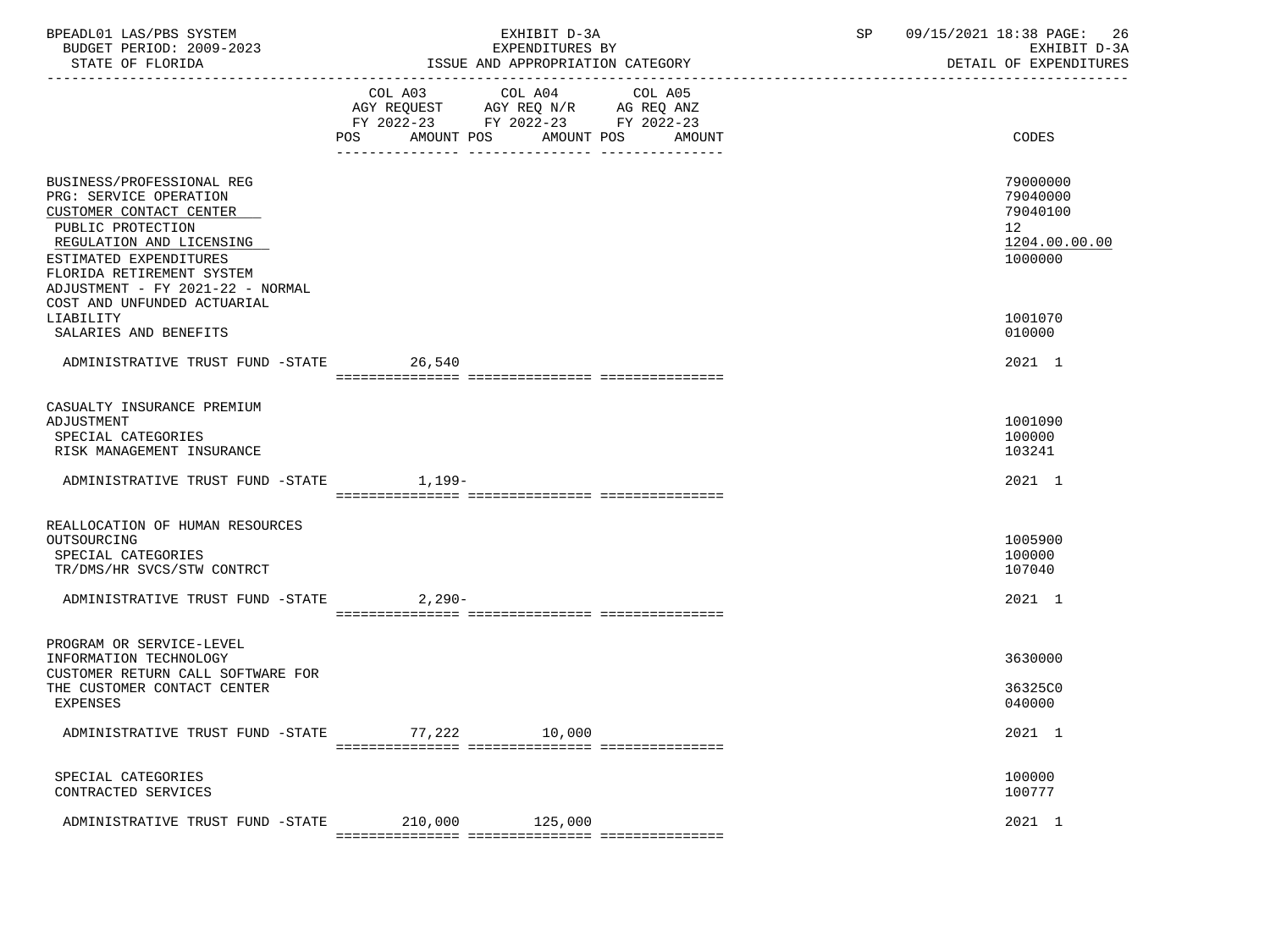| BPEADL01 LAS/PBS SYSTEM<br>BUDGET PERIOD: 2009-2023<br>STATE OF FLORIDA                                                                                     | EXHIBIT D-3A<br>EXPENDITURES BY<br>ISSUE AND APPROPRIATION CATEGORY                                        |                         |  | SP | 09/15/2021 18:38 PAGE: 27<br>EXHIBIT D-3A<br>DETAIL OF EXPENDITURES |
|-------------------------------------------------------------------------------------------------------------------------------------------------------------|------------------------------------------------------------------------------------------------------------|-------------------------|--|----|---------------------------------------------------------------------|
|                                                                                                                                                             | AGY REQUEST AGY REQ N/R AG REQ ANZ<br>FY 2022-23 FY 2022-23 FY 2022-23<br>POS AMOUNT POS AMOUNT POS AMOUNT | COL A03 COL A04 COL A05 |  |    | CODES                                                               |
| BUSINESS/PROFESSIONAL REG<br>PRG: SERVICE OPERATION<br>CUSTOMER CONTACT CENTER<br>PUBLIC PROTECTION<br>REGULATION AND LICENSING<br>PROGRAM OR SERVICE-LEVEL |                                                                                                            |                         |  |    | 79000000<br>79040000<br>79040100<br>12<br>1204.00.00.00             |
| INFORMATION TECHNOLOGY<br>CUSTOMER RETURN CALL SOFTWARE FOR<br>THE CUSTOMER CONTACT CENTER                                                                  |                                                                                                            |                         |  |    | 3630000<br>36325C0                                                  |
| TOTAL: CUSTOMER RETURN CALL SOFTWARE FOR<br>THE CUSTOMER CONTACT CENTER<br>TOTAL ISSUE 287,222 135,000                                                      |                                                                                                            |                         |  |    | 36325C0                                                             |
|                                                                                                                                                             |                                                                                                            |                         |  |    |                                                                     |

 2022-2023 BUDGET YEAR NARRATIVE: IT COMPONENT? YES The Department of Business and Professional Regulation (Department) requests \$287,222 to procure Customer Return Call Software for the Customer Contact Center (CCC) in the Division of Service Operations (Division).

 The CCC is the Department's centralized unit offering license holders, applicants and the general public 24/7 access to information and customer service. The CCC is an inbound call center and serves as the primary source of interaction with the Department's core constituents: licensees, applicants and the consumer public. The CCC staff responds to inquires made via telephone, e-mails and the web. The main objective of the CCC is to provide high quality customer service by responding to customer inquiries in a timely and efficient manner. The CCC plays a vital role in assisting existing businesses and professionals with the ability to maintain their licenses as well as providing new entities the necessary information to establish businesses in Florida.

 In Fiscal Year 2020-21, the CCC received 1,496,350 telephone calls into the Integrated Voice Response System (IVR). The IVR provides several self-help options, such as checking on the status of an application, making a payment, etc. from customers and the general public. Of that number, 728,920 of those callers sought the help of call agents for assistance with questions and/or payments. At the same time the CCC has continued to experience a high rate of attrition and vacancy. This has affected our ability to answer calls timely and efficiently. During this period the CCC's answer rate decreased to 73.02% compared to the previous fiscal year and the average wait time increased to over 16 minutes. The projected increase in call wait time has considerably diminished the level of service we provide to our customers. As the economy continues to grow and more businesses move to the state, it is imperative that the CCC be equipped to handle the increase in the department's customer contacts and incorporate the advanced technology solution that are available in this area.

 The Division is proposing a new feature that is commonly used in many call centers today. It eliminates the typical lengthy wait while the callers are kept on hold to speak to an agent leading to caller dissatisfaction. This new feature will allow the caller to leave a phone number that will hold their place in the call queue and automatically return the call to the person as soon as an agent is freed up, or during a time specified by the caller. This will reduce the call wait time to a minimum and further reduce the repeat callers. The CCC will be able to reduce the abandoned rate since the calls will be more evenly spread out and will create a better customer experience. Our answer rate will significantly improve with this added technology along with the level of service we provide to our customers.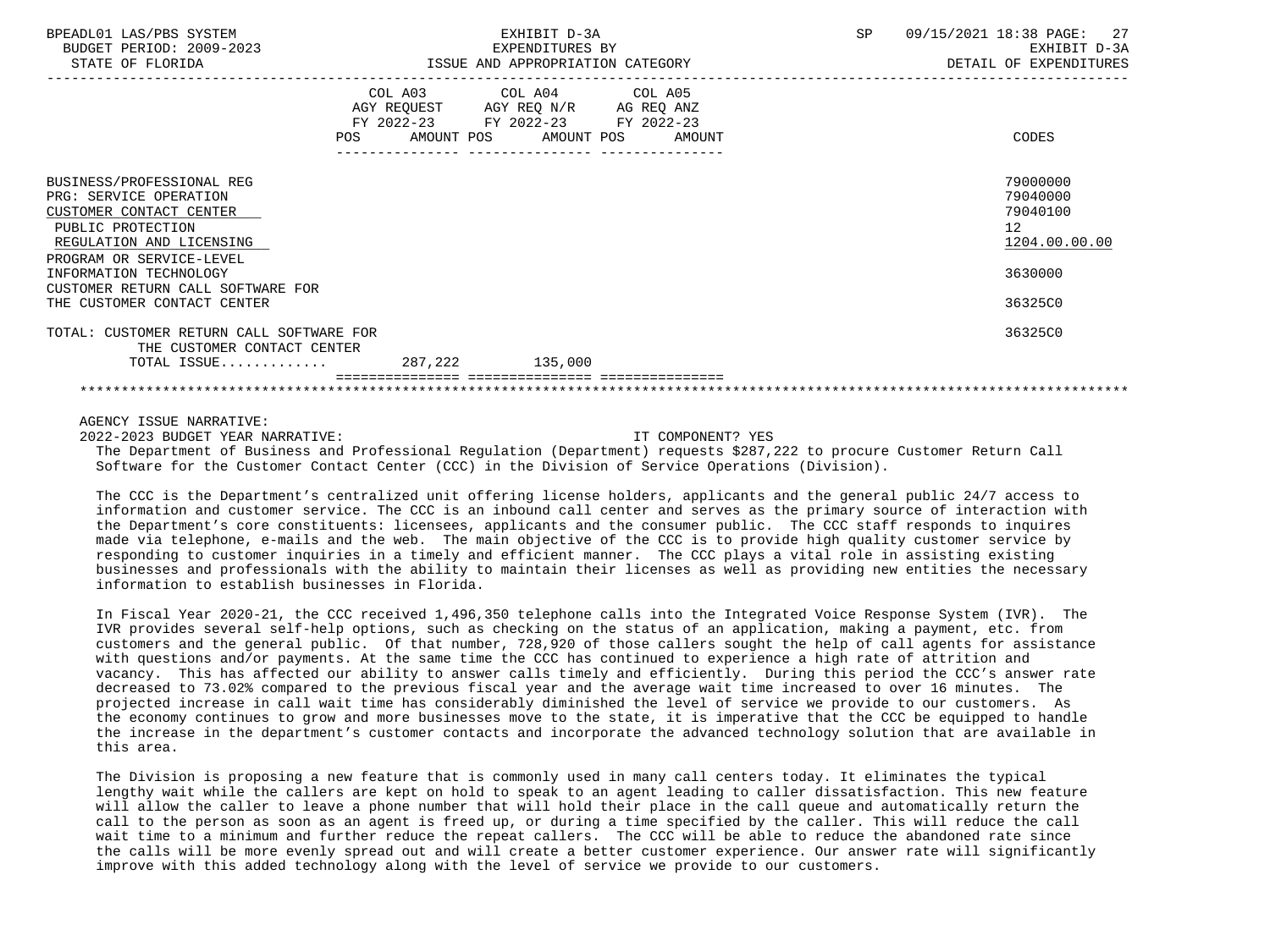| BPEADL01 LAS/PBS SYSTEM<br>BUDGET PERIOD: 2009-2023<br>STATE OF FLORIDA                                                                                     | EXHIBIT D-3A<br>EXPENDITURES BY<br>ISSUE AND APPROPRIATION CATEGORY                                                                      | 09/15/2021 18:38 PAGE: 28<br>SP<br>EXHIBIT D-3A<br>DETAIL OF EXPENDITURES |  |  |
|-------------------------------------------------------------------------------------------------------------------------------------------------------------|------------------------------------------------------------------------------------------------------------------------------------------|---------------------------------------------------------------------------|--|--|
|                                                                                                                                                             | COL A03 COL A04 COL A05<br>AGY REQUEST AGY REQ N/R AG REQ ANZ<br>FY 2022-23 FY 2022-23 FY 2022-23<br>AMOUNT POS AMOUNT POS AMOUNT<br>POS | CODES                                                                     |  |  |
| BUSINESS/PROFESSIONAL REG<br>PRG: SERVICE OPERATION<br>CUSTOMER CONTACT CENTER<br>PUBLIC PROTECTION<br>REGULATION AND LICENSING<br>PROGRAM OR SERVICE-LEVEL |                                                                                                                                          | 79000000<br>79040000<br>79040100<br>12<br>1204.00.00.00                   |  |  |
| INFORMATION TECHNOLOGY<br>CUSTOMER RETURN CALL SOFTWARE FOR<br>THE CUSTOMER CONTACT CENTER                                                                  |                                                                                                                                          | 3630000<br>36325C0                                                        |  |  |
| Estimated Costs:                                                                                                                                            |                                                                                                                                          |                                                                           |  |  |

 In Fiscal Year 2020-21 the CCC received 1,482,520 telephone calls into the Integrated Voice Response System (IVR). The number of callers electing to speak with a call agent was 728,920. Based on the answer rate of 73.02%, an assumption can be made that 203,879 callers (abandoned call amount) will use the call back function along with an additional 15% (78,756) resulting in 282,635 potential call backs made each year. The estimated cost of these calls backs will be \$45,222.

Cost of outbound calls

 Calls Presented to Agent = 728,920 Abandoned Calls = 203,879 Estimated Call Back Requests (15% of calls answered 526,041) = 78,756 Average Handle Time = 6 Minutes 22 Seconds Long Distance Cost = .025 Cents per minute Total Potential Calls (203,879 + 78,756) = 282,635 Cost Per Call 6.4 (AHT /Minutes) \* .025 (Cost/Min) = .16

Total Estimated Cost for Call Backs (282,635 Potential Calls x .16) = \$45,222

Implementation Cost

 Presidio professional services for scripting work for Cisco native capabilities one time: = \$60,000 Cisco outbound IVR ports (currently assuming quantity of 20) one time: \$5,000 per 10 ports = \$10,000 Cisco outbound IVR ports (currently assuming quantity of 20) recurring annually: \$1,100 per 10 ports = \$22,000 Acqueon Callback product professional services one time = \$65,000 Acqueion callback product annual licensing recurring annually = \$40,000 Infortel Cloud Pro - Hosted and Managed) recurring annually = \$26,000 Infortel Cloud - (Hosted) recurring annually = \$19,000

Total Implementation Cost = \$242,000

Total Initial Cost =\$287,222

 One of the goals on the LRPP for the division is to provide quality assistance to our customers. The Department has been tasked to respond the calls transferred to an agent in a timely manner. The Department works to continuously improve the answer rate and reduce the number of abandoned calls. The CCC serves 32 boards and commissions and is always in the front line assisting the citizens with information and guidance during emergencies. By implementing the call back feature, the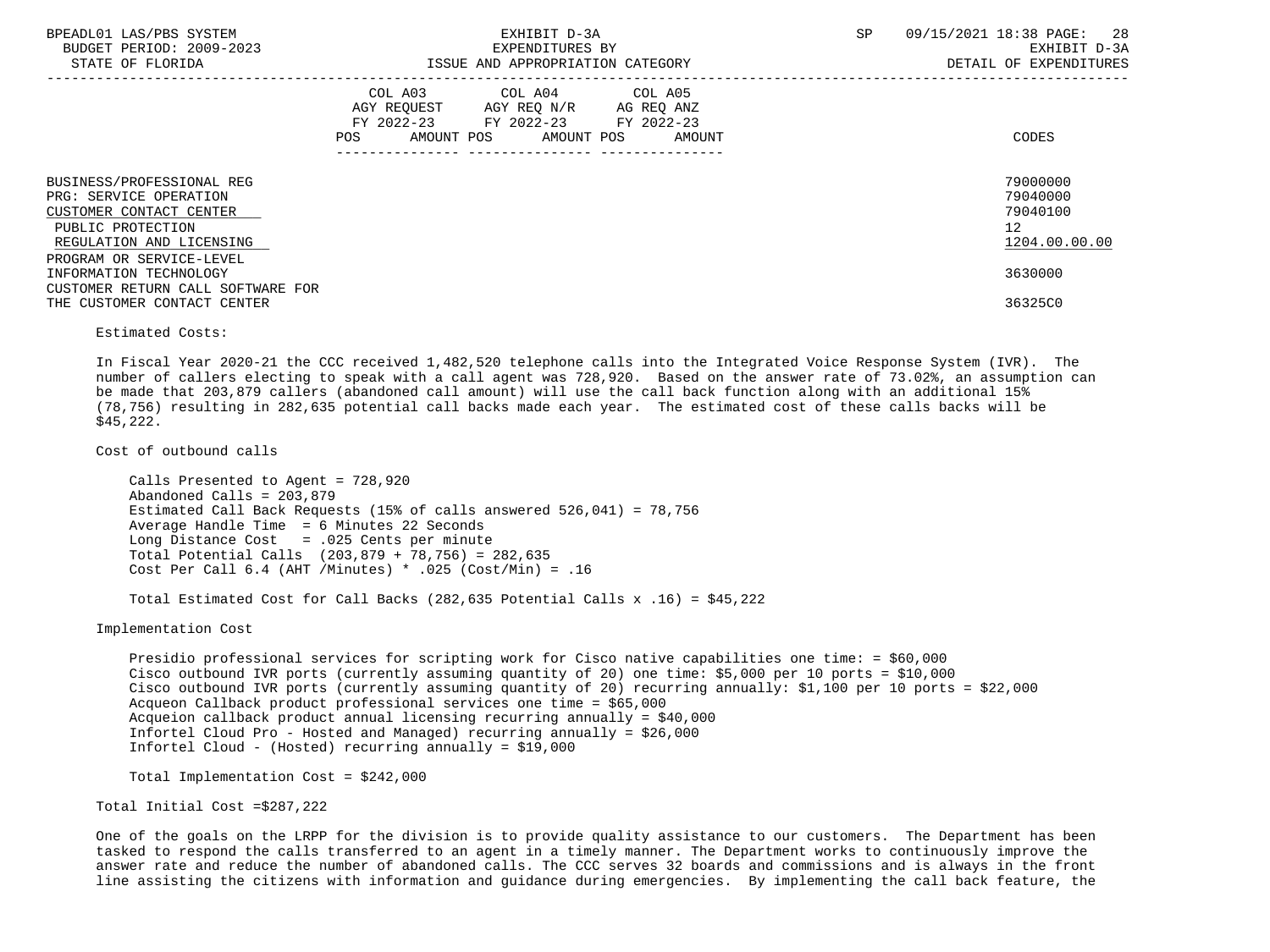|                                                                                                                                 | COL A03<br>AGY REQUEST<br>FY 2022-23<br>POS<br>AMOUNT POS | COL A04<br>AGY REQ N/R<br>FY 2022-23 FY 2022-23<br>AMOUNT POS | COL A05<br>AG REQ ANZ<br>AMOUNT | CODES                                                   |
|---------------------------------------------------------------------------------------------------------------------------------|-----------------------------------------------------------|---------------------------------------------------------------|---------------------------------|---------------------------------------------------------|
| BUSINESS/PROFESSIONAL REG<br>PRG: SERVICE OPERATION<br>CUSTOMER CONTACT CENTER<br>PUBLIC PROTECTION<br>REGULATION AND LICENSING |                                                           |                                                               |                                 | 79000000<br>79040000<br>79040100<br>12<br>1204.00.00.00 |
| PROGRAM OR SERVICE-LEVEL<br>INFORMATION TECHNOLOGY<br>CUSTOMER RETURN CALL SOFTWARE FOR                                         |                                                           |                                                               |                                 | 3630000                                                 |
| THE CUSTOMER CONTACT CENTER                                                                                                     |                                                           |                                                               |                                 | 36325C0                                                 |

ISSUE AND APPROPRIATION CATEGORY

 CCC will be able to enhance and offer a higher level of customer service and increase the positive outcomes experienced by our licensees and the general public.

 Linkage to the Department of Business and Professional Regulation Long Range Program Plan: Agency Goal #1 - Streamline government. Agency Goal #4 - Reduce operating expenses and increase productivity Agency Objective #2 - Continuously improve and streamline business processes. Agency Objective #3 - Provide quality assistance to our customers.

Linkage to the Florida Strategic Plan for Economic Development:

- 4.2 Ensure state, regional and local agencies provide collaborative and timely customer service to businesses and workers.
- 5.2 Improve the efficiency and effectiveness of government agencies at all levels.

 Budget Summary Division of Service Operations Customer Contact Center Administrative Trust Fund

|                      | Recurring | Nonrecurring | Total        |  |  |                                 |  |
|----------------------|-----------|--------------|--------------|--|--|---------------------------------|--|
| Expense:             | \$67,222  | \$10,000     | 7,222<br>ウワワ |  |  |                                 |  |
| Contracted Services: | \$85,000  | \$125,000    | \$210,000    |  |  |                                 |  |
|                      |           |              |              |  |  | ******************************* |  |

| SALARY RATE 3,406,399           |       |         |               |
|---------------------------------|-------|---------|---------------|
|                                 |       | 135,000 | 2000          |
|                                 |       |         |               |
|                                 | 92.00 |         |               |
| BY FUND TYPE                    |       |         |               |
|                                 |       |         |               |
| TOTAL: REGULATION AND LICENSING |       |         | 1204.00.00.00 |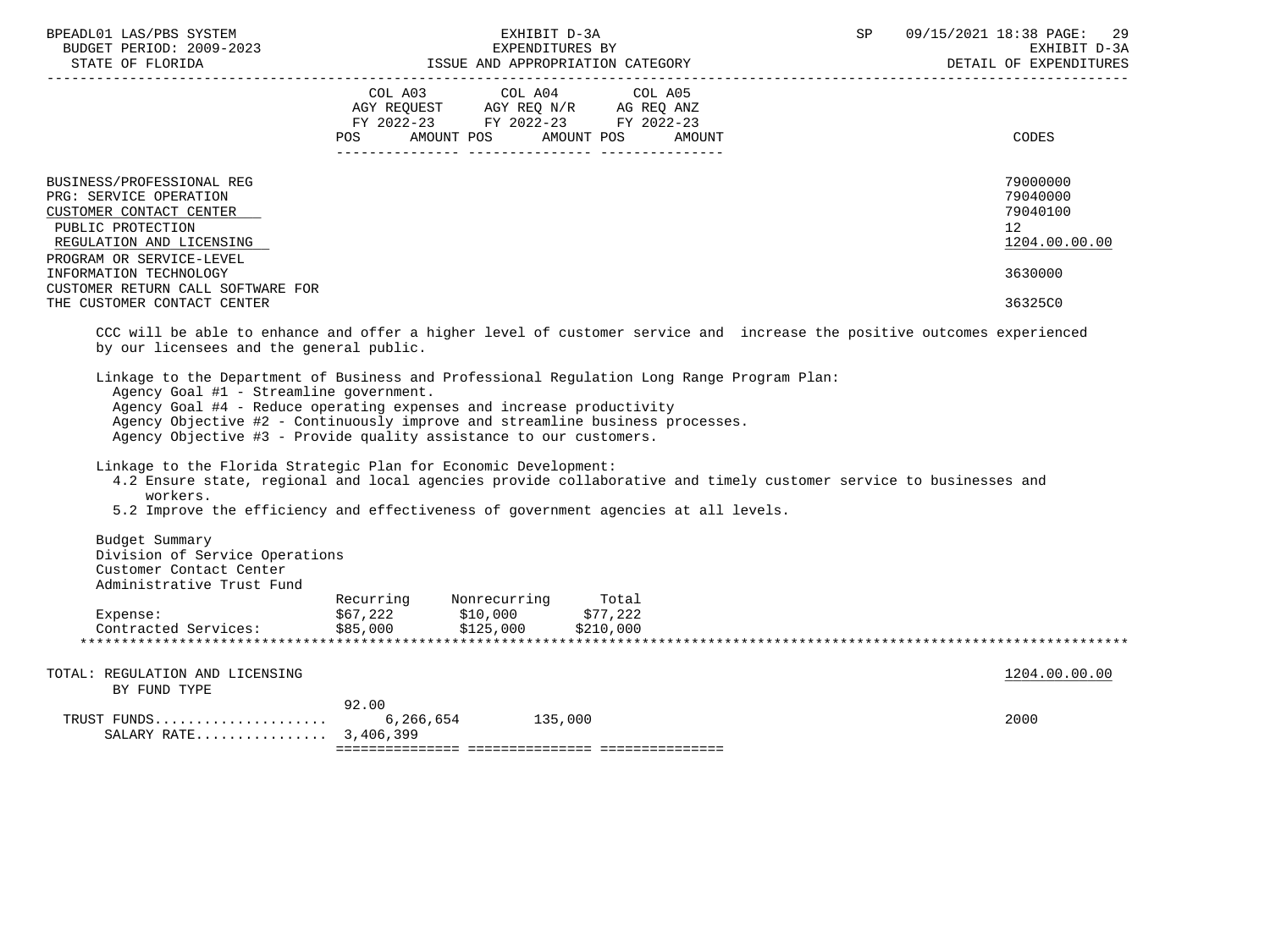| BPEADL01 LAS/PBS SYSTEM<br>BUDGET PERIOD: 2009-2023<br>STATE OF FLORIDA                                                                                                                                                         | EXHIBIT D-3A<br>EXPENDITURES BY<br>ISSUE AND APPROPRIATION CATEGORY                                                                   | SP 09/15/2021 18:38 PAGE: 30<br>EXHIBIT D-3A<br>DETAIL OF EXPENDITURES                               |
|---------------------------------------------------------------------------------------------------------------------------------------------------------------------------------------------------------------------------------|---------------------------------------------------------------------------------------------------------------------------------------|------------------------------------------------------------------------------------------------------|
|                                                                                                                                                                                                                                 | COL A03 COL A04 COL A05<br>AGY REQUEST AGY REQ N/R AG REQ ANZ<br>FY 2022-23 FY 2022-23 FY 2022-23<br>POS AMOUNT POS AMOUNT POS AMOUNT | <b>CODES</b>                                                                                         |
| BUSINESS/PROFESSIONAL REG<br>PRG: SERVICE OPERATION<br>CENTRAL INTAKE<br>PUBLIC PROTECTION<br>REGULATION AND LICENSING<br>ESTIMATED EXPENDITURES<br>ESTIMATED EXPENDITURES - OPERATIONS<br>SALARY RATE<br>SALARY RATE 3,888,228 |                                                                                                                                       | 79000000<br>79040000<br>79040200<br>12 <sub>2</sub><br>1204.00.00.00<br>1000000<br>1001000<br>000000 |
| SALARIES AND BENEFITS                                                                                                                                                                                                           |                                                                                                                                       | 010000                                                                                               |
| ADMINISTRATIVE TRUST FUND -STATE 6,014,033                                                                                                                                                                                      | 108.50                                                                                                                                | 2021 1                                                                                               |
| OTHER PERSONAL SERVICES                                                                                                                                                                                                         |                                                                                                                                       | 030000                                                                                               |
| ADMINISTRATIVE TRUST FUND -STATE 438,545                                                                                                                                                                                        |                                                                                                                                       | 2021 1                                                                                               |
| EXPENSES                                                                                                                                                                                                                        |                                                                                                                                       | 040000                                                                                               |
| ADMINISTRATIVE TRUST FUND -STATE 579,401                                                                                                                                                                                        |                                                                                                                                       | 2021 1                                                                                               |
| OPERATING CAPITAL OUTLAY                                                                                                                                                                                                        |                                                                                                                                       | 060000                                                                                               |
| ADMINISTRATIVE TRUST FUND -STATE 3,000                                                                                                                                                                                          |                                                                                                                                       | 2021 1                                                                                               |
| SPECIAL CATEGORIES<br>CONTRACTED SERVICES                                                                                                                                                                                       |                                                                                                                                       | 100000<br>100777                                                                                     |
| ADMINISTRATIVE TRUST FUND -STATE 1,500,000                                                                                                                                                                                      |                                                                                                                                       | 2021 1                                                                                               |
| RISK MANAGEMENT INSURANCE                                                                                                                                                                                                       |                                                                                                                                       | 103241                                                                                               |
| ADMINISTRATIVE TRUST FUND -STATE                                                                                                                                                                                                | 33,345                                                                                                                                | 2021 1                                                                                               |
| LEASE/PURCHASE/EQUIPMENT                                                                                                                                                                                                        |                                                                                                                                       | 105281                                                                                               |
| ADMINISTRATIVE TRUST FUND -STATE                                                                                                                                                                                                | 16,950<br>===========                                                                                                                 | 2021 1                                                                                               |
|                                                                                                                                                                                                                                 |                                                                                                                                       |                                                                                                      |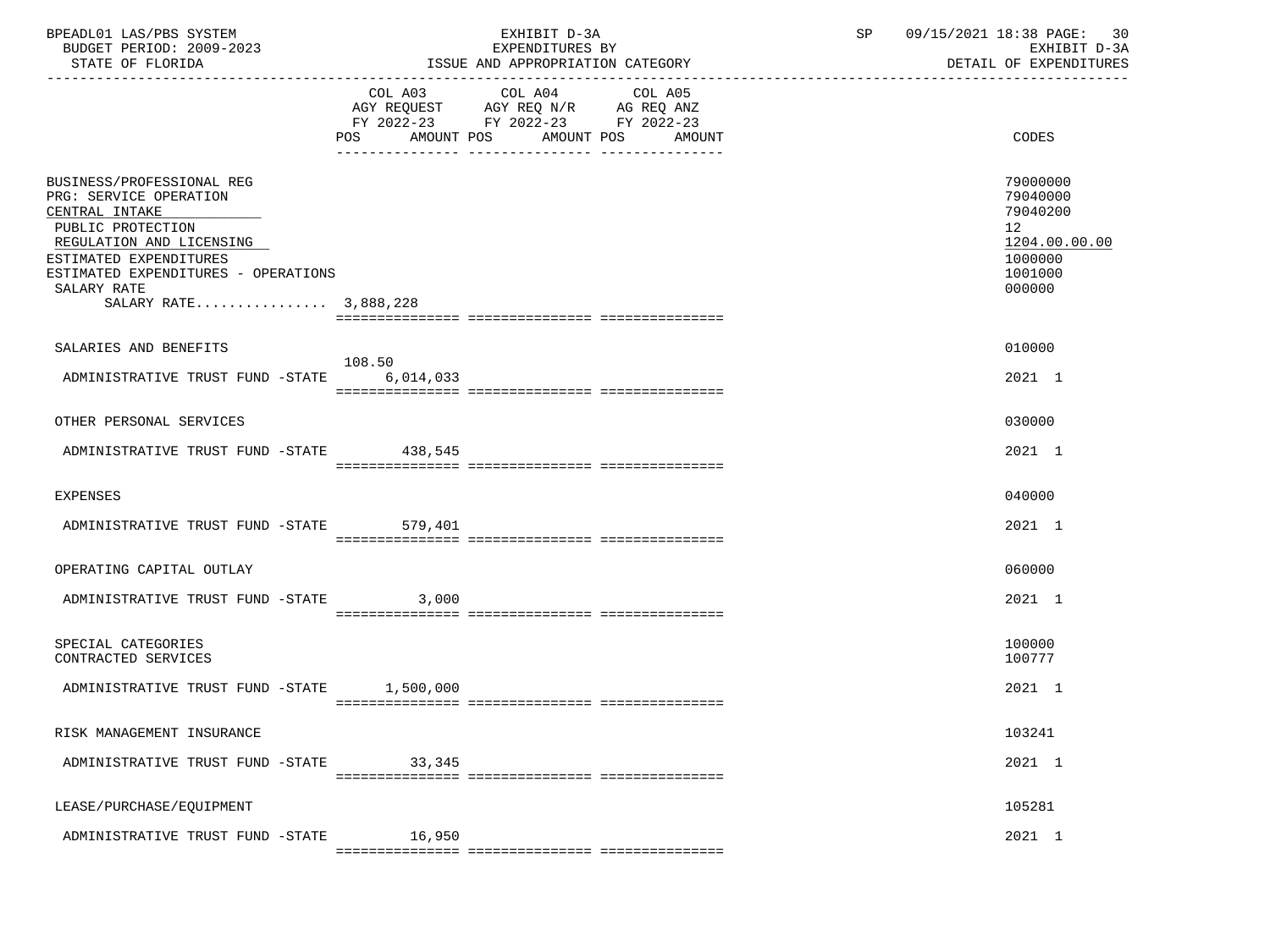| BPEADL01 LAS/PBS SYSTEM  | EXHIBIT D-3A                     | 09/15/2021 18:38 PAGE: |
|--------------------------|----------------------------------|------------------------|
| BUDGET PERIOD: 2009-2023 | EXPENDITURES BY                  | EXHIBIT D-3A           |
| STATE OF FLORIDA         | ISSUE AND APPROPRIATION CATEGORY | DETAIL OF EXPENDITURES |

|                                                                                                                                                                                                                                             | POS.<br>AMOUNT POS | COL A03 COL A04 COL A05<br>AGY REQUEST AGY REQ N/R AG REQ ANZ<br>FY 2022-23 FY 2022-23 FY 2022-23<br>AMOUNT POS | AMOUNT | CODES                                                                                             |
|---------------------------------------------------------------------------------------------------------------------------------------------------------------------------------------------------------------------------------------------|--------------------|-----------------------------------------------------------------------------------------------------------------|--------|---------------------------------------------------------------------------------------------------|
| BUSINESS/PROFESSIONAL REG<br>PRG: SERVICE OPERATION<br>CENTRAL INTAKE<br>PUBLIC PROTECTION<br>REGULATION AND LICENSING<br>ESTIMATED EXPENDITURES<br>ESTIMATED EXPENDITURES - OPERATIONS<br>SPECIAL CATEGORIES<br>TR/DMS/HR SVCS/STW CONTRCT |                    |                                                                                                                 |        | 79000000<br>79040000<br>79040200<br>12<br>1204.00.00.00<br>1000000<br>1001000<br>100000<br>107040 |
| ADMINISTRATIVE TRUST FUND -STATE                                                                                                                                                                                                            | 38,168             |                                                                                                                 |        | 2021 1                                                                                            |
| TOTAL: ESTIMATED EXPENDITURES - OPERATIONS<br>TOTAL POSITIONS 108.50<br>TOTAL ISSUE 8,623,442<br>TOTAL SALARY RATE 3,888,228                                                                                                                |                    |                                                                                                                 |        | 1001000                                                                                           |
| SALARY INCREASES FOR FY 2021-22 -<br>STATE EMPLOYEE MINIMUM WAGE<br>INCREASE - EFFECTIVE 7/1/2021<br>SALARY RATE<br>SALARY RATE $2,381$                                                                                                     |                    |                                                                                                                 |        | 1001030<br>000000                                                                                 |
| SALARIES AND BENEFITS                                                                                                                                                                                                                       |                    |                                                                                                                 |        | 010000                                                                                            |
| ADMINISTRATIVE TRUST FUND -STATE                                                                                                                                                                                                            | 2,824              |                                                                                                                 |        | 2021 1                                                                                            |
| OTHER PERSONAL SERVICES                                                                                                                                                                                                                     |                    |                                                                                                                 |        | 030000                                                                                            |
| ADMINISTRATIVE TRUST FUND -STATE                                                                                                                                                                                                            | 4,520              |                                                                                                                 |        | 2021 1                                                                                            |
| TOTAL: SALARY INCREASES FOR FY 2021-22 -<br>STATE EMPLOYEE MINIMUM WAGE<br>INCREASE - EFFECTIVE 7/1/2021<br>TOTAL ISSUE<br>TOTAL SALARY RATE 2,381                                                                                          | 7,344              |                                                                                                                 |        | 1001030                                                                                           |
|                                                                                                                                                                                                                                             |                    |                                                                                                                 |        |                                                                                                   |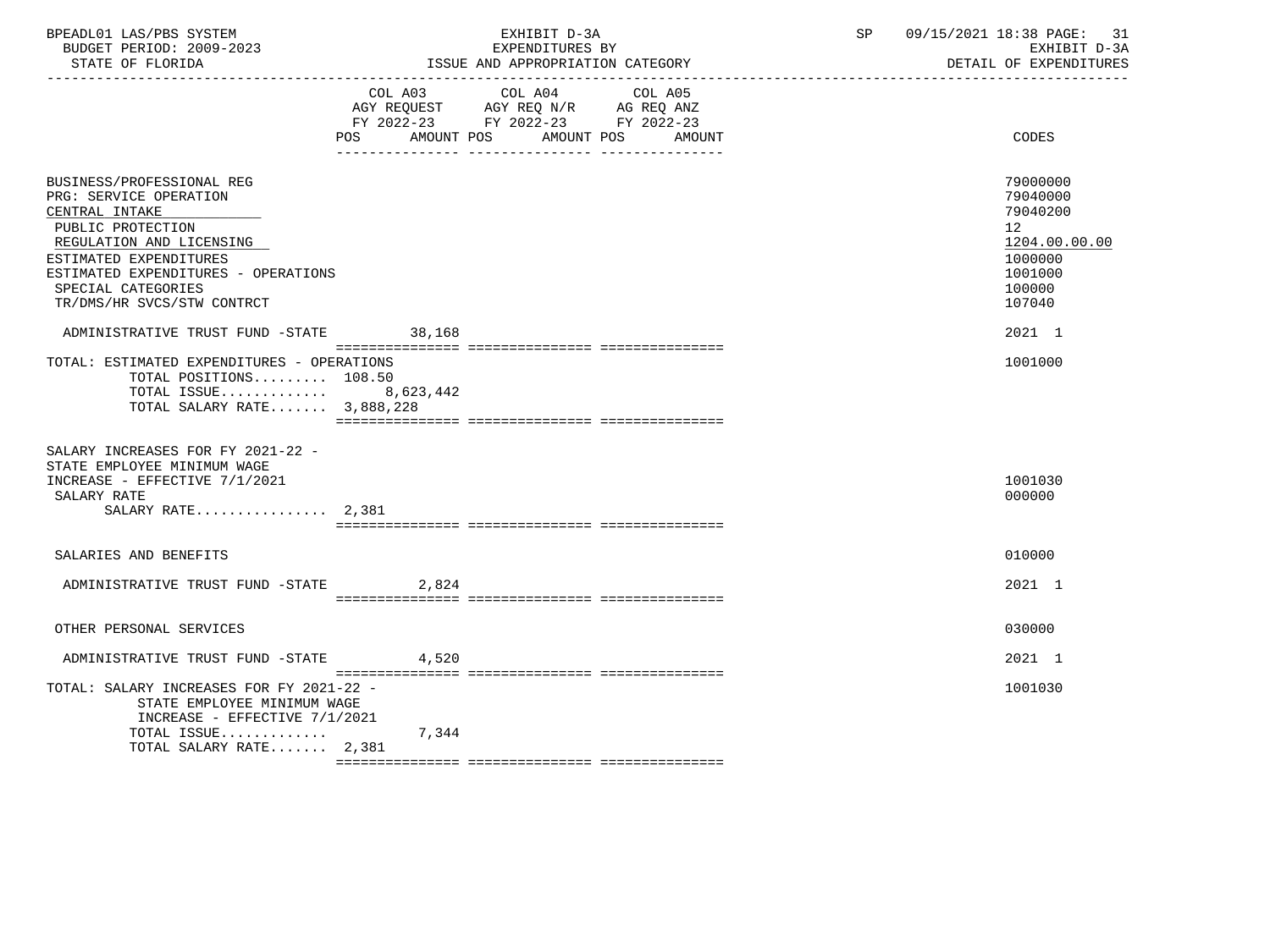| BPEADL01 LAS/PBS SYSTEM<br>BUDGET PERIOD: 2009-2023<br>STATE OF FLORIDA                                                                                                                                                                          | EXHIBIT D-3A<br>EXPENDITURES BY<br>ISSUE AND APPROPRIATION CATEGORY                                   | 09/15/2021 18:38 PAGE: 32<br>SP<br>EXHIBIT D-3A<br>DETAIL OF EXPENDITURES       |
|--------------------------------------------------------------------------------------------------------------------------------------------------------------------------------------------------------------------------------------------------|-------------------------------------------------------------------------------------------------------|---------------------------------------------------------------------------------|
|                                                                                                                                                                                                                                                  | COL A03 COL A04 COL A05<br>FY 2022-23 FY 2022-23 FY 2022-23<br>AMOUNT POS AMOUNT POS<br>POS<br>AMOUNT | CODES                                                                           |
| BUSINESS/PROFESSIONAL REG<br>PRG: SERVICE OPERATION<br>CENTRAL INTAKE<br>PUBLIC PROTECTION<br>REGULATION AND LICENSING<br>ESTIMATED EXPENDITURES<br>FLORIDA RETIREMENT SYSTEM<br>ADJUSTMENT - FY 2021-22 - NORMAL<br>COST AND UNFUNDED ACTUARIAL |                                                                                                       | 79000000<br>79040000<br>79040200<br>12 <sup>7</sup><br>1204.00.00.00<br>1000000 |
| LIABILITY<br>SALARIES AND BENEFITS                                                                                                                                                                                                               |                                                                                                       | 1001070<br>010000                                                               |
| ADMINISTRATIVE TRUST FUND -STATE 30,252                                                                                                                                                                                                          |                                                                                                       | 2021 1                                                                          |
| CASUALTY INSURANCE PREMIUM<br>ADJUSTMENT<br>SPECIAL CATEGORIES<br>RISK MANAGEMENT INSURANCE                                                                                                                                                      |                                                                                                       | 1001090<br>100000<br>103241                                                     |
| ADMINISTRATIVE TRUST FUND -STATE 12,073-                                                                                                                                                                                                         |                                                                                                       | 2021 1                                                                          |
| REALLOCATION OF HUMAN RESOURCES<br>OUTSOURCING<br>SPECIAL CATEGORIES<br>TR/DMS/HR SVCS/STW CONTRCT                                                                                                                                               |                                                                                                       | 1005900<br>100000<br>107040                                                     |
| ADMINISTRATIVE TRUST FUND -STATE                                                                                                                                                                                                                 | $3,076-$                                                                                              | $2021$ 1                                                                        |
| TOTAL: REGULATION AND LICENSING<br>BY FUND TYPE                                                                                                                                                                                                  |                                                                                                       | 1204.00.00.00                                                                   |
| SALARY RATE 3,890,609                                                                                                                                                                                                                            | 108.50                                                                                                | 2000                                                                            |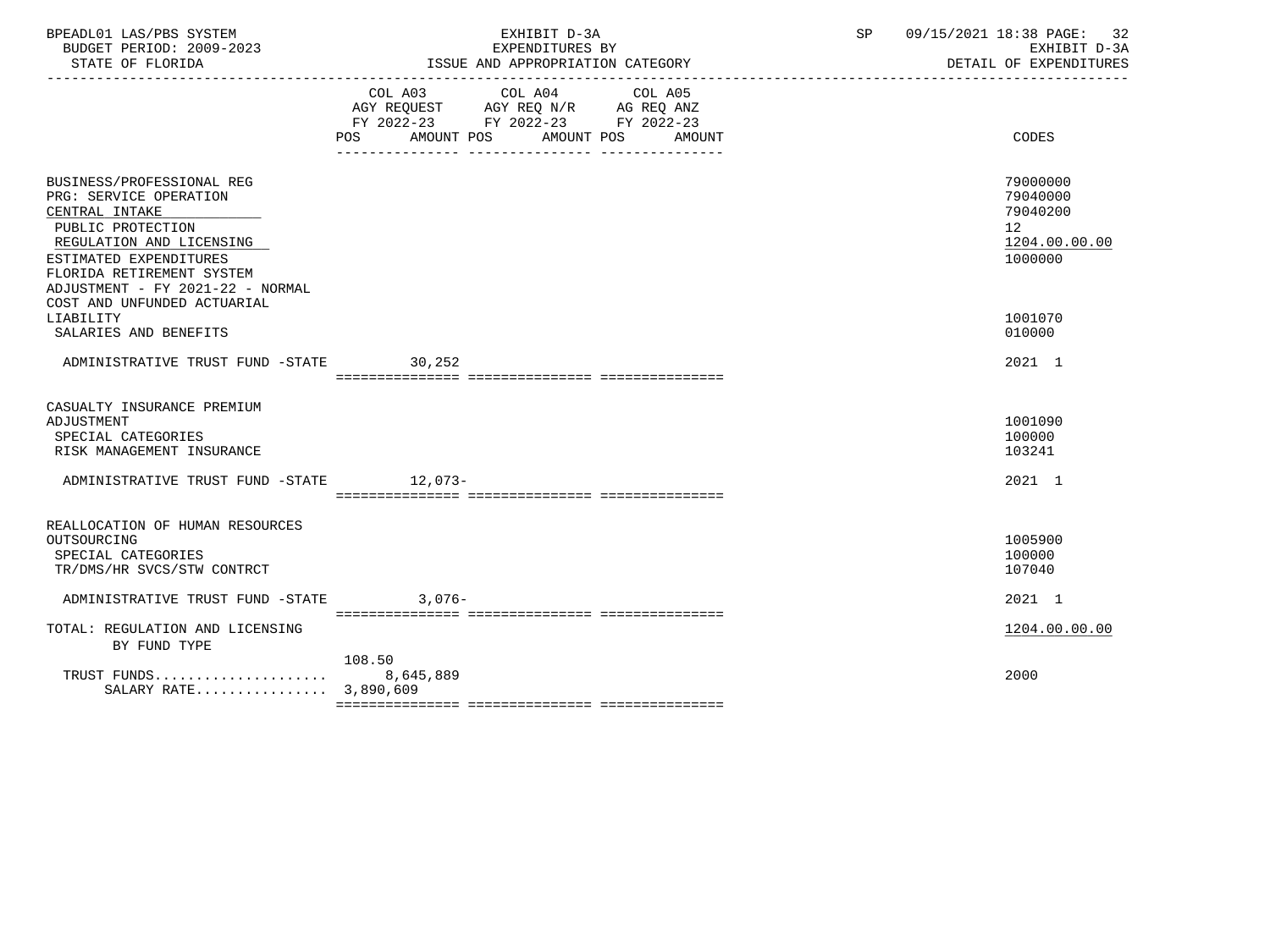| BPEADL01 LAS/PBS SYSTEM<br>BUDGET PERIOD: 2009-2023<br>STATE OF FLORIDA                                                                                                                                                                     | EXHIBIT D-3A<br>EXPENDITURES BY<br>ISSUE AND APPROPRIATION CATEGORY                                                                   | 09/15/2021 18:38 PAGE: 33<br>SP<br>EXHIBIT D-3A<br>DETAIL OF EXPENDITURES               |
|---------------------------------------------------------------------------------------------------------------------------------------------------------------------------------------------------------------------------------------------|---------------------------------------------------------------------------------------------------------------------------------------|-----------------------------------------------------------------------------------------|
|                                                                                                                                                                                                                                             | COL A03 COL A04 COL A05<br>AGY REQUEST AGY REQ N/R AG REQ ANZ<br>FY 2022-23 FY 2022-23 FY 2022-23<br>POS AMOUNT POS AMOUNT POS AMOUNT | <b>CODES</b>                                                                            |
| BUSINESS/PROFESSIONAL REG<br>PGM: PROFESSIONAL REG<br>COMPLIANCE AND ENFORCEMENT<br>PUBLIC PROTECTION<br>REGULATION AND LICENSING<br>ESTIMATED EXPENDITURES<br>ESTIMATED EXPENDITURES - OPERATIONS<br>SALARY RATE<br>SALARY RATE 10,652,339 |                                                                                                                                       | 79000000<br>79050000<br>79050100<br>12<br>1204.00.00.00<br>1000000<br>1001000<br>000000 |
| SALARIES AND BENEFITS                                                                                                                                                                                                                       | 236.50                                                                                                                                | 010000                                                                                  |
| PROFESSIONAL REGULATION TF-STATE 15,990,587                                                                                                                                                                                                 |                                                                                                                                       | 2547 1                                                                                  |
| OTHER PERSONAL SERVICES                                                                                                                                                                                                                     |                                                                                                                                       | 030000                                                                                  |
| PROFESSIONAL REGULATION TF-STATE 801.878                                                                                                                                                                                                    |                                                                                                                                       | 2547 1                                                                                  |
| EXPENSES                                                                                                                                                                                                                                    |                                                                                                                                       | 040000                                                                                  |
| PROFESSIONAL REGULATION TF-STATE 2,899,498                                                                                                                                                                                                  |                                                                                                                                       | 2547 1                                                                                  |
| OPERATING CAPITAL OUTLAY                                                                                                                                                                                                                    |                                                                                                                                       | 060000                                                                                  |
| PROFESSIONAL REGULATION TF-STATE 6,920                                                                                                                                                                                                      |                                                                                                                                       | 2547 1                                                                                  |
| SPECIAL CATEGORIES<br>ACQUISITION/MOTOR VEHICLES                                                                                                                                                                                            |                                                                                                                                       | 100000<br>100021                                                                        |
| PROFESSIONAL REGULATION TF-STATE 156,900                                                                                                                                                                                                    |                                                                                                                                       | 2547 1                                                                                  |
| LEGAL SERVICES CONTRACT                                                                                                                                                                                                                     |                                                                                                                                       | 100047                                                                                  |
| PROFESSIONAL REGULATION TF-STATE                                                                                                                                                                                                            | 960,360                                                                                                                               | 2547 1                                                                                  |
| TRANSFER TO DEPT OF HEALTH                                                                                                                                                                                                                  |                                                                                                                                       | 100089                                                                                  |
| PROFESSIONAL REGULATION TF-STATE                                                                                                                                                                                                            | 282,637                                                                                                                               | 2547 1                                                                                  |
|                                                                                                                                                                                                                                             |                                                                                                                                       |                                                                                         |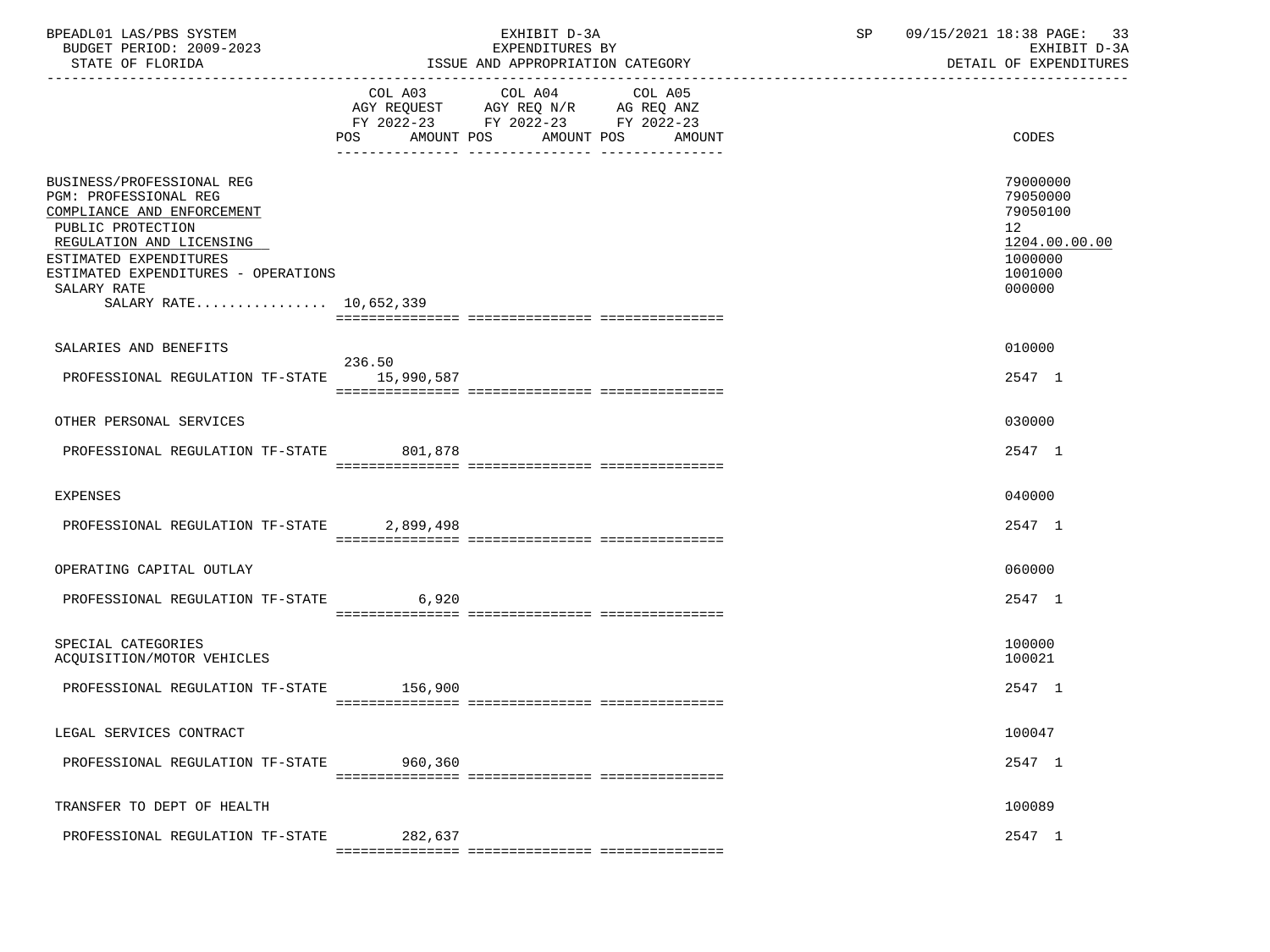| BPEADL01 LAS/PBS SYSTEM<br>BUDGET PERIOD: 2009-2023<br>STATE OF FLORIDA                                                                                                                                                                           |                           | EXHIBIT D-3A<br>EXPENDITURES BY<br>ISSUE AND APPROPRIATION CATEGORY                       |                   | SP | 09/15/2021 18:38 PAGE:<br>-34<br>EXHIBIT D-3A<br>DETAIL OF EXPENDITURES                                        |  |
|---------------------------------------------------------------------------------------------------------------------------------------------------------------------------------------------------------------------------------------------------|---------------------------|-------------------------------------------------------------------------------------------|-------------------|----|----------------------------------------------------------------------------------------------------------------|--|
|                                                                                                                                                                                                                                                   | POS AMOUNT POS AMOUNT POS | COL A03 COL A04<br>AGY REQUEST AGY REQ N/R AG REQ ANZ<br>FY 2022-23 FY 2022-23 FY 2022-23 | COL A05<br>AMOUNT |    | CODES                                                                                                          |  |
| BUSINESS/PROFESSIONAL REG<br>PGM: PROFESSIONAL REG<br>COMPLIANCE AND ENFORCEMENT<br>PUBLIC PROTECTION<br>REGULATION AND LICENSING<br>ESTIMATED EXPENDITURES<br>ESTIMATED EXPENDITURES - OPERATIONS<br>SPECIAL CATEGORIES<br>UNLICENSED ACTIVITIES |                           |                                                                                           |                   |    | 79000000<br>79050000<br>79050100<br>12 <sup>°</sup><br>1204.00.00.00<br>1000000<br>1001000<br>100000<br>100399 |  |
| PROFESSIONAL REGULATION TF-STATE 2,277,254                                                                                                                                                                                                        |                           |                                                                                           |                   |    | 2547 1                                                                                                         |  |
| CL PAY/CONST RECOVERY FUND                                                                                                                                                                                                                        |                           |                                                                                           |                   |    | 100455                                                                                                         |  |
| PROFESSIONAL REGULATION TF-STATE                                                                                                                                                                                                                  | 4,500,000                 |                                                                                           |                   |    | 2547 1                                                                                                         |  |
| CLAIMS/AUCTION RECOVRY FND                                                                                                                                                                                                                        |                           |                                                                                           |                   |    | 100456                                                                                                         |  |
| PROFESSIONAL REGULATION TF-STATE 106,579                                                                                                                                                                                                          |                           |                                                                                           |                   |    | 2547 1                                                                                                         |  |
|                                                                                                                                                                                                                                                   |                           |                                                                                           |                   |    |                                                                                                                |  |
| TRANS. ARCHITECT ACTIVITES                                                                                                                                                                                                                        |                           |                                                                                           |                   |    | 100556                                                                                                         |  |
| PROFESSIONAL REGULATION TF-STATE 425,239                                                                                                                                                                                                          |                           |                                                                                           |                   |    | 2547 1                                                                                                         |  |
| CONTRACTED SERVICES                                                                                                                                                                                                                               |                           |                                                                                           |                   |    | 100777                                                                                                         |  |
| PROFESSIONAL REGULATION TF-STATE 1,193,838                                                                                                                                                                                                        |                           |                                                                                           |                   |    | 2547 1                                                                                                         |  |
| FL BLDG CODE COMP MIT PROG                                                                                                                                                                                                                        |                           |                                                                                           |                   |    | 100810                                                                                                         |  |
| PROFESSIONAL REGULATION TF-STATE 925,000                                                                                                                                                                                                          |                           |                                                                                           |                   |    | 2547 1                                                                                                         |  |
|                                                                                                                                                                                                                                                   |                           |                                                                                           |                   |    |                                                                                                                |  |
| OPERATION/MOTOR VEHICLES                                                                                                                                                                                                                          |                           |                                                                                           |                   |    | 102289                                                                                                         |  |
| PROFESSIONAL REGULATION TF-STATE                                                                                                                                                                                                                  | 187,298                   |                                                                                           |                   |    | 2547 1                                                                                                         |  |
|                                                                                                                                                                                                                                                   |                           |                                                                                           |                   |    |                                                                                                                |  |
| RISK MANAGEMENT INSURANCE                                                                                                                                                                                                                         |                           |                                                                                           |                   |    | 103241                                                                                                         |  |
| PROFESSIONAL REGULATION TF-STATE                                                                                                                                                                                                                  | 198,051                   |                                                                                           |                   |    | 2547 1                                                                                                         |  |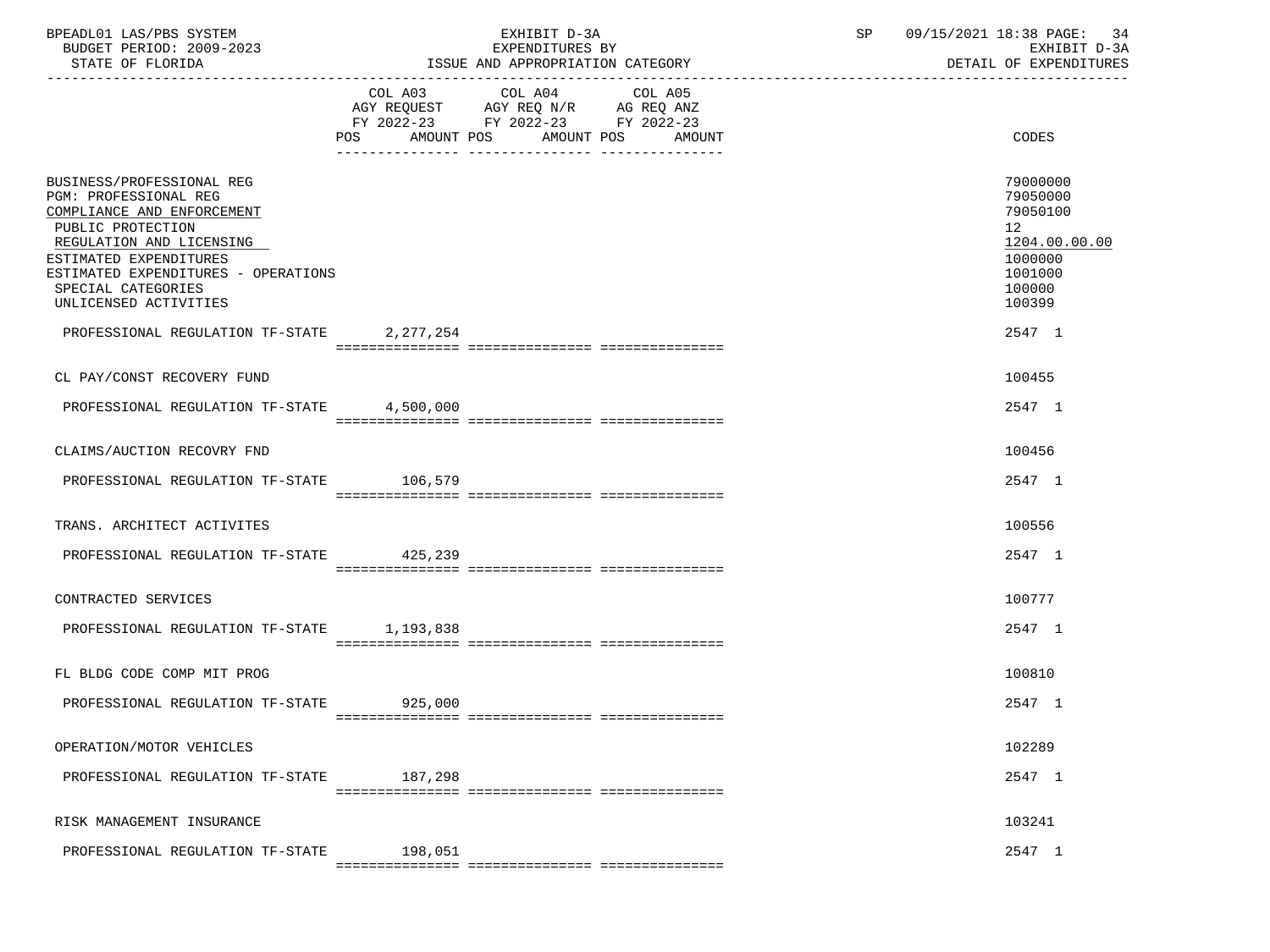|           | EXHIBIT D-3A<br>EXPENDITURES BY                                                                                                                                                                                                                                                                                                                                                 | SP                                                                                                                                                                                                                                                   | 09/15/2021 18:38 PAGE:<br>35<br>EXHIBIT D-3A<br>DETAIL OF EXPENDITURES                                         |
|-----------|---------------------------------------------------------------------------------------------------------------------------------------------------------------------------------------------------------------------------------------------------------------------------------------------------------------------------------------------------------------------------------|------------------------------------------------------------------------------------------------------------------------------------------------------------------------------------------------------------------------------------------------------|----------------------------------------------------------------------------------------------------------------|
|           | AMOUNT                                                                                                                                                                                                                                                                                                                                                                          |                                                                                                                                                                                                                                                      | <b>CODES</b>                                                                                                   |
|           |                                                                                                                                                                                                                                                                                                                                                                                 |                                                                                                                                                                                                                                                      | 79000000<br>79050000<br>79050100<br>12 <sup>°</sup><br>1204.00.00.00<br>1000000<br>1001000<br>100000<br>103873 |
| 200,000   |                                                                                                                                                                                                                                                                                                                                                                                 |                                                                                                                                                                                                                                                      | 2547 1                                                                                                         |
|           |                                                                                                                                                                                                                                                                                                                                                                                 |                                                                                                                                                                                                                                                      | 105281                                                                                                         |
|           |                                                                                                                                                                                                                                                                                                                                                                                 |                                                                                                                                                                                                                                                      | 2547 1                                                                                                         |
|           |                                                                                                                                                                                                                                                                                                                                                                                 |                                                                                                                                                                                                                                                      | 107040                                                                                                         |
|           |                                                                                                                                                                                                                                                                                                                                                                                 |                                                                                                                                                                                                                                                      | 2547 1                                                                                                         |
|           |                                                                                                                                                                                                                                                                                                                                                                                 |                                                                                                                                                                                                                                                      | 108020                                                                                                         |
| 2,070,000 |                                                                                                                                                                                                                                                                                                                                                                                 |                                                                                                                                                                                                                                                      | 2547 1                                                                                                         |
|           |                                                                                                                                                                                                                                                                                                                                                                                 |                                                                                                                                                                                                                                                      | 110000<br>110162                                                                                               |
|           |                                                                                                                                                                                                                                                                                                                                                                                 |                                                                                                                                                                                                                                                      | 2547 1                                                                                                         |
|           |                                                                                                                                                                                                                                                                                                                                                                                 |                                                                                                                                                                                                                                                      | 1001000                                                                                                        |
|           | ESTIMATED EXPENDITURES - OPERATIONS<br>PROFESSIONAL REGULATION TF-STATE<br>PROFESSIONAL REGULATION TF-STATE 60,162<br>PROFESSIONAL REGULATION TF-STATE 91.460<br>PROFESSIONAL REGULATION TF-STATE<br>PROFESSIONAL REGULATION TF-STATE 300,000<br>TOTAL: ESTIMATED EXPENDITURES - OPERATIONS<br>TOTAL POSITIONS 236.50<br>TOTAL ISSUE 33,633,661<br>TOTAL SALARY RATE 10,652,339 | COL A03 COL A04 COL A05<br>$\begin{tabular}{lllllll} AGY & \texttt{REQUEST} & \texttt{AGY} & \texttt{REG} & \texttt{N/R} & \texttt{AG} & \texttt{REQ} & \texttt{ANZ} \end{tabular}$<br>FY 2022-23 FY 2022-23 FY 2022-23<br>POS AMOUNT POS AMOUNT POS | EXPENDITURES BI<br>ISSUE AND APPROPRIATION CATEGORY                                                            |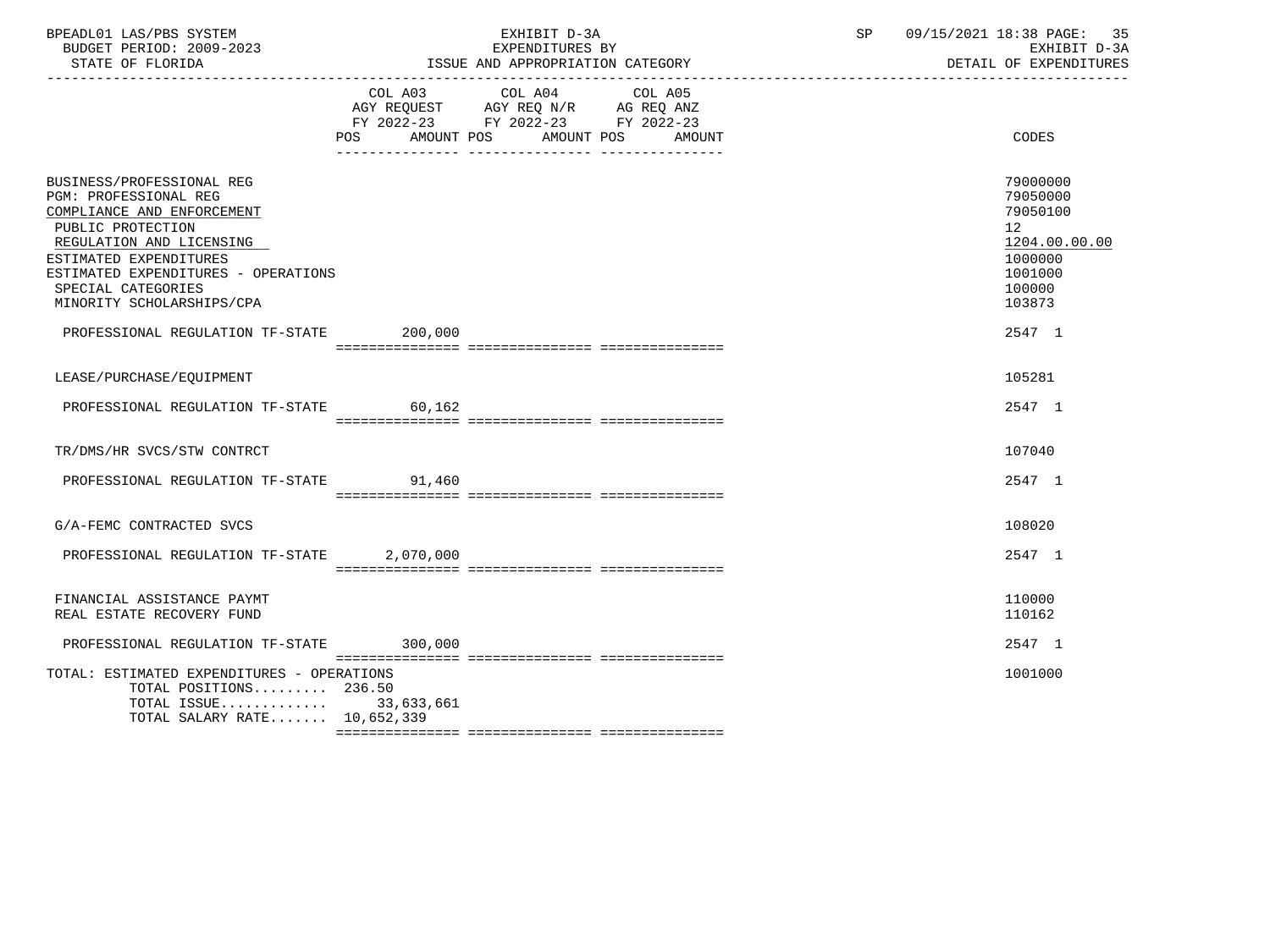| BPEADL01 LAS/PBS SYSTEM<br>BUDGET PERIOD: 2009-2023<br>STATE OF FLORIDA                                                                                                                                                         |        | EXHIBIT D-3A<br>EXPENDITURES BY<br>ISSUE AND APPROPRIATION CATEGORY                                                                  | SP | 09/15/2021 18:38 PAGE: 36<br>EXHIBIT D-3A<br>DETAIL OF EXPENDITURES |
|---------------------------------------------------------------------------------------------------------------------------------------------------------------------------------------------------------------------------------|--------|--------------------------------------------------------------------------------------------------------------------------------------|----|---------------------------------------------------------------------|
|                                                                                                                                                                                                                                 | POS    | COL A03 COL A04 COL A05<br>AGY REQUEST AGY REQ N/R AG REQ ANZ<br>FY 2022-23 FY 2022-23 FY 2022-23<br>AMOUNT POS AMOUNT POS<br>AMOUNT |    | CODES                                                               |
| BUSINESS/PROFESSIONAL REG<br>PGM: PROFESSIONAL REG<br>COMPLIANCE AND ENFORCEMENT<br>PUBLIC PROTECTION<br>REGULATION AND LICENSING<br>ESTIMATED EXPENDITURES<br>SALARY INCREASES FOR FY 2021-22 -<br>STATE EMPLOYEE MINIMUM WAGE |        |                                                                                                                                      |    | 79000000<br>79050000<br>79050100<br>12<br>1204.00.00.00<br>1000000  |
| INCREASE - EFFECTIVE 7/1/2021<br>SALARY RATE<br>SALARY RATE $18,425$                                                                                                                                                            |        |                                                                                                                                      |    | 1001030<br>000000                                                   |
| SALARIES AND BENEFITS                                                                                                                                                                                                           |        |                                                                                                                                      |    | 010000                                                              |
| PROFESSIONAL REGULATION TF-STATE 21,832                                                                                                                                                                                         |        |                                                                                                                                      |    | 2547 1                                                              |
| OTHER PERSONAL SERVICES                                                                                                                                                                                                         |        |                                                                                                                                      |    | 030000                                                              |
| PROFESSIONAL REGULATION TF-STATE                                                                                                                                                                                                | 8,265  |                                                                                                                                      |    | 2547 1                                                              |
| TOTAL: SALARY INCREASES FOR FY 2021-22 -<br>STATE EMPLOYEE MINIMUM WAGE<br>INCREASE - EFFECTIVE $7/1/2021$<br>TOTAL ISSUE<br>TOTAL SALARY RATE 18,425                                                                           | 30,097 |                                                                                                                                      |    | 1001030                                                             |
| FLORIDA RETIREMENT SYSTEM<br>ADJUSTMENT - FY 2021-22 - NORMAL<br>COST AND UNFUNDED ACTUARIAL<br>LIABILITY                                                                                                                       |        |                                                                                                                                      |    | 1001070                                                             |
| SALARIES AND BENEFITS                                                                                                                                                                                                           |        |                                                                                                                                      |    | 010000                                                              |
| PROFESSIONAL REGULATION TF-STATE                                                                                                                                                                                                | 93,267 |                                                                                                                                      |    | 2547 1                                                              |
| CASUALTY INSURANCE PREMIUM<br>ADJUSTMENT<br>SPECIAL CATEGORIES<br>RISK MANAGEMENT INSURANCE                                                                                                                                     |        |                                                                                                                                      |    | 1001090<br>100000<br>103241                                         |
| PROFESSIONAL REGULATION TF-STATE                                                                                                                                                                                                | 59,231 |                                                                                                                                      |    | 2547 1                                                              |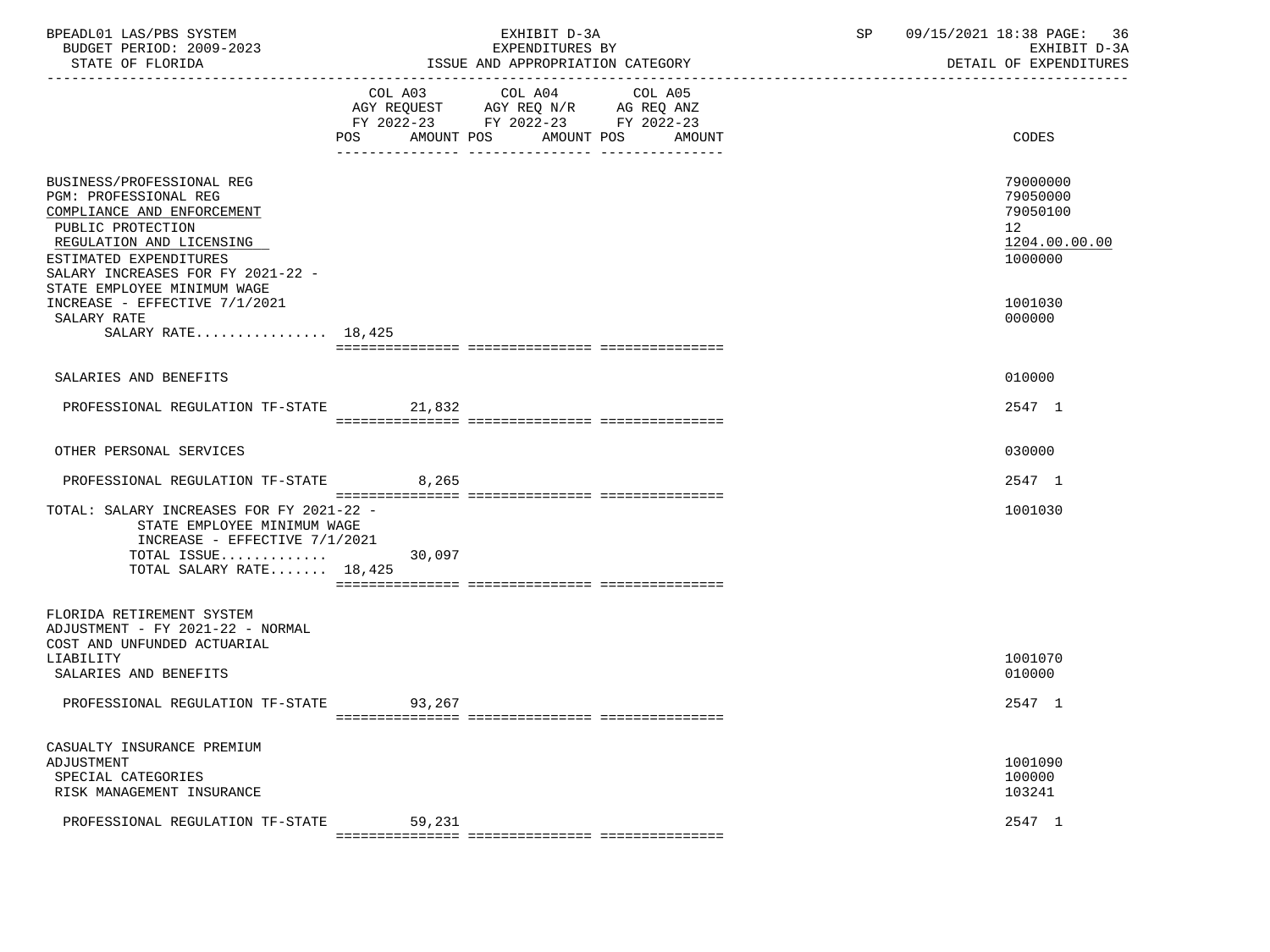| BPEADL01 LAS/PBS SYSTEM<br>BUDGET PERIOD: 2009-2023<br>STATE OF FLORIDA                                                                                                                        | EXHIBIT D-3A<br>EXPENDITURES BY<br>ISSUE AND APPROPRIATION CATEGORY                                                                      | 09/15/2021 18:38 PAGE:<br>SP<br>-37<br>EXHIBIT D-3A<br>DETAIL OF EXPENDITURES   |
|------------------------------------------------------------------------------------------------------------------------------------------------------------------------------------------------|------------------------------------------------------------------------------------------------------------------------------------------|---------------------------------------------------------------------------------|
|                                                                                                                                                                                                | COL A03 COL A04<br>COL A05<br>AGY REQUEST AGY REQ N/R AG REQ ANZ<br>FY 2022-23 FY 2022-23 FY 2022-23<br>POS AMOUNT POS AMOUNT POS AMOUNT | CODES                                                                           |
|                                                                                                                                                                                                |                                                                                                                                          |                                                                                 |
| BUSINESS/PROFESSIONAL REG<br>PGM: PROFESSIONAL REG<br>COMPLIANCE AND ENFORCEMENT<br>PUBLIC PROTECTION<br>REGULATION AND LICENSING<br>ESTIMATED EXPENDITURES<br>REALLOCATION OF HUMAN RESOURCES |                                                                                                                                          | 79000000<br>79050000<br>79050100<br>12 <sup>°</sup><br>1204.00.00.00<br>1000000 |
| OUTSOURCING<br>SPECIAL CATEGORIES<br>TR/DMS/HR SVCS/STW CONTRCT                                                                                                                                |                                                                                                                                          | 1005900<br>100000<br>107040                                                     |
| PROFESSIONAL REGULATION TF-STATE 7,371-                                                                                                                                                        |                                                                                                                                          | 2547 1                                                                          |
| INTRA-AGENCY REORGANIZATIONS<br>TRANSFER DRUGS, DEVICES AND<br>COSMETICS TO COMPLIANCE AND<br>ENFORCEMENT (DIVISION OF                                                                         |                                                                                                                                          | 1800000                                                                         |
| PROFESSIONS) - ADD<br>SALARY RATE<br>SALARY RATE 1,712,037                                                                                                                                     |                                                                                                                                          | 1800250<br>000000                                                               |
|                                                                                                                                                                                                |                                                                                                                                          |                                                                                 |
| SALARIES AND BENEFITS<br>PROFESSIONAL REGULATION TF-STATE                                                                                                                                      | 27.50<br>2,414,795                                                                                                                       | 010000<br>2547 1                                                                |
| EXPENSES                                                                                                                                                                                       |                                                                                                                                          | 040000                                                                          |
| PROFESSIONAL REGULATION TF-STATE 375,849                                                                                                                                                       |                                                                                                                                          | 2547 1                                                                          |
| SPECIAL CATEGORIES<br>ACOUISITION/MOTOR VEHICLES                                                                                                                                               |                                                                                                                                          | 100000<br>100021                                                                |
| PROFESSIONAL REGULATION TF-STATE                                                                                                                                                               | 20,000                                                                                                                                   | 2547 1                                                                          |
| TRANSFER TO PROF REG TF                                                                                                                                                                        |                                                                                                                                          | 100042                                                                          |
| $-$ STATE<br>GENERAL REVENUE FUND                                                                                                                                                              | 640,000                                                                                                                                  | 1000 1                                                                          |
| CONTRACTED SERVICES                                                                                                                                                                            |                                                                                                                                          | 100777                                                                          |
| PROFESSIONAL REGULATION TF-STATE                                                                                                                                                               | 55,000                                                                                                                                   | 2547 1                                                                          |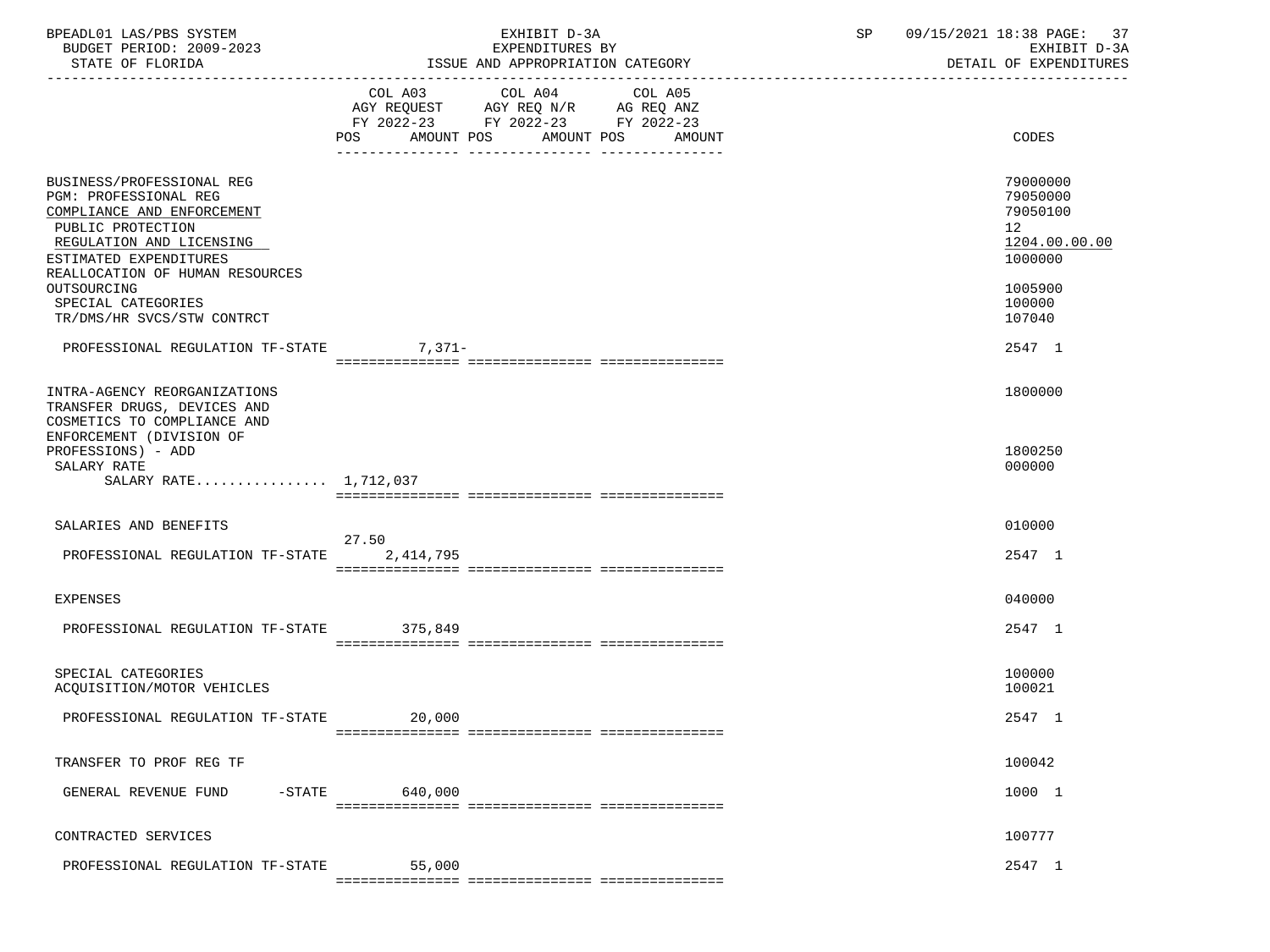| BPEADL01 LAS/PBS SYSTEM<br>BUDGET PERIOD: 2009-2023<br>STATE OF FLORIDA                                                                                                                                                                                     |                              | EXHIBIT D-3A<br>EXPENDITURES BY<br>ISSUE AND APPROPRIATION CATEGORY            | 09/15/2021 18:38 PAGE: 38<br>SP<br>EXHIBIT D-3A<br>DETAIL OF EXPENDITURES |
|-------------------------------------------------------------------------------------------------------------------------------------------------------------------------------------------------------------------------------------------------------------|------------------------------|--------------------------------------------------------------------------------|---------------------------------------------------------------------------|
|                                                                                                                                                                                                                                                             | COL A03<br>AMOUNT POS<br>POS | COL A04<br>COL A05<br>FY 2022-23 FY 2022-23 FY 2022-23<br>AMOUNT POS<br>AMOUNT | CODES                                                                     |
| BUSINESS/PROFESSIONAL REG<br>PGM: PROFESSIONAL REG<br>COMPLIANCE AND ENFORCEMENT<br>PUBLIC PROTECTION<br>REGULATION AND LICENSING<br>INTRA-AGENCY REORGANIZATIONS<br>TRANSFER DRUGS, DEVICES AND<br>COSMETICS TO COMPLIANCE AND<br>ENFORCEMENT (DIVISION OF |                              |                                                                                | 79000000<br>79050000<br>79050100<br>12<br>1204.00.00.00<br>1800000        |
| PROFESSIONS) - ADD<br>SPECIAL CATEGORIES<br>OPERATION/MOTOR VEHICLES                                                                                                                                                                                        |                              |                                                                                | 1800250<br>100000<br>102289                                               |
| PROFESSIONAL REGULATION TF-STATE                                                                                                                                                                                                                            | 35,938                       |                                                                                | 2547 1                                                                    |
| RISK MANAGEMENT INSURANCE                                                                                                                                                                                                                                   |                              |                                                                                | 103241                                                                    |
| PROFESSIONAL REGULATION TF-STATE                                                                                                                                                                                                                            | 4,978                        |                                                                                | 2547 1                                                                    |
| LEASE/PURCHASE/EQUIPMENT                                                                                                                                                                                                                                    |                              |                                                                                | 105281                                                                    |
| PROFESSIONAL REGULATION TF-STATE                                                                                                                                                                                                                            | 7,200                        |                                                                                | 2547 1                                                                    |
| TR/DMS/HR SVCS/STW CONTRCT                                                                                                                                                                                                                                  |                              |                                                                                | 107040                                                                    |
| PROFESSIONAL REGULATION TF-STATE                                                                                                                                                                                                                            | 10,047                       |                                                                                | 2547 1                                                                    |
| TOTAL: TRANSFER DRUGS, DEVICES AND<br>COSMETICS TO COMPLIANCE AND<br>ENFORCEMENT (DIVISION OF<br>PROFESSIONS) - ADD<br>TOTAL POSITIONS 27.50<br>TOTAL ISSUE<br>TOTAL SALARY RATE 1,712,037                                                                  | 3,563,807                    |                                                                                | 1800250                                                                   |
|                                                                                                                                                                                                                                                             |                              |                                                                                |                                                                           |

AGENCY ISSUE NARRATIVE:

2022-2023 BUDGET YEAR NARRATIVE: IT COMPONENT? NO

 The Department of Business and Professional Regulation (Department) requests to transfer the Division of Drugs, Devices and Cosmetics from the current 79050800 Drugs, Devices, and Cosmetics (DDC) budget entity to the 79050100 Compliance and Enforcement budget entity to be housed in the Division of Professions.

 The Department has determined that the proposed transfer will provide an opportunity to create organizational efficiencies in the management of DDC licensing to be consistent with other licensing of professions and businesses.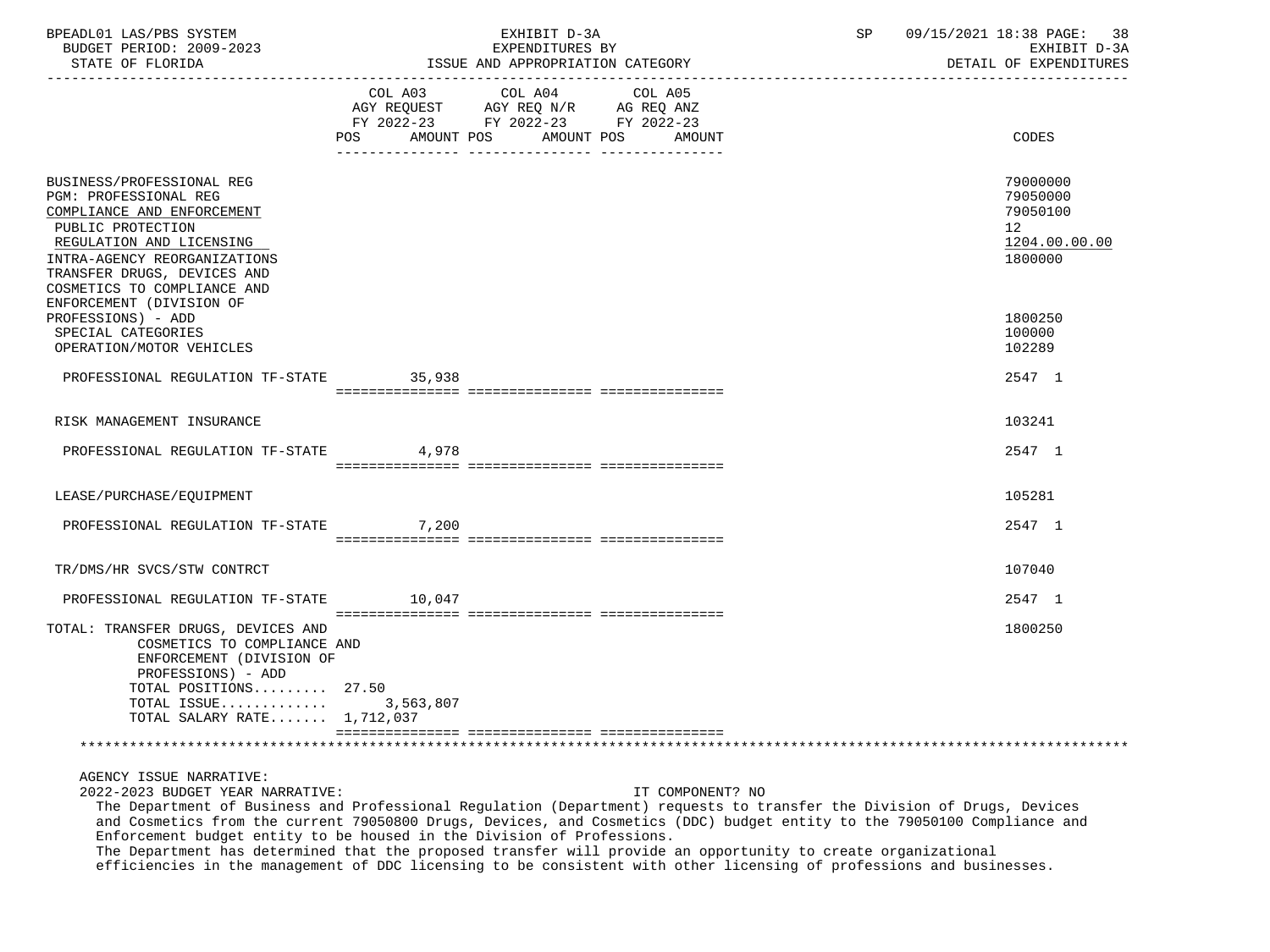| COL A03 COL A04 COL A05<br>AGY REQUEST AGY REQ N/R AG REQ ANZ<br>FY 2022-23 FY 2022-23 FY 2022-23<br>POS AMOUNT POS AMOUNT POS AMOUNT<br>BUSINESS/PROFESSIONAL REG<br>PGM: PROFESSIONAL REG<br>COMPLIANCE AND ENFORCEMENT<br>PUBLIC PROTECTION<br>REGULATION AND LICENSING<br>INTRA-AGENCY REORGANIZATIONS<br>TRANSFER DRUGS, DEVICES AND<br>COSMETICS TO COMPLIANCE AND<br>ENFORCEMENT (DIVISION OF<br>PROFESSIONS) - ADD<br>Linkage to the Department of Business and Professional Regulation Long Range Program Plan:<br>Agency Goal #1 - Streamline Government.<br>Agency objective #2 - Continuously improve and streamline business processes.<br>Linkage to the Florida Strategic Plan for Economic Development:<br>5.2 Improve the efficiency and effectiveness of government agencies at all levels.<br>Budget Summary:<br>Compliance and Enforcement (Division of Professions)<br>Professional Requlation Trust Fund<br>FTE:<br>27.50<br>FIE.<br>Salary Rate: 1,712,037<br>Salaries and Benefits:<br>\$2,414,795<br>Expenses:<br>\$375,849<br>Acquisition of Motor Vehicles:<br>\$20,000<br>Contracted Services:<br>\$55,000<br>Operation of Motor Vehicles:<br>\$35,938<br>\$4,978<br>Risk Management Insurance:<br>Lease/Purchase Equipment:<br>\$7,200<br>Transfer to DMS/HR Services<br>\$10,047<br>General Revenue Fund<br>Transfer to Professional Regulation Trust Fund: \$640,000<br>Total:<br>FTE:<br>27.50 | 09/15/2021 18:38 PAGE: 39<br>EXHIBIT D-3A<br>EARLBII UTSA<br>DETAIL OF EXPENDITURES        | SP |  | EXHIBIT D-3A |  |  | BPEADL01 LAS/PBS SYSTEM |
|--------------------------------------------------------------------------------------------------------------------------------------------------------------------------------------------------------------------------------------------------------------------------------------------------------------------------------------------------------------------------------------------------------------------------------------------------------------------------------------------------------------------------------------------------------------------------------------------------------------------------------------------------------------------------------------------------------------------------------------------------------------------------------------------------------------------------------------------------------------------------------------------------------------------------------------------------------------------------------------------------------------------------------------------------------------------------------------------------------------------------------------------------------------------------------------------------------------------------------------------------------------------------------------------------------------------------------------------------------------------------------------------------------------------------------|--------------------------------------------------------------------------------------------|----|--|--------------|--|--|-------------------------|
|                                                                                                                                                                                                                                                                                                                                                                                                                                                                                                                                                                                                                                                                                                                                                                                                                                                                                                                                                                                                                                                                                                                                                                                                                                                                                                                                                                                                                                | <b>CODES</b>                                                                               |    |  |              |  |  |                         |
|                                                                                                                                                                                                                                                                                                                                                                                                                                                                                                                                                                                                                                                                                                                                                                                                                                                                                                                                                                                                                                                                                                                                                                                                                                                                                                                                                                                                                                | 79000000<br>79050000<br>79050100<br>12 <sup>°</sup><br>1204.00.00.00<br>1800000<br>1800250 |    |  |              |  |  |                         |
|                                                                                                                                                                                                                                                                                                                                                                                                                                                                                                                                                                                                                                                                                                                                                                                                                                                                                                                                                                                                                                                                                                                                                                                                                                                                                                                                                                                                                                |                                                                                            |    |  |              |  |  |                         |
|                                                                                                                                                                                                                                                                                                                                                                                                                                                                                                                                                                                                                                                                                                                                                                                                                                                                                                                                                                                                                                                                                                                                                                                                                                                                                                                                                                                                                                |                                                                                            |    |  |              |  |  |                         |
|                                                                                                                                                                                                                                                                                                                                                                                                                                                                                                                                                                                                                                                                                                                                                                                                                                                                                                                                                                                                                                                                                                                                                                                                                                                                                                                                                                                                                                |                                                                                            |    |  |              |  |  |                         |
| Salary Rate: 1,712,037<br>\$3,563,807<br>Budget Authority:                                                                                                                                                                                                                                                                                                                                                                                                                                                                                                                                                                                                                                                                                                                                                                                                                                                                                                                                                                                                                                                                                                                                                                                                                                                                                                                                                                     |                                                                                            |    |  |              |  |  |                         |

 transferred. \*\*\*\*\*\*\*\*\*\*\*\*\*\*\*\*\*\*\*\*\*\*\*\*\*\*\*\*\*\*\*\*\*\*\*\*\*\*\*\*\*\*\*\*\*\*\*\*\*\*\*\*\*\*\*\*\*\*\*\*\*\*\*\*\*\*\*\*\*\*\*\*\*\*\*\*\*\*\*\*\*\*\*\*\*\*\*\*\*\*\*\*\*\*\*\*\*\*\*\*\*\*\*\*\*\*\*\*\*\*\*\*\*\*\*\*\*\*\*\*\*\*\*\*\*\*\*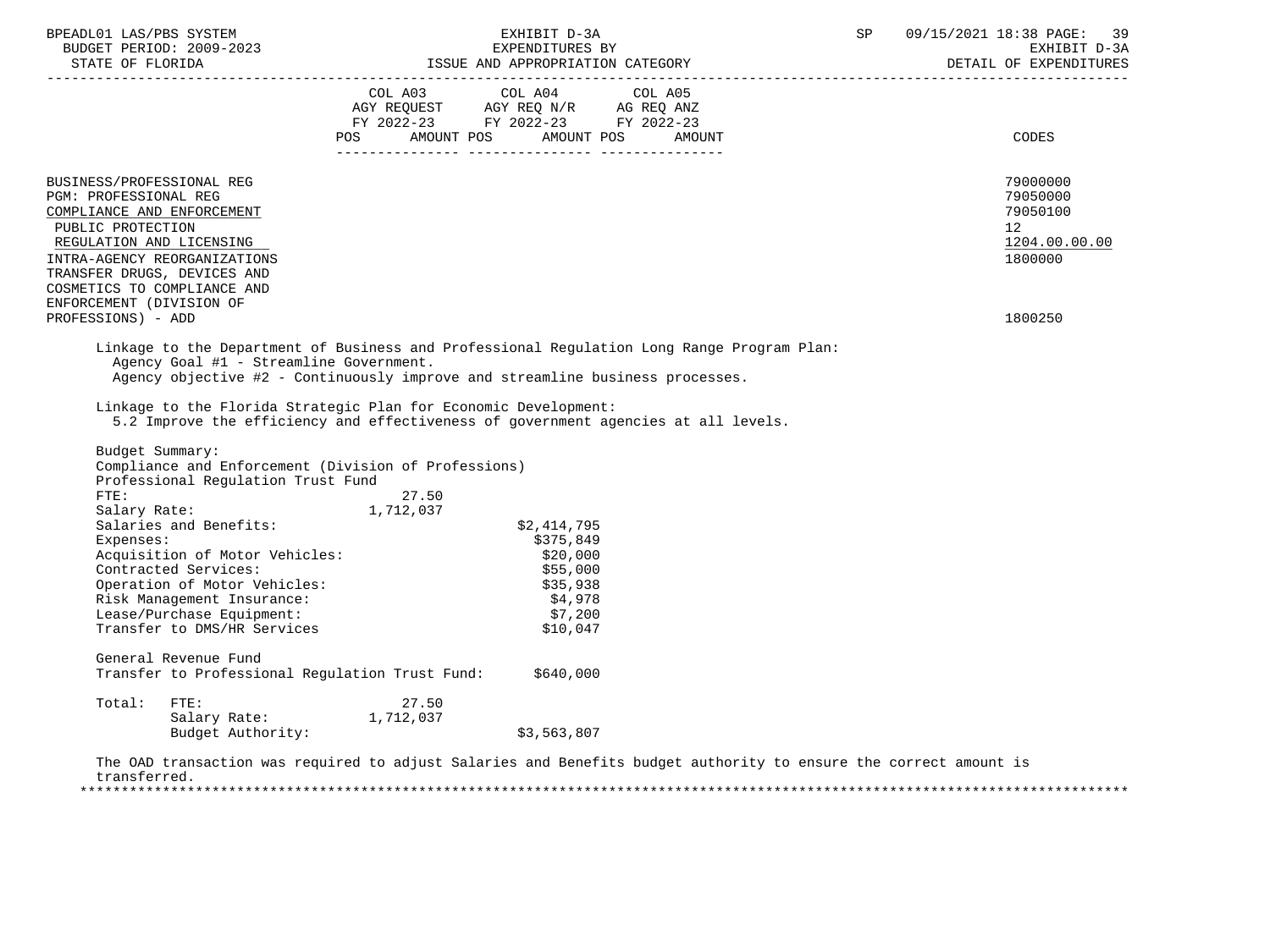| BPEADL01 LAS/PBS SYSTEM                                                                                                                                                                                                                                                                  |      | EXHIBIT D-3A                       |         |                 | SP                 |      | 09/15/2021 18:38 PAGE:<br>40                                                               |
|------------------------------------------------------------------------------------------------------------------------------------------------------------------------------------------------------------------------------------------------------------------------------------------|------|------------------------------------|---------|-----------------|--------------------|------|--------------------------------------------------------------------------------------------|
| BUDGET PERIOD: 2009-2023                                                                                                                                                                                                                                                                 |      | EXPENDITURES BY                    |         |                 |                    |      | EXHIBIT D-3A                                                                               |
| STATE OF FLORIDA                                                                                                                                                                                                                                                                         |      | ISSUE AND APPROPRIATION CATEGORY   |         |                 |                    |      | DETAIL OF EXPENDITURES                                                                     |
| ------------------                                                                                                                                                                                                                                                                       |      |                                    |         |                 |                    |      |                                                                                            |
|                                                                                                                                                                                                                                                                                          |      | COL A03 COL A04                    | COL A05 |                 |                    |      |                                                                                            |
|                                                                                                                                                                                                                                                                                          |      | AGY REQUEST AGY REQ N/R AG REQ ANZ |         |                 |                    |      |                                                                                            |
|                                                                                                                                                                                                                                                                                          |      | FY 2022-23 FY 2022-23 FY 2022-23   |         |                 |                    |      |                                                                                            |
|                                                                                                                                                                                                                                                                                          |      | POS AMOUNT POS AMOUNT POS          | AMOUNT  |                 |                    |      | CODES                                                                                      |
| BUSINESS/PROFESSIONAL REG<br><b>PGM: PROFESSIONAL REG</b><br>COMPLIANCE AND ENFORCEMENT<br>PUBLIC PROTECTION<br>REGULATION AND LICENSING<br>INTRA-AGENCY REORGANIZATIONS<br>TRANSFER DRUGS, DEVICES AND<br>COSMETICS TO COMPLIANCE AND<br>ENFORCEMENT (DIVISION OF<br>PROFESSIONS) - ADD |      |                                    |         |                 |                    |      | 79000000<br>79050000<br>79050100<br>12 <sup>°</sup><br>1204.00.00.00<br>1800000<br>1800250 |
| POSITION DETAIL OF SALARIES AND BENEFITS:                                                                                                                                                                                                                                                |      |                                    |         |                 |                    |      |                                                                                            |
|                                                                                                                                                                                                                                                                                          | FTE  | BASE RATE ADDITIVES BENEFITS       |         |                 |                    |      | LAPSE LAPSED SALARIES<br>SUBTOTAL % AND BENEFITS                                           |
|                                                                                                                                                                                                                                                                                          |      |                                    |         |                 |                    |      |                                                                                            |
| A03 - AGY REQUEST FY 2022-23                                                                                                                                                                                                                                                             |      |                                    |         |                 |                    |      |                                                                                            |
|                                                                                                                                                                                                                                                                                          |      |                                    |         |                 |                    |      |                                                                                            |
| CHANGES TO CURRENTLY AUTHORIZED POSITIONS                                                                                                                                                                                                                                                |      |                                    |         |                 |                    |      |                                                                                            |
| 0440 REGULATORY SPECIALIST I                                                                                                                                                                                                                                                             |      |                                    |         |                 |                    |      |                                                                                            |
| 11476 001                                                                                                                                                                                                                                                                                |      | $1.00$ $27,144$<br>$1.00$ $27,987$ |         |                 | 24,870 52,014 0.00 |      | 52,014                                                                                     |
| 11477 001                                                                                                                                                                                                                                                                                |      | 27,987                             |         | 14,374<br>5,212 | 42,361             | 0.00 | 42,361                                                                                     |
| 11485 001                                                                                                                                                                                                                                                                                | 1.00 |                                    |         |                 | 33,199             | 0.00 | 33,199                                                                                     |
| 0441 REGULATORY SPECIALIST II                                                                                                                                                                                                                                                            |      | $1.00$ 28,033                      |         |                 |                    |      |                                                                                            |
| 11469 001                                                                                                                                                                                                                                                                                |      |                                    |         | 19,665          | 47,698             |      | 0.00<br>47,698                                                                             |
| 11481 001                                                                                                                                                                                                                                                                                | 1.00 | 30,443                             |         | 14,828          | 45,271             | 0.00 | 45,271                                                                                     |
| 11490 001                                                                                                                                                                                                                                                                                | 1.00 | 29,038                             |         | 5,406           | 34,444             | 0.00 | 34,444                                                                                     |
| 0444 REGULATORY SPECIALIST III                                                                                                                                                                                                                                                           |      |                                    |         |                 |                    |      |                                                                                            |
| 11475 001                                                                                                                                                                                                                                                                                |      | $1.00$ $33,517$<br>0.50 $16.819$   |         | 15,396          | 48,913             | 0.00 | 48,913                                                                                     |
| 11491 001                                                                                                                                                                                                                                                                                | 0.50 | 16,819                             |         | 3,107           | 19,926             | 0.00 | 19,926                                                                                     |
| 0709 ADMINISTRATIVE ASSISTANT I                                                                                                                                                                                                                                                          |      |                                    |         |                 |                    |      |                                                                                            |
| 11484 001                                                                                                                                                                                                                                                                                | 1.00 | 29,239                             |         | 14,606          | 43,845             | 0.00 | 43,845                                                                                     |
| 2234 GOVERNMENT OPERATIONS CONSULTANT I                                                                                                                                                                                                                                                  |      |                                    |         |                 |                    |      |                                                                                            |
| 11492 001                                                                                                                                                                                                                                                                                | 1.00 | 35,673                             |         | 26,445          | 62,118             | 0.00 | 62,118                                                                                     |
| 2238 GOVERNMENT OPERATIONS CONSULTANT III                                                                                                                                                                                                                                                |      |                                    |         |                 |                    |      |                                                                                            |
| 11465 001                                                                                                                                                                                                                                                                                | 1.00 | 44,985                             |         | 17,513          | 62,498             | 0.00 | 62,498                                                                                     |
| 5254 PHARMACEUTICAL PROGRAM MANAGER                                                                                                                                                                                                                                                      |      |                                    |         |                 |                    |      |                                                                                            |
| 11474 001                                                                                                                                                                                                                                                                                | 1.00 | 95,478                             |         | 26,840          | 122,318            | 0.00 | 122,318                                                                                    |
| 8837 DRUG INSPECTOR                                                                                                                                                                                                                                                                      |      |                                    |         |                 |                    |      |                                                                                            |
| 11462 001                                                                                                                                                                                                                                                                                | 1.00 | 87,612                             |         | 25,387          | 112,999            | 0.00 | 112,999                                                                                    |
| 11463 001                                                                                                                                                                                                                                                                                | 1.00 | 82,719                             |         | 24,483          | 107,202            | 0.00 | 107,202                                                                                    |
| 11470 001                                                                                                                                                                                                                                                                                | 1.00 | 84,087                             | 961     | 35,564          | 120,612            | 0.00 | 120,612                                                                                    |
| 11478 001                                                                                                                                                                                                                                                                                | 1.00 | 87,612                             |         | 36,038          | 123,650            | 0.00 | 123,650                                                                                    |
| 11479 001                                                                                                                                                                                                                                                                                | 1.00 | 81,758                             | 961     | 15,321          | 98,040             | 0.00 | 98,040                                                                                     |
| 11480 001                                                                                                                                                                                                                                                                                | 1.00 | 84,803                             | 961     | 35,697          | 121,461            | 0.00 | 121,461                                                                                    |
| 11482 001                                                                                                                                                                                                                                                                                | 1.00 | 38,747                             | 961     | 21,821          | 61,529             | 0.00 | 61,529                                                                                     |
| 11483 001                                                                                                                                                                                                                                                                                | 1.00 | 84,803                             |         | 31,245          | 116,048            | 0.00 | 116,048                                                                                    |
| 11486 001                                                                                                                                                                                                                                                                                | 1.00 | 82,719                             | 961     | 35, 312         | 118,992            | 0.00 | 118,992                                                                                    |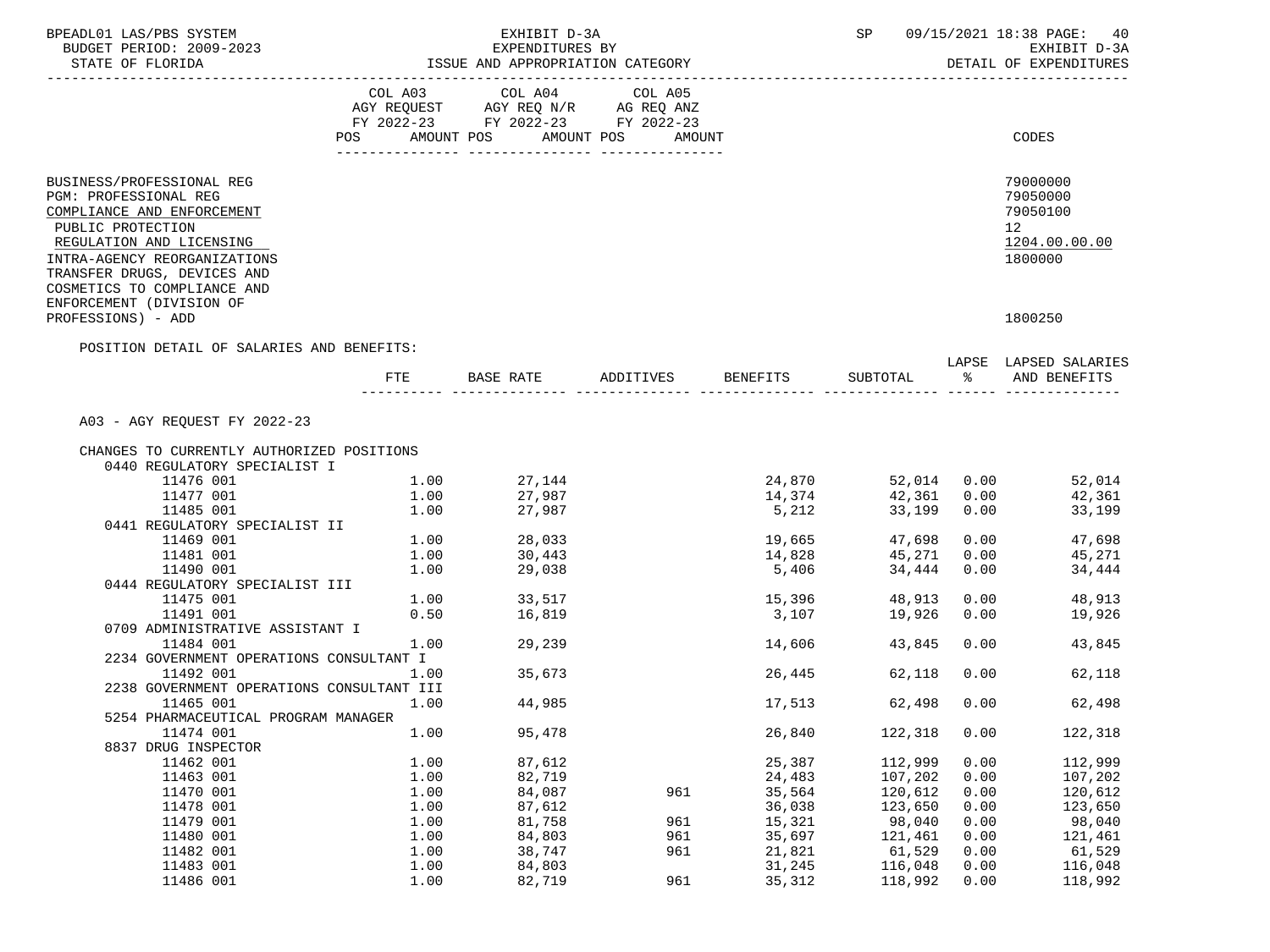| BPEADL01 LAS/PBS SYSTEM<br>BUDGET PERIOD: 2009-2023<br>STATE OF FLORIDA                                                                                                                                                                                     |            | EXHIBIT D-3A<br>EXPENDITURES BY<br>ISSUE AND APPROPRIATION CATEGORY                                                       |           |                                             | SP.<br>09/15/2021 18:38 PAGE: 41<br>EXHIBIT D-3A<br>DETAIL OF EXPENDITURES |      |                                                                    |  |
|-------------------------------------------------------------------------------------------------------------------------------------------------------------------------------------------------------------------------------------------------------------|------------|---------------------------------------------------------------------------------------------------------------------------|-----------|---------------------------------------------|----------------------------------------------------------------------------|------|--------------------------------------------------------------------|--|
|                                                                                                                                                                                                                                                             | POS        | COL A03 COL A04<br>AGY REQUEST AGY REQ N/R AG REQ ANZ<br>FY 2022-23 FY 2022-23 FY 2022-23<br>AMOUNT POS AMOUNT POS AMOUNT | COL A05   |                                             |                                                                            |      | CODES                                                              |  |
| BUSINESS/PROFESSIONAL REG<br>PGM: PROFESSIONAL REG<br>COMPLIANCE AND ENFORCEMENT<br>PUBLIC PROTECTION<br>REGULATION AND LICENSING<br>INTRA-AGENCY REORGANIZATIONS<br>TRANSFER DRUGS, DEVICES AND<br>COSMETICS TO COMPLIANCE AND<br>ENFORCEMENT (DIVISION OF |            |                                                                                                                           |           |                                             |                                                                            |      | 79000000<br>79050000<br>79050100<br>12<br>1204.00.00.00<br>1800000 |  |
| PROFESSIONS) - ADD                                                                                                                                                                                                                                          |            |                                                                                                                           |           |                                             |                                                                            |      | 1800250                                                            |  |
| POSITION DETAIL OF SALARIES AND BENEFITS:                                                                                                                                                                                                                   | <b>FTE</b> | BASE RATE                                                                                                                 | ADDITIVES | BENEFITS                                    | SUBTOTAL                                                                   | ိ    | LAPSE LAPSED SALARIES<br>AND BENEFITS                              |  |
|                                                                                                                                                                                                                                                             |            |                                                                                                                           |           |                                             |                                                                            |      |                                                                    |  |
| A03 - AGY REQUEST FY 2022-23                                                                                                                                                                                                                                |            |                                                                                                                           |           |                                             |                                                                            |      |                                                                    |  |
| CHANGES TO CURRENTLY AUTHORIZED POSITIONS                                                                                                                                                                                                                   |            |                                                                                                                           |           |                                             |                                                                            |      |                                                                    |  |
| 0442 REGULATORY SUPERVISOR/CONSULTANT - SES<br>11464 001                                                                                                                                                                                                    | 1.00       | 43,210                                                                                                                    |           |                                             | 29,655 72,865 0.00                                                         |      | 72,865                                                             |  |
| 0714 ADMINISTRATIVE ASSISTANT III - SES<br>11473 001                                                                                                                                                                                                        | 1.00       | 35,673                                                                                                                    |           | 17,453                                      | 53,126                                                                     | 0.00 | 53,126                                                             |  |
| 2238 OPERATIONS & MGMT CONSULTANT MGR - SES<br>11489 001<br>8818 FL DRUG &COSMETIC ACT COMPLIANCE MGR-SES                                                                                                                                                   | 1.00       | 48,596                                                                                                                    |           | 18,700                                      | 67,296                                                                     | 0.00 | 67,296                                                             |  |
| 11488 001                                                                                                                                                                                                                                                   | 1.00       | 49,617                                                                                                                    |           | 24,822                                      | 74,439                                                                     | 0.00 | 74,439                                                             |  |
| 9853 DIRECTOR OF DRUGS, DEVICES & COSMETICS-D<br>11495 001                                                                                                                                                                                                  | 1.00       | 94,091                                                                                                                    |           | 56,188                                      | 150,279 0.00                                                               |      | 150,279                                                            |  |
|                                                                                                                                                                                                                                                             |            |                                                                                                                           |           |                                             |                                                                            |      |                                                                    |  |
| TOTALS FOR ISSUE BY FUND<br>2547 PROFESSIONAL REGULATION TF                                                                                                                                                                                                 |            |                                                                                                                           |           |                                             |                                                                            |      | 2,013,143                                                          |  |
|                                                                                                                                                                                                                                                             |            |                                                                                                                           |           | <br>25.50 1,412,390 4,805 595,948 2,013,143 |                                                                            |      | 2,013,143                                                          |  |
|                                                                                                                                                                                                                                                             |            |                                                                                                                           |           |                                             |                                                                            |      |                                                                    |  |
| RA06 RATE ADJ - NO FTE - NO SALARY - NO BENEFITS<br>R0801 001                                                                                                                                                                                               |            | 181,331                                                                                                                   |           |                                             |                                                                            |      |                                                                    |  |
| TOTAL SALARY RATE                                                                                                                                                                                                                                           |            | 181,331                                                                                                                   |           |                                             |                                                                            |      |                                                                    |  |
|                                                                                                                                                                                                                                                             |            |                                                                                                                           |           |                                             |                                                                            |      | ==============                                                     |  |
|                                                                                                                                                                                                                                                             |            |                                                                                                                           |           |                                             |                                                                            |      |                                                                    |  |
| OTHER SALARY AMOUNT<br>2547 PROFESSIONAL REGULATION TF                                                                                                                                                                                                      |            |                                                                                                                           |           |                                             |                                                                            |      | 238,115                                                            |  |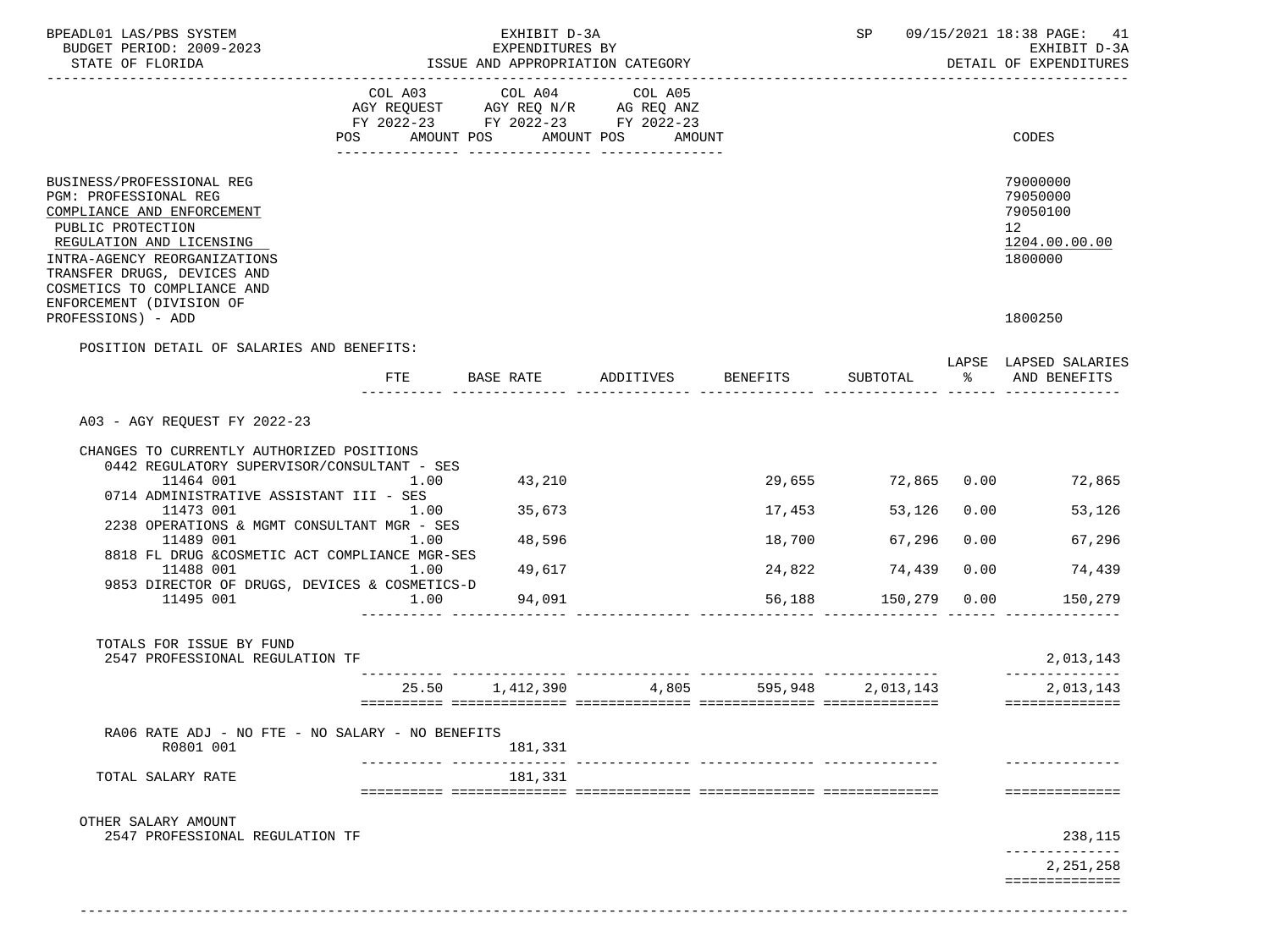| BPEADL01 LAS/PBS SYSTEM<br>BUDGET PERIOD: 2009-2023<br>STATE OF FLORIDA                                                                                                                                                                                     |                           | EXHIBIT D-3A<br>EXPENDITURES BY<br>ISSUE AND APPROPRIATION CATEGORY                             |                             | SP              |                     | 09/15/2021 18:38 PAGE: 42<br>EXHIBIT D-3A<br>DETAIL OF EXPENDITURES |                                                                    |
|-------------------------------------------------------------------------------------------------------------------------------------------------------------------------------------------------------------------------------------------------------------|---------------------------|-------------------------------------------------------------------------------------------------|-----------------------------|-----------------|---------------------|---------------------------------------------------------------------|--------------------------------------------------------------------|
|                                                                                                                                                                                                                                                             | COL A03<br>POS AMOUNT POS | COL A04<br>AGY REQUEST AGY REQ N/R AG REQ ANZ<br>FY 2022-23 FY 2022-23 FY 2022-23<br>AMOUNT POS | COL A05<br>AMOUNT           |                 |                     |                                                                     | CODES                                                              |
| BUSINESS/PROFESSIONAL REG<br>PGM: PROFESSIONAL REG<br>COMPLIANCE AND ENFORCEMENT<br>PUBLIC PROTECTION<br>REGULATION AND LICENSING<br>INTRA-AGENCY REORGANIZATIONS<br>TRANSFER DRUGS, DEVICES AND<br>COSMETICS TO COMPLIANCE AND<br>ENFORCEMENT (DIVISION OF |                           |                                                                                                 |                             |                 |                     |                                                                     | 79000000<br>79050000<br>79050100<br>12<br>1204.00.00.00<br>1800000 |
| PROFESSIONS) - ADD                                                                                                                                                                                                                                          |                           |                                                                                                 |                             |                 |                     |                                                                     | 1800250                                                            |
| POSITION DETAIL OF SALARIES AND BENEFITS:                                                                                                                                                                                                                   |                           |                                                                                                 |                             |                 |                     |                                                                     | LAPSE LAPSED SALARIES                                              |
|                                                                                                                                                                                                                                                             | FTE                       | BASE RATE                                                                                       | ADDITIVES                   | <b>BENEFITS</b> | SUBTOTAL            | ႜႂ                                                                  | AND BENEFITS                                                       |
| A03 - AGY REQUEST FY 2022-23                                                                                                                                                                                                                                |                           |                                                                                                 |                             |                 |                     |                                                                     |                                                                    |
| NEW POSITIONS<br>0444 REGULATORY SPECIALIST III<br>R0802 001                                                                                                                                                                                                |                           | 1.00 31,109                                                                                     |                             |                 |                     |                                                                     | 20,276 51,385 0.00 51,385                                          |
| 8837 DRUG INSPECTOR<br>R0801 001                                                                                                                                                                                                                            |                           | 1.00 82,402                                                                                     |                             |                 | 29,750 112,152 0.00 |                                                                     | 112,152                                                            |
| TOTALS FOR ISSUE BY FUND<br>2547 PROFESSIONAL REGULATION TF                                                                                                                                                                                                 |                           |                                                                                                 | --------------- ----------- |                 |                     |                                                                     | 163,537                                                            |
|                                                                                                                                                                                                                                                             |                           | 2.00 113,511                                                                                    |                             |                 | 50,026 163,537      |                                                                     | ______________<br>163,537                                          |
|                                                                                                                                                                                                                                                             |                           |                                                                                                 |                             |                 |                     |                                                                     | ==============                                                     |
|                                                                                                                                                                                                                                                             |                           |                                                                                                 |                             |                 |                     |                                                                     |                                                                    |
|                                                                                                                                                                                                                                                             |                           |                                                                                                 |                             |                 |                     |                                                                     |                                                                    |
| INCREASED PERSONNEL COSTS<br>COMPETITIVE PAY ADJUSTMENT TO<br>ATTRACT AND RETAIN QUALIFIED AND<br>EXPERIENCED SENIOR ATTORNEYS AND<br>CONDOMINIUM ARBITRATION ATTORNEYS<br>SALARY RATE                                                                      |                           |                                                                                                 |                             |                 |                     |                                                                     | 5200000<br>5200A80<br>000000                                       |
| SALARY RATE $9,417$                                                                                                                                                                                                                                         |                           |                                                                                                 |                             |                 |                     |                                                                     |                                                                    |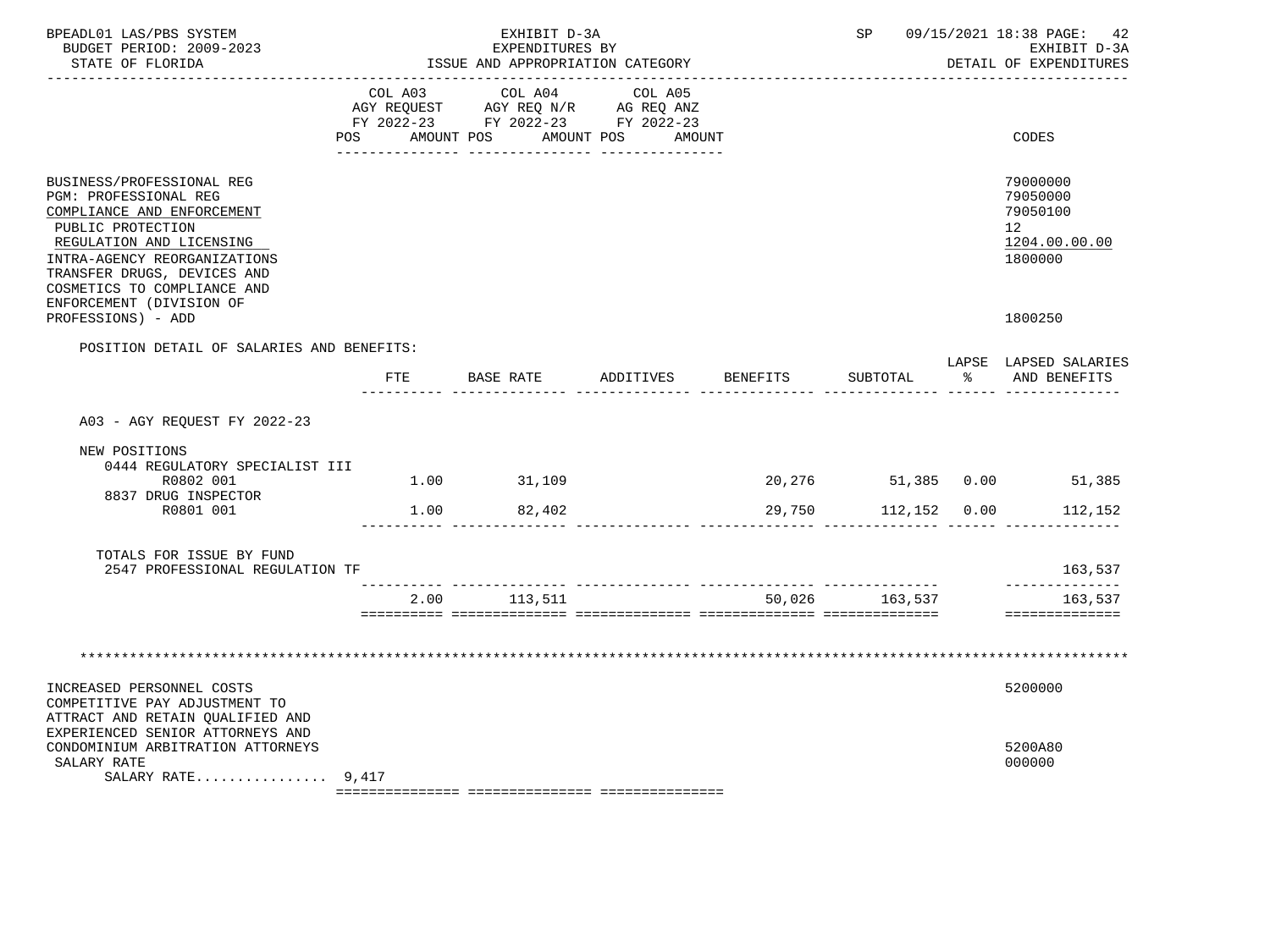| BPEADL01 LAS/PBS SYSTEM |                          |
|-------------------------|--------------------------|
|                         | BUDGET PERIOD: 2009-2023 |

STATE OF FLORIDA **ISSUE AND APPROPRIATION CATEGORY STATE OF FLORIDA** DETAIL OF EXPENDITURES ----------------------------------------------------------------------------------------------------------------------------------- COL A03 COL A04 AGY REQUEST AGY REQ N/R AG REQ ANZ FY 2022-23 FY 2022-23 FY 2022-23 POS AMOUNT POS AMOUNT POS AMOUNT CODES --------------- --------------- --------------- BUSINESS/PROFESSIONAL REG 79000000<br>PGM: PROFESSIONAL REG 790500000 79050000 79050000 79050000 79050000 79050000 79050000 79050000 79050000 79050 PGM: PROFESSIONAL REG 79050000<br>COMPLIANCE AND ENFORCEMENT COMPLIANCE AND ENFORCEMENT PUBLIC PROTECTION 12 REGULATION AND LICENSING 1204.00.<br>NCREASED PERSONNEL COSTS 5200000. INCREASED PERSONNEL COSTS COMPETITIVE PAY ADJUSTMENT TO ATTRACT AND RETAIN QUALIFIED AND EXPERIENCED SENIOR ATTORNEYS AND CONDOMINIUM ARBITRATION ATTORNEYS 5200A80 SALARIES AND BENEFITS ON A SALARIES AND SALARIES AND SALARIES AND SALARIES AND SALARIES AND SALARIES AND SALARIES AND SALARIES AND SALARIES AND SALARIES AND SALARIES AND SALARIES AND SALARIES AND SALARIES AND SALARIES AND ADMINISTRATIVE TRUST FUND -STATE 11,156 2021 1 =============== =============== =============== TOTAL: COMPETITIVE PAY ADJUSTMENT TO 5200A80 ATTRACT AND RETAIN QUALIFIED AND EXPERIENCED SENIOR ATTORNEYS AND CONDOMINIUM ARBITRATION ATTORNEYS TOTAL ISSUE............. 11,156 TOTAL SALARY RATE....... 9,417 =============== =============== =============== \*\*\*\*\*\*\*\*\*\*\*\*\*\*\*\*\*\*\*\*\*\*\*\*\*\*\*\*\*\*\*\*\*\*\*\*\*\*\*\*\*\*\*\*\*\*\*\*\*\*\*\*\*\*\*\*\*\*\*\*\*\*\*\*\*\*\*\*\*\*\*\*\*\*\*\*\*\*\*\*\*\*\*\*\*\*\*\*\*\*\*\*\*\*\*\*\*\*\*\*\*\*\*\*\*\*\*\*\*\*\*\*\*\*\*\*\*\*\*\*\*\*\*\*\*\*\*

## AGENCY ISSUE NARRATIVE:

2022-2023 BUDGET YEAR NARRATIVE: IT COMPONENT? NO

 The Department of Business and Professional Regulation's (Department) Office of the General Counsel (OGC) has identified unobligated Other Personal Services (OPS) budget authority that can be transferred to fund needed budget authority in the Salaries and Benefits appropriation to provide competitive pay rates to attract quality, highly motivated applicants and retain experienced Senior Attorneys within the OGC, including Condominium Arbitration Senior Attorneys, and the Divisions of Certified Public Accounting and Real Estate Legal Units.

 The OGC supports the Department's mission to protect the public health, safety, and welfare and to license efficiently and regulate fairly. The OGC serves as the legal advocate for the Department that includes defending departmental rules at the Division of Administrative Hearings, justifying proposed discipline on an errant licensee to professional licensing boards, or prosecuting violations of statutes or rules across a variety of regulated professions and industries. The OGC ensures the Department's goals are met by providing quality legal representation.

 In recent years, the OGC has been challenged with three primary obstacles related to Attorney and Senior Attorney positions:

- 1. Attracting well-qualified candidates;
- 2. High volume caseloads; and
- 3. Turnover

 The OGC conducted a general review of Senior Attorneys and Condominium Arbitration Attorneys positions which included a comparison of pay rates to other state agencies. The Department's Senior Attorneys currently rank 24th out of 25 state agencies. The current average of the 25 state agencies reviewed is \$67,604.60.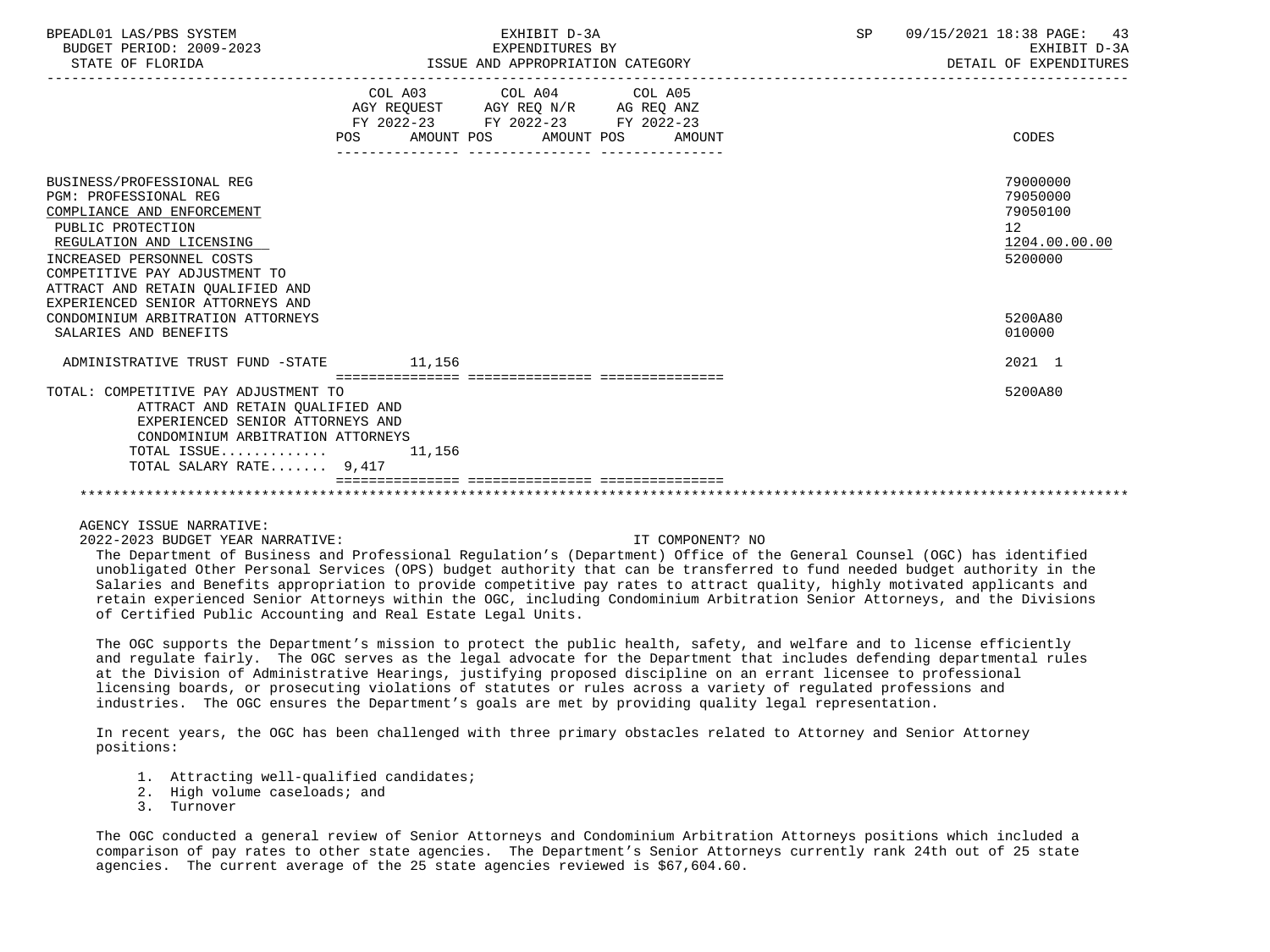| <b>CVSTEM</b><br>'DR C<br>RDFAP <sup>.</sup><br>. |                                                 | СE<br>عدب | PAGE<br>$\cap$<br>1 Y                    |
|---------------------------------------------------|-------------------------------------------------|-----------|------------------------------------------|
| $-202$<br>2009<br>TOTON<br><b>BUDGET</b>          | ITURES<br>----<br>END.<br>.ح∠ت                  |           |                                          |
| ᆩᅐᇭ<br>$\overline{\phantom{0}}$<br>PLURIDA        | ، با زاد،<br>AND<br>$\mathcal{L}$<br>. <i>.</i> |           | - TD F<br>OF<br><b>DELALL</b><br>$\pm 1$ |

 COMPETITIVE PAY ADJUSTMENT TO ATTRACT AND RETAIN QUALIFIED AND EXPERIENCED SENIOR ATTORNEYS AND

|                            |      | COL A03<br>AGY REOUEST<br>FY 2022-23 | COL A04<br>AGY REO N/R<br>FY 2022-23 | COL A05<br>AG REQ ANZ<br>FY 2022-23 |               |
|----------------------------|------|--------------------------------------|--------------------------------------|-------------------------------------|---------------|
|                            | POS. | AMOUNT POS                           | AMOUNT POS                           | AMOUNT                              | CODES         |
|                            |      |                                      |                                      |                                     |               |
| BUSINESS/PROFESSIONAL REG  |      |                                      |                                      |                                     | 79000000      |
| PGM: PROFESSIONAL REG      |      |                                      |                                      |                                     | 79050000      |
| COMPLIANCE AND ENFORCEMENT |      |                                      |                                      |                                     | 79050100      |
| PUBLIC PROTECTION          |      |                                      |                                      |                                     | 12            |
| REGULATION AND LICENSING   |      |                                      |                                      |                                     | 1204.00.00.00 |
| INCREASED PERSONNEL COSTS  |      |                                      |                                      |                                     | 5200000       |

CONDOMINIUM ARBITRATION ATTORNEYS 5200A80

 In order to attract and maintain well qualified staff and bring caseloads down, it is imperative that the OGC increase starting salaries and offer competitive pay. Increasing starting salaries will provide the Department with talented attorneys to reduce turnover and support the Department's mission to License Efficiently and Regulate Fairly.

 The OGC is in need of additional salary rate and budget authority to provide an annual minimum salary of \$58,223.10 for Senior Attorneys (Class Code 7738) and an annual minimum salary of \$60,230.71 for Condominium Arbitration Senior Attorneys (Class Code 7738). This request includes the amount needed to fill vacant positions at the proposed new minimums and bring currently filled positions that are below the proposed new minimums up to the new minimum. In addition, this request includes the amount of salary rate and budget authority to restore salary rate the OGC is currently utilizing from the Office of the Secretary's allocation in order to sufficiently address other Executive Direction pay issues as needed.

 The Department requests to transfer \$97,615 from the OPS appropriation category in the Executive Direction budget entity within the Administrative Trust Fund as follows:

- \$86,459 to the Salaries and Benefits appropriation category in the Executive Direction budget entity within the Administrative Trust Fund; and
- \$11,156 to the Salaries and Benefits appropriation category in the Compliance and Enforcement budget entity in the Professional Regulation Program, within the Professional Regulation Trust Fund.

In addition, the Department requests the associated salary rate as follows:

- 72,980 in the Executive Direction budget entity 56,670 for the proposed pay increases and 16,310 for the salary rate the OGC is currently utilizing from the Office of the Secretary's salary rate allocation; and
- 9,417 in the Compliance and Enforcement budget entity, within the Professional Regulation Program.

 In order to ensure effective representation, additional funding is needed to hire and retain attorneys who are qualified and experienced to represent the Department of Business and Professional Regulation.

 Linkage to the Department of Business and Professional Regulation Long Range Program Plan: Agency Objective #3 Provide quality assistance to our customers.

 Linkage to the Florida Strategic Plan for Economic Development: 5.2 Improve the efficiency and effectiveness of government agencies at all levels.

 Budget Summary: Compliance and Enforcement (Professional Regulation Program) Professional Regulation Trust Fund Salary Rate: 9,417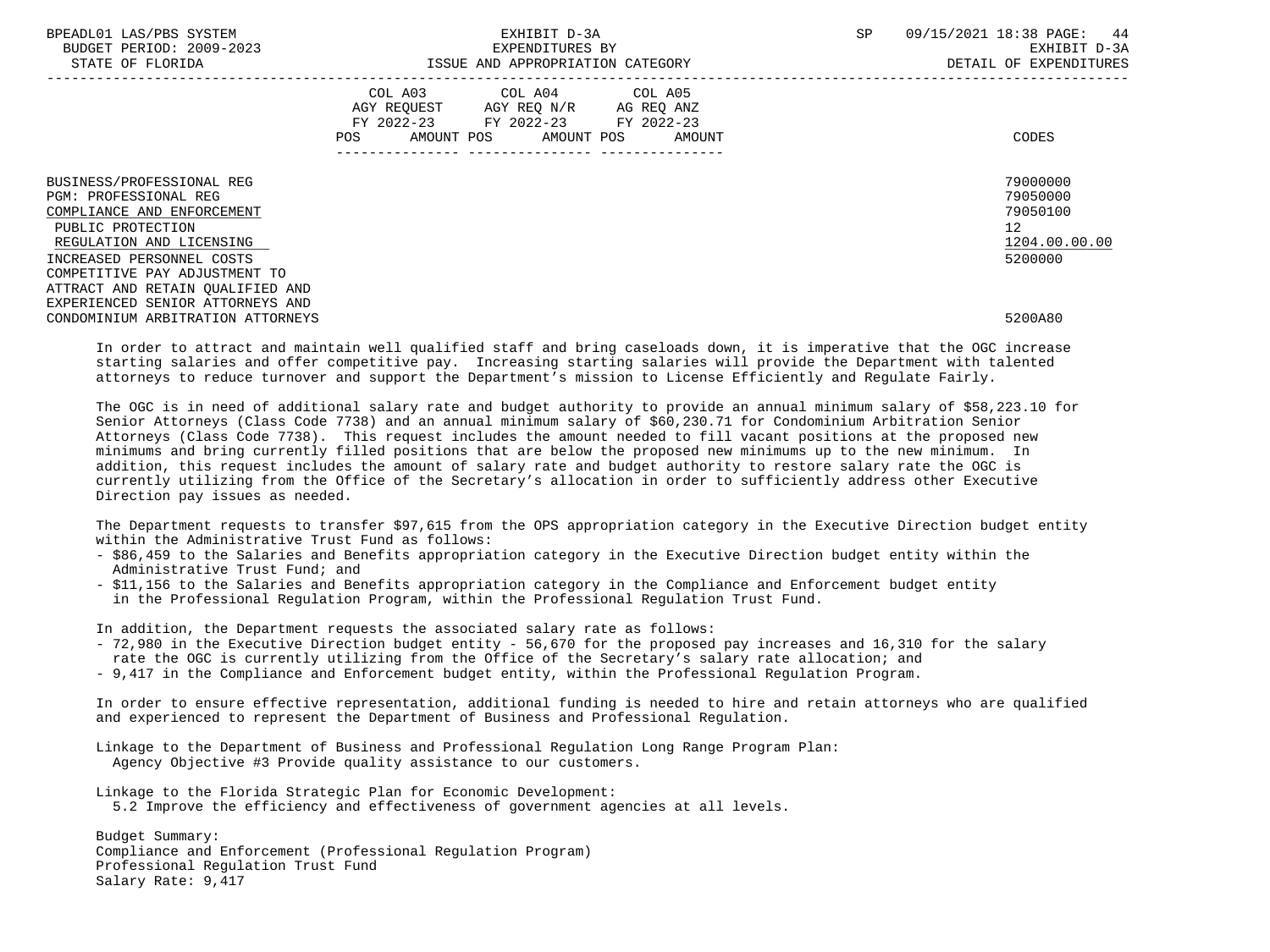| BPEADL01 LAS/PBS SYSTEM<br>BUDGET PERIOD: 2009-2023<br>STATE OF FLORIDA                                                                                                                                                                                                        | EXHIBIT D-3A<br>EXPENDITURES BY<br>ISSUE AND APPROPRIATION CATEGORY |                                                                                   |                              |                 |              |               | SP 09/15/2021 18:38 PAGE: 45<br>EXHIBIT D-3A<br>DETAIL OF EXPENDITURES |
|--------------------------------------------------------------------------------------------------------------------------------------------------------------------------------------------------------------------------------------------------------------------------------|---------------------------------------------------------------------|-----------------------------------------------------------------------------------|------------------------------|-----------------|--------------|---------------|------------------------------------------------------------------------|
|                                                                                                                                                                                                                                                                                | COL A03<br>POS<br>AMOUNT POS                                        | COL A04<br>AGY REQUEST AGY REQ N/R AG REQ ANZ<br>FY 2022-23 FY 2022-23 FY 2022-23 | COL A05<br>AMOUNT POS AMOUNT |                 |              |               | CODES                                                                  |
| BUSINESS/PROFESSIONAL REG<br><b>PGM: PROFESSIONAL REG</b><br>COMPLIANCE AND ENFORCEMENT<br>PUBLIC PROTECTION<br>REGULATION AND LICENSING<br>INCREASED PERSONNEL COSTS<br>COMPETITIVE PAY ADJUSTMENT TO<br>ATTRACT AND RETAIN QUALIFIED AND<br>EXPERIENCED SENIOR ATTORNEYS AND |                                                                     |                                                                                   |                              |                 |              |               | 79000000<br>79050000<br>79050100<br>12<br>1204.00.00.00<br>5200000     |
| CONDOMINIUM ARBITRATION ATTORNEYS<br>Salaries and Benefits: \$11,156                                                                                                                                                                                                           |                                                                     |                                                                                   |                              |                 |              |               | 5200A80                                                                |
| POSITION DETAIL OF SALARIES AND BENEFITS:                                                                                                                                                                                                                                      |                                                                     |                                                                                   |                              |                 |              |               | LAPSE LAPSED SALARIES                                                  |
|                                                                                                                                                                                                                                                                                | FTE                                                                 | BASE RATE                                                                         | ADDITIVES                    | <b>BENEFITS</b> | SUBTOTAL     | $\sim$ $\sim$ | AND BENEFITS                                                           |
| A03 - AGY REOUEST FY 2022-23<br>CHANGES TO CURRENTLY AUTHORIZED POSITIONS<br>RA01 RATE & SALARY ADJ - BENEFITS NO FTE                                                                                                                                                          |                                                                     |                                                                                   |                              |                 |              |               |                                                                        |
| R0002 001                                                                                                                                                                                                                                                                      | 0.00                                                                | 9,417                                                                             |                              |                 |              |               | 1,739 11,156 0.00 11,156                                               |
| TOTALS FOR ISSUE BY FUND<br>2021 ADMINISTRATIVE TRUST FUND                                                                                                                                                                                                                     |                                                                     |                                                                                   |                              |                 |              |               | 11,156<br>--------------                                               |
|                                                                                                                                                                                                                                                                                |                                                                     | $0.00$ 9,417                                                                      |                              |                 | 1,739 11,156 |               | 11,156<br>==============                                               |
| TOTAL: REGULATION AND LICENSING<br>BY FUND TYPE<br>GENERAL REVENUE FUND<br>TRUST FUNDS<br>TOTAL POSITIONS 264.00<br>TOTAL PROG COMP<br>TOTAL SALARY RATE 12,392,218                                                                                                            | 640,000<br>36,743,848<br>37,383,848                                 |                                                                                   |                              |                 |              |               | 1204.00.00.00<br>1000<br>2000                                          |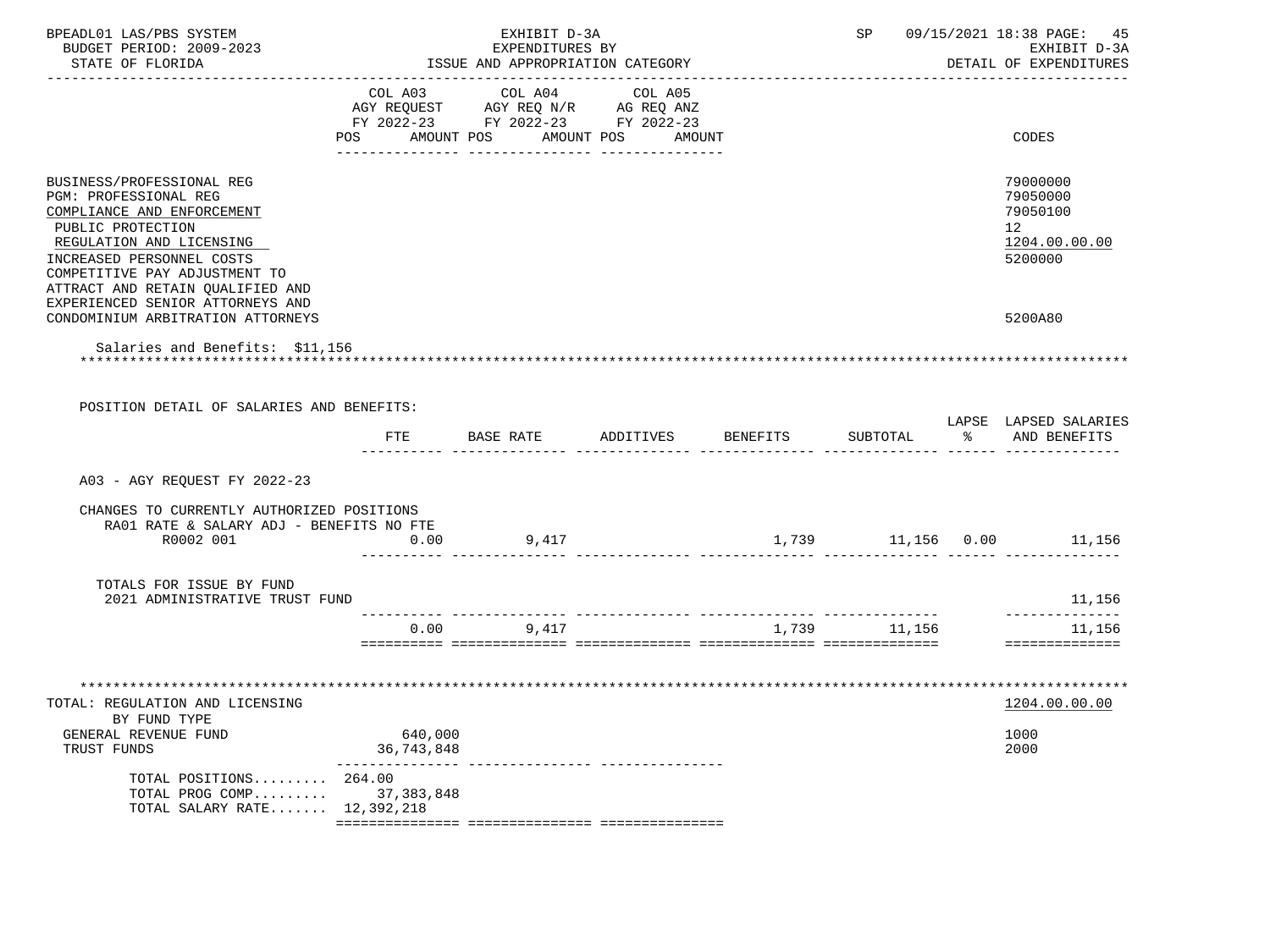| BPEADL01 LAS/PBS SYSTEM<br>BUDGET PERIOD: 2009-2023<br>STATE OF FLORIDA                                                                                                                                                             | EXHIBIT D-3A<br>EXPENDITURES BY<br>ISSUE AND APPROPRIATION CATEGORY                                                                   | 09/15/2021 18:38 PAGE:<br>SP<br>46<br>EXHIBIT D-3A<br>DETAIL OF EXPENDITURES                         |
|-------------------------------------------------------------------------------------------------------------------------------------------------------------------------------------------------------------------------------------|---------------------------------------------------------------------------------------------------------------------------------------|------------------------------------------------------------------------------------------------------|
|                                                                                                                                                                                                                                     | COL A03 COL A04 COL A05<br>AGY REQUEST AGY REQ N/R AG REQ ANZ<br>FY 2022-23 FY 2022-23 FY 2022-23<br>POS AMOUNT POS AMOUNT POS AMOUNT | CODES                                                                                                |
| BUSINESS/PROFESSIONAL REG<br>PGM: PROFESSIONAL REG<br>FLORIDA ATHLETIC COMM<br>PUBLIC PROTECTION<br>REGULATION AND LICENSING<br>ESTIMATED EXPENDITURES<br>ESTIMATED EXPENDITURES - OPERATIONS<br>SALARY RATE<br>SALARY RATE 249,078 |                                                                                                                                       | 79000000<br>79050000<br>79050400<br>12 <sup>°</sup><br>1204.00.00.00<br>1000000<br>1001000<br>000000 |
| SALARIES AND BENEFITS                                                                                                                                                                                                               |                                                                                                                                       | 010000                                                                                               |
| PROFESSIONAL REGULATION TF-STATE 385.145                                                                                                                                                                                            | 4.00                                                                                                                                  | 2547 1                                                                                               |
| OTHER PERSONAL SERVICES                                                                                                                                                                                                             |                                                                                                                                       | 030000                                                                                               |
| PROFESSIONAL REGULATION TF-STATE 111,820                                                                                                                                                                                            |                                                                                                                                       | 2547 1                                                                                               |
| EXPENSES                                                                                                                                                                                                                            |                                                                                                                                       | 040000                                                                                               |
| PROFESSIONAL REGULATION TF-STATE 156,920                                                                                                                                                                                            |                                                                                                                                       | 2547 1                                                                                               |
| SPECIAL CATEGORIES<br>TRANSFER TO PROF REG TF                                                                                                                                                                                       |                                                                                                                                       | 100000<br>100042                                                                                     |
| GENERAL REVENUE FUND -STATE 443,675                                                                                                                                                                                                 |                                                                                                                                       | 1000 1                                                                                               |
| CONTRACTED SERVICES                                                                                                                                                                                                                 |                                                                                                                                       | 100777                                                                                               |
| PROFESSIONAL REGULATION TF-STATE                                                                                                                                                                                                    | 2,000                                                                                                                                 | 2547 1                                                                                               |
| RISK MANAGEMENT INSURANCE                                                                                                                                                                                                           |                                                                                                                                       | 103241                                                                                               |
| PROFESSIONAL REGULATION TF-STATE                                                                                                                                                                                                    | 2,469                                                                                                                                 | 2547 1                                                                                               |
| TR/DMS/HR SVCS/STW CONTRCT                                                                                                                                                                                                          |                                                                                                                                       | 107040                                                                                               |
| PROFESSIONAL REGULATION TF-STATE                                                                                                                                                                                                    | 3,557                                                                                                                                 | 2547 1                                                                                               |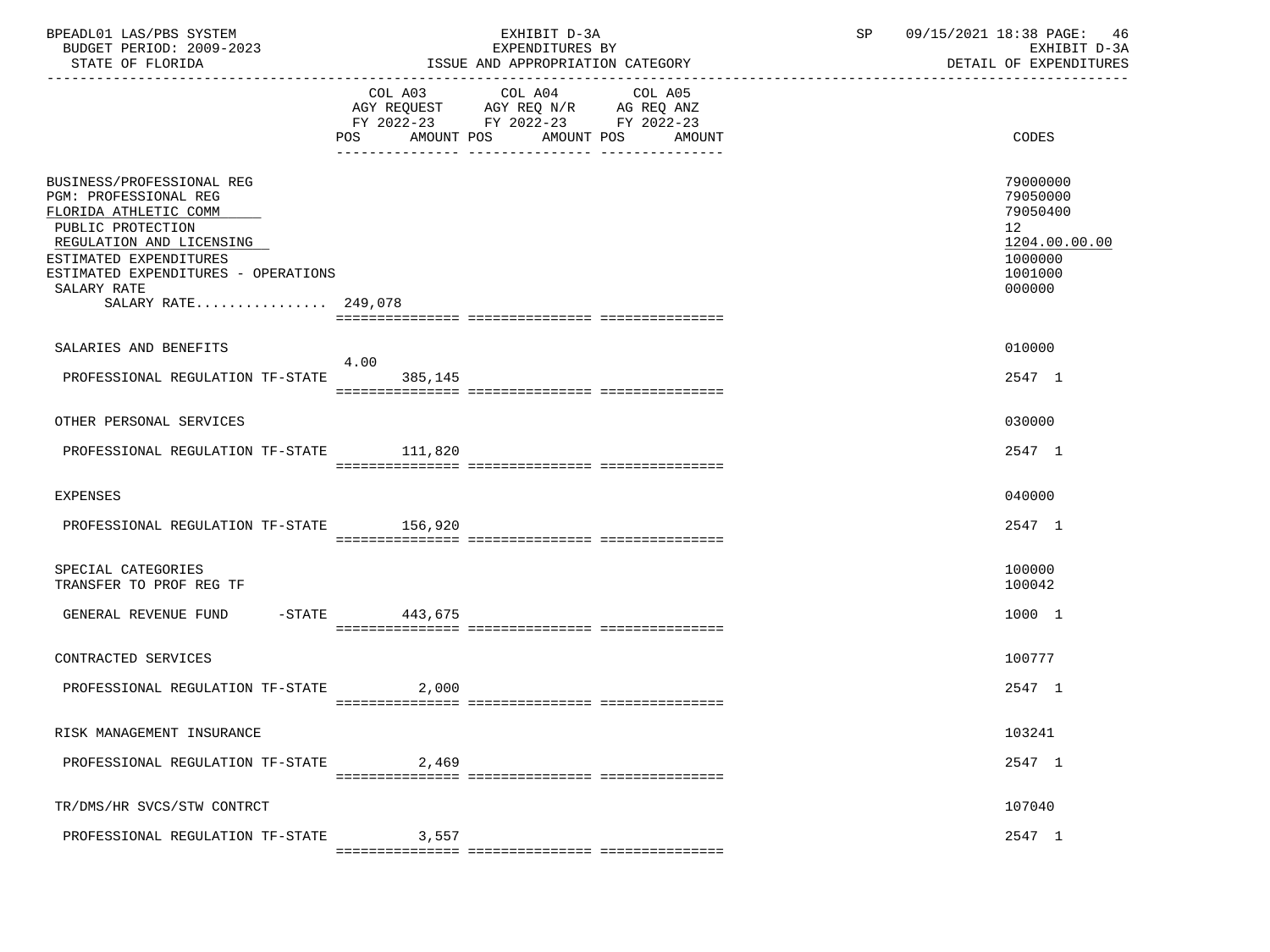| BPEADL01 LAS/PBS SYSTEM<br>BUDGET PERIOD: 2009-2023<br>STATE OF FLORIDA                                                                                                                                                                     |        | EXHIBIT D-3A<br>EXPENDITURES BY<br>ISSUE AND APPROPRIATION CATEGORY                                                               | 09/15/2021 18:38 PAGE: 47<br>SP<br>EXHIBIT D-3A<br>DETAIL OF EXPENDITURES                             |
|---------------------------------------------------------------------------------------------------------------------------------------------------------------------------------------------------------------------------------------------|--------|-----------------------------------------------------------------------------------------------------------------------------------|-------------------------------------------------------------------------------------------------------|
|                                                                                                                                                                                                                                             | POS    | COL A03 COL A04 COL A05<br>AGY REQUEST AGY REQ N/R AG REQ ANZ<br>FY 2022-23 FY 2022-23 FY 2022-23<br>AMOUNT POS AMOUNT POS AMOUNT | CODES                                                                                                 |
| BUSINESS/PROFESSIONAL REG<br>PGM: PROFESSIONAL REG<br>FLORIDA ATHLETIC COMM<br>PUBLIC PROTECTION<br>REGULATION AND LICENSING<br>ESTIMATED EXPENDITURES<br>ESTIMATED EXPENDITURES - OPERATIONS<br>TOTAL: ESTIMATED EXPENDITURES - OPERATIONS |        |                                                                                                                                   | 79000000<br>79050000<br>79050400<br>12 <sub>2</sub><br>1204.00.00.00<br>1000000<br>1001000<br>1001000 |
| TOTAL POSITIONS 4.00<br>TOTAL ISSUE 1,105,586<br>TOTAL SALARY RATE 249,078                                                                                                                                                                  |        |                                                                                                                                   |                                                                                                       |
| SALARY INCREASES FOR FY 2021-22 -<br>STATE EMPLOYEE MINIMUM WAGE<br>INCREASE - EFFECTIVE 7/1/2021<br>SALARY RATE<br>SALARY RATE 24,625                                                                                                      |        |                                                                                                                                   | 1001030<br>000000                                                                                     |
| SALARIES AND BENEFITS                                                                                                                                                                                                                       |        |                                                                                                                                   | 010000                                                                                                |
| PROFESSIONAL REGULATION TF-STATE 24,625                                                                                                                                                                                                     |        |                                                                                                                                   | 2547 1                                                                                                |
| OTHER PERSONAL SERVICES                                                                                                                                                                                                                     |        |                                                                                                                                   | 030000                                                                                                |
| PROFESSIONAL REGULATION TF-STATE 1,152                                                                                                                                                                                                      |        |                                                                                                                                   | 2547 1                                                                                                |
| TOTAL: SALARY INCREASES FOR FY 2021-22 -<br>STATE EMPLOYEE MINIMUM WAGE<br>INCREASE - EFFECTIVE 7/1/2021<br>TOTAL ISSUE<br>TOTAL SALARY RATE 24,625                                                                                         | 25,777 |                                                                                                                                   | 1001030                                                                                               |
| FLORIDA RETIREMENT SYSTEM<br>ADJUSTMENT - FY 2021-22 - NORMAL<br>COST AND UNFUNDED ACTUARIAL<br>LIABILITY                                                                                                                                   |        |                                                                                                                                   | 1001070                                                                                               |
| SALARIES AND BENEFITS                                                                                                                                                                                                                       |        |                                                                                                                                   | 010000                                                                                                |
| PROFESSIONAL REGULATION TF-STATE                                                                                                                                                                                                            | 2,871  |                                                                                                                                   | 2547 1                                                                                                |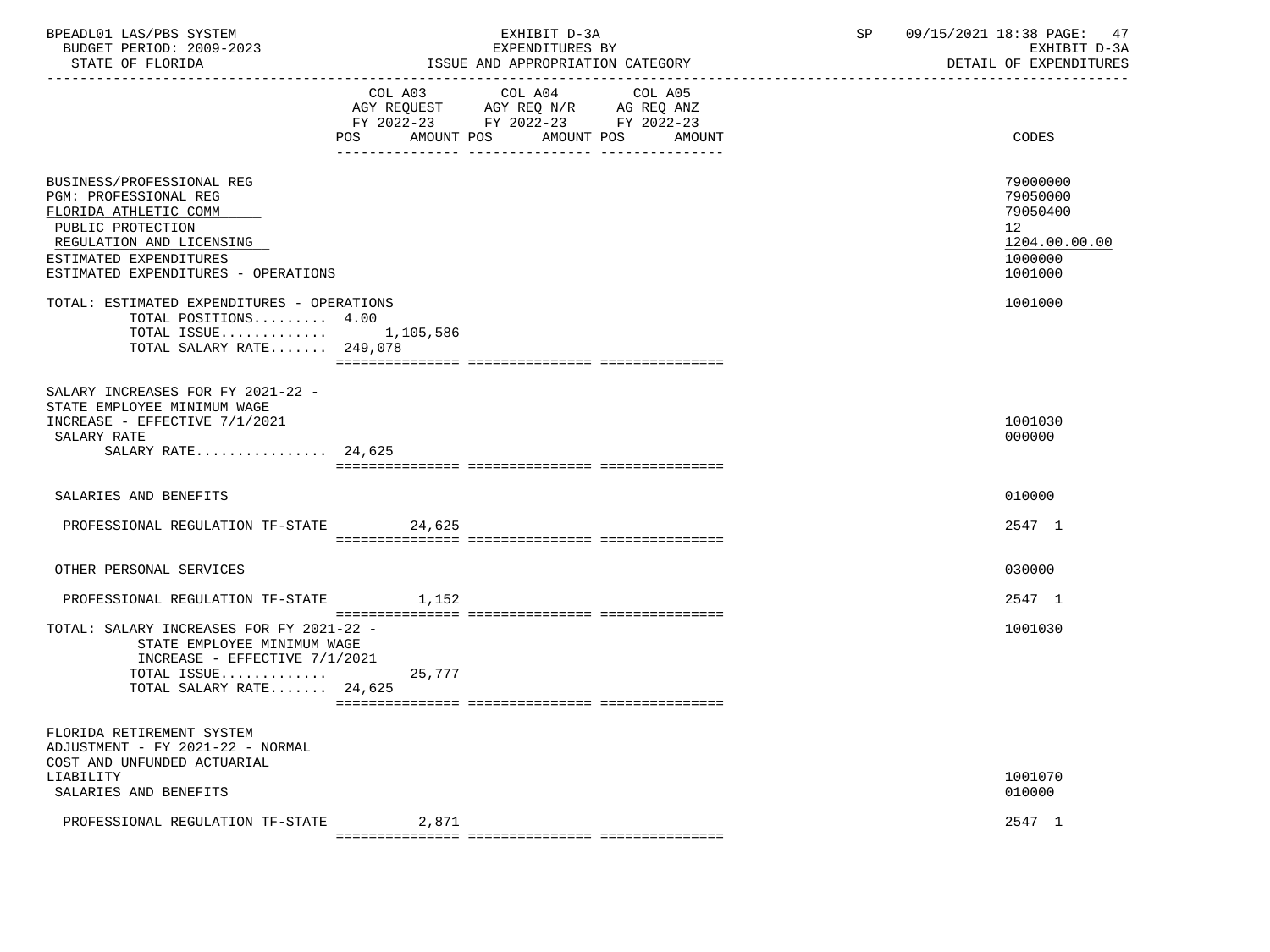| BPEADL01 LAS/PBS SYSTEM<br>BUDGET PERIOD: 2009-2023<br>STATE OF FLORIDA | EXHIBIT D-3A<br>EXPENDITURES BY<br>ISSUE AND APPROPRIATION CATEGORY                                                                   | SP<br>09/15/2021 18:38 PAGE: 48<br>EXHIBIT D-3A<br>DETAIL OF EXPENDITURES |
|-------------------------------------------------------------------------|---------------------------------------------------------------------------------------------------------------------------------------|---------------------------------------------------------------------------|
|                                                                         | COL A03 COL A04 COL A05<br>AGY REQUEST AGY REQ N/R AG REQ ANZ<br>FY 2022-23 FY 2022-23 FY 2022-23<br>POS AMOUNT POS AMOUNT POS AMOUNT | CODES                                                                     |
| BUSINESS/PROFESSIONAL REG                                               |                                                                                                                                       | 79000000                                                                  |
| <b>PGM: PROFESSIONAL REG</b>                                            |                                                                                                                                       | 79050000                                                                  |
| FLORIDA ATHLETIC COMM                                                   |                                                                                                                                       | 79050400                                                                  |
| PUBLIC PROTECTION                                                       |                                                                                                                                       | 12                                                                        |
| REGULATION AND LICENSING                                                |                                                                                                                                       | 1204.00.00.00                                                             |
| ESTIMATED EXPENDITURES                                                  |                                                                                                                                       | 1000000                                                                   |
| CASUALTY INSURANCE PREMIUM                                              |                                                                                                                                       |                                                                           |
| ADJUSTMENT                                                              |                                                                                                                                       | 1001090                                                                   |
| SPECIAL CATEGORIES                                                      |                                                                                                                                       | 100000<br>103241                                                          |
| RISK MANAGEMENT INSURANCE                                               |                                                                                                                                       |                                                                           |
| PROFESSIONAL REGULATION TF-STATE                                        | $21 -$                                                                                                                                | 2547 1                                                                    |
|                                                                         |                                                                                                                                       |                                                                           |
| REALLOCATION OF HUMAN RESOURCES                                         |                                                                                                                                       |                                                                           |
| OUTSOURCING                                                             |                                                                                                                                       | 1005900                                                                   |
| SPECIAL CATEGORIES                                                      |                                                                                                                                       | 100000                                                                    |
| TR/DMS/HR SVCS/STW CONTRCT                                              |                                                                                                                                       | 107040                                                                    |

| PROFESSIONAL REGULATION TF-STATE | $287-$    | 2547 1        |
|----------------------------------|-----------|---------------|
|                                  |           |               |
| TOTAL: REGULATION AND LICENSING  |           | 1204.00.00.00 |
| BY FUND TYPE                     |           |               |
| GENERAL REVENUE FUND             | 443,675   | 1000          |
| TRUST FUNDS                      | 690,251   | 2000          |
| TOTAL POSITIONS 4.00             |           |               |
| TOTAL PROG COMP                  | 1,133,926 |               |

TOTAL SALARY RATE....... 273,703

=============== =============== ===============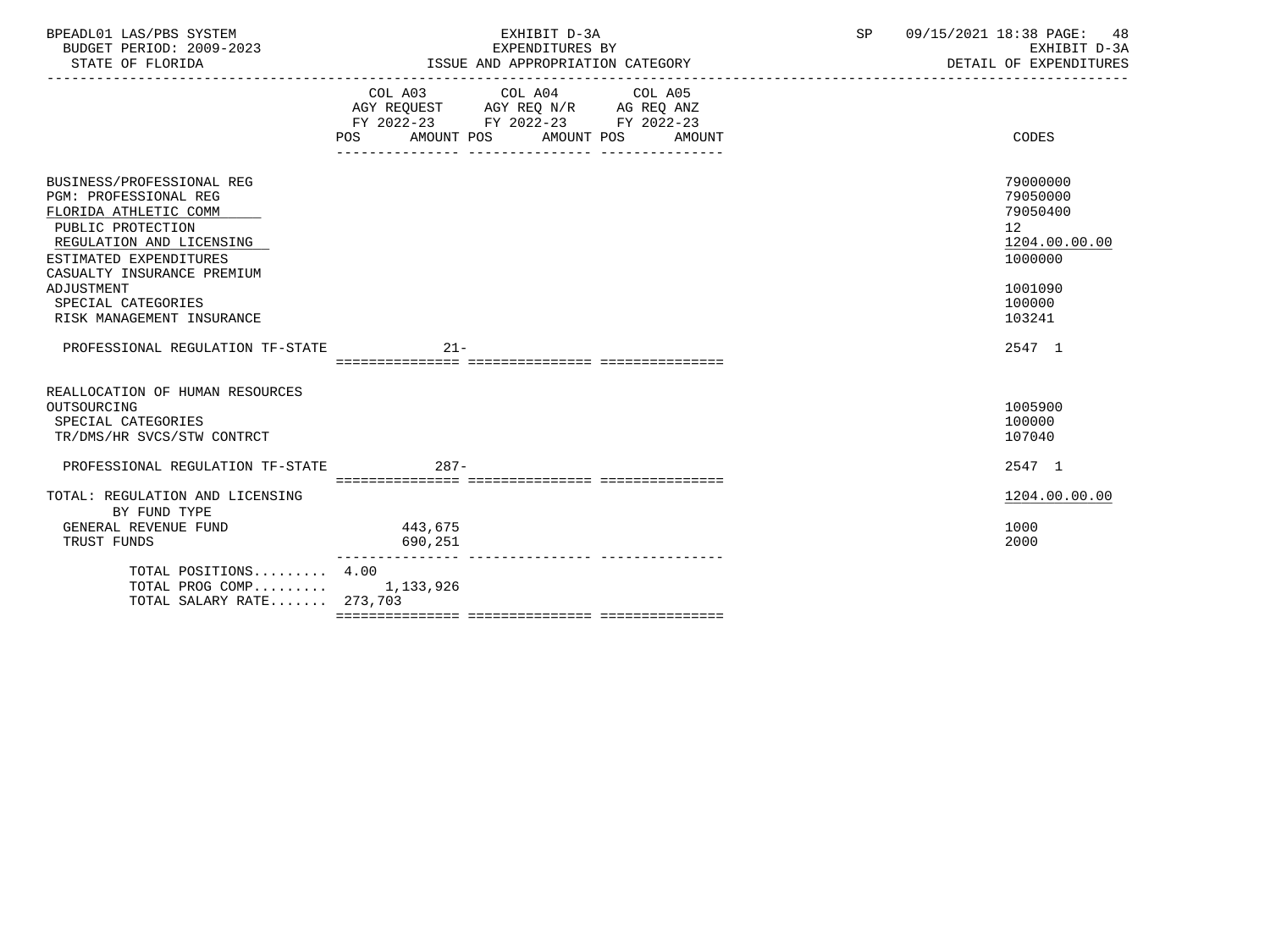| BPEADL01 LAS/PBS SYSTEM<br>BUDGET PERIOD: 2009-2023<br>STATE OF FLORIDA                                                                                                                                                                        |                       | EXHIBIT D-3A<br>EXPENDITURES BY<br>ISSUE AND APPROPRIATION CATEGORY                                                                   | SP | 09/15/2021 18:38 PAGE: 49<br>EXHIBIT D-3A<br>DETAIL OF EXPENDITURES                                  |
|------------------------------------------------------------------------------------------------------------------------------------------------------------------------------------------------------------------------------------------------|-----------------------|---------------------------------------------------------------------------------------------------------------------------------------|----|------------------------------------------------------------------------------------------------------|
|                                                                                                                                                                                                                                                |                       | COL A03 COL A04 COL A05<br>AGY REQUEST AGY REQ N/R AG REQ ANZ<br>FY 2022-23 FY 2022-23 FY 2022-23<br>POS AMOUNT POS AMOUNT POS AMOUNT |    | <b>CODES</b>                                                                                         |
| BUSINESS/PROFESSIONAL REG<br><b>PGM: PROFESSIONAL REG</b><br>TEST/CONTINUE EDUCATION<br>PUBLIC PROTECTION<br>REGULATION AND LICENSING<br>ESTIMATED EXPENDITURES<br>ESTIMATED EXPENDITURES - OPERATIONS<br>SALARY RATE<br>SALARY RATE 1,477,828 |                       |                                                                                                                                       |    | 79000000<br>79050000<br>79050500<br>12 <sub>2</sub><br>1204.00.00.00<br>1000000<br>1001000<br>000000 |
| SALARIES AND BENEFITS                                                                                                                                                                                                                          |                       |                                                                                                                                       |    | 010000                                                                                               |
| PROFESSIONAL REGULATION TF-STATE 2,224,102                                                                                                                                                                                                     | 38.00                 |                                                                                                                                       |    | 2547 1                                                                                               |
| EXPENSES                                                                                                                                                                                                                                       |                       |                                                                                                                                       |    | 040000                                                                                               |
| PROFESSIONAL REGULATION TF-STATE 281,294                                                                                                                                                                                                       |                       |                                                                                                                                       |    | 2547 1                                                                                               |
| OPERATING CAPITAL OUTLAY                                                                                                                                                                                                                       |                       |                                                                                                                                       |    | 060000                                                                                               |
| PROFESSIONAL REGULATION TF-STATE 3,000                                                                                                                                                                                                         |                       |                                                                                                                                       |    | 2547 1                                                                                               |
| SPECIAL CATEGORIES<br>EXAMINATION TESTING SVCS                                                                                                                                                                                                 |                       |                                                                                                                                       |    | 100000<br>100106                                                                                     |
| PROFESSIONAL REGULATION TF-STATE 802,078                                                                                                                                                                                                       |                       |                                                                                                                                       |    | 2547 1                                                                                               |
| CONTRACTED SERVICES                                                                                                                                                                                                                            |                       |                                                                                                                                       |    | 100777                                                                                               |
| PROFESSIONAL REGULATION TF-STATE 6,000                                                                                                                                                                                                         |                       |                                                                                                                                       |    | 2547 1                                                                                               |
| RISK MANAGEMENT INSURANCE                                                                                                                                                                                                                      |                       |                                                                                                                                       |    | 103241                                                                                               |
| PROFESSIONAL REGULATION TF-STATE                                                                                                                                                                                                               | 7,123                 |                                                                                                                                       |    | 2547 1                                                                                               |
| LEASE/PURCHASE/EQUIPMENT                                                                                                                                                                                                                       |                       |                                                                                                                                       |    | 105281                                                                                               |
| PROFESSIONAL REGULATION TF-STATE                                                                                                                                                                                                               | 5,211<br>============ |                                                                                                                                       |    | 2547 1                                                                                               |
|                                                                                                                                                                                                                                                |                       |                                                                                                                                       |    |                                                                                                      |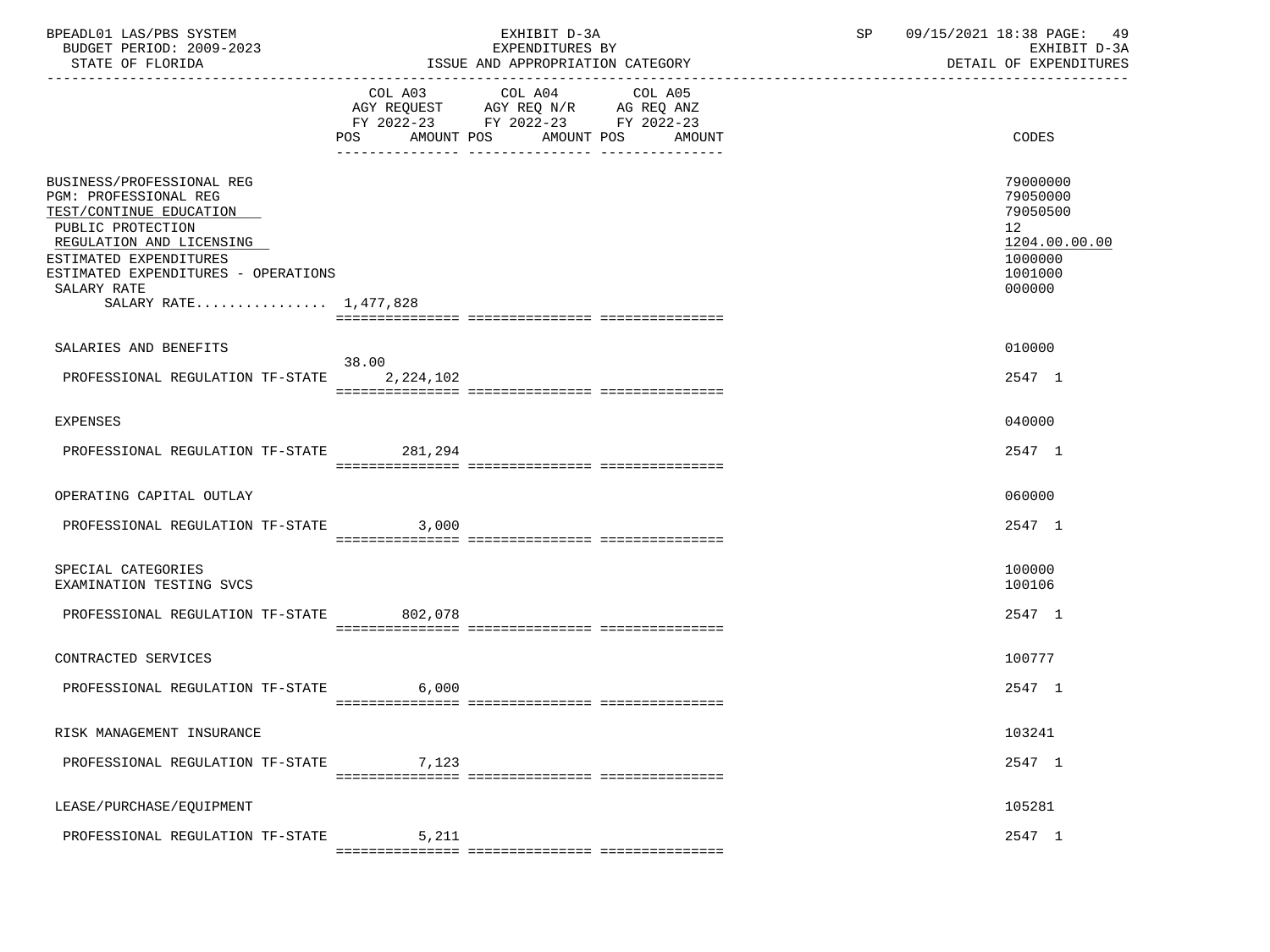| BPEADL01 LAS/PBS SYSTEM  | EXHIBIT                                | SΡ | 09/15/2021<br>18:38 PAGE:<br>50 |
|--------------------------|----------------------------------------|----|---------------------------------|
| BUDGET PERIOD: 2009-2023 | EXPENDITURES BY                        |    | EXHIBIT D-3A                    |
| STATE OF FLORIDA         | : AND APPROPRIATION CATEGORY<br>'SSUE- |    | DETAIL OF EXPENDITURES          |

|                                                                                                                                                                                                                                                     | COL A03           | COL A04<br>AGY REQUEST AGY REQ N/R AG REQ ANZ<br>FY 2022-23 FY 2022-23 FY 2022-23 | COL A05 |                                                                                                                |
|-----------------------------------------------------------------------------------------------------------------------------------------------------------------------------------------------------------------------------------------------------|-------------------|-----------------------------------------------------------------------------------|---------|----------------------------------------------------------------------------------------------------------------|
|                                                                                                                                                                                                                                                     | AMOUNT POS<br>POS | AMOUNT POS                                                                        | AMOUNT  | CODES                                                                                                          |
| BUSINESS/PROFESSIONAL REG<br>PGM: PROFESSIONAL REG<br>TEST/CONTINUE EDUCATION<br>PUBLIC PROTECTION<br>REGULATION AND LICENSING<br>ESTIMATED EXPENDITURES<br>ESTIMATED EXPENDITURES - OPERATIONS<br>SPECIAL CATEGORIES<br>TR/DMS/HR SVCS/STW CONTRCT |                   |                                                                                   |         | 79000000<br>79050000<br>79050500<br>12 <sup>°</sup><br>1204.00.00.00<br>1000000<br>1001000<br>100000<br>107040 |
| PROFESSIONAL REGULATION TF-STATE                                                                                                                                                                                                                    | 12,274            |                                                                                   |         | 2547 1                                                                                                         |
| TOTAL: ESTIMATED EXPENDITURES - OPERATIONS<br>TOTAL POSITIONS 38.00<br>TOTAL ISSUE $3,341,082$<br>TOTAL SALARY RATE 1,477,828                                                                                                                       |                   |                                                                                   |         | 1001000                                                                                                        |
| SALARY INCREASES FOR FY 2021-22 -<br>STATE EMPLOYEE MINIMUM WAGE<br>INCREASE - EFFECTIVE 7/1/2021<br>SALARY RATE<br>SALARY RATE $9,093$                                                                                                             |                   |                                                                                   |         | 1001030<br>000000                                                                                              |
| SALARIES AND BENEFITS                                                                                                                                                                                                                               |                   |                                                                                   |         | 010000                                                                                                         |
| PROFESSIONAL REGULATION TF-STATE                                                                                                                                                                                                                    | 10,776            |                                                                                   |         | 2547 1                                                                                                         |
| TOTAL: SALARY INCREASES FOR FY 2021-22 -<br>STATE EMPLOYEE MINIMUM WAGE<br>INCREASE - EFFECTIVE 7/1/2021<br>TOTAL ISSUE<br>TOTAL SALARY RATE 9,093                                                                                                  | 10,776            |                                                                                   |         | 1001030                                                                                                        |
| FLORIDA RETIREMENT SYSTEM<br>ADJUSTMENT - FY 2021-22 - NORMAL<br>COST AND UNFUNDED ACTUARIAL<br>LIABILITY<br>SALARIES AND BENEFITS                                                                                                                  |                   |                                                                                   |         | 1001070<br>010000                                                                                              |
| PROFESSIONAL REGULATION TF-STATE                                                                                                                                                                                                                    | 12,828            |                                                                                   |         | 2547 1                                                                                                         |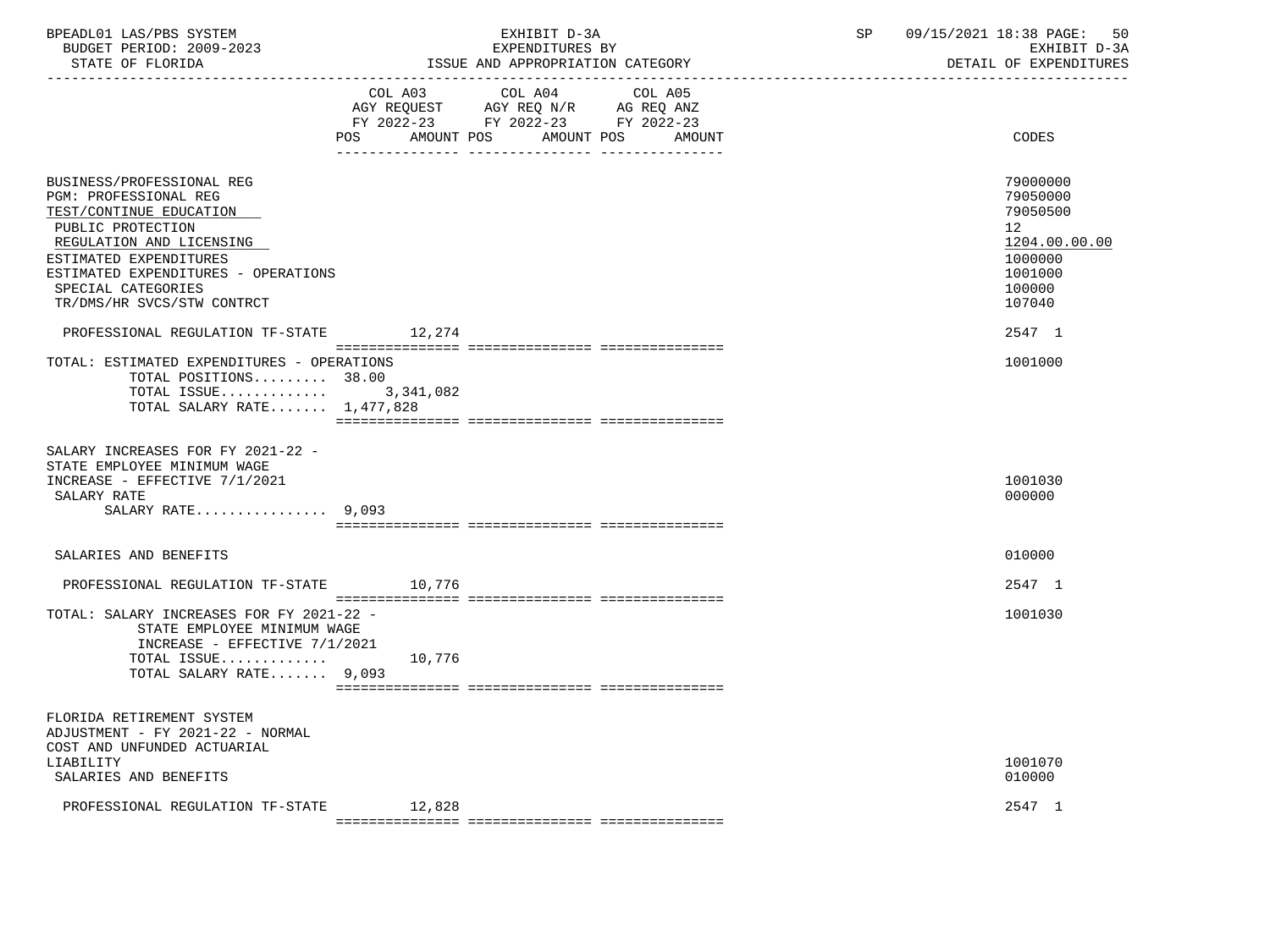| BPEADL01 LAS/PBS SYSTEM  | <b>EXH</b><br>חדםי               | сn | 09/15/2021<br>18:38 PAGE: |
|--------------------------|----------------------------------|----|---------------------------|
| BUDGET PERIOD: 2009-2023 | EXPENDITURES BY                  |    | EXHIBIT D-3A              |
| STATE OF FLORIDA         | ISSUE AND APPROPRIATION CATEGORY |    | DETAIL OF EXPENDITURES    |

|                                                                                                                                                                                                                                                                | POS AMOUNT POS AMOUNT POS | COL A03 COL A04 COL A05<br>AGY REQUEST AGY REQ N/R AG REQ ANZ<br>FY 2022-23 FY 2022-23 FY 2022-23<br>________________ | _______________ | AMOUNT | CODES                                                                                                          |
|----------------------------------------------------------------------------------------------------------------------------------------------------------------------------------------------------------------------------------------------------------------|---------------------------|-----------------------------------------------------------------------------------------------------------------------|-----------------|--------|----------------------------------------------------------------------------------------------------------------|
| BUSINESS/PROFESSIONAL REG<br><b>PGM: PROFESSIONAL REG</b><br>TEST/CONTINUE EDUCATION<br>PUBLIC PROTECTION<br>REGULATION AND LICENSING<br>ESTIMATED EXPENDITURES<br>CASUALTY INSURANCE PREMIUM<br>ADJUSTMENT<br>SPECIAL CATEGORIES<br>RISK MANAGEMENT INSURANCE |                           |                                                                                                                       |                 |        | 79000000<br>79050000<br>79050500<br>12 <sup>°</sup><br>1204.00.00.00<br>1000000<br>1001090<br>100000<br>103241 |
| PROFESSIONAL REGULATION TF-STATE                                                                                                                                                                                                                               | $1,427-$                  |                                                                                                                       |                 |        | 2547 1                                                                                                         |
| REALLOCATION OF HUMAN RESOURCES<br>OUTSOURCING<br>SPECIAL CATEGORIES<br>TR/DMS/HR SVCS/STW CONTRCT                                                                                                                                                             |                           |                                                                                                                       |                 |        | 1005900<br>100000<br>107040                                                                                    |
| PROFESSIONAL REGULATION TF-STATE                                                                                                                                                                                                                               | 989-                      |                                                                                                                       |                 |        | 2547 1                                                                                                         |
| TOTAL: REGULATION AND LICENSING<br>BY FUND TYPE                                                                                                                                                                                                                |                           |                                                                                                                       |                 |        | 1204.00.00.00                                                                                                  |
| SALARY RATE 1,486,921                                                                                                                                                                                                                                          | 38.00                     |                                                                                                                       |                 |        | 2000                                                                                                           |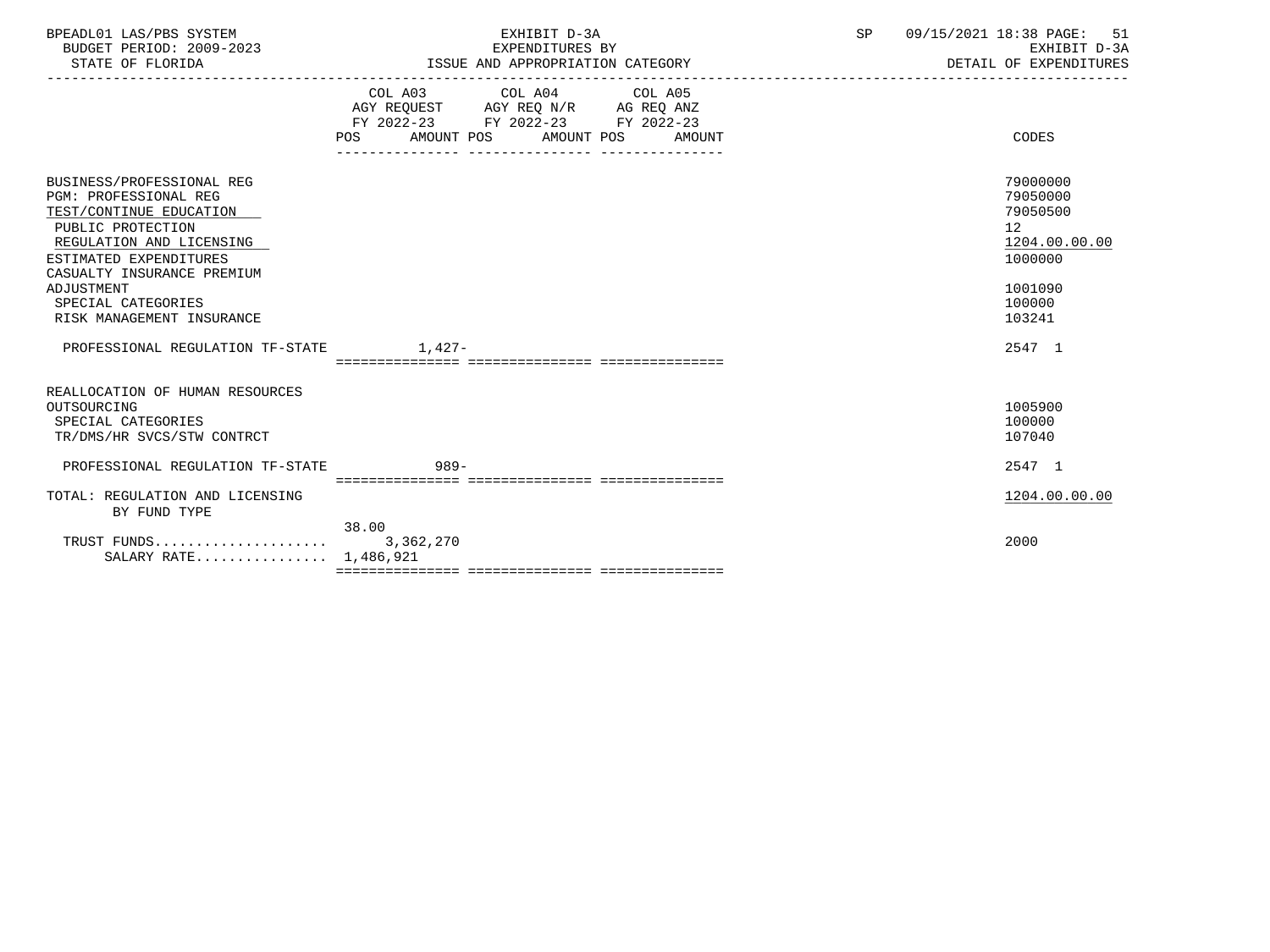| BPEADL01 LAS/PBS SYSTEM<br>BUDGET PERIOD: 2009-2023<br>STATE OF FLORIDA                                                                                                                                                              | EXHIBIT D-3A<br>EXPENDITURES BY<br>ISSUE AND APPROPRIATION CATEGORY                                                                   | 09/15/2021 18:38 PAGE: 52<br>$\mathsf{SP}^-$<br>EXHIBIT D-3A<br>DETAIL OF EXPENDITURES  |
|--------------------------------------------------------------------------------------------------------------------------------------------------------------------------------------------------------------------------------------|---------------------------------------------------------------------------------------------------------------------------------------|-----------------------------------------------------------------------------------------|
|                                                                                                                                                                                                                                      | COL A03 COL A04 COL A05<br>AGY REQUEST AGY REQ N/R AG REQ ANZ<br>FY 2022-23 FY 2022-23 FY 2022-23<br>POS AMOUNT POS AMOUNT POS AMOUNT | <b>CODES</b>                                                                            |
| BUSINESS/PROFESSIONAL REG<br>PGM: PROFESSIONAL REG<br>FARM/CHILD LABOR REG<br>PUBLIC PROTECTION<br>REGULATION AND LICENSING<br>ESTIMATED EXPENDITURES<br>ESTIMATED EXPENDITURES - OPERATIONS<br>SALARY RATE<br>SALARY RATE 1,153,601 |                                                                                                                                       | 79000000<br>79050000<br>79050600<br>12<br>1204.00.00.00<br>1000000<br>1001000<br>000000 |
| SALARIES AND BENEFITS                                                                                                                                                                                                                |                                                                                                                                       | 010000                                                                                  |
| PROFESSIONAL REGULATION TF-STATE 1.811.975                                                                                                                                                                                           | 30.00                                                                                                                                 | 2547 1                                                                                  |
| EXPENSES                                                                                                                                                                                                                             |                                                                                                                                       | 040000                                                                                  |
| PROFESSIONAL REGULATION TF-STATE 160,342                                                                                                                                                                                             |                                                                                                                                       | 2547 1                                                                                  |
| SPECIAL CATEGORIES<br>ACQUISITION/MOTOR VEHICLES                                                                                                                                                                                     |                                                                                                                                       | 100000<br>100021                                                                        |
| PROFESSIONAL REGULATION TF-STATE 45,000                                                                                                                                                                                              |                                                                                                                                       | 2547 1                                                                                  |
| CONTRACTED SERVICES                                                                                                                                                                                                                  |                                                                                                                                       | 100777                                                                                  |
| PROFESSIONAL REGULATION TF-STATE 9,090                                                                                                                                                                                               |                                                                                                                                       | 2547 1                                                                                  |
| OPERATION/MOTOR VEHICLES                                                                                                                                                                                                             |                                                                                                                                       | 102289                                                                                  |
| PROFESSIONAL REGULATION TF-STATE                                                                                                                                                                                                     | 69,400                                                                                                                                | 2547 1                                                                                  |
| RISK MANAGEMENT INSURANCE                                                                                                                                                                                                            |                                                                                                                                       | 103241                                                                                  |
| PROFESSIONAL REGULATION TF-STATE                                                                                                                                                                                                     | 7,296                                                                                                                                 | 2547 1                                                                                  |
| LEASE/PURCHASE/EQUIPMENT                                                                                                                                                                                                             |                                                                                                                                       | 105281                                                                                  |
| PROFESSIONAL REGULATION TF-STATE                                                                                                                                                                                                     | 5,648                                                                                                                                 | 2547 1                                                                                  |
|                                                                                                                                                                                                                                      |                                                                                                                                       |                                                                                         |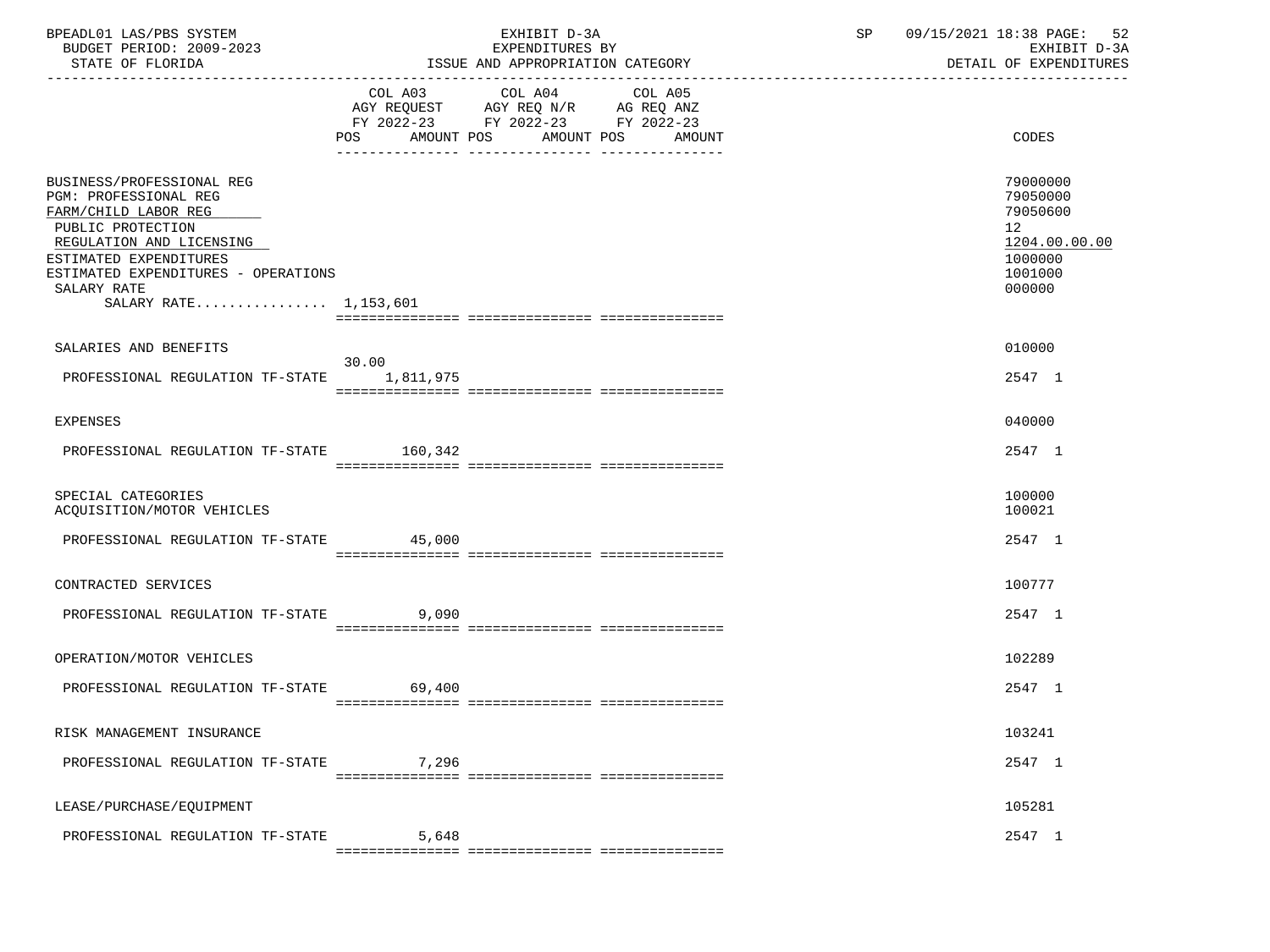| BPEADL01 LAS/PBS SYSTEM |                          |
|-------------------------|--------------------------|
|                         | BUDGET PERIOD: 2009-2023 |

|                                                                                                                                                                                                                                                  | COL A03                                        | COL A04<br>AGY REQUEST AGY REQ N/R AG REQ ANZ<br>FY 2022-23 FY 2022-23 FY 2022-23 | COL A05    |        |                                                                                                                |
|--------------------------------------------------------------------------------------------------------------------------------------------------------------------------------------------------------------------------------------------------|------------------------------------------------|-----------------------------------------------------------------------------------|------------|--------|----------------------------------------------------------------------------------------------------------------|
|                                                                                                                                                                                                                                                  | POS AMOUNT POS                                 |                                                                                   | AMOUNT POS | AMOUNT | CODES                                                                                                          |
| BUSINESS/PROFESSIONAL REG<br>PGM: PROFESSIONAL REG<br>FARM/CHILD LABOR REG<br>PUBLIC PROTECTION<br>REGULATION AND LICENSING<br>ESTIMATED EXPENDITURES<br>ESTIMATED EXPENDITURES - OPERATIONS<br>SPECIAL CATEGORIES<br>TR/DMS/HR SVCS/STW CONTRCT |                                                |                                                                                   |            |        | 79000000<br>79050000<br>79050600<br>12 <sup>°</sup><br>1204.00.00.00<br>1000000<br>1001000<br>100000<br>107040 |
| PROFESSIONAL REGULATION TF-STATE                                                                                                                                                                                                                 | 8,993                                          |                                                                                   |            |        | 2547 1                                                                                                         |
| TOTAL: ESTIMATED EXPENDITURES - OPERATIONS<br>TOTAL POSITIONS 30.00<br>TOTAL ISSUE $2,117,744$<br>TOTAL SALARY RATE 1,153,601                                                                                                                    |                                                |                                                                                   |            |        | 1001000                                                                                                        |
| SALARY INCREASES FOR FY 2021-22 -<br>STATE EMPLOYEE MINIMUM WAGE<br>INCREASE - EFFECTIVE 7/1/2021<br>SALARY RATE<br>SALARY RATE $4,343$                                                                                                          |                                                |                                                                                   |            |        | 1001030<br>000000                                                                                              |
| SALARIES AND BENEFITS                                                                                                                                                                                                                            |                                                |                                                                                   |            |        | 010000                                                                                                         |
| PROFESSIONAL REGULATION TF-STATE                                                                                                                                                                                                                 | 4,343                                          |                                                                                   |            |        | 2547 1                                                                                                         |
| TOTAL: SALARY INCREASES FOR FY 2021-22 -<br>STATE EMPLOYEE MINIMUM WAGE<br>INCREASE - EFFECTIVE 7/1/2021<br>TOTAL ISSUE<br>TOTAL SALARY RATE 4,343                                                                                               | 4,343                                          |                                                                                   |            |        | 1001030                                                                                                        |
| FLORIDA RETIREMENT SYSTEM<br>ADJUSTMENT - FY 2021-22 - NORMAL<br>COST AND UNFUNDED ACTUARIAL<br>LIABILITY<br>SALARIES AND BENEFITS                                                                                                               |                                                |                                                                                   |            |        | 1001070<br>010000                                                                                              |
| PROFESSIONAL REGULATION TF-STATE 10,216                                                                                                                                                                                                          | . seseeseseseses seseeseseseses seseeseseseses |                                                                                   |            |        | 2547 1                                                                                                         |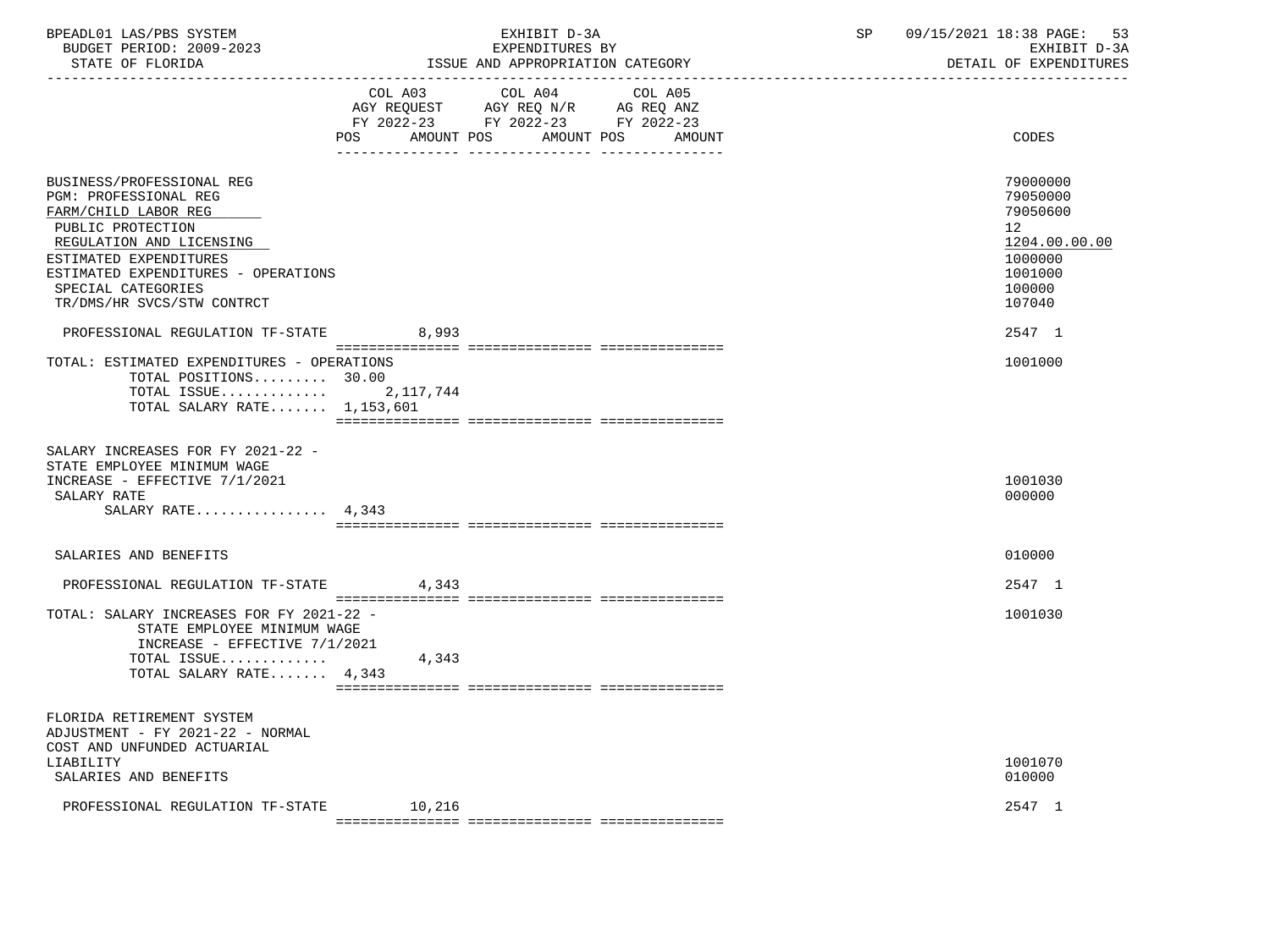| BPEADL01 LAS/PBS SYSTEM  | EXHIBIT D                             | $\cap$ $\Gamma$ | 09/15/2021 18:38 PAGE:<br>54 |
|--------------------------|---------------------------------------|-----------------|------------------------------|
| BUDGET PERIOD: 2009-2023 | EXPENDITURES BY                       |                 | EXHIBIT D-3A                 |
| STATE OF FLORIDA         | : AND APPROPRIATION CATEGORY<br>"SSUE |                 | DETAIL OF EXPENDITURES       |

|                                                                                                                                                                                                                                | COL A03                                        | COL A04<br>AGY REQUEST AGY REQ N/R AG REQ ANZ | COL A05              |                                                                                         |
|--------------------------------------------------------------------------------------------------------------------------------------------------------------------------------------------------------------------------------|------------------------------------------------|-----------------------------------------------|----------------------|-----------------------------------------------------------------------------------------|
|                                                                                                                                                                                                                                | AMOUNT POS<br>POS                              | FY 2022-23 FY 2022-23<br>AMOUNT POS           | FY 2022-23<br>AMOUNT | CODES                                                                                   |
| BUSINESS/PROFESSIONAL REG<br><b>PGM: PROFESSIONAL REG</b><br>FARM/CHILD LABOR REG<br>PUBLIC PROTECTION<br>REGULATION AND LICENSING<br>ESTIMATED EXPENDITURES<br>CASUALTY INSURANCE PREMIUM<br>ADJUSTMENT<br>SPECIAL CATEGORIES |                                                |                                               |                      | 79000000<br>79050000<br>79050600<br>12<br>1204.00.00.00<br>1000000<br>1001090<br>100000 |
| RISK MANAGEMENT INSURANCE                                                                                                                                                                                                      |                                                |                                               |                      | 103241                                                                                  |
| PROFESSIONAL REGULATION TF-STATE                                                                                                                                                                                               | 1,165-<br>____________________________________ |                                               |                      | 2547 1                                                                                  |
| REALLOCATION OF HUMAN RESOURCES<br>OUTSOURCING<br>SPECIAL CATEGORIES<br>TR/DMS/HR SVCS/STW CONTRCT                                                                                                                             |                                                |                                               |                      | 1005900<br>100000<br>107040                                                             |
| PROFESSIONAL REGULATION TF-STATE                                                                                                                                                                                               | $725 -$<br>==================================  |                                               | ----------           | 2547 1                                                                                  |
| TOTAL: REGULATION AND LICENSING<br>BY FUND TYPE                                                                                                                                                                                |                                                |                                               |                      | 1204.00.00.00                                                                           |
| TRUST FUNDS<br>SALARY RATE 1,157,944                                                                                                                                                                                           | 30.00<br>2,130,413                             |                                               |                      | 2000                                                                                    |

-----------------------------------------------------------------------------------------------------------------------------------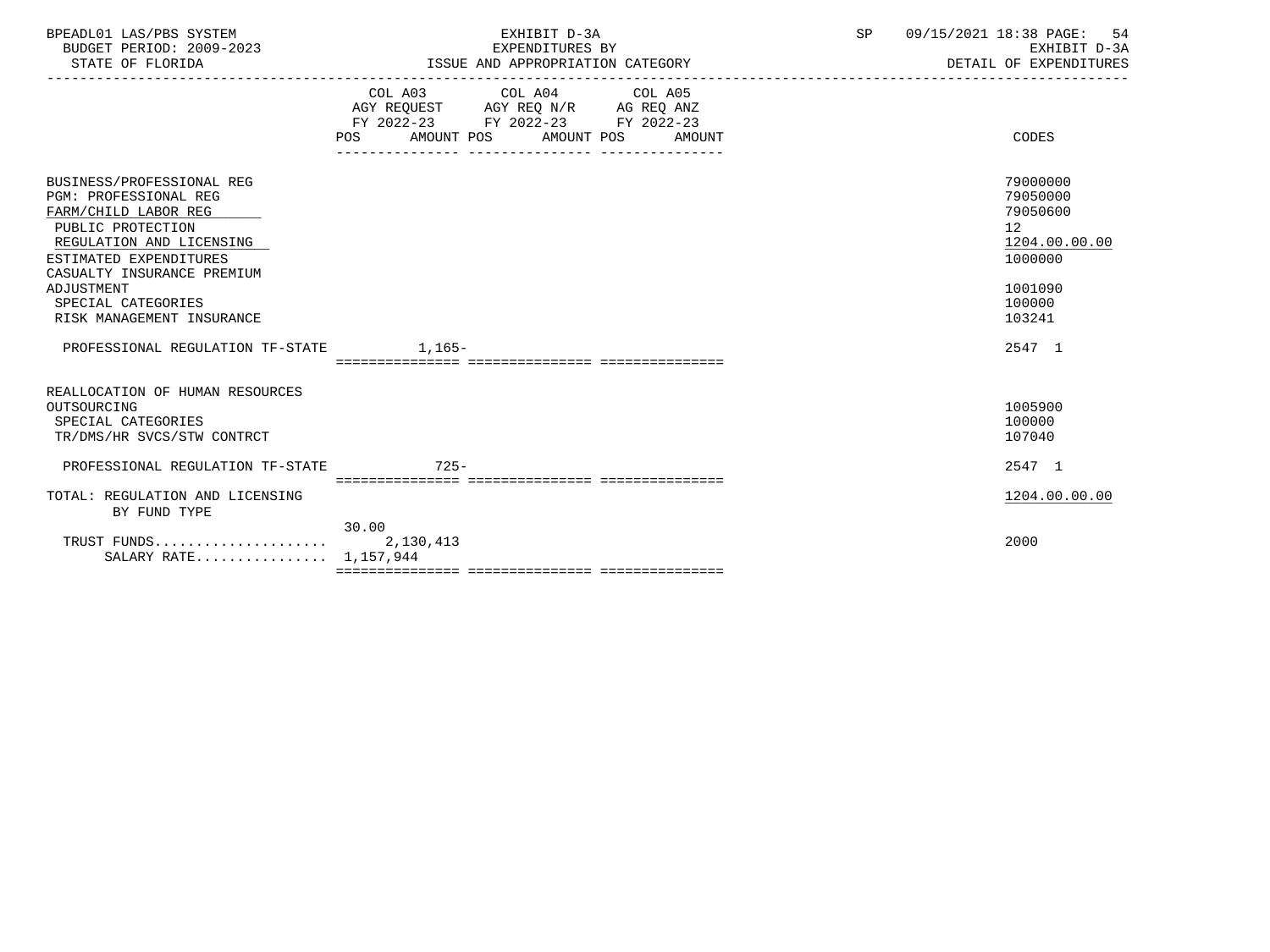| BPEADL01 LAS/PBS SYSTEM<br>BUDGET PERIOD: 2009-2023<br>STATE OF FLORIDA                                                                                                                                                                    | EXHIBIT D-3A<br>EXPENDITURES BY<br>ISSUE AND APPROPRIATION CATEGORY                                                                      | SP | 09/15/2021 18:38 PAGE: 55<br>EXHIBIT D-3A<br>DETAIL OF EXPENDITURES                     |  |
|--------------------------------------------------------------------------------------------------------------------------------------------------------------------------------------------------------------------------------------------|------------------------------------------------------------------------------------------------------------------------------------------|----|-----------------------------------------------------------------------------------------|--|
|                                                                                                                                                                                                                                            | COL A03 COL A04<br>COL A05<br>AGY REQUEST AGY REQ N/R AG REQ ANZ<br>FY 2022-23 FY 2022-23 FY 2022-23<br>POS AMOUNT POS AMOUNT POS AMOUNT |    | <b>CODES</b>                                                                            |  |
| BUSINESS/PROFESSIONAL REG<br>PGM: PROFESSIONAL REG<br>DRUGS, DEVICES & COSMETICS<br>PUBLIC PROTECTION<br>REGULATION AND LICENSING<br>ESTIMATED EXPENDITURES<br>ESTIMATED EXPENDITURES - OPERATIONS<br>SALARY RATE<br>SALARY RATE 1,597,608 |                                                                                                                                          |    | 79000000<br>79050000<br>79050800<br>12<br>1204.00.00.00<br>1000000<br>1001000<br>000000 |  |
| SALARIES AND BENEFITS                                                                                                                                                                                                                      | 25.50                                                                                                                                    |    | 010000                                                                                  |  |
| PROFESSIONAL REGULATION TF-STATE 2,236,011                                                                                                                                                                                                 |                                                                                                                                          |    | 2547 1                                                                                  |  |
| OTHER PERSONAL SERVICES                                                                                                                                                                                                                    |                                                                                                                                          |    | 030000                                                                                  |  |
| PROFESSIONAL REGULATION TF-STATE 180,734                                                                                                                                                                                                   |                                                                                                                                          |    | 2547 1                                                                                  |  |
| EXPENSES                                                                                                                                                                                                                                   |                                                                                                                                          |    | 040000                                                                                  |  |
| PROFESSIONAL REGULATION TF-STATE 357,401                                                                                                                                                                                                   |                                                                                                                                          |    | 2547 1                                                                                  |  |
| SPECIAL CATEGORIES<br>ACQUISITION/MOTOR VEHICLES                                                                                                                                                                                           |                                                                                                                                          |    | 100000<br>100021                                                                        |  |
| PROFESSIONAL REGULATION TF-STATE 16,500                                                                                                                                                                                                    |                                                                                                                                          |    | 2547 1                                                                                  |  |
| TRANSFER TO PROF REG TF                                                                                                                                                                                                                    |                                                                                                                                          |    | 100042                                                                                  |  |
| GENERAL REVENUE FUND                                                                                                                                                                                                                       | $-STATE$ 640,000                                                                                                                         |    | 1000 1                                                                                  |  |
| CONTRACTED SERVICES                                                                                                                                                                                                                        |                                                                                                                                          |    | 100777                                                                                  |  |
| PROFESSIONAL REGULATION TF-STATE                                                                                                                                                                                                           | 58,500                                                                                                                                   |    | 2547 1                                                                                  |  |
| OPERATION/MOTOR VEHICLES                                                                                                                                                                                                                   |                                                                                                                                          |    | 102289                                                                                  |  |
| PROFESSIONAL REGULATION TF-STATE                                                                                                                                                                                                           | 35,938                                                                                                                                   |    | 2547 1                                                                                  |  |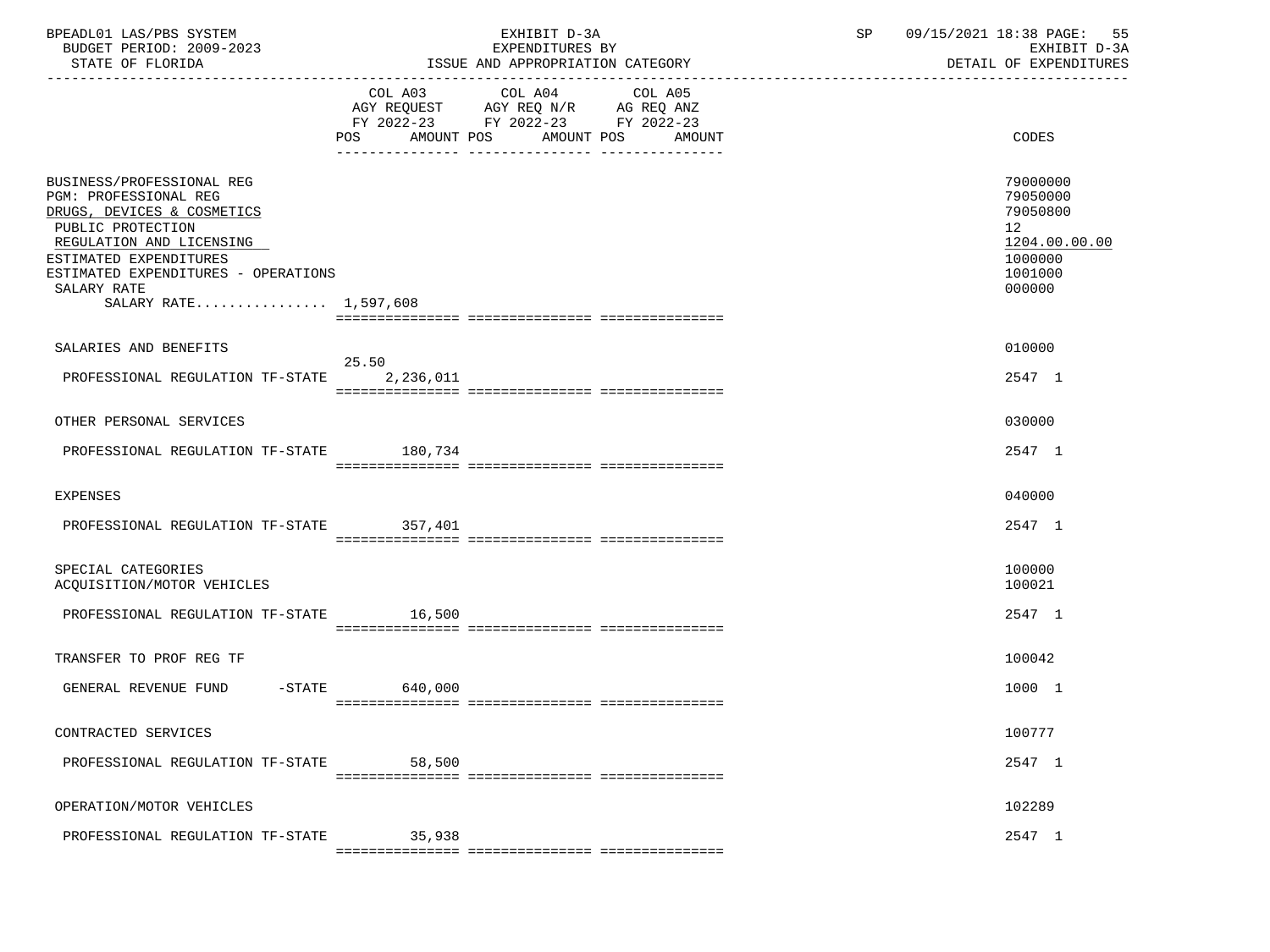| BPEADL01 LAS/PBS SYSTEM<br>BUDGET PERIOD: 2009-2023<br>STATE OF FLORIDA                                                                                                                                                                               |                       | EXHIBIT D-3A<br>EXPENDITURES BY<br>ISSUE AND APPROPRIATION CATEGORY                                               | SP | 09/15/2021 18:38 PAGE: 56<br>EXHIBIT D-3A<br>DETAIL OF EXPENDITURES                               |
|-------------------------------------------------------------------------------------------------------------------------------------------------------------------------------------------------------------------------------------------------------|-----------------------|-------------------------------------------------------------------------------------------------------------------|----|---------------------------------------------------------------------------------------------------|
|                                                                                                                                                                                                                                                       | COL A03<br>AMOUNT POS | COL A04 COL A05<br>AGY REQUEST AGY REQ N/R AG REQ ANZ<br>FY 2022-23 FY 2022-23 FY 2022-23<br>AMOUNT POS<br>AMOUNT |    | <b>CODES</b>                                                                                      |
| BUSINESS/PROFESSIONAL REG<br>PGM: PROFESSIONAL REG<br>DRUGS, DEVICES & COSMETICS<br>PUBLIC PROTECTION<br>REGULATION AND LICENSING<br>ESTIMATED EXPENDITURES<br>ESTIMATED EXPENDITURES - OPERATIONS<br>SPECIAL CATEGORIES<br>RISK MANAGEMENT INSURANCE |                       |                                                                                                                   |    | 79000000<br>79050000<br>79050800<br>12<br>1204.00.00.00<br>1000000<br>1001000<br>100000<br>103241 |
| PROFESSIONAL REGULATION TF-STATE                                                                                                                                                                                                                      | 4,972                 |                                                                                                                   |    | 2547 1                                                                                            |
| LEASE/PURCHASE/EQUIPMENT                                                                                                                                                                                                                              |                       |                                                                                                                   |    | 105281                                                                                            |
| PROFESSIONAL REGULATION TF-STATE 7,200                                                                                                                                                                                                                |                       |                                                                                                                   |    | 2547 1                                                                                            |
| TR/DMS/HR SVCS/STW CONTRCT                                                                                                                                                                                                                            |                       |                                                                                                                   |    | 107040                                                                                            |
| PROFESSIONAL REGULATION TF-STATE 10,263                                                                                                                                                                                                               |                       |                                                                                                                   |    | 2547 1                                                                                            |
| TOTAL: ESTIMATED EXPENDITURES - OPERATIONS<br>TOTAL POSITIONS 25.50<br>TOTAL ISSUE<br>TOTAL SALARY RATE 1,597,608                                                                                                                                     | 3,547,519             |                                                                                                                   |    | 1001000                                                                                           |
|                                                                                                                                                                                                                                                       |                       |                                                                                                                   |    |                                                                                                   |
| SALARY INCREASES FOR FY 2021-22 -<br>STATE EMPLOYEE MINIMUM WAGE<br>INCREASE - EFFECTIVE 7/1/2021<br>SALARY RATE<br>SALARY RATE 918                                                                                                                   |                       |                                                                                                                   |    | 1001030<br>000000                                                                                 |
|                                                                                                                                                                                                                                                       |                       |                                                                                                                   |    | 010000                                                                                            |
| SALARIES AND BENEFITS                                                                                                                                                                                                                                 |                       |                                                                                                                   |    |                                                                                                   |
| PROFESSIONAL REGULATION TF-STATE                                                                                                                                                                                                                      | 1,090                 |                                                                                                                   |    | 2547 1                                                                                            |
| OTHER PERSONAL SERVICES                                                                                                                                                                                                                               |                       |                                                                                                                   |    | 030000                                                                                            |
| PROFESSIONAL REGULATION TF-STATE                                                                                                                                                                                                                      | 1,862                 |                                                                                                                   |    | 2547 1                                                                                            |
| TOTAL: SALARY INCREASES FOR FY 2021-22 -<br>STATE EMPLOYEE MINIMUM WAGE<br>INCREASE - EFFECTIVE 7/1/2021<br>TOTAL ISSUE<br>TOTAL SALARY RATE 918                                                                                                      | 2,952                 |                                                                                                                   |    | 1001030                                                                                           |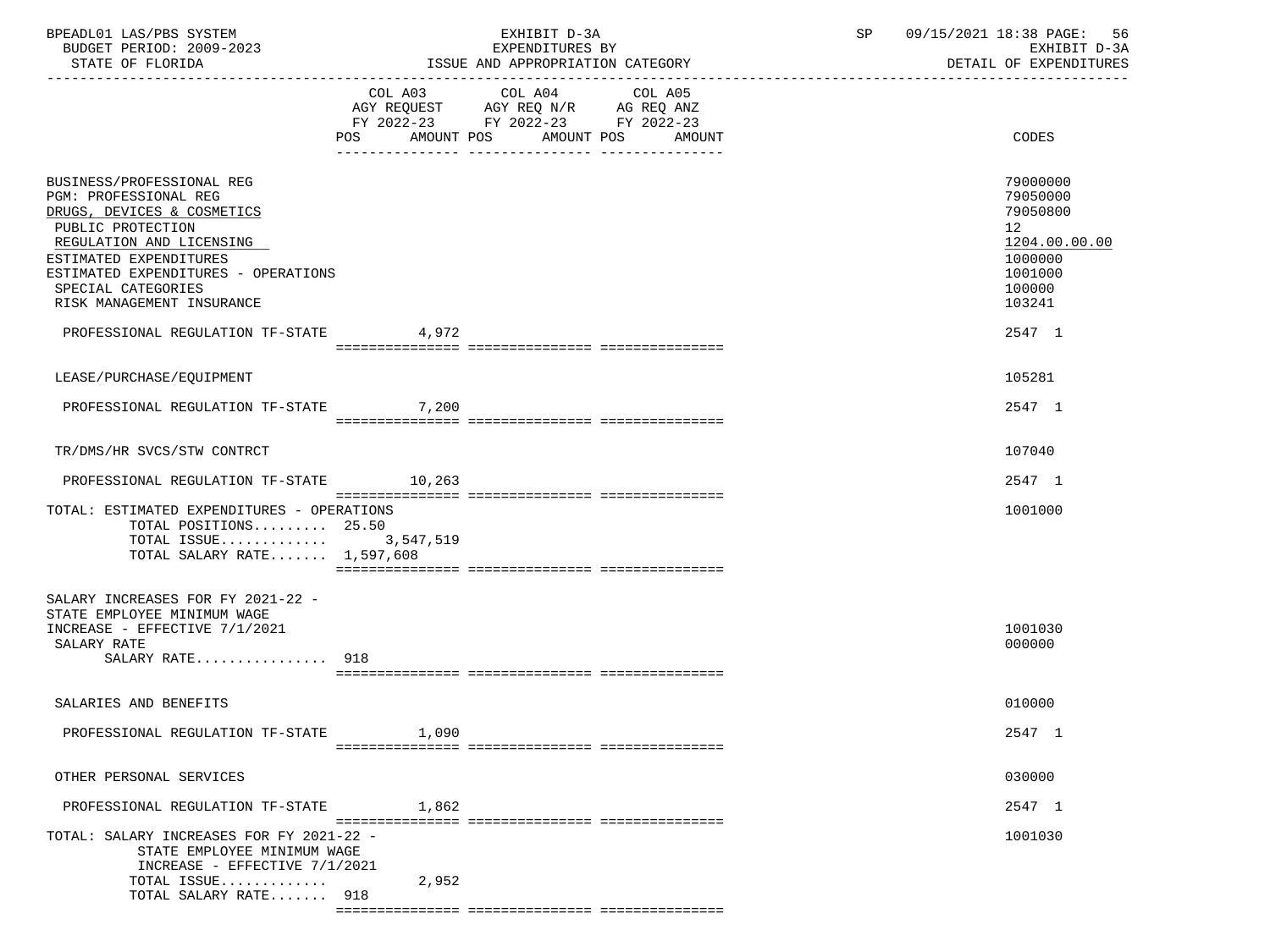| COL A03 COL A04 COL A05<br>AGY REQUEST AGY REQ N/R AG REQ ANZ<br>FY 2022-23 FY 2022-23 FY 2022-23<br>AMOUNT POS AMOUNT POS<br>CODES<br>POS<br>AMOUNT<br>79000000<br>BUSINESS/PROFESSIONAL REG<br>PGM: PROFESSIONAL REG<br>79050000<br>79050800<br>DRUGS, DEVICES & COSMETICS<br>PUBLIC PROTECTION<br>12 <sub>2</sub><br>1204.00.00.00<br>REGULATION AND LICENSING<br>1000000<br>ESTIMATED EXPENDITURES<br>FLORIDA RETIREMENT SYSTEM<br>ADJUSTMENT - FY 2021-22 - NORMAL<br>COST AND UNFUNDED ACTUARIAL<br>LIABILITY<br>1001070<br>010000<br>SALARIES AND BENEFITS<br>PROFESSIONAL REGULATION TF-STATE 14,157<br>2547 1<br>CASUALTY INSURANCE PREMIUM<br>ADJUSTMENT<br>1001090<br>SPECIAL CATEGORIES<br>100000<br>RISK MANAGEMENT INSURANCE<br>103241<br>2547 1<br>PROFESSIONAL REGULATION TF-STATE<br>6<br>REALLOCATION OF HUMAN RESOURCES<br>OUTSOURCING<br>1005900<br>SPECIAL CATEGORIES<br>100000<br>TR/DMS/HR SVCS/STW CONTRCT<br>107040<br>PROFESSIONAL REGULATION TF-STATE<br>$827 -$<br>2547 1<br>INTRA-AGENCY REORGANIZATIONS<br>1800000<br>TRANSFER DRUGS, DEVICES AND<br>COSMETICS TO COMPLIANCE AND<br>ENFORCEMENT (DIVISION OF<br>PROFESSIONS) - DEDUCT<br>1800240<br>SALARY RATE<br>000000<br>SALARY RATE 1,712,037-<br>010000<br>SALARIES AND BENEFITS<br>$27.50 -$<br>2547 1<br>$2,414,795-$<br>PROFESSIONAL REGULATION TF-STATE | BPEADL01 LAS/PBS SYSTEM<br>BUDGET PERIOD: 2009-2023 | EXHIBIT D-3A<br>EXPENDITURES BY | 09/15/2021 18:38 PAGE: 57<br>SP<br>EXHIBIT D-3A<br>DETAIL OF EXPENDITURES |
|-------------------------------------------------------------------------------------------------------------------------------------------------------------------------------------------------------------------------------------------------------------------------------------------------------------------------------------------------------------------------------------------------------------------------------------------------------------------------------------------------------------------------------------------------------------------------------------------------------------------------------------------------------------------------------------------------------------------------------------------------------------------------------------------------------------------------------------------------------------------------------------------------------------------------------------------------------------------------------------------------------------------------------------------------------------------------------------------------------------------------------------------------------------------------------------------------------------------------------------------------------------------------------------------------------------------------------------------------|-----------------------------------------------------|---------------------------------|---------------------------------------------------------------------------|
|                                                                                                                                                                                                                                                                                                                                                                                                                                                                                                                                                                                                                                                                                                                                                                                                                                                                                                                                                                                                                                                                                                                                                                                                                                                                                                                                                 |                                                     |                                 |                                                                           |
|                                                                                                                                                                                                                                                                                                                                                                                                                                                                                                                                                                                                                                                                                                                                                                                                                                                                                                                                                                                                                                                                                                                                                                                                                                                                                                                                                 |                                                     |                                 |                                                                           |
|                                                                                                                                                                                                                                                                                                                                                                                                                                                                                                                                                                                                                                                                                                                                                                                                                                                                                                                                                                                                                                                                                                                                                                                                                                                                                                                                                 |                                                     |                                 |                                                                           |
|                                                                                                                                                                                                                                                                                                                                                                                                                                                                                                                                                                                                                                                                                                                                                                                                                                                                                                                                                                                                                                                                                                                                                                                                                                                                                                                                                 |                                                     |                                 |                                                                           |
|                                                                                                                                                                                                                                                                                                                                                                                                                                                                                                                                                                                                                                                                                                                                                                                                                                                                                                                                                                                                                                                                                                                                                                                                                                                                                                                                                 |                                                     |                                 |                                                                           |
|                                                                                                                                                                                                                                                                                                                                                                                                                                                                                                                                                                                                                                                                                                                                                                                                                                                                                                                                                                                                                                                                                                                                                                                                                                                                                                                                                 |                                                     |                                 |                                                                           |
|                                                                                                                                                                                                                                                                                                                                                                                                                                                                                                                                                                                                                                                                                                                                                                                                                                                                                                                                                                                                                                                                                                                                                                                                                                                                                                                                                 |                                                     |                                 |                                                                           |
|                                                                                                                                                                                                                                                                                                                                                                                                                                                                                                                                                                                                                                                                                                                                                                                                                                                                                                                                                                                                                                                                                                                                                                                                                                                                                                                                                 |                                                     |                                 |                                                                           |
|                                                                                                                                                                                                                                                                                                                                                                                                                                                                                                                                                                                                                                                                                                                                                                                                                                                                                                                                                                                                                                                                                                                                                                                                                                                                                                                                                 |                                                     |                                 |                                                                           |
|                                                                                                                                                                                                                                                                                                                                                                                                                                                                                                                                                                                                                                                                                                                                                                                                                                                                                                                                                                                                                                                                                                                                                                                                                                                                                                                                                 |                                                     |                                 |                                                                           |
|                                                                                                                                                                                                                                                                                                                                                                                                                                                                                                                                                                                                                                                                                                                                                                                                                                                                                                                                                                                                                                                                                                                                                                                                                                                                                                                                                 |                                                     |                                 |                                                                           |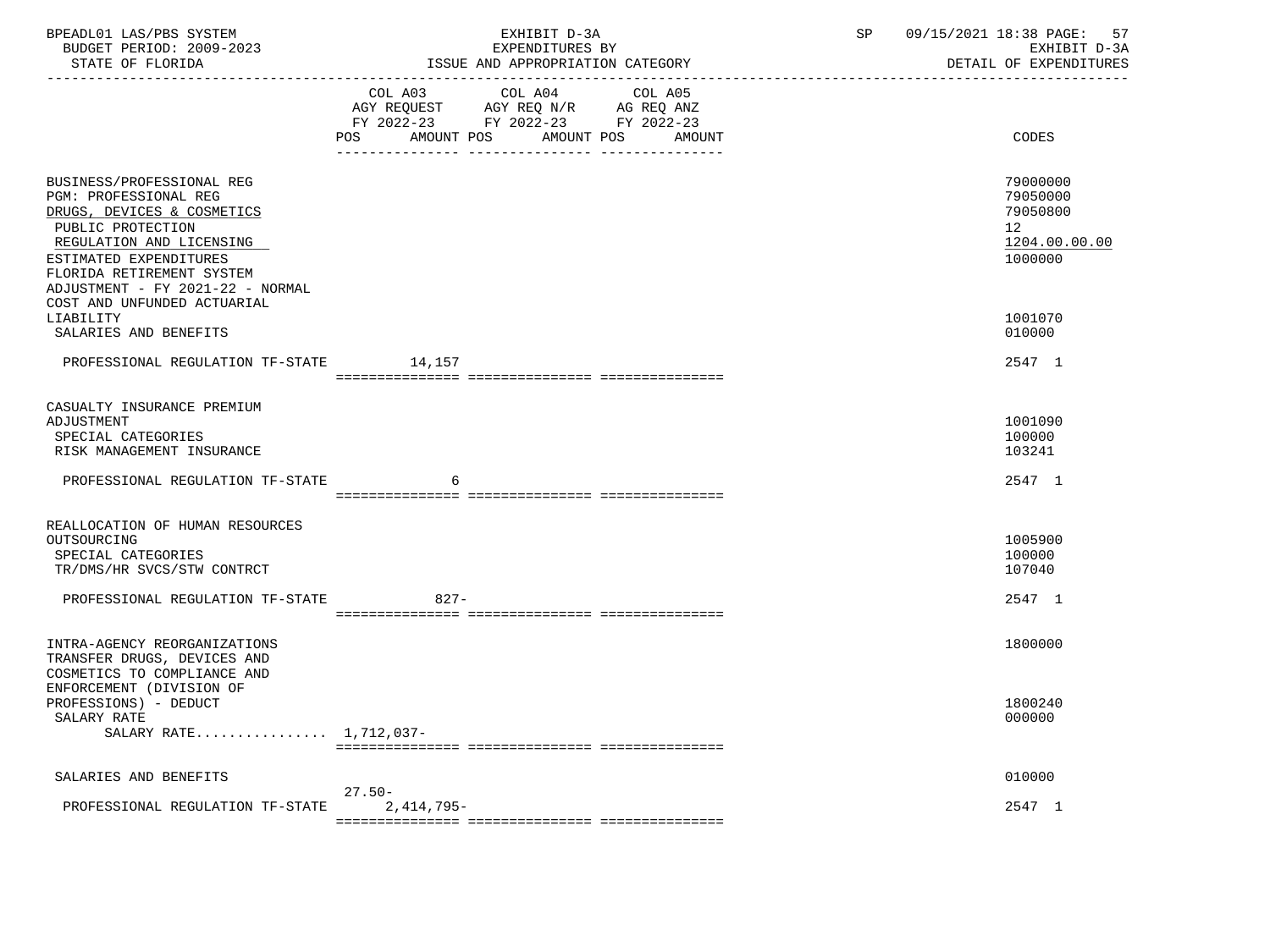| BPEADL01 LAS/PBS SYSTEM<br>BUDGET PERIOD: 2009-2023<br>STATE OF FLORIDA                                                                                                                                                         | EXHIBIT D-3A<br>EXPENDITURES BY<br>ISSUE AND APPROPRIATION CATEGORY                                                                               | 09/15/2021 18:38 PAGE: 58<br>SP<br>EXHIBIT D-3A<br>DETAIL OF EXPENDITURES       |
|---------------------------------------------------------------------------------------------------------------------------------------------------------------------------------------------------------------------------------|---------------------------------------------------------------------------------------------------------------------------------------------------|---------------------------------------------------------------------------------|
|                                                                                                                                                                                                                                 | COL A03<br>COL A04<br>COL A05<br>AGY REQUEST AGY REQ N/R AG REQ ANZ<br>FY 2022-23 FY 2022-23 FY 2022-23<br>POS<br>AMOUNT POS AMOUNT POS<br>AMOUNT | CODES                                                                           |
| BUSINESS/PROFESSIONAL REG<br>PGM: PROFESSIONAL REG<br>DRUGS, DEVICES & COSMETICS<br>PUBLIC PROTECTION<br>REGULATION AND LICENSING<br>INTRA-AGENCY REORGANIZATIONS<br>TRANSFER DRUGS, DEVICES AND<br>COSMETICS TO COMPLIANCE AND |                                                                                                                                                   | 79000000<br>79050000<br>79050800<br>12 <sup>7</sup><br>1204.00.00.00<br>1800000 |
| ENFORCEMENT (DIVISION OF<br>PROFESSIONS) - DEDUCT<br>EXPENSES                                                                                                                                                                   |                                                                                                                                                   | 1800240<br>040000                                                               |
| PROFESSIONAL REGULATION TF-STATE 375,849-                                                                                                                                                                                       |                                                                                                                                                   | 2547 1                                                                          |
| SPECIAL CATEGORIES<br>ACQUISITION/MOTOR VEHICLES                                                                                                                                                                                |                                                                                                                                                   | 100000<br>100021                                                                |
| PROFESSIONAL REGULATION TF-STATE 20,000-                                                                                                                                                                                        |                                                                                                                                                   | 2547 1                                                                          |
| TRANSFER TO PROF REG TF                                                                                                                                                                                                         |                                                                                                                                                   | 100042                                                                          |
| GENERAL REVENUE FUND -STATE 640,000-                                                                                                                                                                                            |                                                                                                                                                   | 1000 1                                                                          |
| CONTRACTED SERVICES                                                                                                                                                                                                             |                                                                                                                                                   | 100777                                                                          |
| PROFESSIONAL REGULATION TF-STATE 55,000-                                                                                                                                                                                        |                                                                                                                                                   | 2547 1                                                                          |
| OPERATION/MOTOR VEHICLES                                                                                                                                                                                                        |                                                                                                                                                   | 102289                                                                          |
| PROFESSIONAL REGULATION TF-STATE 35,938-                                                                                                                                                                                        |                                                                                                                                                   | 2547 1                                                                          |
| RISK MANAGEMENT INSURANCE                                                                                                                                                                                                       |                                                                                                                                                   | 103241                                                                          |
| PROFESSIONAL REGULATION TF-STATE                                                                                                                                                                                                | $4.978-$                                                                                                                                          | 2547 1                                                                          |
| LEASE/PURCHASE/EQUIPMENT                                                                                                                                                                                                        |                                                                                                                                                   | 105281                                                                          |
| PROFESSIONAL REGULATION TF-STATE                                                                                                                                                                                                | $7,200-$                                                                                                                                          | 2547 1                                                                          |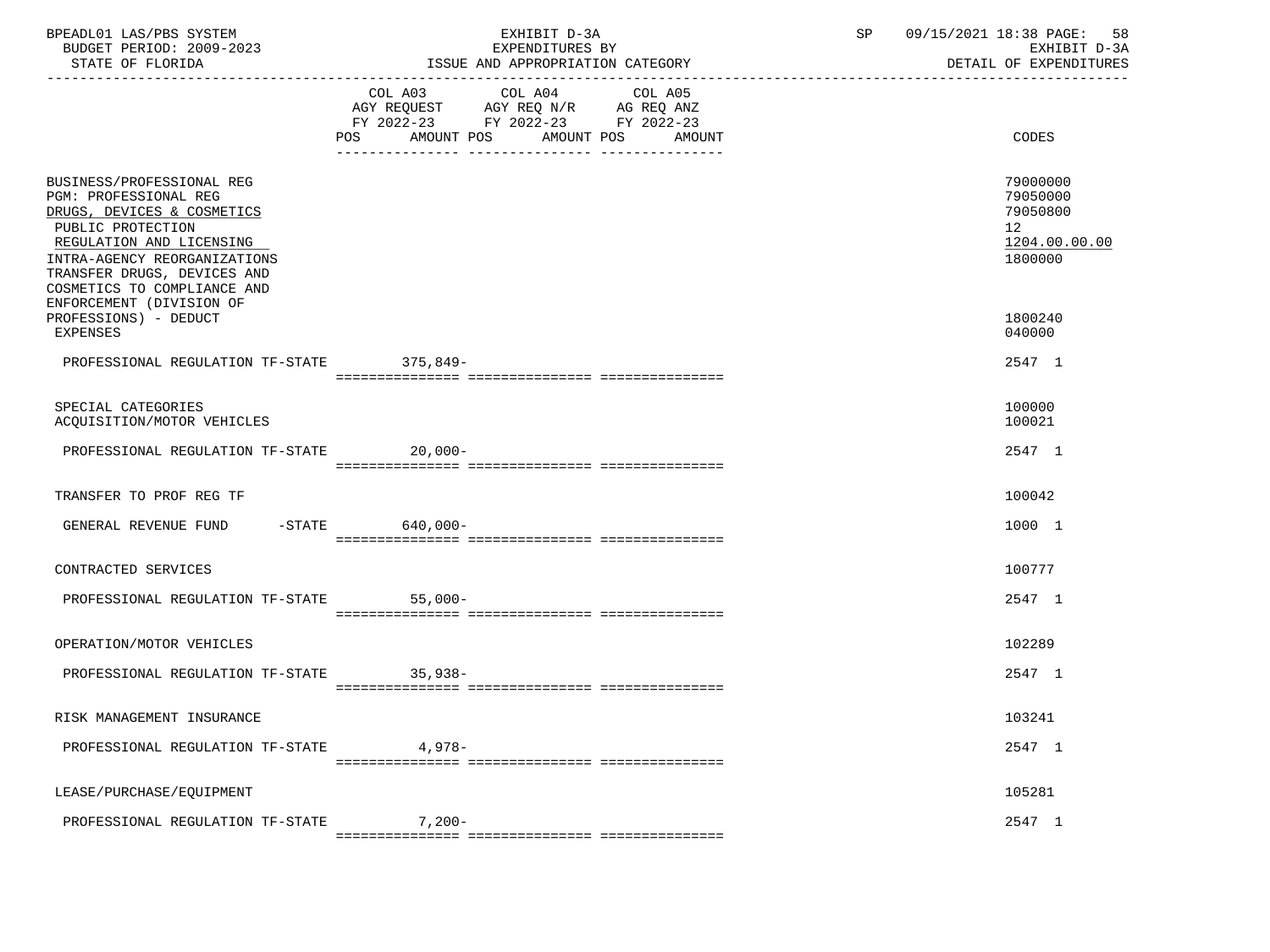| BPEADL01 LAS/PBS SYSTEM |                          |
|-------------------------|--------------------------|
|                         | BUDGET PERIOD: 2009-2023 |

| LORIDA<br>סחמחים | TEGORY<br>ISSUE<br>AND<br>APPROPRIATION | <u>nizn</u><br>$-111$<br>איה רדד<br>$^{\cdot \cdot}$ $\Delta$ .<br>◡・<br>" ہے کہ س<br>المحالفة |
|------------------|-----------------------------------------|------------------------------------------------------------------------------------------------|
|                  |                                         |                                                                                                |

|                                                                                                                                                                                                                                 | COL A03<br>POS           | COL A04<br>FY 2022-23 FY 2022-23 FY 2022-23<br>AMOUNT POS | COL A05<br>AMOUNT POS<br>AMOUNT | CODES                                                                                                                                                                                                                                               |
|---------------------------------------------------------------------------------------------------------------------------------------------------------------------------------------------------------------------------------|--------------------------|-----------------------------------------------------------|---------------------------------|-----------------------------------------------------------------------------------------------------------------------------------------------------------------------------------------------------------------------------------------------------|
|                                                                                                                                                                                                                                 |                          |                                                           |                                 |                                                                                                                                                                                                                                                     |
| BUSINESS/PROFESSIONAL REG<br>PGM: PROFESSIONAL REG<br>DRUGS, DEVICES & COSMETICS<br>PUBLIC PROTECTION<br>REGULATION AND LICENSING<br>INTRA-AGENCY REORGANIZATIONS<br>TRANSFER DRUGS, DEVICES AND<br>COSMETICS TO COMPLIANCE AND |                          |                                                           |                                 | 79000000<br>79050000<br>79050800<br>12<br>1204.00.00.00<br>1800000                                                                                                                                                                                  |
| ENFORCEMENT (DIVISION OF<br>PROFESSIONS) - DEDUCT<br>SPECIAL CATEGORIES<br>TR/DMS/HR SVCS/STW CONTRCT                                                                                                                           |                          |                                                           |                                 | 1800240<br>100000<br>107040                                                                                                                                                                                                                         |
| PROFESSIONAL REGULATION TF-STATE 10,047-                                                                                                                                                                                        |                          |                                                           |                                 | 2547 1                                                                                                                                                                                                                                              |
| TOTAL: TRANSFER DRUGS, DEVICES AND<br>COSMETICS TO COMPLIANCE AND<br>ENFORCEMENT (DIVISION OF<br>PROFESSIONS) - DEDUCT<br>TOTAL POSITIONS 27.50-<br>TOTAL ISSUE<br>TOTAL SALARY RATE 1,712,037-                                 | $3,563,807-$             |                                                           |                                 | 1800240                                                                                                                                                                                                                                             |
|                                                                                                                                                                                                                                 |                          |                                                           |                                 |                                                                                                                                                                                                                                                     |
| AGENCY ISSUE NARRATIVE:<br>2022-2023 BUDGET YEAR NARRATIVE:<br>Enforcement budget entity to be housed in the Division of Professions.                                                                                           |                          |                                                           | IT COMPONENT? NO                | The Department of Business and Professional Regulation (Department) requests to transfer the Division of Drugs, Devices<br>and Cosmetics from the current 79050800 Drugs, Devices, and Cosmetics (DDC) budget entity to the 79050100 Compliance and |
| The Department has determined that the proposed transfer will provide an opportunity to create organizational                                                                                                                   |                          |                                                           |                                 | efficiencies in the management of DDC licensing to be consistent with other licensing of professions and businesses.                                                                                                                                |
| Linkage to the Department of Business and Professional Regulation Long Range Program Plan:<br>Agency Goal #1 - Streamline Government.<br>Agency objective #2 - Continuously improve and streamline business processes.          |                          |                                                           |                                 |                                                                                                                                                                                                                                                     |
| Linkage to the Florida Strategic Plan for Economic Development:<br>5.2 Improve the efficiency and effectiveness of government agencies at all levels.                                                                           |                          |                                                           |                                 |                                                                                                                                                                                                                                                     |
| Budget Summary:<br>Division of Drugs, Devices and Cosmetics<br>Professional Requlation Trust Fund<br>FTE:<br>Salary Rate:                                                                                                       | (27.50)<br>(1, 712, 037) |                                                           |                                 |                                                                                                                                                                                                                                                     |

 $(S375,849)$ 

Salaries and Benefits: (\$2,414,795)<br>Expenses: (\$375,849)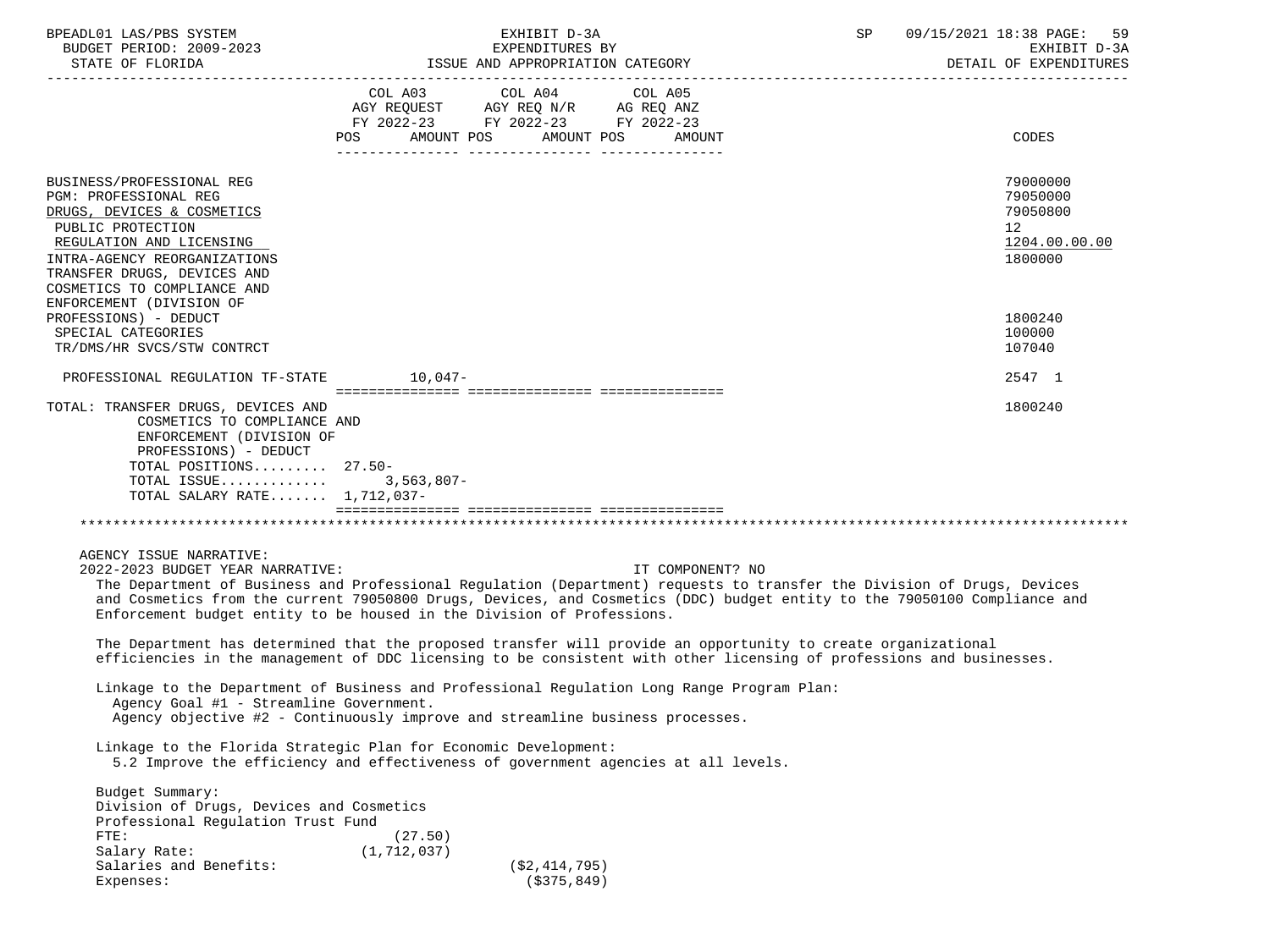| BPEADL01 LAS/PBS SYSTEM<br>BUDGET PERIOD: 2009-2023<br>STATE OF FLORIDA                                                                                                                                                                                     | EXHIBIT D-3A<br>EXPENDITURES BY<br>ISSUE AND APPROPRIATION CATEGORY                                                                                                                                                                                                                                                                                                                                                                                                                                                                                     |          |    |                                                                    |
|-------------------------------------------------------------------------------------------------------------------------------------------------------------------------------------------------------------------------------------------------------------|---------------------------------------------------------------------------------------------------------------------------------------------------------------------------------------------------------------------------------------------------------------------------------------------------------------------------------------------------------------------------------------------------------------------------------------------------------------------------------------------------------------------------------------------------------|----------|----|--------------------------------------------------------------------|
|                                                                                                                                                                                                                                                             | $\begin{tabular}{lllllllllll} \multicolumn{4}{l} \multicolumn{4}{c}{} & \multicolumn{4}{c}{} & \multicolumn{4}{c}{} & \multicolumn{4}{c}{} & \multicolumn{4}{c}{} & \multicolumn{4}{c}{} & \multicolumn{4}{c}{} & \multicolumn{4}{c}{} & \multicolumn{4}{c}{} & \multicolumn{4}{c}{} & \multicolumn{4}{c}{} & \multicolumn{4}{c}{} & \multicolumn{4}{c}{} & \multicolumn{4}{c}{} & \multicolumn{4}{c}{} & \multicolumn{4}{c}{} & \multicolumn{4}{c}{} & \multicolumn{4}{c}{} &$<br>FY 2022-23 FY 2022-23 FY 2022-23<br>POS AMOUNT POS AMOUNT POS AMOUNT |          |    | <b>CODES</b>                                                       |
| BUSINESS/PROFESSIONAL REG<br>PGM: PROFESSIONAL REG<br>DRUGS, DEVICES & COSMETICS<br>PUBLIC PROTECTION<br>REGULATION AND LICENSING<br>INTRA-AGENCY REORGANIZATIONS<br>TRANSFER DRUGS, DEVICES AND<br>COSMETICS TO COMPLIANCE AND<br>ENFORCEMENT (DIVISION OF |                                                                                                                                                                                                                                                                                                                                                                                                                                                                                                                                                         |          |    | 79000000<br>79050000<br>79050800<br>12<br>1204.00.00.00<br>1800000 |
| PROFESSIONS) - DEDUCT                                                                                                                                                                                                                                       |                                                                                                                                                                                                                                                                                                                                                                                                                                                                                                                                                         |          |    | 1800240                                                            |
| Acquisition of Motor Vehicles:<br>Contracted Services:<br>Operation of Motor Vehicles:<br>Risk Management Insurance:<br>Lease/Purchase Equipment:<br>Transfer to DMS/HR Services                                                                            | (\$20,000)<br>( \$55,000)<br>( \$35, 938)<br>(\$4,978)<br>(\$7,200)<br>( \$10,047)                                                                                                                                                                                                                                                                                                                                                                                                                                                                      |          |    |                                                                    |
| General Revenue Fund                                                                                                                                                                                                                                        | Transfer to Professional Regulation Trust Fund: (\$640,000)                                                                                                                                                                                                                                                                                                                                                                                                                                                                                             |          |    |                                                                    |
| FTE:<br>Total:<br>Salary Rate: (1,712,037)<br>Budget Authority:                                                                                                                                                                                             | 27.50)<br>( \$3, 563, 807)                                                                                                                                                                                                                                                                                                                                                                                                                                                                                                                              |          |    |                                                                    |
| transferred.                                                                                                                                                                                                                                                | The OAD transaction was required to adjust Salaries and Benefits budget authority to ensure the correct amount is                                                                                                                                                                                                                                                                                                                                                                                                                                       |          |    |                                                                    |
|                                                                                                                                                                                                                                                             |                                                                                                                                                                                                                                                                                                                                                                                                                                                                                                                                                         |          |    |                                                                    |
| POSITION DETAIL OF SALARIES AND BENEFITS:                                                                                                                                                                                                                   | BASE RATE ADDITIVES BENEFITS<br>FTE                                                                                                                                                                                                                                                                                                                                                                                                                                                                                                                     | SUBTOTAL | န္ | LAPSE LAPSED SALARIES<br>AND BENEFITS                              |
| A03 - AGY REQUEST FY 2022-23                                                                                                                                                                                                                                |                                                                                                                                                                                                                                                                                                                                                                                                                                                                                                                                                         |          |    |                                                                    |

| CHANGES TO CURRENTLY AUTHORIZED POSITIONS |          |            |            |                 |           |
|-------------------------------------------|----------|------------|------------|-----------------|-----------|
| 0440 REGULATORY SPECIALIST I              |          |            |            |                 |           |
| 11476 001                                 | $1.00 -$ | $27.144-$  | $24.870-$  | $52.014 - 0.00$ | $52,014-$ |
| 11477 001                                 | $1.00 -$ | 27,987-    | 14,374-    | $42.361 - 0.00$ | $42,361-$ |
| 11485 001                                 | $1.00 -$ | $27.987-$  | $5,212-$   | $33.199 - 0.00$ | $33,199-$ |
| 0441 REGULATORY SPECIALIST II             |          |            |            |                 |           |
| 11469 001                                 | $1.00 -$ | $28.033 -$ | $19,665-$  | $47.698 - 0.00$ | $47,698-$ |
| 11481 001                                 | $1.00 -$ | $30,443-$  | 14,828-    | $45.271 - 0.00$ | $45.271-$ |
| 11490 001                                 | $1.00 -$ | $29.038-$  | $5,406-$   | $34,444 - 0.00$ | 34,444-   |
| 0444 REGULATORY SPECIALIST III            |          |            |            |                 |           |
| 11475 001                                 | $1.00 -$ | $33.517-$  | $15.396 -$ | $48.913 - 0.00$ | 48,913-   |
|                                           |          |            |            |                 |           |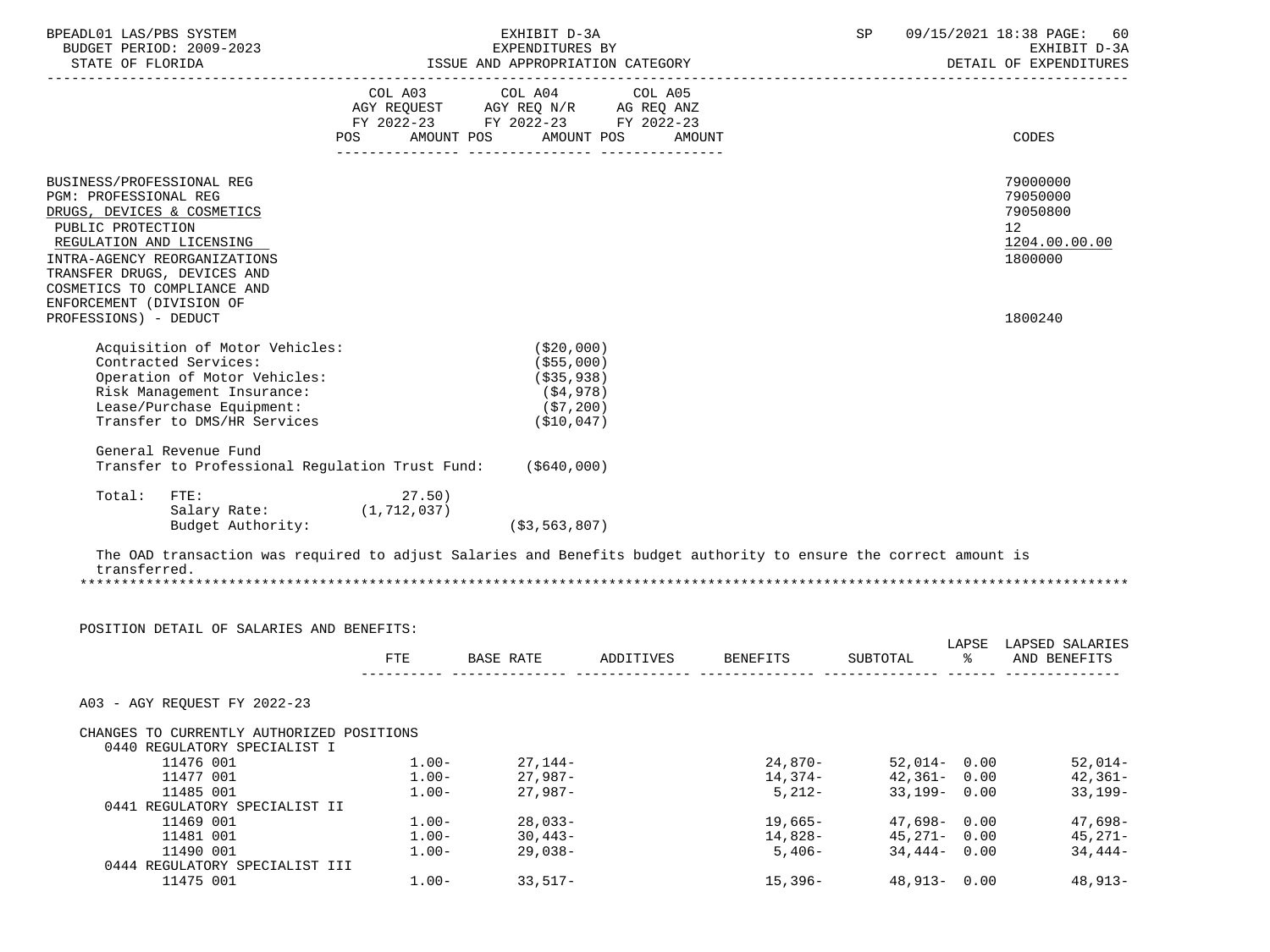| BUDGET PERIOD: 2009-2023<br>STATE OF FLORIDA                                                                                                                                                                                                                | ISSUE AND APPROPRIATION CATEGORY | SP                                                                                                                         | 09/15/2021 18:38 PAGE:<br>61<br>EXHIBIT D-3A<br>DETAIL OF EXPENDITURES |            |                                                                             |        |                                                                                 |
|-------------------------------------------------------------------------------------------------------------------------------------------------------------------------------------------------------------------------------------------------------------|----------------------------------|----------------------------------------------------------------------------------------------------------------------------|------------------------------------------------------------------------|------------|-----------------------------------------------------------------------------|--------|---------------------------------------------------------------------------------|
|                                                                                                                                                                                                                                                             | POS FOR                          | COL A03 COL A04 COL A05<br>AGY REQUEST AGY REQ N/R AG REQ ANZ<br>FY 2022-23 FY 2022-23 FY 2022-23<br>AMOUNT POS AMOUNT POS | AMOUNT                                                                 |            |                                                                             |        | CODES                                                                           |
|                                                                                                                                                                                                                                                             |                                  |                                                                                                                            |                                                                        |            |                                                                             |        |                                                                                 |
| BUSINESS/PROFESSIONAL REG<br>PGM: PROFESSIONAL REG<br>DRUGS, DEVICES & COSMETICS<br>PUBLIC PROTECTION<br>REGULATION AND LICENSING<br>INTRA-AGENCY REORGANIZATIONS<br>TRANSFER DRUGS, DEVICES AND<br>COSMETICS TO COMPLIANCE AND<br>ENFORCEMENT (DIVISION OF |                                  |                                                                                                                            |                                                                        |            |                                                                             |        | 79000000<br>79050000<br>79050800<br>12 <sup>°</sup><br>1204.00.00.00<br>1800000 |
| PROFESSIONS) - DEDUCT                                                                                                                                                                                                                                       |                                  |                                                                                                                            |                                                                        |            |                                                                             |        | 1800240                                                                         |
| POSITION DETAIL OF SALARIES AND BENEFITS:                                                                                                                                                                                                                   |                                  |                                                                                                                            |                                                                        |            |                                                                             |        | LAPSE LAPSED SALARIES                                                           |
|                                                                                                                                                                                                                                                             | FTE                              | BASE RATE ADDITIVES BENEFITS                                                                                               |                                                                        |            | SUBTOTAL                                                                    | ု့ အား | AND BENEFITS                                                                    |
| A03 - AGY REQUEST FY 2022-23                                                                                                                                                                                                                                |                                  |                                                                                                                            |                                                                        |            |                                                                             |        |                                                                                 |
|                                                                                                                                                                                                                                                             |                                  |                                                                                                                            |                                                                        |            |                                                                             |        |                                                                                 |
| CHANGES TO CURRENTLY AUTHORIZED POSITIONS<br>11491 001                                                                                                                                                                                                      |                                  |                                                                                                                            |                                                                        |            |                                                                             |        |                                                                                 |
| 0709 ADMINISTRATIVE ASSISTANT I                                                                                                                                                                                                                             | $0.50 - 16,819 -$                |                                                                                                                            |                                                                        |            |                                                                             |        | $3,107 - 19,926 - 0.00$ 19,926-                                                 |
| 11484 001                                                                                                                                                                                                                                                   | $1.00-$                          | $29,239-$                                                                                                                  |                                                                        | 14,606-    | $43,845 - 0.00$                                                             |        | 43,845-                                                                         |
| 2234 GOVERNMENT OPERATIONS CONSULTANT I                                                                                                                                                                                                                     |                                  |                                                                                                                            |                                                                        |            |                                                                             |        |                                                                                 |
| 11492 001<br>2238 GOVERNMENT OPERATIONS CONSULTANT III                                                                                                                                                                                                      | $1.00-$                          | $35,673-$                                                                                                                  |                                                                        | 26,445-    | 62,118- 0.00                                                                |        | $62,118-$                                                                       |
| 11465 001                                                                                                                                                                                                                                                   | $1.00-$                          | 44,985-                                                                                                                    |                                                                        |            | $17,513-$ 62,498- 0.00                                                      |        | $62,498-$                                                                       |
| 5254 PHARMACEUTICAL PROGRAM MANAGER                                                                                                                                                                                                                         |                                  |                                                                                                                            |                                                                        |            |                                                                             |        |                                                                                 |
| 11474 001                                                                                                                                                                                                                                                   | $1.00-$                          | 95,478-                                                                                                                    |                                                                        | $26,840-$  | $122,318 - 0.00$                                                            |        | $122, 318-$                                                                     |
| 8837 DRUG INSPECTOR                                                                                                                                                                                                                                         |                                  |                                                                                                                            |                                                                        |            |                                                                             |        |                                                                                 |
| 11462 001                                                                                                                                                                                                                                                   | $1.00-$                          | 87,612-                                                                                                                    |                                                                        | 25,387-    | 112,999-0.00                                                                |        | $112,999-$                                                                      |
| 11463 001                                                                                                                                                                                                                                                   | $1.00-$                          | 82,719-                                                                                                                    |                                                                        | $24, 483-$ | $107,202 - 0.00$                                                            |        | $107, 202 -$                                                                    |
| 11470 001<br>11478 001                                                                                                                                                                                                                                      | $1.00-$<br>$1.00-$               | 84,087-                                                                                                                    | $961 -$                                                                |            |                                                                             |        | 120,612-                                                                        |
| 11479 001                                                                                                                                                                                                                                                   | $1.00-$                          | 87,612-                                                                                                                    | 961-                                                                   |            | 35,564- 120,612- 0.00<br>36,038- 123,650- 0.00                              |        | 123,650-                                                                        |
| 11480 001                                                                                                                                                                                                                                                   |                                  | $81,758-$                                                                                                                  | 961-                                                                   | $15,321-$  | 98,040- 0.00                                                                |        | $98,040-$                                                                       |
|                                                                                                                                                                                                                                                             | $1.00-$                          | 84,803-                                                                                                                    |                                                                        | 35,697-    | $121,461 - 0.00$                                                            |        | 121,461–                                                                        |
| 11482 001                                                                                                                                                                                                                                                   | $1.00-$                          | 38,747-                                                                                                                    | 961-                                                                   |            | $21,821-$ 61,529- 0.00                                                      |        | $61,529-$                                                                       |
| 11483 001                                                                                                                                                                                                                                                   | $1.00-$                          | 84,803-                                                                                                                    |                                                                        |            |                                                                             |        | 116,048-                                                                        |
| 11486 001                                                                                                                                                                                                                                                   | $1.00-$                          | 82,719-                                                                                                                    | $961 -$                                                                |            | $31, 245 - 116, 048 - 0.00$<br>$35, 312 - 118, 992 - 0.00$<br>118,992- 0.00 |        | 118,992-                                                                        |
| 0442 REGULATORY SUPERVISOR/CONSULTANT - SES<br>11464 001                                                                                                                                                                                                    | $1.00-$                          | 43,210-                                                                                                                    |                                                                        | 29,655-    | $72,865 - 0.00$                                                             |        | 72,865-                                                                         |
| 0714 ADMINISTRATIVE ASSISTANT III - SES<br>11473 001                                                                                                                                                                                                        | $1.00-$                          | $35,673-$                                                                                                                  |                                                                        | 17,453-    | $53,126 - 0.00$                                                             |        | $53,126-$                                                                       |
| 2238 OPERATIONS & MGMT CONSULTANT MGR - SES                                                                                                                                                                                                                 |                                  |                                                                                                                            |                                                                        |            |                                                                             |        |                                                                                 |
| 11489 001<br>8818 FL DRUG &COSMETIC ACT COMPLIANCE MGR-SES                                                                                                                                                                                                  | $1.00-$                          | $48,596-$                                                                                                                  |                                                                        |            | 18,700- 67,296- 0.00                                                        |        | 67,296-                                                                         |
| 11488 001<br>9853 DIRECTOR OF DRUGS, DEVICES & COSMETICS-D                                                                                                                                                                                                  | $1.00-$                          | 49,617-                                                                                                                    |                                                                        |            | $24,822-74,439-0.00$                                                        |        | $74,439-$                                                                       |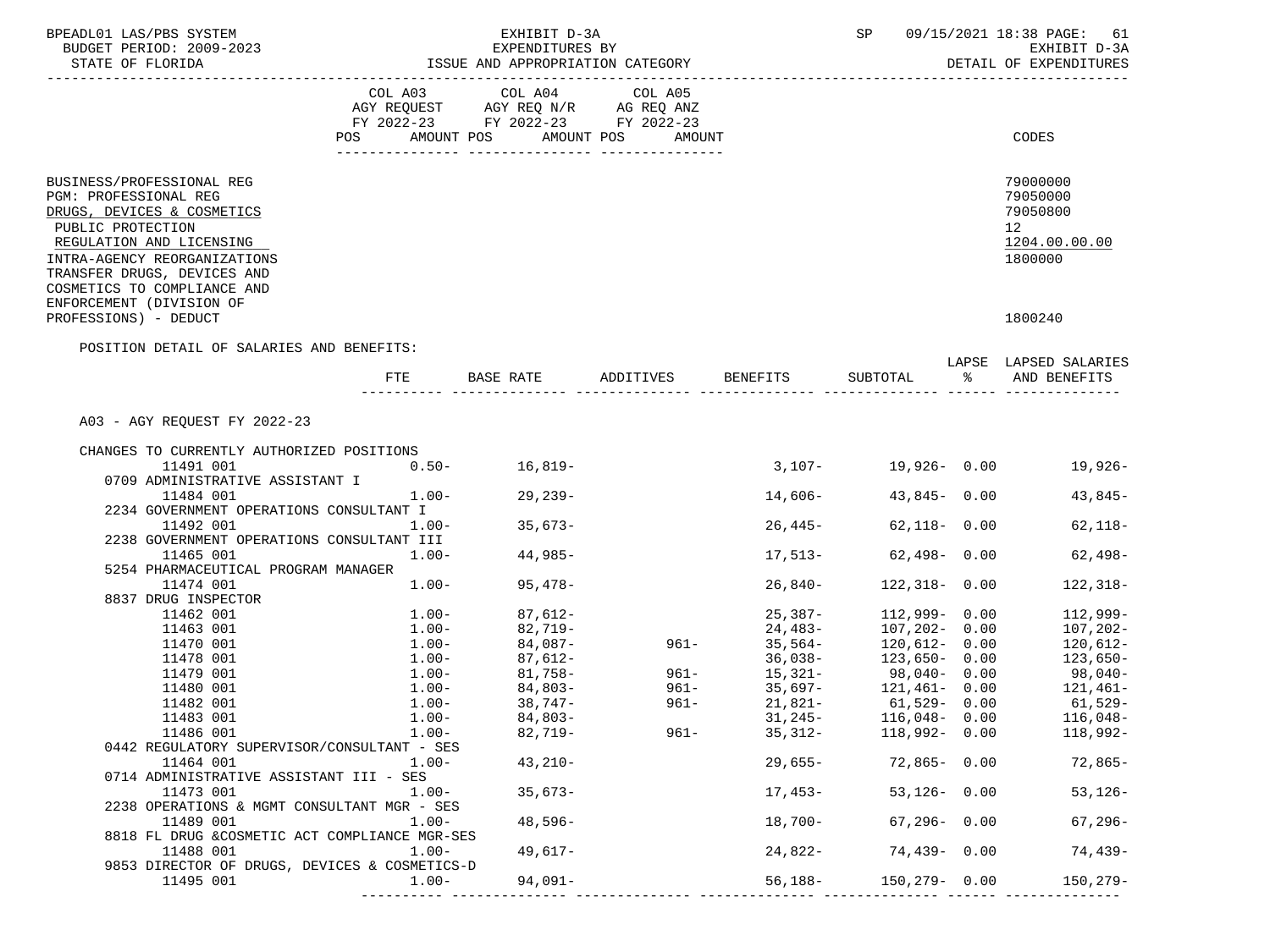| BPEADL01 LAS/PBS SYSTEM<br>BUDGET PERIOD: 2009-2023<br>STATE OF FLORIDA                                                                                                                                                                                            | ISSUE AND APPROPRIATION CATEGORY |                                                                                   |                              | SP 09/15/2021 18:38 PAGE: 62<br>EXHIBIT D-3A<br>DETAIL OF EXPENDITURES |                   |                                                                    |
|--------------------------------------------------------------------------------------------------------------------------------------------------------------------------------------------------------------------------------------------------------------------|----------------------------------|-----------------------------------------------------------------------------------|------------------------------|------------------------------------------------------------------------|-------------------|--------------------------------------------------------------------|
|                                                                                                                                                                                                                                                                    | COL A03<br>POS AMOUNT POS        | COL A04<br>AGY REQUEST AGY REQ N/R AG REQ ANZ<br>FY 2022-23 FY 2022-23 FY 2022-23 | COL A05<br>AMOUNT POS AMOUNT |                                                                        |                   | CODES                                                              |
|                                                                                                                                                                                                                                                                    |                                  |                                                                                   |                              |                                                                        |                   |                                                                    |
| BUSINESS/PROFESSIONAL REG<br><b>PGM: PROFESSIONAL REG</b><br>DRUGS, DEVICES & COSMETICS<br>PUBLIC PROTECTION<br>REGULATION AND LICENSING<br>INTRA-AGENCY REORGANIZATIONS<br>TRANSFER DRUGS, DEVICES AND<br>COSMETICS TO COMPLIANCE AND<br>ENFORCEMENT (DIVISION OF |                                  |                                                                                   |                              |                                                                        |                   | 79000000<br>79050000<br>79050800<br>12<br>1204.00.00.00<br>1800000 |
| PROFESSIONS) - DEDUCT                                                                                                                                                                                                                                              |                                  |                                                                                   |                              |                                                                        |                   | 1800240                                                            |
| POSITION DETAIL OF SALARIES AND BENEFITS:                                                                                                                                                                                                                          | <b>FTE</b>                       | BASE RATE                                                                         | ADDITIVES                    | BENEFITS                                                               | SUBTOTAL          | LAPSE LAPSED SALARIES<br>% AND BENEFITS                            |
|                                                                                                                                                                                                                                                                    |                                  |                                                                                   |                              |                                                                        |                   |                                                                    |
| A03 - AGY REQUEST FY 2022-23<br>CHANGES TO CURRENTLY AUTHORIZED POSITIONS<br>TOTALS FOR ISSUE BY FUND<br>2547 PROFESSIONAL REGULATION TF                                                                                                                           |                                  |                                                                                   |                              |                                                                        |                   | $2,013,143-$                                                       |
|                                                                                                                                                                                                                                                                    |                                  | $25.50 - 1,412,390 - 4,805 - 595,948 - 2,013,143 -$                               |                              |                                                                        |                   | $2,013,143-$<br>==============                                     |
| RA06 RATE ADJ - NO FTE - NO SALARY - NO BENEFITS<br>R0801 001                                                                                                                                                                                                      |                                  | 181,331-                                                                          |                              |                                                                        |                   |                                                                    |
| TOTAL SALARY RATE                                                                                                                                                                                                                                                  |                                  | 181,331-                                                                          |                              |                                                                        |                   |                                                                    |
| OTHER SALARY AMOUNT<br>2547 PROFESSIONAL REGULATION TF                                                                                                                                                                                                             |                                  |                                                                                   |                              |                                                                        |                   | 238,115-                                                           |
|                                                                                                                                                                                                                                                                    |                                  |                                                                                   |                              |                                                                        |                   | $2,251,258-$<br>==============                                     |
|                                                                                                                                                                                                                                                                    |                                  |                                                                                   |                              |                                                                        |                   |                                                                    |
| NEW POSITIONS<br>0444 REGULATORY SPECIALIST III<br>R0802 001                                                                                                                                                                                                       | $1.00 -$                         | $31,109-$                                                                         |                              | 20,276-                                                                | $51.385 - 0.00$   | $51,385-$                                                          |
| 8837 DRUG INSPECTOR<br>R0801 001                                                                                                                                                                                                                                   | $1.00 -$                         | $82,402-$                                                                         |                              | 29,750-                                                                | $112, 152 - 0.00$ | 112,152-                                                           |
|                                                                                                                                                                                                                                                                    |                                  |                                                                                   |                              |                                                                        |                   |                                                                    |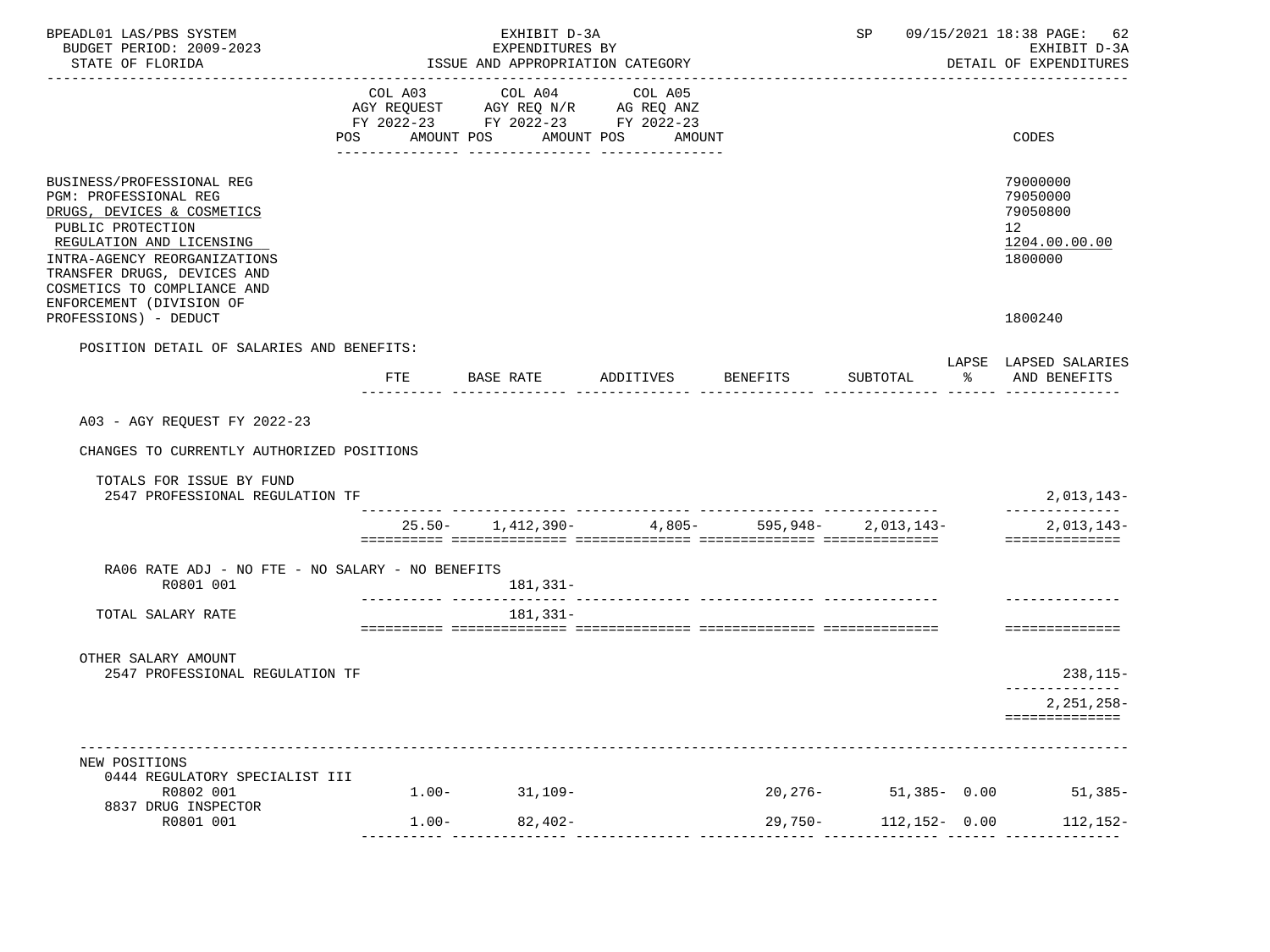| BPEADL01 LAS/PBS SYSTEM<br>BUDGET PERIOD: 2009-2023<br>STATE OF FLORIDA                                                                                                                                                                                                                                                         | EXHIBIT D-3A<br>EXPENDITURES BY<br>ISSUE AND APPROPRIATION CATEGORY |                       |           |                                                                                   | SP                           |                  | 09/15/2021 18:38 PAGE: 63<br>EXHIBIT D-3A<br>DETAIL OF EXPENDITURES |    |                                                                                 |
|---------------------------------------------------------------------------------------------------------------------------------------------------------------------------------------------------------------------------------------------------------------------------------------------------------------------------------|---------------------------------------------------------------------|-----------------------|-----------|-----------------------------------------------------------------------------------|------------------------------|------------------|---------------------------------------------------------------------|----|---------------------------------------------------------------------------------|
|                                                                                                                                                                                                                                                                                                                                 | POS                                                                 | COL A03<br>AMOUNT POS |           | COL A04<br>AGY REQUEST AGY REQ N/R AG REQ ANZ<br>FY 2022-23 FY 2022-23 FY 2022-23 | COL A05<br>AMOUNT POS AMOUNT |                  |                                                                     |    | CODES                                                                           |
| BUSINESS/PROFESSIONAL REG<br>PGM: PROFESSIONAL REG<br>DRUGS, DEVICES & COSMETICS<br>PUBLIC PROTECTION<br>REGULATION AND LICENSING<br>INTRA-AGENCY REORGANIZATIONS<br>TRANSFER DRUGS, DEVICES AND<br>COSMETICS TO COMPLIANCE AND                                                                                                 |                                                                     |                       |           |                                                                                   |                              |                  |                                                                     |    | 79000000<br>79050000<br>79050800<br>12 <sup>°</sup><br>1204.00.00.00<br>1800000 |
| ENFORCEMENT (DIVISION OF<br>PROFESSIONS) - DEDUCT                                                                                                                                                                                                                                                                               |                                                                     |                       |           |                                                                                   |                              |                  |                                                                     |    | 1800240                                                                         |
| POSITION DETAIL OF SALARIES AND BENEFITS:                                                                                                                                                                                                                                                                                       | FTE                                                                 |                       | BASE RATE |                                                                                   | ADDITIVES                    | BENEFITS         | SUBTOTAL                                                            | န္ | LAPSE LAPSED SALARIES<br>AND BENEFITS                                           |
| A03 - AGY REQUEST FY 2022-23                                                                                                                                                                                                                                                                                                    |                                                                     |                       |           |                                                                                   |                              |                  |                                                                     |    |                                                                                 |
| NEW POSITIONS                                                                                                                                                                                                                                                                                                                   |                                                                     |                       |           |                                                                                   |                              |                  |                                                                     |    |                                                                                 |
| TOTALS FOR ISSUE BY FUND<br>2547 PROFESSIONAL REGULATION TF                                                                                                                                                                                                                                                                     |                                                                     |                       |           |                                                                                   |                              |                  |                                                                     |    | $163,537-$                                                                      |
|                                                                                                                                                                                                                                                                                                                                 |                                                                     |                       |           | $2.00 - 113,511 -$                                                                |                              |                  | $50,026 - 163,537 -$                                                |    | 163,537-<br>==============                                                      |
|                                                                                                                                                                                                                                                                                                                                 |                                                                     |                       |           |                                                                                   |                              |                  |                                                                     |    |                                                                                 |
| ESTIMATED EXPENDITURES REALIGNMENT<br>REALIGN BUDGET AUTHORITY FROM<br>CONTRACTED SERVICES TO ACQUISITION                                                                                                                                                                                                                       |                                                                     |                       |           |                                                                                   |                              |                  |                                                                     |    | 2000000                                                                         |
| OF MOTOR VEHICLES AND OPERATION OF<br>MOTOR VEHICLES - DEDUCT<br>SPECIAL CATEGORIES<br>CONTRACTED SERVICES                                                                                                                                                                                                                      |                                                                     |                       |           |                                                                                   |                              |                  |                                                                     |    | 2000180<br>100000<br>100777                                                     |
| PROFESSIONAL REGULATION TF-STATE                                                                                                                                                                                                                                                                                                |                                                                     | $3,500-$              |           |                                                                                   |                              |                  |                                                                     |    | 2547 1                                                                          |
|                                                                                                                                                                                                                                                                                                                                 |                                                                     |                       |           |                                                                                   |                              |                  |                                                                     |    |                                                                                 |
| AGENCY ISSUE NARRATIVE:<br>2022-2023 BUDGET YEAR NARRATIVE:<br>The Department of Business and Professional Regulation requests to transfer \$3,500 from the Contracted Services<br>appropriation category to the Acquisition of Motor Vehicles appropriation category in the Division of Drugs, Devices and<br>Cosmetics (DDC). |                                                                     |                       |           |                                                                                   |                              | IT COMPONENT? NO |                                                                     |    |                                                                                 |

DDC Drug and Medical Gas Inspectors use state vehicles to perform mission critical inspections and respond to complaints.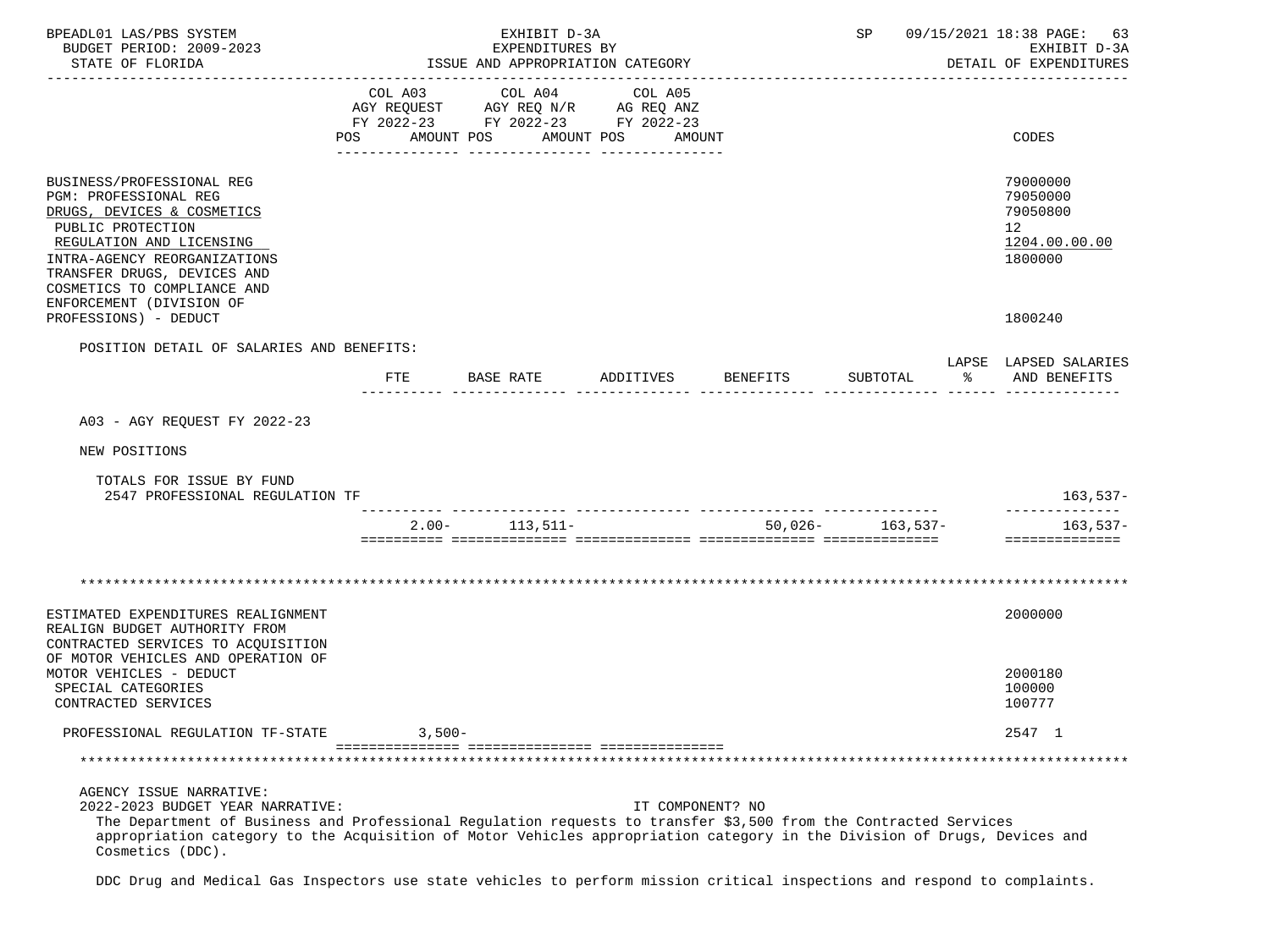| BPEADL01 LAS/PBS SYSTEM<br>BUDGET PERIOD: 2009-2023<br>STATE OF FLORIDA                                                                                                                                         | EXHIBIT D-3A<br>EXPENDITURES BY<br>ISSUE AND APPROPRIATION CATEGORY |                                                                                                                                   |  | SP | 09/15/2021 18:38 PAGE: 64<br>EXHIBIT D-3A<br>DETAIL OF EXPENDITURES             |
|-----------------------------------------------------------------------------------------------------------------------------------------------------------------------------------------------------------------|---------------------------------------------------------------------|-----------------------------------------------------------------------------------------------------------------------------------|--|----|---------------------------------------------------------------------------------|
|                                                                                                                                                                                                                 | POS FOR                                                             | COL A03 COL A04 COL A05<br>AGY REOUEST AGY REO N/R AG REO ANZ<br>FY 2022-23 FY 2022-23 FY 2022-23<br>AMOUNT POS AMOUNT POS AMOUNT |  |    | CODES                                                                           |
| BUSINESS/PROFESSIONAL REG<br><b>PGM: PROFESSIONAL REG</b><br>DRUGS, DEVICES & COSMETICS<br>PUBLIC PROTECTION<br>REGULATION AND LICENSING<br>ESTIMATED EXPENDITURES REALIGNMENT<br>REALIGN BUDGET AUTHORITY FROM |                                                                     |                                                                                                                                   |  |    | 79000000<br>79050000<br>79050800<br>12 <sup>7</sup><br>1204.00.00.00<br>2000000 |
| CONTRACTED SERVICES TO ACOUISITION<br>OF MOTOR VEHICLES AND OPERATION OF<br>MOTOR VEHICLES - DEDUCT                                                                                                             |                                                                     |                                                                                                                                   |  |    | 2000180                                                                         |

 The DDC currently has a fleet of sixteen (16) vehicles and receives a recurring appropriation of \$16,500 in the Acquisition of Motor Vehicles appropriation category that allows for the replacement of one vehicle each year that meets the Department of Management Services replacement criteria.

 There are three vehicles on the current state purchasing contract below \$16,500 - a 2021 Nissan Versa subcompact for \$16,194 at one dealership and \$16,052 at another; or a 2021 Nissan Kicks for \$16,258. The current contract will expire in November 2021 and there is concern that once the new contract is executed, costs will increase and the division may not have any affordable options for vehicle replacement.

 The requested realignment will increase the current appropriation to \$20,000 which will ensure the division will have more options and sufficient budget for future vehicle replacement.

 Linkage to the Department of Business and Professional regulation Long Range Program Plan: Agency Goal #3 - Protect the health and safety of Floridians.

 Linkage to the Florida Strategic Plan for Economic Development: 5.2 Improve the efficiency and effectiveness of government agencies at all levels.

 Budget Summary: Division of Division of Drugs, Devices and Cosmetics Professional Regulation Trust Fund Contracted Services: (\$3,500) \*\*\*\*\*\*\*\*\*\*\*\*\*\*\*\*\*\*\*\*\*\*\*\*\*\*\*\*\*\*\*\*\*\*\*\*\*\*\*\*\*\*\*\*\*\*\*\*\*\*\*\*\*\*\*\*\*\*\*\*\*\*\*\*\*\*\*\*\*\*\*\*\*\*\*\*\*\*\*\*\*\*\*\*\*\*\*\*\*\*\*\*\*\*\*\*\*\*\*\*\*\*\*\*\*\*\*\*\*\*\*\*\*\*\*\*\*\*\*\*\*\*\*\*\*\*\*

| REALIGN BUDGET AUTHORITY FROM      |       |         |
|------------------------------------|-------|---------|
| CONTRACTED SERVICES TO ACOUISITION |       |         |
| OF MOTOR VEHICLES AND OPERATION OF |       |         |
| MOTOR VEHICLES - ADD               |       | 2000190 |
| SPECIAL CATEGORIES                 |       | 100000  |
| ACOUISITION/MOTOR VEHICLES         |       | 100021  |
|                                    |       |         |
| PROFESSIONAL REGULATION TF-STATE   | 3,500 | 2547 1  |
|                                    |       |         |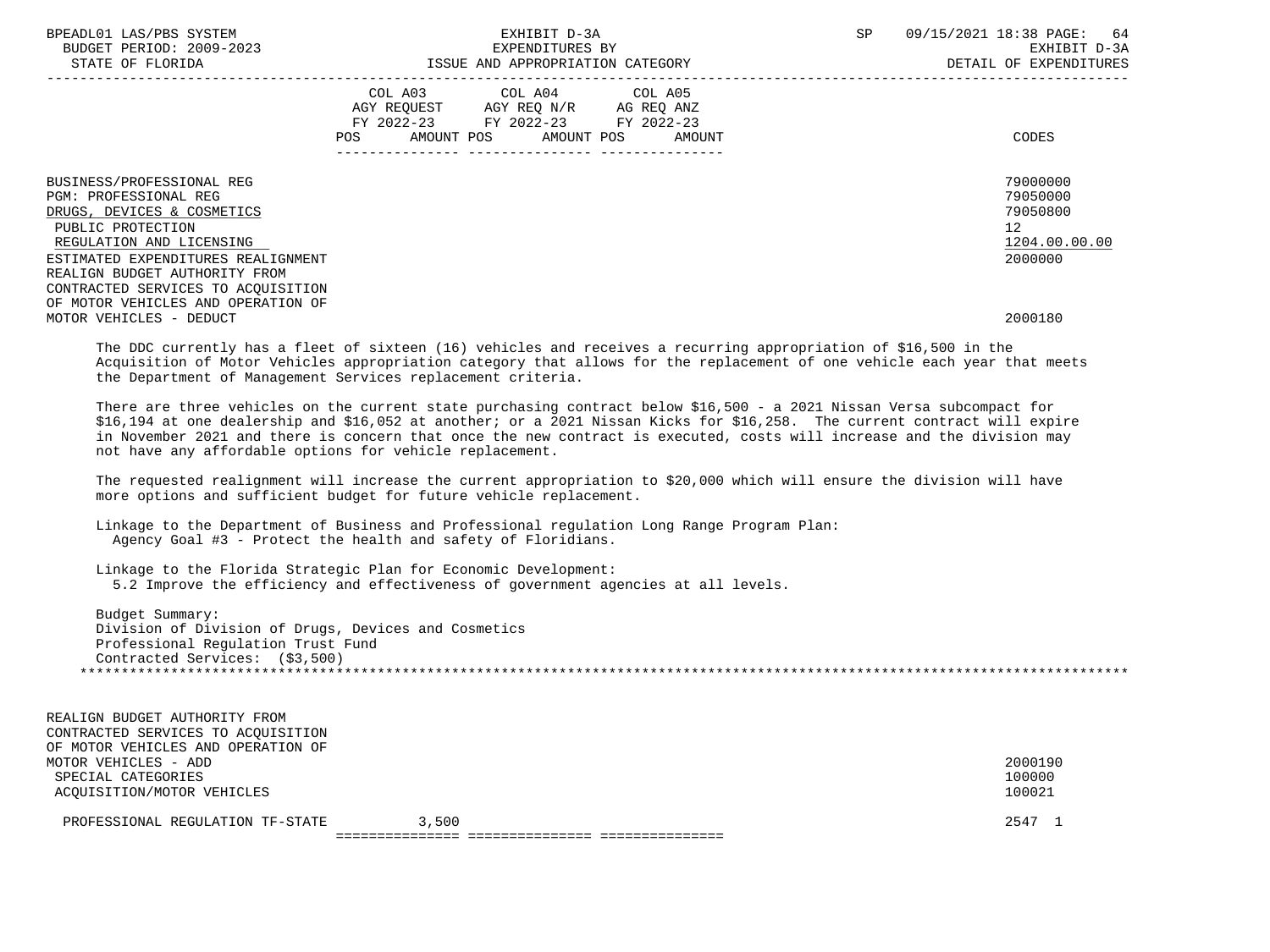| BPEADL01 LAS/PBS SYSTEM |     |                          |
|-------------------------|-----|--------------------------|
|                         |     | BUDGET PERIOD: 2009-2023 |
|                         | CDR |                          |

|                                                                                                                                                                                                                                                                                                              | COL A03<br>AGY REQUEST<br>AMOUNT POS<br><b>POS</b> | COL A04<br>AGY REQ N/R<br>FY 2022-23 FY 2022-23 FY 2022-23<br>AMOUNT POS | COL A05<br>AG REQ ANZ<br>AMOUNT | CODES                                                                         |  |
|--------------------------------------------------------------------------------------------------------------------------------------------------------------------------------------------------------------------------------------------------------------------------------------------------------------|----------------------------------------------------|--------------------------------------------------------------------------|---------------------------------|-------------------------------------------------------------------------------|--|
| BUSINESS/PROFESSIONAL REG<br>PGM: PROFESSIONAL REG<br>DRUGS, DEVICES & COSMETICS<br>PUBLIC PROTECTION<br>REGULATION AND LICENSING<br>ESTIMATED EXPENDITURES REALIGNMENT<br>REALIGN BUDGET AUTHORITY FROM<br>CONTRACTED SERVICES TO ACOUISITION<br>OF MOTOR VEHICLES AND OPERATION OF<br>MOTOR VEHICLES - ADD |                                                    |                                                                          |                                 | 79000000<br>79050000<br>79050800<br>12<br>1204.00.00.00<br>2000000<br>2000190 |  |
|                                                                                                                                                                                                                                                                                                              |                                                    |                                                                          |                                 |                                                                               |  |

AGENCY ISSUE NARRATIVE:

2022-2023 BUDGET YEAR NARRATIVE: IT COMPONENT? NO

 The Department of Business and Professional Regulation requests to transfer \$3,500 from the Contracted Services appropriation category to the Acquisition of Motor Vehicles appropriation category in the Division of Drugs, Devices and Cosmetics (DDC).

 DDC Drug and Medical Gas Inspectors use state vehicles to perform inspections and respond to complaints. The DDC currently has a fleet of sixteen (16) vehicles and receives a recurring appropriation of \$16,500 in the Acquisition of Motor Vehicles appropriation category that allows for the replacement of one vehicle each year that meets the Department of Management Services replacement criteria.

 There are three vehicles on the current state purchasing contract below \$16,500 - a 2021 Nissan Versa subcompact for \$16,194 at one dealership and \$16,052 at another; or a 2021 Nissan Kicks for \$16,258. The current contract will expire in November 2021 and there is concern that once the new contract is executed, costs will increase and the division may not have any affordable options for vehicle replacement.

 The requested realignment will increase the current appropriation to \$20,000 which will ensure the division will have more options and sufficient budget for future vehicle replacement.

 Linkage to the Department of Business and Professional regulation Long Range Program Plan: Agency Goal #3 - Protect the health and safety of Floridians.

 Linkage to the Florida Strategic Plan for Economic Development: 5.2 Improve the efficiency and effectiveness of government agencies at all levels.

 Budget Summary: Division of Division of Drugs, Devices and Cosmetics Professional Regulation Trust Fund Acquisition of Motor Vehicles: \$3,500 \*\*\*\*\*\*\*\*\*\*\*\*\*\*\*\*\*\*\*\*\*\*\*\*\*\*\*\*\*\*\*\*\*\*\*\*\*\*\*\*\*\*\*\*\*\*\*\*\*\*\*\*\*\*\*\*\*\*\*\*\*\*\*\*\*\*\*\*\*\*\*\*\*\*\*\*\*\*\*\*\*\*\*\*\*\*\*\*\*\*\*\*\*\*\*\*\*\*\*\*\*\*\*\*\*\*\*\*\*\*\*\*\*\*\*\*\*\*\*\*\*\*\*\*\*\*\*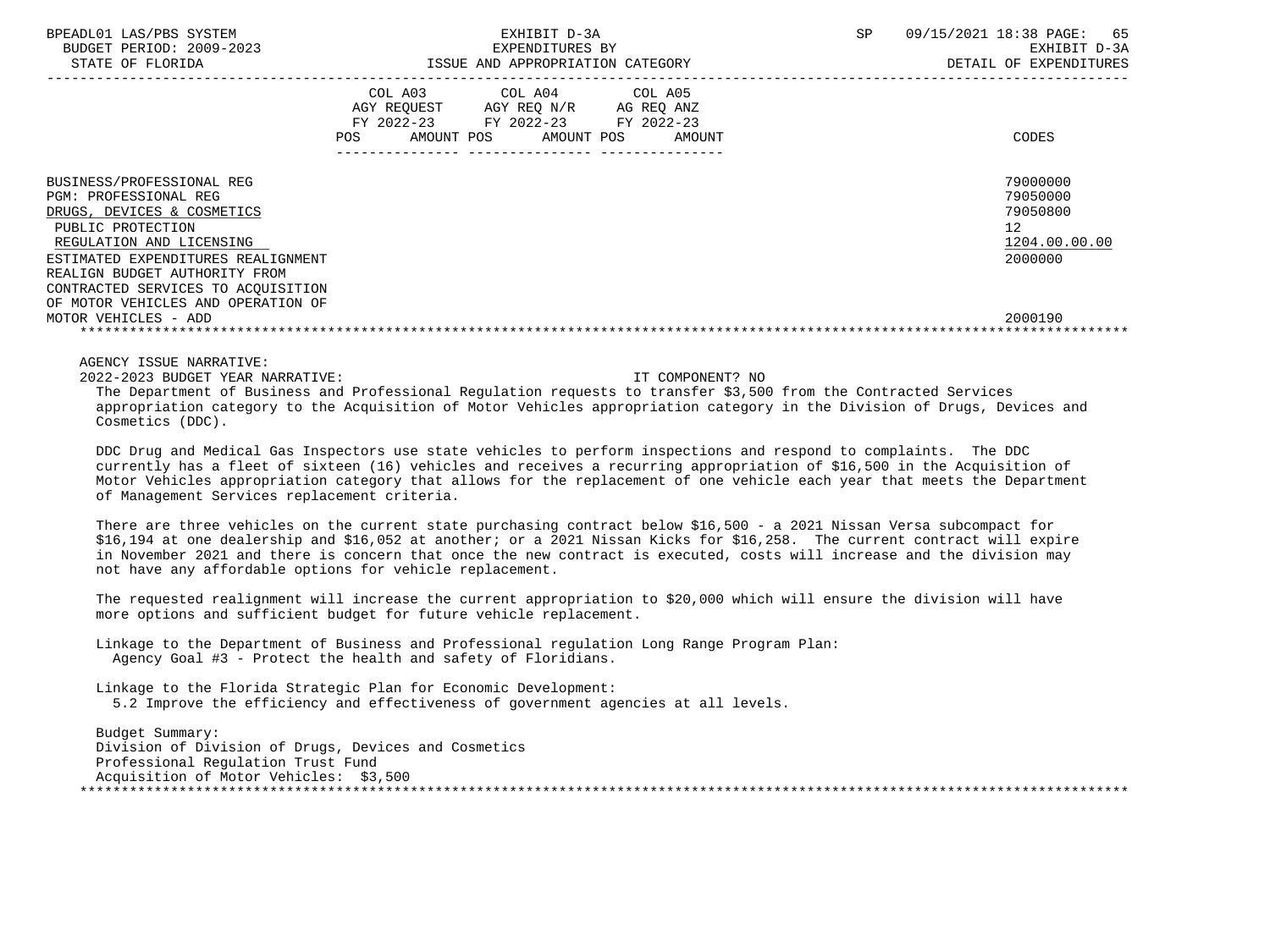| BPEADL01 LAS/PBS SYSTEM                                                                                                                                                                                                 | EXHIBIT D-3A                                                                                                                                                                                                                                                            | 09/15/2021 18:38 PAGE:<br>SP<br>66                                              |
|-------------------------------------------------------------------------------------------------------------------------------------------------------------------------------------------------------------------------|-------------------------------------------------------------------------------------------------------------------------------------------------------------------------------------------------------------------------------------------------------------------------|---------------------------------------------------------------------------------|
| BUDGET PERIOD: 2009-2023                                                                                                                                                                                                | EXPENDITURES BY                                                                                                                                                                                                                                                         | EXHIBIT D-3A                                                                    |
| STATE OF FLORIDA                                                                                                                                                                                                        | ISSUE AND APPROPRIATION CATEGORY                                                                                                                                                                                                                                        | DETAIL OF EXPENDITURES                                                          |
|                                                                                                                                                                                                                         | COL A03<br>COL A04<br>COL A05<br>AGY REQUEST AGY REQ N/R AG REQ ANZ<br>FY 2022-23 FY 2022-23 FY 2022-23                                                                                                                                                                 |                                                                                 |
|                                                                                                                                                                                                                         | AMOUNT POS<br>AMOUNT POS<br>POS<br>AMOUNT                                                                                                                                                                                                                               | CODES                                                                           |
| BUSINESS/PROFESSIONAL REG<br>PGM: PROFESSIONAL REG<br>DRUGS, DEVICES & COSMETICS<br>PUBLIC PROTECTION<br>REGULATION AND LICENSING<br>WORKLOAD<br>CONVERT OTHER PERSONAL SERVICES<br>(OPS) TO FULL TIME EQUIVALENT (FTE) |                                                                                                                                                                                                                                                                         | 79000000<br>79050000<br>79050800<br>12 <sup>°</sup><br>1204.00.00.00<br>3000000 |
| POSITIONS IN DRUGS, DEVICES AND<br>COSMETICS<br>SALARY RATE                                                                                                                                                             |                                                                                                                                                                                                                                                                         | 3001550<br>000000                                                               |
| SALARY RATE 113,511                                                                                                                                                                                                     |                                                                                                                                                                                                                                                                         |                                                                                 |
| SALARIES AND BENEFITS                                                                                                                                                                                                   |                                                                                                                                                                                                                                                                         | 010000                                                                          |
| PROFESSIONAL REGULATION TF-STATE                                                                                                                                                                                        | 2.00<br>163,537                                                                                                                                                                                                                                                         | 2547 1                                                                          |
| OTHER PERSONAL SERVICES                                                                                                                                                                                                 |                                                                                                                                                                                                                                                                         | 030000                                                                          |
| PROFESSIONAL REGULATION TF-STATE 182,596-                                                                                                                                                                               |                                                                                                                                                                                                                                                                         | 2547 1                                                                          |
| EXPENSES                                                                                                                                                                                                                |                                                                                                                                                                                                                                                                         | 040000                                                                          |
| PROFESSIONAL REGULATION TF-STATE                                                                                                                                                                                        | 18,448                                                                                                                                                                                                                                                                  | 2547 1                                                                          |
| SPECIAL CATEGORIES<br>TR/DMS/HR SVCS/STW CONTRCT                                                                                                                                                                        |                                                                                                                                                                                                                                                                         | 100000<br>107040                                                                |
| PROFESSIONAL REGULATION TF-STATE                                                                                                                                                                                        | 611                                                                                                                                                                                                                                                                     | 2547 1                                                                          |
| TOTAL: CONVERT OTHER PERSONAL SERVICES<br>(OPS) TO FULL TIME EOUIVALENT (FTE)<br>POSITIONS IN DRUGS, DEVICES AND<br>COSMETICS<br>TOTAL POSITIONS 2.00<br>TOTAL ISSUE<br>TOTAL SALARY RATE 113,511                       |                                                                                                                                                                                                                                                                         | 3001550                                                                         |
|                                                                                                                                                                                                                         |                                                                                                                                                                                                                                                                         |                                                                                 |
| AGENCY ISSUE NARRATIVE:<br>2022-2023 BUDGET YEAR NARRATIVE:                                                                                                                                                             | IT COMPONENT? NO<br>The Department of Business and Professional Regulation, Division of Drugs, Devices and Cosmetics (DDC) requests two (2)<br>FTE positions - one (1) Regulatory Specialist III (Medical Gas Inspector) and one (1) Drug Inspector, salary rate in the |                                                                                 |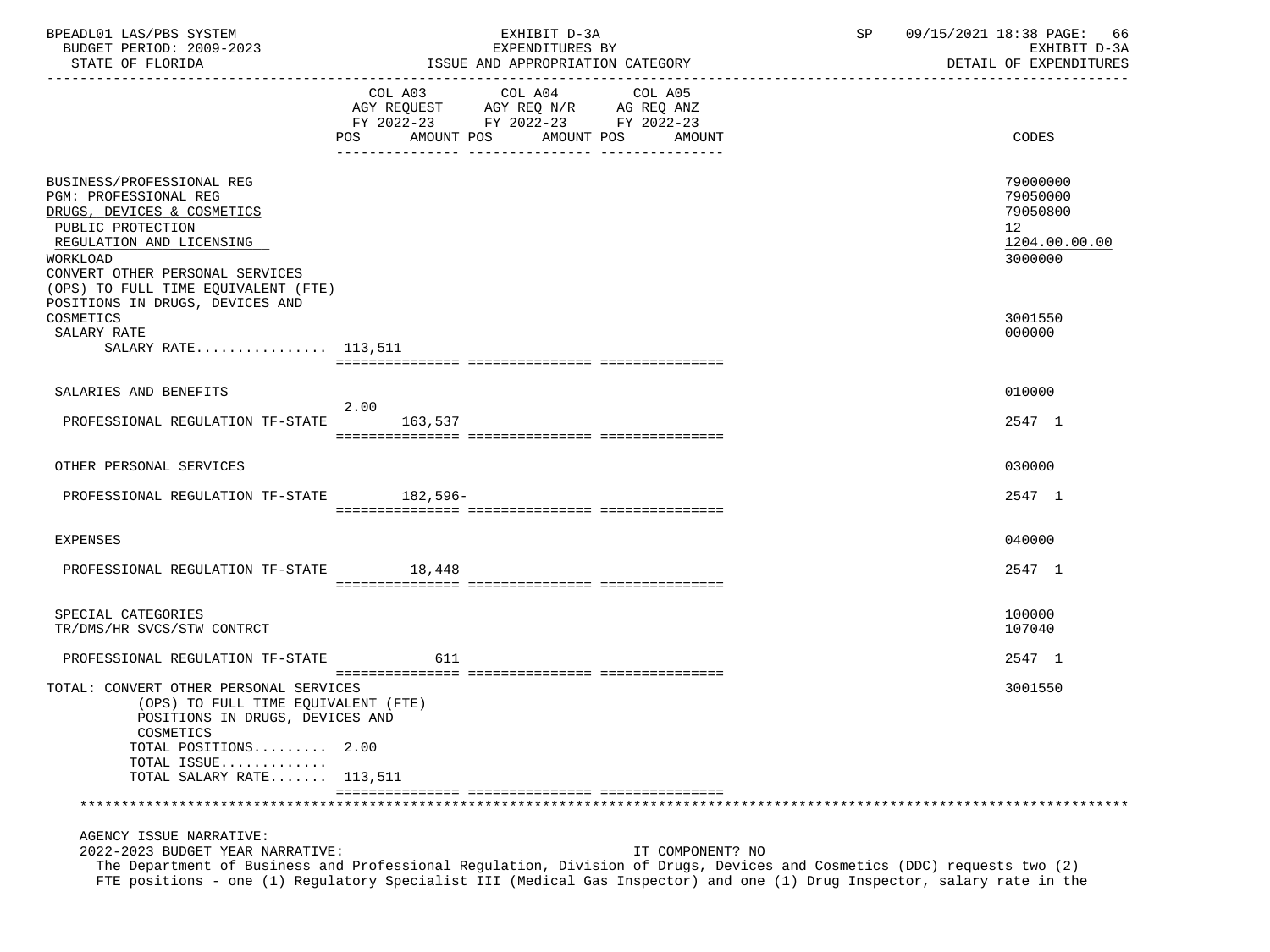| BPEADL01 LAS/PBS SYSTEM |                   |                          |
|-------------------------|-------------------|--------------------------|
|                         |                   | BUDGET PERIOD: 2009-2023 |
|                         | גתדכת זה הת היהיה |                          |

|                                                                                                                                                                                         | COL A03<br>AGY REQUEST<br>AMOUNT POS<br>POS | COL A04<br>AGY REQ N/R<br>FY 2022-23 FY 2022-23 FY 2022-23<br>AMOUNT POS | COL A05<br>AG REQ ANZ<br>AMOUNT | CODES                                                              |
|-----------------------------------------------------------------------------------------------------------------------------------------------------------------------------------------|---------------------------------------------|--------------------------------------------------------------------------|---------------------------------|--------------------------------------------------------------------|
| BUSINESS/PROFESSIONAL REG<br><b>PGM: PROFESSIONAL REG</b><br>DRUGS, DEVICES & COSMETICS<br>PUBLIC PROTECTION<br>REGULATION AND LICENSING<br>WORKLOAD<br>CONVERT OTHER PERSONAL SERVICES |                                             |                                                                          |                                 | 79000000<br>79050000<br>79050800<br>12<br>1204.00.00.00<br>3000000 |
| (OPS) TO FULL TIME EQUIVALENT (FTE)<br>POSITIONS IN DRUGS, DEVICES AND<br>COSMETICS                                                                                                     |                                             |                                                                          |                                 | 3001550                                                            |

 amount of 113,511 and to transfer \$182,596 in funding from the Other Personal Services (OPS) appropriation category to establish \$163,537 in the Salaries and Benefits appropriation category, \$18,448 in the Expenses appropriation category, and \$611 in the Transfer to Department of management Services - Human Resources Services Purchased Per Statewide Contract appropriation category to provide the funding for the two new positions.

 The DDC currently has fourteen and a half (14.5) inspector positions for the entire state (nine (9) drug inspectors, nine and a half (1.5) medical gas inspectors and four (4) OPS medical gas inspectors). Of these fourteen and a half (14.5) positions, the DDC currently has four (4) vacant positions. The DDC currently receives and/or processes an average of 250 applications daily. Of those 250 applications about seventy-five percent (75%) are subject to inspections. With the current vacancies impacting available employee workloads, the DDC is in desperate need of assistance for its compliance/enforcement section. Of the four (4) OPS medical gas inspector positions the DDC currently has one (1) position filled. The historic OPS medical gas inspectors for Miami-Dade and Broward locations covered twelve (12) counties including the very large county of Dade. The division has experienced high turnover for our south Florida field offices due in part to the hourly rate of pay for the OPS positions, the classification of the positions as "OPS," and the vast area of assignment. During the past four (4) years, there have been ten (ten) resignations in these OPS, medical gas inspector positions. Because of the vast area of coverage in south Florida and turnover rate for Broward and Miami-Dade field offices for the medical gas inspectors, the three (3) south Florida drug inspectors are consistently experiencing extremely high workloads.

 In Fiscal Year 2016-17, the Florida Legislature appropriated OPS funds to the DDC for the hiring of four (4) OPS medical gas inspectors to facilitate the risk-based inspections program allowing the DDC's drug inspectors to focus on inspecting drug establishments. Since 2016, the DDC's efforts to employ and retain the OPS medical gas inspectors have resulted in high turnover resulting in inefficiencies and workflow disruption. In order to mitigate this, a decision to review the type of inspectors DDC would attempt to employ and the rate of pay was initiated. A decision was made to propose the conversion of the four (4) OPS positions into 2 FTE positions, consisting of (1) medical gas inspector and one (1) drug inspector. This decision was based on the determination that the primary basis for the high turnover in these OPS positions was that they were not career service. The one (1) additional medical gas inspector position will continue to allow for inspections of the medical gas permit within 3 years and the one (1) additional drug inspector position will assist with the increased workload of drug manufacturers and distributor inspections in addition to assisting with medical gas inspections.

 The DDC anticipates the addition of the two (2) requested career service positions will attract and retain needed staff and will ultimately result in faster turnaround in performing inspections required to permit and open new business and an increased turnaround on routine inspections which may identify violations that could pose a threat to public safety.

 Linkage to the Department of Business and Professional Regulation Long Range Program Plan: Agency Goal #3 Protect the health and safety of Floridians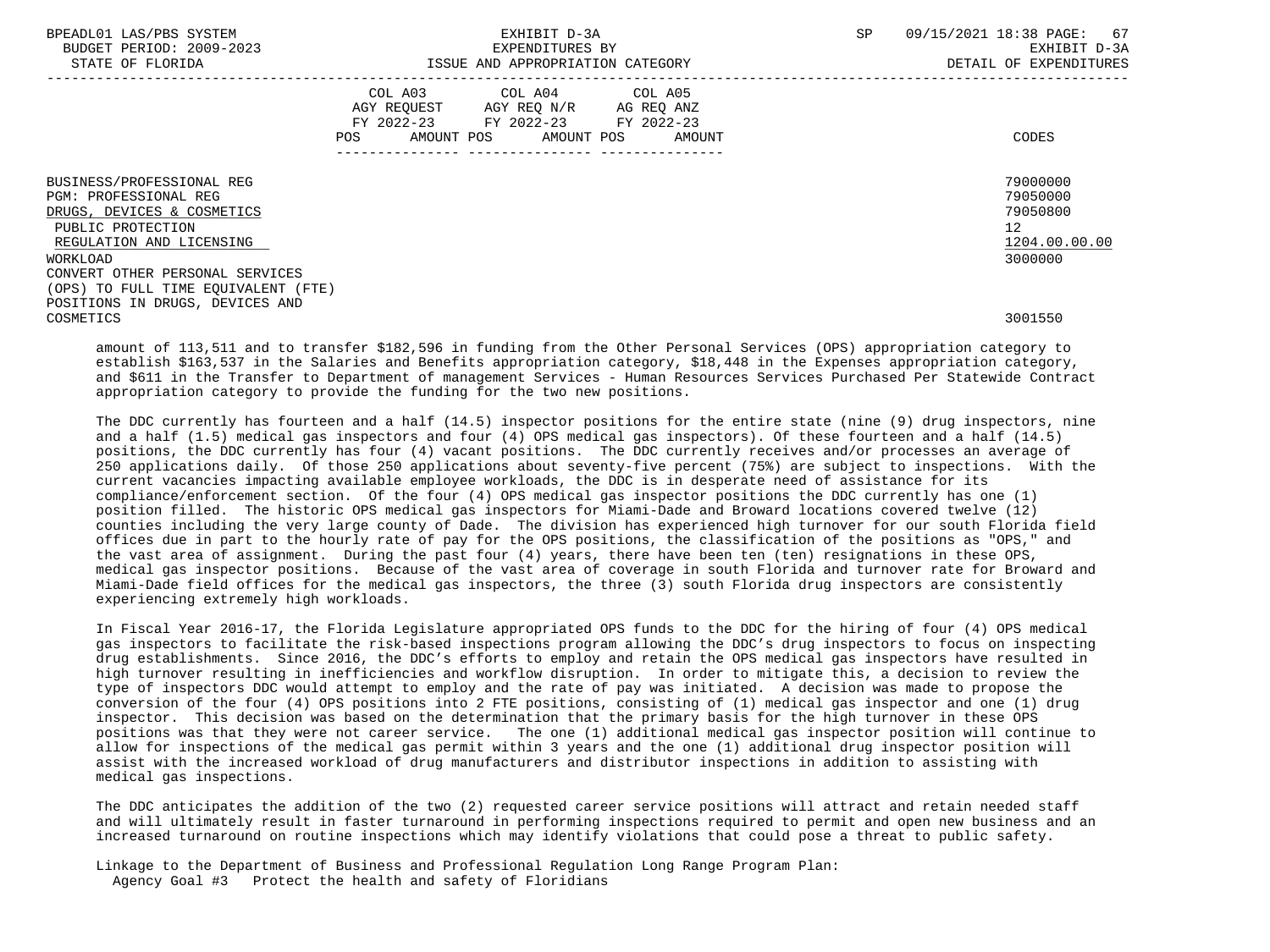| BPEADL01 LAS/PBS SYSTEM<br>BUDGET PERIOD: 2009-2023                                                                                                                                                                                                                                                                                           | EXHIBIT D-3A<br>EXPENDITURES BY |                                                                                                                                       |           |          | 09/15/2021 18:38 PAGE: 68<br>SP<br>EXHIBIT D-3A |    |                                                                    |
|-----------------------------------------------------------------------------------------------------------------------------------------------------------------------------------------------------------------------------------------------------------------------------------------------------------------------------------------------|---------------------------------|---------------------------------------------------------------------------------------------------------------------------------------|-----------|----------|-------------------------------------------------|----|--------------------------------------------------------------------|
|                                                                                                                                                                                                                                                                                                                                               |                                 |                                                                                                                                       |           |          |                                                 |    | DETAIL OF EXPENDITURES                                             |
|                                                                                                                                                                                                                                                                                                                                               |                                 | COL A03 COL A04 COL A05<br>AGY REQUEST AGY REQ N/R AG REQ ANZ<br>FY 2022-23 FY 2022-23 FY 2022-23<br>POS AMOUNT POS AMOUNT POS AMOUNT |           |          |                                                 |    | CODES                                                              |
| BUSINESS/PROFESSIONAL REG<br>PGM: PROFESSIONAL REG<br>DRUGS, DEVICES & COSMETICS<br>PUBLIC PROTECTION<br>REGULATION AND LICENSING<br>WORKLOAD<br>CONVERT OTHER PERSONAL SERVICES<br>(OPS) TO FULL TIME EQUIVALENT (FTE)<br>POSITIONS IN DRUGS, DEVICES AND                                                                                    |                                 |                                                                                                                                       |           |          |                                                 |    | 79000000<br>79050000<br>79050800<br>12<br>1204.00.00.00<br>3000000 |
| COSMETICS                                                                                                                                                                                                                                                                                                                                     |                                 |                                                                                                                                       |           |          |                                                 |    | 3001550                                                            |
| Linkage to the Florida Strategic Plan for Economic Development:<br>5.2 Improve the efficiency and effectiveness of government agencies at all levels.<br>Budget Summary:<br>Division of Drugs, Devices and Cosmetics<br>Professional Requlation Trust Fund<br>Other Personal Services (OPS): (\$182,596)<br>FTE: 2.00<br>Salary Rate: 113,511 |                                 |                                                                                                                                       |           |          |                                                 |    |                                                                    |
| Salaries and Benefits: \$163,537                                                                                                                                                                                                                                                                                                              |                                 |                                                                                                                                       |           |          |                                                 |    |                                                                    |
| Expenses: \$18,448<br>Transfer to DMS/HR Services: \$18,448                                                                                                                                                                                                                                                                                   |                                 |                                                                                                                                       |           |          |                                                 |    |                                                                    |
| Total:<br>FTE: 2.00<br>Salary Rate: 113,511<br>Budget Total:                                                                                                                                                                                                                                                                                  | \$0                             |                                                                                                                                       |           |          |                                                 |    |                                                                    |
| POSITION DETAIL OF SALARIES AND BENEFITS:                                                                                                                                                                                                                                                                                                     |                                 |                                                                                                                                       |           |          |                                                 |    |                                                                    |
|                                                                                                                                                                                                                                                                                                                                               | FTE                             | BASE RATE                                                                                                                             | ADDITIVES | BENEFITS | SUBTOTAL                                        | ిన | LAPSE LAPSED SALARIES<br>AND BENEFITS                              |
| A03 - AGY REQUEST FY 2022-23                                                                                                                                                                                                                                                                                                                  |                                 |                                                                                                                                       |           |          |                                                 |    |                                                                    |
| NEW POSITIONS                                                                                                                                                                                                                                                                                                                                 |                                 |                                                                                                                                       |           |          |                                                 |    |                                                                    |
| 0444 REGULATORY SPECIALIST III<br>N0802 001                                                                                                                                                                                                                                                                                                   |                                 | 1.00 31,109                                                                                                                           |           |          |                                                 |    | 20,276 51,385 0.00 51,385                                          |
| 8837 DRUG INSPECTOR<br>N0801 001                                                                                                                                                                                                                                                                                                              | 1.00                            | 82,402                                                                                                                                |           | 29,750   | 112,152 0.00                                    |    | 112,152                                                            |
|                                                                                                                                                                                                                                                                                                                                               |                                 |                                                                                                                                       |           |          |                                                 |    |                                                                    |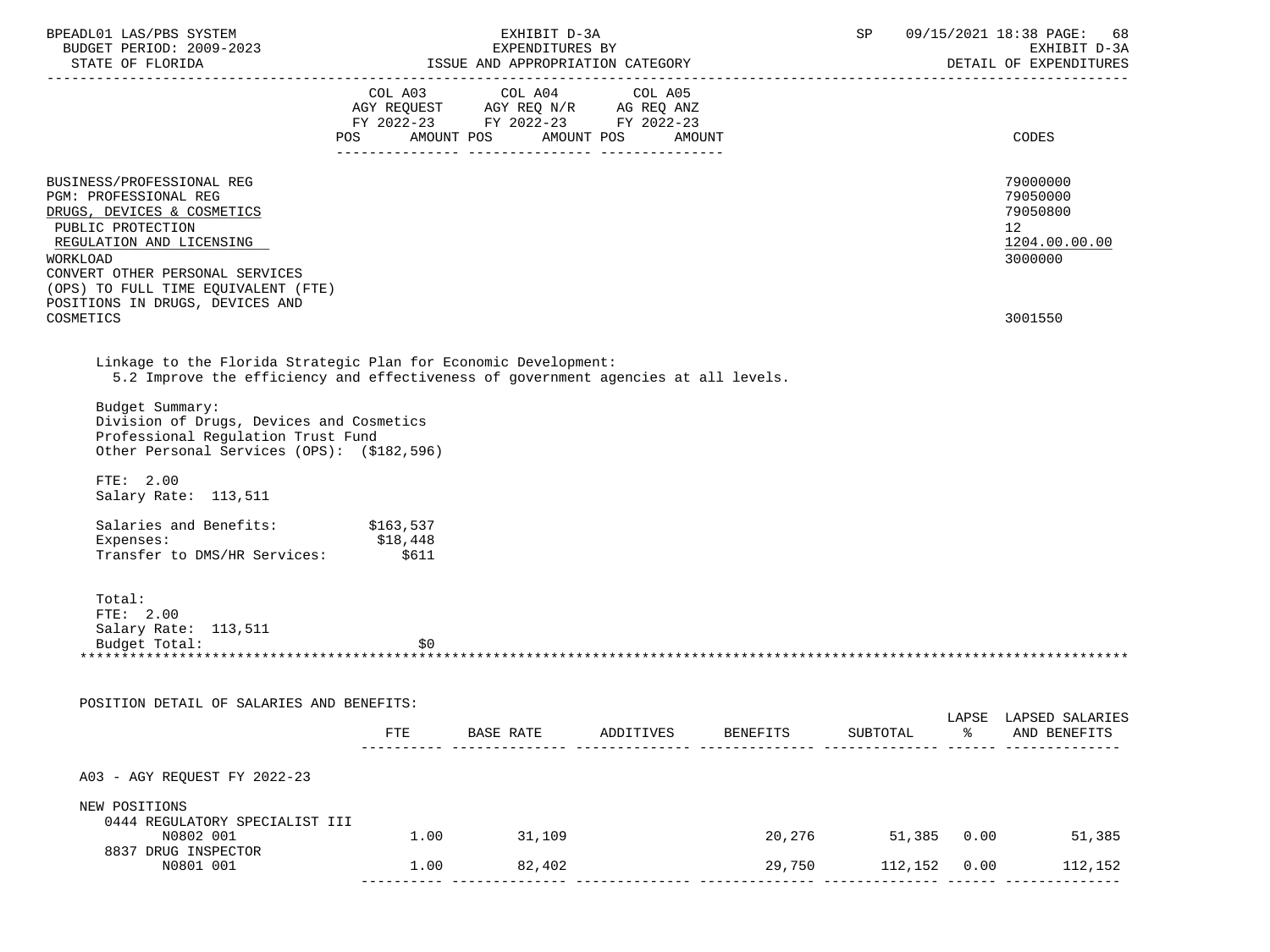| BPEADL01 LAS/PBS SYSTEM<br>BUDGET PERIOD: 2009-2023<br>STATE OF FLORIDA                                                                                                                                                 |            | EXHIBIT D-3A<br>EXPENDITURES BY<br>ISSUE AND APPROPRIATION CATEGORY                                                           |                    | SP             |    | 09/15/2021 18:38 PAGE: 69<br>EXHIBIT D-3A<br>DETAIL OF EXPENDITURES             |
|-------------------------------------------------------------------------------------------------------------------------------------------------------------------------------------------------------------------------|------------|-------------------------------------------------------------------------------------------------------------------------------|--------------------|----------------|----|---------------------------------------------------------------------------------|
|                                                                                                                                                                                                                         | <b>POS</b> | COL A03 COL A04 COL A05<br>AGY REQUEST AGY REQ N/R AG REQ ANZ<br>FY 2022-23 FY 2022-23 FY 2022-23<br>AMOUNT POS<br>AMOUNT POS | AMOUNT             |                |    | CODES                                                                           |
| BUSINESS/PROFESSIONAL REG<br>PGM: PROFESSIONAL REG<br>DRUGS, DEVICES & COSMETICS<br>PUBLIC PROTECTION<br>REGULATION AND LICENSING<br>WORKLOAD<br>CONVERT OTHER PERSONAL SERVICES<br>(OPS) TO FULL TIME EOUIVALENT (FTE) |            |                                                                                                                               |                    |                |    | 79000000<br>79050000<br>79050800<br>12 <sup>°</sup><br>1204.00.00.00<br>3000000 |
| POSITIONS IN DRUGS, DEVICES AND<br>COSMETICS                                                                                                                                                                            |            |                                                                                                                               |                    |                |    | 3001550                                                                         |
| POSITION DETAIL OF SALARIES AND BENEFITS:                                                                                                                                                                               |            |                                                                                                                               |                    |                |    | LAPSE LAPSED SALARIES                                                           |
|                                                                                                                                                                                                                         | FTE        | BASE RATE                                                                                                                     | ADDITIVES BENEFITS | SUBTOTAL       | န္ | AND BENEFITS                                                                    |
| A03 - AGY REOUEST FY 2022-23                                                                                                                                                                                            |            |                                                                                                                               |                    |                |    |                                                                                 |
| NEW POSITIONS                                                                                                                                                                                                           |            |                                                                                                                               |                    |                |    |                                                                                 |
| TOTALS FOR ISSUE BY FUND<br>2547 PROFESSIONAL REGULATION TF                                                                                                                                                             |            |                                                                                                                               |                    |                |    | 163,537                                                                         |
|                                                                                                                                                                                                                         |            | 2.00 113.511                                                                                                                  |                    | 50,026 163,537 |    | 163,537<br>==============                                                       |
|                                                                                                                                                                                                                         |            |                                                                                                                               |                    |                |    |                                                                                 |
|                                                                                                                                                                                                                         |            |                                                                                                                               |                    |                |    |                                                                                 |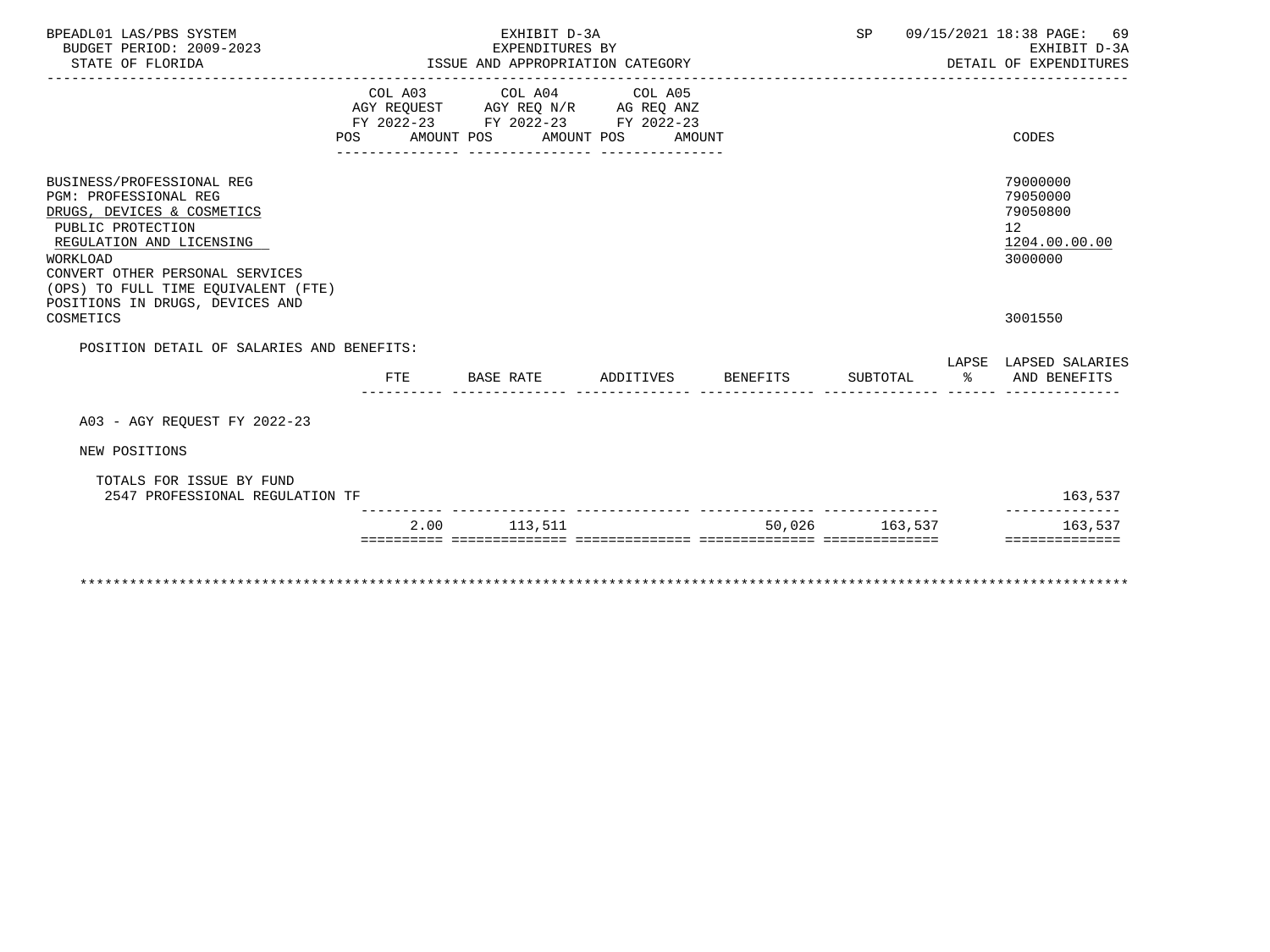| BPEADL01 LAS/PBS SYSTEM<br>BUDGET PERIOD: 2009-2023<br>STATE OF FLORIDA                                                                                                                                                                         |           |                                                                                                                                          | EXHIBIT D-3A<br>EXPENDITURES BY<br>ISSUE AND APPROPRIATION CATEGORY | 09/15/2021 18:38 PAGE: 70<br>SP<br>EXHIBIT D-3A<br>DETAIL OF EXPENDITURES |                                                                                                      |  |
|-------------------------------------------------------------------------------------------------------------------------------------------------------------------------------------------------------------------------------------------------|-----------|------------------------------------------------------------------------------------------------------------------------------------------|---------------------------------------------------------------------|---------------------------------------------------------------------------|------------------------------------------------------------------------------------------------------|--|
|                                                                                                                                                                                                                                                 |           | COL A03 COL A04 COL A05<br>AGY REQUEST AGY REQ N/R AG REQ ANZ<br>FY 2022-23 FY 2022-23 FY 2022-23<br>POS AMOUNT POS AMOUNT POS<br>AMOUNT |                                                                     | CODES                                                                     |                                                                                                      |  |
| BUSINESS/PROFESSIONAL REG<br><b>PGM: PARI-MUTUEL WAGERING</b><br>PARI-MUTUEL WAGERING<br>PUBLIC PROTECTION<br>REGULATION AND LICENSING<br>ESTIMATED EXPENDITURES<br>ESTIMATED EXPENDITURES - OPERATIONS<br>SALARY RATE<br>SALARY RATE 2,824,529 |           |                                                                                                                                          |                                                                     |                                                                           | 79000000<br>79100000<br>79100400<br>12 <sup>°</sup><br>1204.00.00.00<br>1000000<br>1001000<br>000000 |  |
| SALARIES AND BENEFITS                                                                                                                                                                                                                           |           |                                                                                                                                          |                                                                     |                                                                           | 010000                                                                                               |  |
| PARI-MUTUEL WAGERING TF -STATE 4,215,949                                                                                                                                                                                                        |           | 59.00                                                                                                                                    |                                                                     |                                                                           | 2520 1                                                                                               |  |
| OTHER PERSONAL SERVICES                                                                                                                                                                                                                         |           |                                                                                                                                          |                                                                     |                                                                           | 030000                                                                                               |  |
| PARI-MUTUEL WAGERING TF -STATE 1,439,085                                                                                                                                                                                                        |           |                                                                                                                                          |                                                                     |                                                                           | 2520 1                                                                                               |  |
| <b>EXPENSES</b>                                                                                                                                                                                                                                 |           |                                                                                                                                          |                                                                     |                                                                           | 040000                                                                                               |  |
| PARI-MUTUEL WAGERING TF -STATE 653,747                                                                                                                                                                                                          |           |                                                                                                                                          |                                                                     |                                                                           | 2520 1                                                                                               |  |
| OPERATING CAPITAL OUTLAY                                                                                                                                                                                                                        |           |                                                                                                                                          |                                                                     |                                                                           | 060000                                                                                               |  |
| PARI-MUTUEL WAGERING TF -STATE 13,032                                                                                                                                                                                                           |           |                                                                                                                                          |                                                                     |                                                                           | 2520 1                                                                                               |  |
| SPECIAL CATEGORIES<br>ACQUISITION/MOTOR VEHICLES                                                                                                                                                                                                |           |                                                                                                                                          |                                                                     |                                                                           | 100000<br>100021                                                                                     |  |
| PARI-MUTUEL WAGERING TF                                                                                                                                                                                                                         |           | $-STATE$<br>40,002                                                                                                                       |                                                                     |                                                                           | 2520 1                                                                                               |  |
| CONTRACTED SERVICES                                                                                                                                                                                                                             |           |                                                                                                                                          |                                                                     |                                                                           | 100777                                                                                               |  |
| PARI-MUTUEL WAGERING TF                                                                                                                                                                                                                         | $-$ STATE | 27,317                                                                                                                                   |                                                                     |                                                                           | 2520 1                                                                                               |  |
| OPERATION/MOTOR VEHICLES                                                                                                                                                                                                                        |           |                                                                                                                                          |                                                                     |                                                                           | 102289                                                                                               |  |
| PARI-MUTUEL WAGERING TF                                                                                                                                                                                                                         | $-$ STATE | 62,000                                                                                                                                   |                                                                     |                                                                           | 2520 1                                                                                               |  |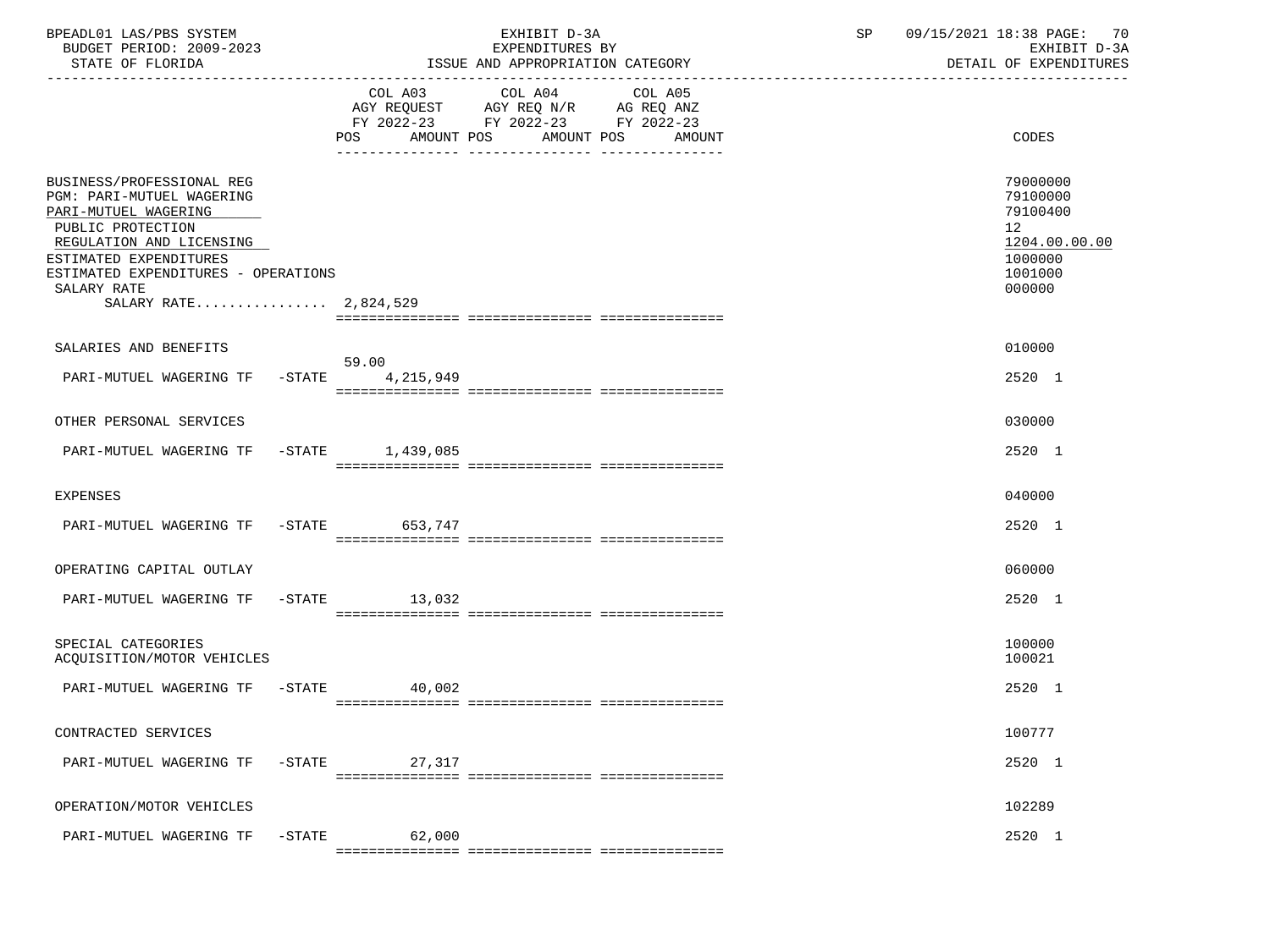| BPEADL01 LAS/PBS SYSTEM<br>BUDGET PERIOD: 2009-2023<br>STATE OF FLORIDA                                                                                                                                                                             |                       | EXHIBIT D-3A<br>EXPENDITURES BY<br>ISSUE AND APPROPRIATION CATEGORY                                                                     | SP and the set of the set of the set of the set of the set of the set of the set of the set of the set of the set of the set of the set of the set of the set of the set of the set of the set of the set of the set of the se | 09/15/2021 18:38 PAGE: 71<br>EXHIBIT D-3A<br>DETAIL OF EXPENDITURES                                            |
|-----------------------------------------------------------------------------------------------------------------------------------------------------------------------------------------------------------------------------------------------------|-----------------------|-----------------------------------------------------------------------------------------------------------------------------------------|--------------------------------------------------------------------------------------------------------------------------------------------------------------------------------------------------------------------------------|----------------------------------------------------------------------------------------------------------------|
|                                                                                                                                                                                                                                                     | POS                   | COL A03 COL A04 COL A05<br>AGY REQUEST AGY REQ N/R AG REQ ANZ<br>FY 2022-23 FY 2022-23 FY 2022-23<br>AMOUNT POS<br>AMOUNT POS<br>AMOUNT |                                                                                                                                                                                                                                | CODES                                                                                                          |
| BUSINESS/PROFESSIONAL REG<br>PGM: PARI-MUTUEL WAGERING<br>PARI-MUTUEL WAGERING<br>PUBLIC PROTECTION<br>REGULATION AND LICENSING<br>ESTIMATED EXPENDITURES<br>ESTIMATED EXPENDITURES - OPERATIONS<br>SPECIAL CATEGORIES<br>RISK MANAGEMENT INSURANCE |                       |                                                                                                                                         |                                                                                                                                                                                                                                | 79000000<br>79100000<br>79100400<br>12 <sup>°</sup><br>1204.00.00.00<br>1000000<br>1001000<br>100000<br>103241 |
| PARI-MUTUEL WAGERING TF -STATE 70,507                                                                                                                                                                                                               |                       |                                                                                                                                         |                                                                                                                                                                                                                                | 2520 1                                                                                                         |
| LEASE/PURCHASE/EQUIPMENT                                                                                                                                                                                                                            |                       |                                                                                                                                         |                                                                                                                                                                                                                                | 105281                                                                                                         |
| PARI-MUTUEL WAGERING TF -STATE 10,063                                                                                                                                                                                                               |                       |                                                                                                                                         |                                                                                                                                                                                                                                | 2520 1                                                                                                         |
| RACING ANIMAL MED RESEARCH                                                                                                                                                                                                                          |                       |                                                                                                                                         |                                                                                                                                                                                                                                | 105511                                                                                                         |
| PARI-MUTUEL WAGERING TF -STATE 100,000                                                                                                                                                                                                              |                       |                                                                                                                                         |                                                                                                                                                                                                                                | 2520 1                                                                                                         |
| PARI-MUTUEL LAB CONTRACT                                                                                                                                                                                                                            |                       |                                                                                                                                         |                                                                                                                                                                                                                                | 105515                                                                                                         |
| PARI-MUTUEL WAGERING TF                                                                                                                                                                                                                             | -STATE 1,916,000      |                                                                                                                                         |                                                                                                                                                                                                                                | 2520 1                                                                                                         |
| TR/DMS/HR SVCS/STW CONTRCT                                                                                                                                                                                                                          |                       |                                                                                                                                         |                                                                                                                                                                                                                                | 107040                                                                                                         |
| PARI-MUTUEL WAGERING TF -STATE 39,754                                                                                                                                                                                                               |                       |                                                                                                                                         |                                                                                                                                                                                                                                | 2520 1                                                                                                         |
| CON/PARI-MUT WAG/COMPL SYS                                                                                                                                                                                                                          |                       |                                                                                                                                         |                                                                                                                                                                                                                                | 109062                                                                                                         |
| PARI-MUTUEL WAGERING TF -STATE 296,476                                                                                                                                                                                                              |                       |                                                                                                                                         |                                                                                                                                                                                                                                | 2520 1                                                                                                         |
| TOTAL: ESTIMATED EXPENDITURES - OPERATIONS<br>TOTAL POSITIONS 59.00<br>TOTAL SALARY RATE $2,824,529$                                                                                                                                                | TOTAL ISSUE 8,883,932 |                                                                                                                                         |                                                                                                                                                                                                                                | 1001000                                                                                                        |
|                                                                                                                                                                                                                                                     |                       |                                                                                                                                         |                                                                                                                                                                                                                                |                                                                                                                |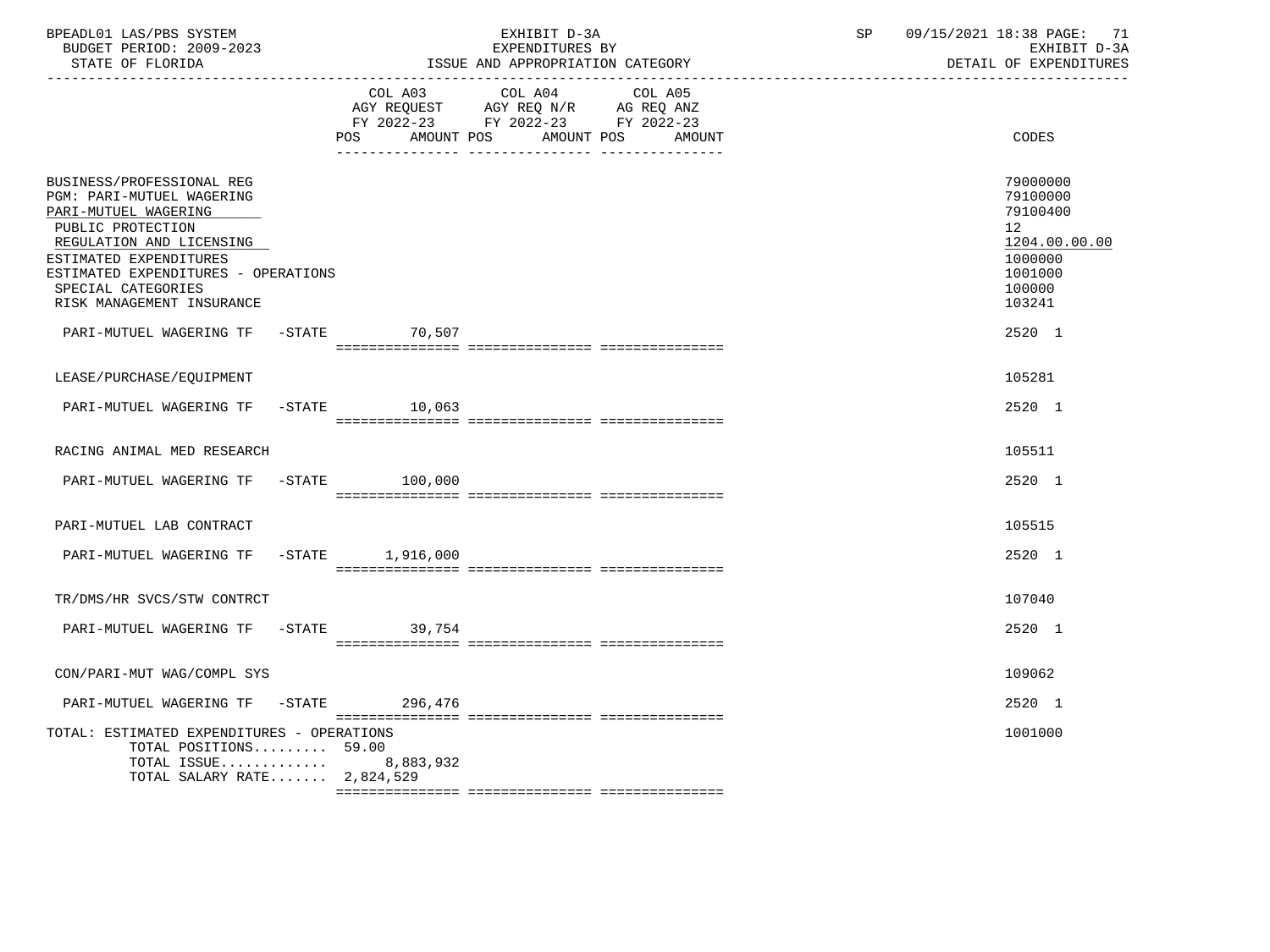| BPEADL01 LAS/PBS SYSTEM<br>BUDGET PERIOD: 2009-2023                                                                                                                                                                                                                                       | EXHIBIT D-3A<br>EXPENDITURES BY                                                                                                          | 09/15/2021 18:38 PAGE: 72<br>SP and the set of the set of the set of the set of the set of the set of the set of the set of the set of the s<br>EXHIBIT D-3A<br>DETAIL OF EXPENDITURES |
|-------------------------------------------------------------------------------------------------------------------------------------------------------------------------------------------------------------------------------------------------------------------------------------------|------------------------------------------------------------------------------------------------------------------------------------------|----------------------------------------------------------------------------------------------------------------------------------------------------------------------------------------|
|                                                                                                                                                                                                                                                                                           | COL A03 COL A04 COL A05<br>AGY REQUEST AGY REQ N/R AG REQ ANZ<br>FY 2022-23 FY 2022-23 FY 2022-23<br>POS AMOUNT POS AMOUNT POS<br>AMOUNT | CODES                                                                                                                                                                                  |
| BUSINESS/PROFESSIONAL REG<br>PGM: PARI-MUTUEL WAGERING<br>PARI-MUTUEL WAGERING<br>PUBLIC PROTECTION<br>REGULATION AND LICENSING<br>ESTIMATED EXPENDITURES<br>SALARY INCREASES FOR FY 2021-22 -<br>STATE EMPLOYEE MINIMUM WAGE<br>INCREASE - EFFECTIVE 7/1/2021<br>OTHER PERSONAL SERVICES |                                                                                                                                          | 79000000<br>79100000<br>79100400<br>12 <sup>12</sup><br>1204.00.00.00<br>1000000<br>1001030<br>030000                                                                                  |
| PARI-MUTUEL WAGERING TF -STATE 14,832                                                                                                                                                                                                                                                     |                                                                                                                                          | 2520 1                                                                                                                                                                                 |
| FLORIDA RETIREMENT SYSTEM<br>ADJUSTMENT - FY 2021-22 - NORMAL<br>COST AND UNFUNDED ACTUARIAL<br>LIABILITY<br>SALARIES AND BENEFITS                                                                                                                                                        |                                                                                                                                          | 1001070<br>010000                                                                                                                                                                      |
| PARI-MUTUEL WAGERING TF -STATE 24,411                                                                                                                                                                                                                                                     |                                                                                                                                          | 2520 1                                                                                                                                                                                 |
| CASUALTY INSURANCE PREMIUM<br>ADJUSTMENT<br>SPECIAL CATEGORIES<br>RISK MANAGEMENT INSURANCE<br>PARI-MUTUEL WAGERING TF -STATE 43,398                                                                                                                                                      |                                                                                                                                          | 1001090<br>100000<br>103241<br>2520 1                                                                                                                                                  |
| REALLOCATION OF HUMAN RESOURCES<br>OUTSOURCING<br>SPECIAL CATEGORIES<br>TR/DMS/HR SVCS/STW CONTRCT                                                                                                                                                                                        |                                                                                                                                          | 1005900<br>100000<br>107040                                                                                                                                                            |
| PARI-MUTUEL WAGERING TF -STATE 3,204-                                                                                                                                                                                                                                                     |                                                                                                                                          | 2520 1                                                                                                                                                                                 |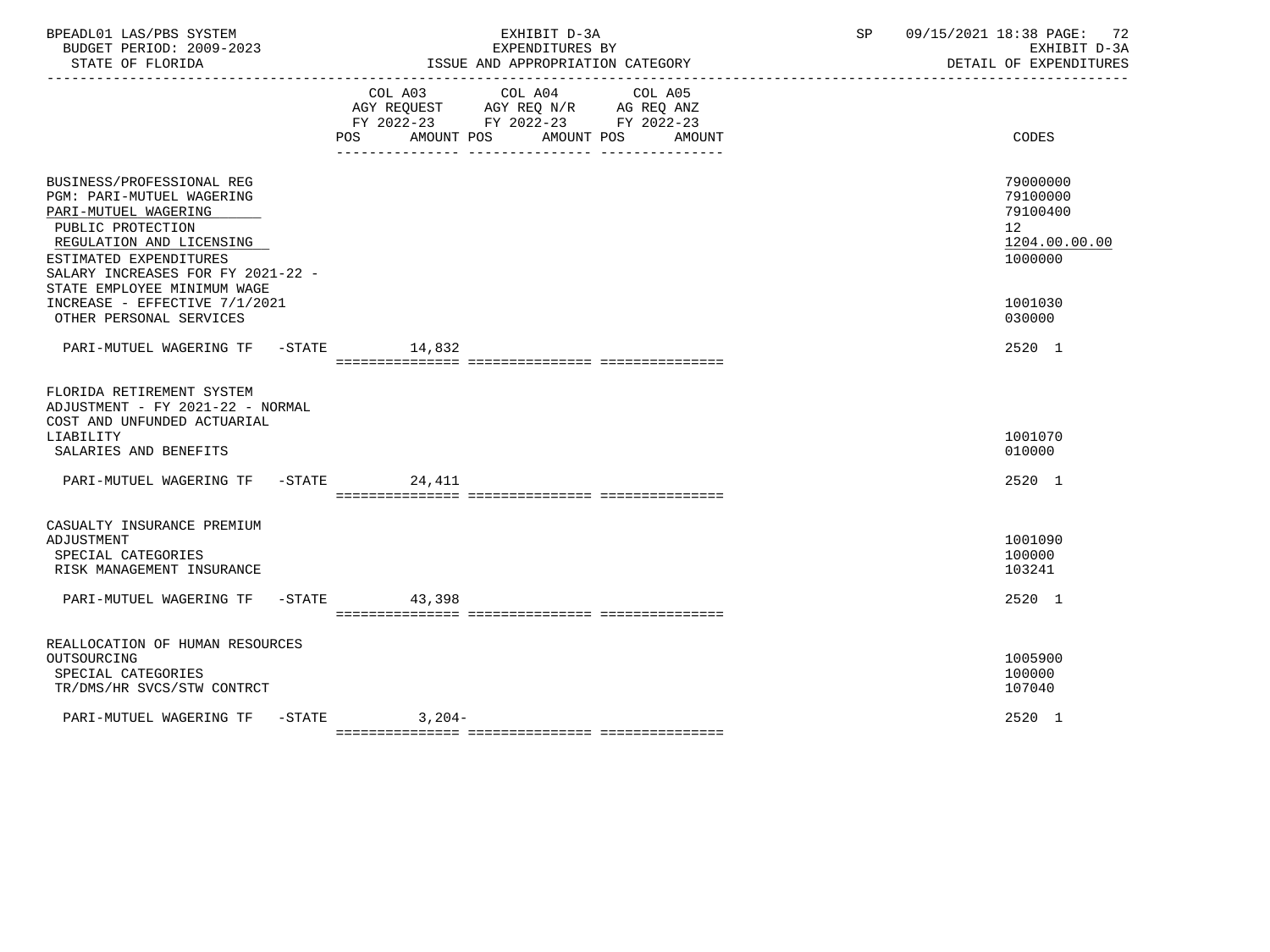| BPEADL01 LAS/PBS SYSTEM<br>BUDGET PERIOD: 2009-2023<br>STATE OF FLORIDA                                                                                                                                                                           |                                                                                                                | EXHIBIT D-3A<br>EXPENDITURES BY<br>ISSUE AND APPROPRIATION CATEGORY | SP | 09/15/2021 18:38 PAGE: 73<br>EXHIBIT D-3A<br>DETAIL OF EXPENDITURES             |
|---------------------------------------------------------------------------------------------------------------------------------------------------------------------------------------------------------------------------------------------------|----------------------------------------------------------------------------------------------------------------|---------------------------------------------------------------------|----|---------------------------------------------------------------------------------|
|                                                                                                                                                                                                                                                   | COL A03<br>COL A04<br>AGY REQUEST AGY REQ N/R AG REQ ANZ<br>FY 2022-23 FY 2022-23 FY 2022-23<br>POS AMOUNT POS | COL A05<br>AMOUNT POS<br>AMOUNT                                     |    | CODES                                                                           |
| BUSINESS/PROFESSIONAL REG<br><b>PGM: PARI-MUTUEL WAGERING</b><br>PARI-MUTUEL WAGERING<br>PUBLIC PROTECTION<br>REGULATION AND LICENSING<br>INTER-AGENCY REORGANIZATIONS<br>REORGANIZATION/TYPE TWO TRANSFER<br>AUTHORIZED IN CHAPTER 2021-269, LOF |                                                                                                                |                                                                     |    | 79000000<br>79100000<br>79100400<br>12 <sup>°</sup><br>1204.00.00.00<br>1700000 |
| $(CS/SB 4-A)$ - DEDUCT<br>SALARY RATE<br>SALARY RATE 2,824,529-                                                                                                                                                                                   |                                                                                                                |                                                                     |    | 1700510<br>000000                                                               |
|                                                                                                                                                                                                                                                   |                                                                                                                |                                                                     |    |                                                                                 |
| SALARIES AND BENEFITS<br>PARI-MUTUEL WAGERING TF -STATE                                                                                                                                                                                           | 59.00-<br>4,240,360-                                                                                           |                                                                     |    | 010000<br>2520 1                                                                |
| OTHER PERSONAL SERVICES                                                                                                                                                                                                                           |                                                                                                                |                                                                     |    | 030000                                                                          |
| PARI-MUTUEL WAGERING TF -STATE 1,453,917-                                                                                                                                                                                                         |                                                                                                                |                                                                     |    | 2520 1                                                                          |
| EXPENSES                                                                                                                                                                                                                                          |                                                                                                                |                                                                     |    | 040000                                                                          |
| PARI-MUTUEL WAGERING TF -STATE 653,747-                                                                                                                                                                                                           |                                                                                                                |                                                                     |    | 2520 1                                                                          |
| OPERATING CAPITAL OUTLAY                                                                                                                                                                                                                          |                                                                                                                |                                                                     |    | 060000                                                                          |
| PARI-MUTUEL WAGERING TF -STATE 13,032-                                                                                                                                                                                                            |                                                                                                                |                                                                     |    | 2520 1                                                                          |
| SPECIAL CATEGORIES<br>ACQUISITION/MOTOR VEHICLES                                                                                                                                                                                                  |                                                                                                                |                                                                     |    | 100000<br>100021                                                                |
| PARI-MUTUEL WAGERING TF -STATE                                                                                                                                                                                                                    | 40,002-                                                                                                        |                                                                     |    | 2520 1                                                                          |
| CONTRACTED SERVICES                                                                                                                                                                                                                               |                                                                                                                |                                                                     |    | 100777                                                                          |
| PARI-MUTUEL WAGERING TF                                                                                                                                                                                                                           | 27,317-<br>$-STATE$                                                                                            |                                                                     |    | 2520 1                                                                          |
| OPERATION/MOTOR VEHICLES                                                                                                                                                                                                                          |                                                                                                                |                                                                     |    | 102289                                                                          |
| PARI-MUTUEL WAGERING TF                                                                                                                                                                                                                           | $62,000-$<br>$-$ STATE                                                                                         |                                                                     |    | 2520 1                                                                          |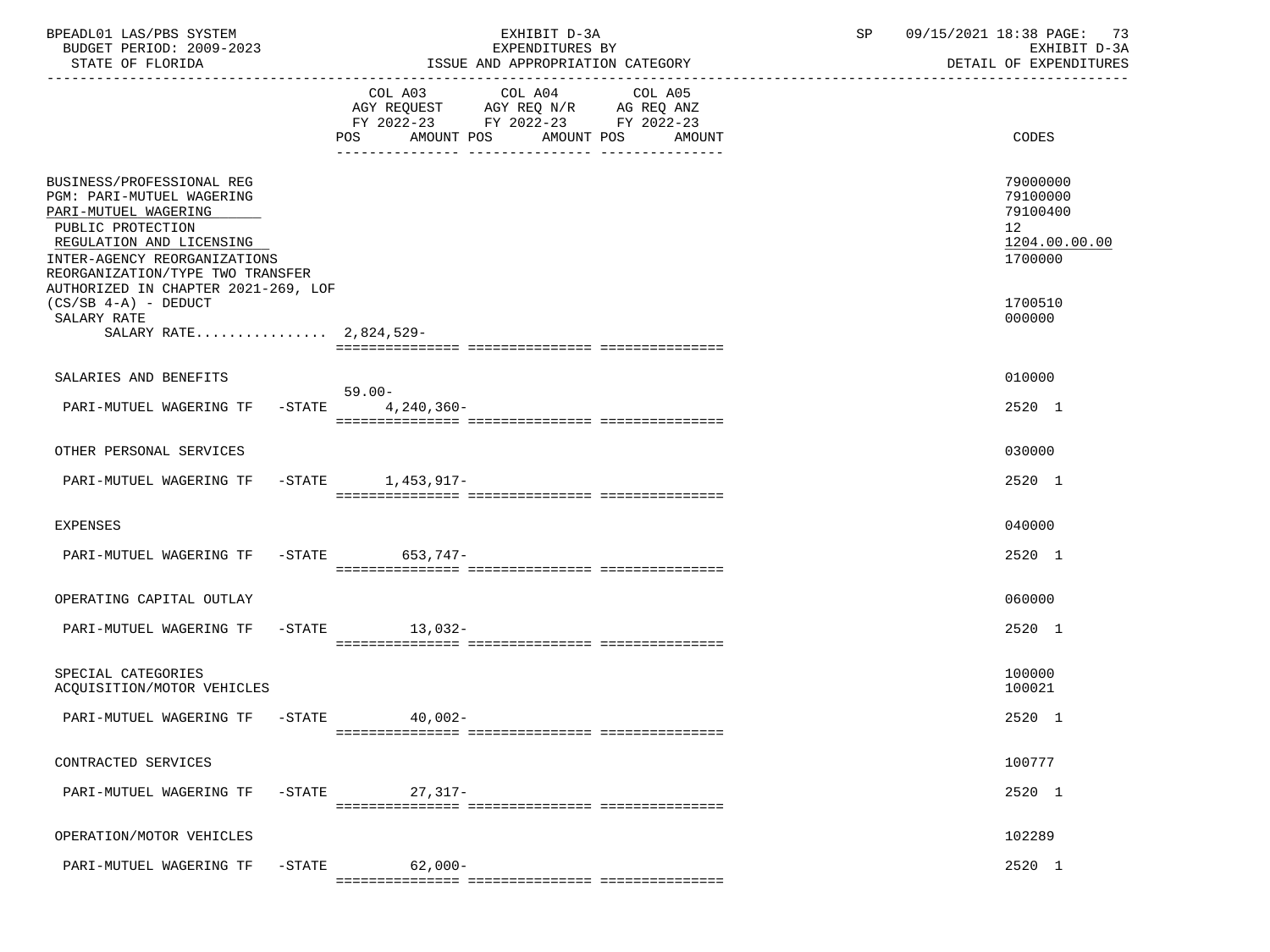| BPEADL01 LAS/PBS SYSTEM<br>BUDGET PERIOD: 2009-2023<br>STATE OF FLORIDA                                                                                                                                                                           | EXHIBIT D-3A<br>EXPENDITURES BY<br>ISSUE AND APPROPRIATION CATEGORY                                                                      | 09/15/2021 18:38 PAGE: 74<br>SP<br>EXHIBIT D-3A<br>DETAIL OF EXPENDITURES       |
|---------------------------------------------------------------------------------------------------------------------------------------------------------------------------------------------------------------------------------------------------|------------------------------------------------------------------------------------------------------------------------------------------|---------------------------------------------------------------------------------|
|                                                                                                                                                                                                                                                   | COL A03 COL A04<br>COL A05<br>AGY REQUEST AGY REQ N/R AG REQ ANZ<br>FY 2022-23 FY 2022-23 FY 2022-23<br>POS AMOUNT POS AMOUNT POS AMOUNT | CODES                                                                           |
| BUSINESS/PROFESSIONAL REG<br><b>PGM: PARI-MUTUEL WAGERING</b><br>PARI-MUTUEL WAGERING<br>PUBLIC PROTECTION<br>REGULATION AND LICENSING<br>INTER-AGENCY REORGANIZATIONS<br>REORGANIZATION/TYPE TWO TRANSFER<br>AUTHORIZED IN CHAPTER 2021-269, LOF |                                                                                                                                          | 79000000<br>79100000<br>79100400<br>12 <sup>°</sup><br>1204.00.00.00<br>1700000 |
| $(CS/SB 4-A)$ - DEDUCT<br>SPECIAL CATEGORIES<br>RISK MANAGEMENT INSURANCE                                                                                                                                                                         |                                                                                                                                          | 1700510<br>100000<br>103241                                                     |
| PARI-MUTUEL WAGERING TF -STATE 113,905-                                                                                                                                                                                                           |                                                                                                                                          | 2520 1                                                                          |
| LEASE/PURCHASE/EQUIPMENT                                                                                                                                                                                                                          |                                                                                                                                          | 105281                                                                          |
| PARI-MUTUEL WAGERING TF -STATE 10.063-                                                                                                                                                                                                            |                                                                                                                                          | 2520 1                                                                          |
| RACING ANIMAL MED RESEARCH                                                                                                                                                                                                                        |                                                                                                                                          | 105511                                                                          |
| PARI-MUTUEL WAGERING TF -STATE 100,000-                                                                                                                                                                                                           |                                                                                                                                          | 2520 1                                                                          |
| PARI-MUTUEL LAB CONTRACT                                                                                                                                                                                                                          |                                                                                                                                          | 105515                                                                          |
| PARI-MUTUEL WAGERING TF -STATE 1,916,000-                                                                                                                                                                                                         |                                                                                                                                          | 2520 1                                                                          |
| TR/DMS/HR SVCS/STW CONTRCT                                                                                                                                                                                                                        |                                                                                                                                          | 107040                                                                          |
| PARI-MUTUEL WAGERING TF -STATE                                                                                                                                                                                                                    | 36,550-                                                                                                                                  | 2520 1                                                                          |
| CON/PARI-MUT WAG/COMPL SYS                                                                                                                                                                                                                        |                                                                                                                                          | 109062                                                                          |
| PARI-MUTUEL WAGERING TF<br>$-\mathtt{STATE}$                                                                                                                                                                                                      | $296, 476 -$                                                                                                                             | 2520 1                                                                          |
| TOTAL: REORGANIZATION/TYPE TWO TRANSFER<br>AUTHORIZED IN CHAPTER 2021-269, LOF<br>$(CS/SB 4-A)$ - DEDUCT<br>TOTAL POSITIONS 59.00-<br>TOTAL ISSUE<br>TOTAL SALARY RATE 2,824,529-                                                                 | $8,963,369-$                                                                                                                             | 1700510                                                                         |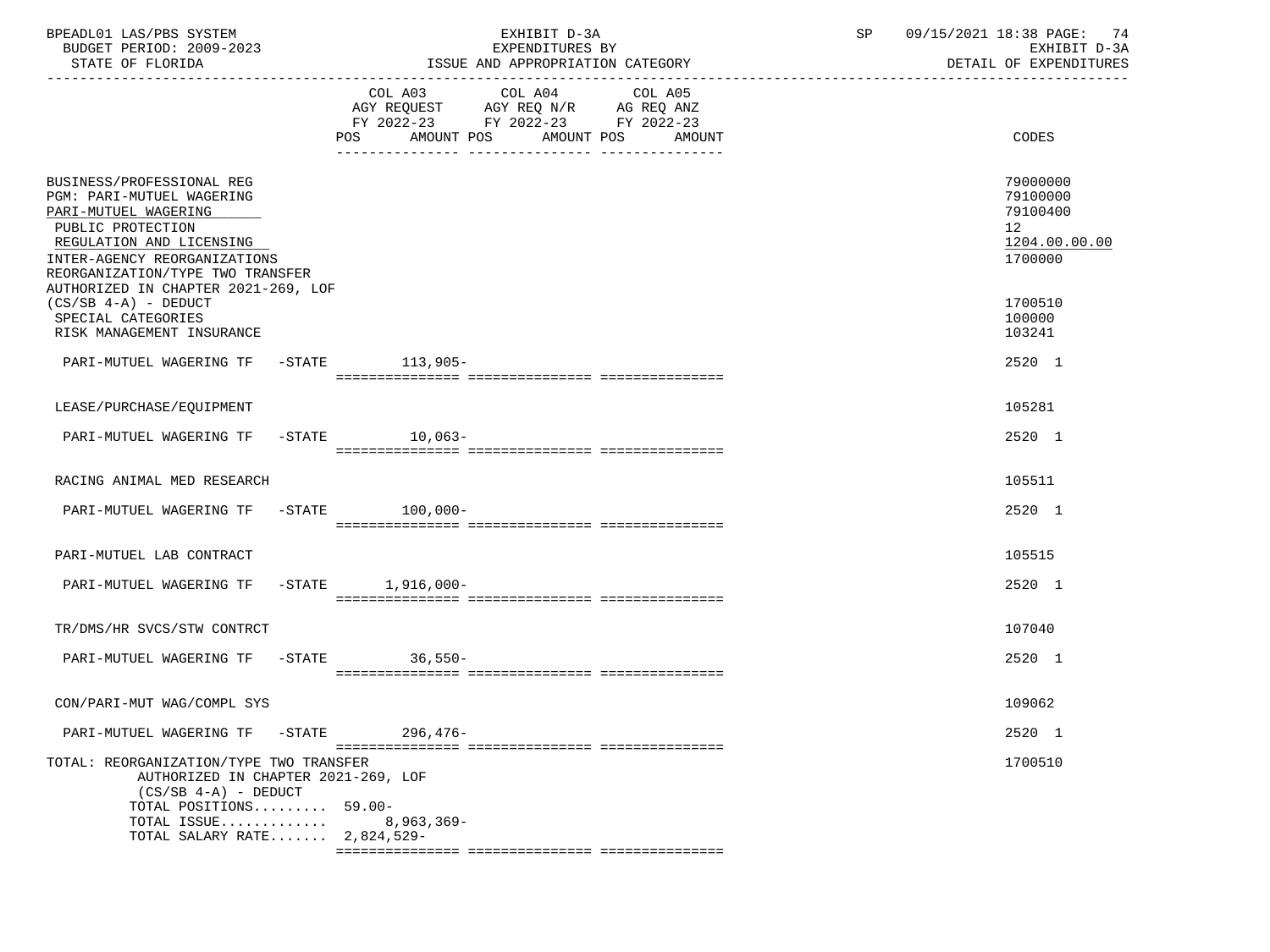| BPEADL01 LAS/PBS SYSTEM |                                                         |                          |
|-------------------------|---------------------------------------------------------|--------------------------|
|                         |                                                         | BUDGET PERIOD: 2009-2023 |
|                         | $\sim$ $\sim$ $\sim$ $\sim$ $\sim$ $\sim$ $\sim$ $\sim$ |                          |

|                                                                                                                                                                                                                                            | FY 2022-23<br>POS. | COL A03<br>AGY REQUEST<br>AMOUNT POS | COL A04<br>AGY REQ N/R<br>FY 2022-23<br>AMOUNT POS | COL A05<br>AG REQ ANZ<br>FY 2022-23<br>AMOUNT | CODES                                                              |
|--------------------------------------------------------------------------------------------------------------------------------------------------------------------------------------------------------------------------------------------|--------------------|--------------------------------------|----------------------------------------------------|-----------------------------------------------|--------------------------------------------------------------------|
| BUSINESS/PROFESSIONAL REG<br>PGM: PARI-MUTUEL WAGERING<br>PARI-MUTUEL WAGERING<br>PUBLIC PROTECTION<br>REGULATION AND LICENSING<br>INTER-AGENCY REORGANIZATIONS<br>REORGANIZATION/TYPE TWO TRANSFER<br>AUTHORIZED IN CHAPTER 2021-269, LOF |                    |                                      |                                                    |                                               | 79000000<br>79100000<br>79100400<br>12<br>1204.00.00.00<br>1700000 |
| $(CS/SB 4-A) - DEDUCT$                                                                                                                                                                                                                     |                    |                                      |                                                    |                                               | 1700510                                                            |

## AGENCY ISSUE NARRATIVE:

2022-2023 BUDGET YEAR NARRATIVE: IT COMPONENT? NO

 CS SB4-A (Chapter 2021-269, Laws of Florida) establishes the Florida Gaming Control Commission (Commission), to be administratively housed within the Department of Legal Affairs, Office of the Attorney General and provides for a Type Two transfer pursuant to s. 20.06(2), F.S., effective July 1, 2022, of all powers and duties, personnel, administrative rules, and funding of the Department of Business and Professional Regulation (Department), relating to the regulation of pari-mutuel wagering, slot machines, cardrooms, and the state compliance agency's oversight responsibilities for authorized gaming compacts. The bill also provides that the Department is to prepare and submit to Commission's Legislative Budget Request for Fiscal Year 2022-2023.

 The Department requests to transfer 59.00 FTE positions, 2,824,529 of Salary Rate and \$8,963,369 of budget authority from the Department's Pari-Mutuel Wagering budget entity within the Pari-Mutuel Trust Fund to the Florida Gaming Control Commission's Pari-Mutuel Wagering budget entity within the Pari-Mutuel Trust Fund in accordance with the Type Two Transfer required by CS SB4-A (Chapter 2021-269, Laws of Florida).

Linkage to the Florida Strategic Plan for Economic Development:

5.2 Improve the efficiency and effectiveness of government agencies at all levels.

| Budget Summary:                         |                   |
|-----------------------------------------|-------------------|
| Division of Pari-Mutuel Wagering        |                   |
| Pari-Mutuel Wagering                    |                   |
| Pari-Mutuel Wagering Trust Fund         |                   |
| (59.00)<br>FTE:                         |                   |
| Salary Rate: (2,824,529)                |                   |
| Salaries and Benefits:                  | ( \$4, 240, 360)  |
| Other Personal Services (OPS):          | (S1, 453, 917)    |
| Expenses:                               | $($ \$653,747)    |
| Operating Capital Outlay (OCO):         | (S13, 032)        |
| Acquisition of Motor Vehicles:          | (S40, 002)        |
| Contracted Services:                    | (S27, 317)        |
| Operation of Motor Vehicles:            | ( \$62,000)       |
| Risk Management Insurance:              | (S113, 905)       |
| Lease/Purchase Equipment:               | (S10, 063)        |
| Racing Animal Med Research:             | (S100, 000)       |
| Pari-Mutuel Lab Contract:               | ( \$1, 916, 000 ) |
| Transfer to DMS/HR Services:            | ( \$36, 550)      |
| Pari-Mutuel Wagering Compliance System: | ( \$296, 476)     |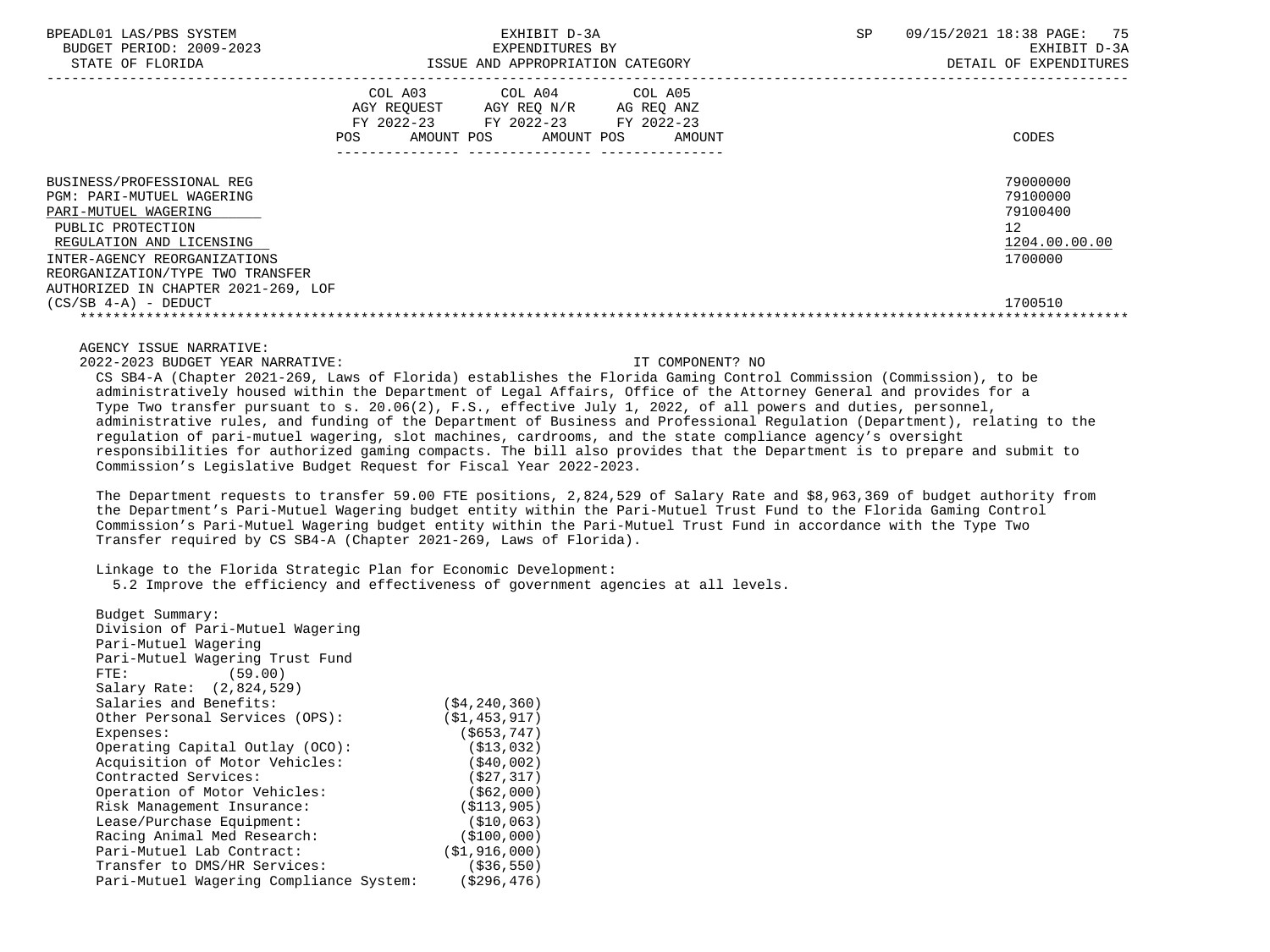| BPEADL01 LAS/PBS SYSTEM<br>BUDGET PERIOD: 2009-2023<br>STATE OF FLORIDA                                                                                                                                                                                              | EXHIBIT D-3A<br>EXPENDITURES BY<br>ISSUE AND APPROPRIATION CATEGORY |                                                                                                 |                                 |             |                                                                                                 |                 | 09/15/2021 18:38 PAGE:<br>-76<br>EXHIBIT D-3A<br>DETAIL OF EXPENDITURES       |
|----------------------------------------------------------------------------------------------------------------------------------------------------------------------------------------------------------------------------------------------------------------------|---------------------------------------------------------------------|-------------------------------------------------------------------------------------------------|---------------------------------|-------------|-------------------------------------------------------------------------------------------------|-----------------|-------------------------------------------------------------------------------|
|                                                                                                                                                                                                                                                                      | COL A03<br>POS                                                      | COL A04<br>AGY REQUEST AGY REQ N/R AG REQ ANZ<br>FY 2022-23 FY 2022-23 FY 2022-23<br>AMOUNT POS | COL A05<br>AMOUNT POS<br>AMOUNT |             |                                                                                                 |                 | CODES                                                                         |
| BUSINESS/PROFESSIONAL REG<br>PGM: PARI-MUTUEL WAGERING<br>PARI-MUTUEL WAGERING<br>PUBLIC PROTECTION<br>REGULATION AND LICENSING<br>INTER-AGENCY REORGANIZATIONS<br>REORGANIZATION/TYPE TWO TRANSFER<br>AUTHORIZED IN CHAPTER 2021-269, LOF<br>$(CS/SB 4-A)$ - DEDUCT |                                                                     |                                                                                                 |                                 |             |                                                                                                 |                 | 79000000<br>79100000<br>79100400<br>12<br>1204.00.00.00<br>1700000<br>1700510 |
| Total:<br>FTE:<br>(59.00)<br>Salary Rate: (2,824,529)<br>Budget:                                                                                                                                                                                                     |                                                                     | ( \$8, 963, 369)                                                                                |                                 |             |                                                                                                 |                 |                                                                               |
| The OAD transaction was required to adjust Salaries and Benefits budget authority to ensure the correct amount is<br>transferred.                                                                                                                                    |                                                                     |                                                                                                 |                                 |             |                                                                                                 |                 |                                                                               |
| POSITION DETAIL OF SALARIES AND BENEFITS:                                                                                                                                                                                                                            | FTE                                                                 | BASE RATE                                                                                       | ADDITIVES                       | BENEFITS    | SUBTOTAL                                                                                        | ႜ               | LAPSE LAPSED SALARIES<br>AND BENEFITS                                         |
| A03 - AGY REQUEST FY 2022-23                                                                                                                                                                                                                                         |                                                                     |                                                                                                 |                                 |             |                                                                                                 |                 |                                                                               |
| CHANGES TO CURRENTLY AUTHORIZED POSITIONS<br>0712 ADMINISTRATIVE ASSISTANT II                                                                                                                                                                                        |                                                                     |                                                                                                 |                                 |             |                                                                                                 |                 |                                                                               |
| 00522 001<br>01122 001                                                                                                                                                                                                                                               | $1.00 -$                                                            | $1.00 - 29.457 -$<br>$36,340-$                                                                  |                                 |             | 19,927-                          49,384-     0.00<br>24,762-                   61,102-     0.00 |                 | 49,384-<br>61,102- 0.00<br>61,102-                                            |
| 11119 001                                                                                                                                                                                                                                                            | $1.00-$                                                             | 34,892-                                                                                         |                                 | 24,566-     | $59.458 - 0.00$                                                                                 |                 | $59,458-$                                                                     |
| 1469 PROFESSIONAL ACCOUNTANT SPECIALIST<br>00561 001                                                                                                                                                                                                                 | $1.00 -$                                                            | 52,127-                                                                                         |                                 | $22,753-$   | 74,880- 0.00                                                                                    |                 | 74,880-                                                                       |
| 1503 TAX AUDITOR I<br>00505 001                                                                                                                                                                                                                                      | $1.00 -$                                                            | $34,156-$                                                                                       |                                 | $26, 165 -$ |                                                                                                 | $60,321 - 0.00$ | $60,321-$                                                                     |
| 1509 TAX AUDITOR III<br>01117 001                                                                                                                                                                                                                                    | $1.00 -$                                                            | $40,981-$                                                                                       |                                 | 16,774–     |                                                                                                 | $57,755 - 0.00$ | $57,755-$                                                                     |
| 1510 TAX AUDITOR IV<br>00530 001                                                                                                                                                                                                                                     | $1.00 -$                                                            | $43,030-$                                                                                       |                                 | $27,804-$   |                                                                                                 | $70,834 - 0.00$ | $70,834-$                                                                     |
| 1564 FINANCIAL EXAMINER/ANALYST II                                                                                                                                                                                                                                   |                                                                     |                                                                                                 |                                 |             |                                                                                                 |                 |                                                                               |
| 00752 001                                                                                                                                                                                                                                                            | $1.00 -$                                                            | $43,657-$                                                                                       |                                 | $27,920-$   | 71,577–                                                                                         | 0.00            | $71,577-$                                                                     |
| 00760 001                                                                                                                                                                                                                                                            | $1.00 -$                                                            | $38,809-$                                                                                       |                                 | $21,655-$   |                                                                                                 | $60,464 - 0.00$ | $60, 464-$                                                                    |
| 1668 AUDIT EVALUATION & REVIEW ANALYST<br>11181 001                                                                                                                                                                                                                  | $1.00-$                                                             | $47,273-$                                                                                       |                                 | 17,936-     |                                                                                                 | $65,209 - 0.00$ | $65,209-$                                                                     |
| 2212 OPERATIONS ANALYST II<br>00776 001                                                                                                                                                                                                                              | $1.00-$                                                             | $36, 206 -$                                                                                     |                                 | $15,892-$   |                                                                                                 | $52,098 - 0.00$ | $52,098-$                                                                     |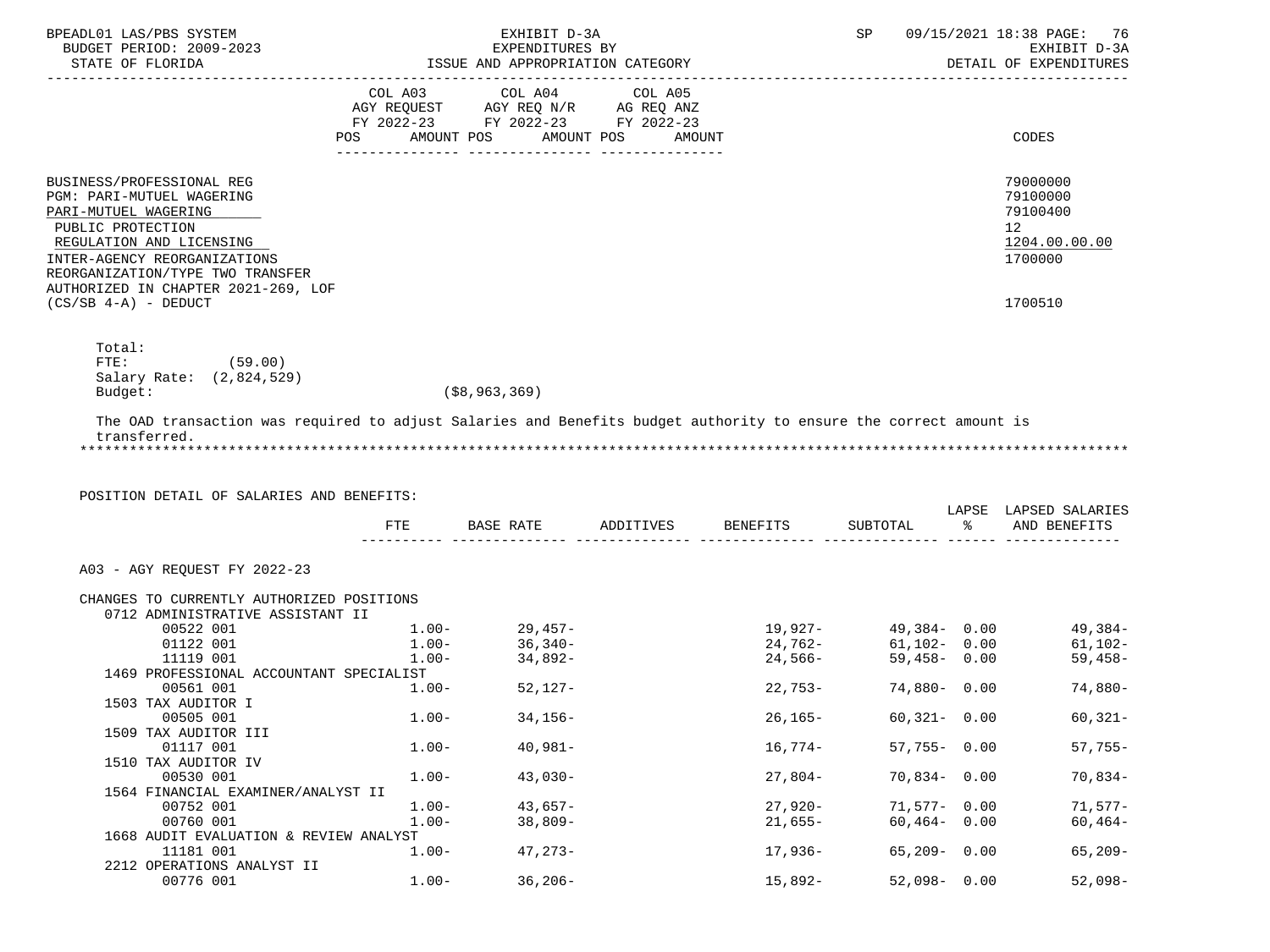| BPEADL01 LAS/PBS SYSTEM                   |                   | 09/15/2021 18:38 PAGE: 77<br>SP                                                                                                                                                                                             |          |                     |                              |  |                                                                                                |
|-------------------------------------------|-------------------|-----------------------------------------------------------------------------------------------------------------------------------------------------------------------------------------------------------------------------|----------|---------------------|------------------------------|--|------------------------------------------------------------------------------------------------|
| BUDGET PERIOD: 2009-2023                  |                   | EXPENDITURES BY                                                                                                                                                                                                             |          |                     |                              |  | EXHIBIT D-3A                                                                                   |
|                                           |                   | ISSUE AND APPROPRIATION CATEGORY                                                                                                                                                                                            |          |                     |                              |  | DETAIL OF EXPENDITURES                                                                         |
|                                           |                   |                                                                                                                                                                                                                             |          |                     |                              |  |                                                                                                |
|                                           |                   | $\begin{tabular}{lllllllll} COL & A03 & \multicolumn{2}{l}COL & A04 & \multicolumn{2}{l}COL & A05 \\ AGY & REQUEST & \multicolumn{2}{l}AGY & REQ & N/R & \multicolumn{2}{l}AG REQ & \multicolumn{2}{l}AMZ \\ \end{tabular}$ |          |                     |                              |  |                                                                                                |
|                                           |                   | FY 2022-23 FY 2022-23 FY 2022-23                                                                                                                                                                                            |          |                     |                              |  |                                                                                                |
|                                           |                   | POS AMOUNT POS AMOUNT POS AMOUNT                                                                                                                                                                                            |          |                     |                              |  | CODES                                                                                          |
|                                           |                   |                                                                                                                                                                                                                             |          |                     |                              |  |                                                                                                |
| BUSINESS/PROFESSIONAL REG                 |                   |                                                                                                                                                                                                                             |          |                     |                              |  | 79000000                                                                                       |
| PGM: PARI-MUTUEL WAGERING                 |                   |                                                                                                                                                                                                                             |          |                     |                              |  | 79100000                                                                                       |
| PARI-MUTUEL WAGERING                      |                   |                                                                                                                                                                                                                             |          |                     |                              |  | 79100400                                                                                       |
| PUBLIC PROTECTION                         |                   |                                                                                                                                                                                                                             |          |                     |                              |  | 12                                                                                             |
| REGULATION AND LICENSING                  |                   |                                                                                                                                                                                                                             |          |                     |                              |  | 1204.00.00.00                                                                                  |
| INTER-AGENCY REORGANIZATIONS              |                   |                                                                                                                                                                                                                             |          |                     |                              |  | 1700000                                                                                        |
| REORGANIZATION/TYPE TWO TRANSFER          |                   |                                                                                                                                                                                                                             |          |                     |                              |  |                                                                                                |
| AUTHORIZED IN CHAPTER 2021-269, LOF       |                   |                                                                                                                                                                                                                             |          |                     |                              |  |                                                                                                |
| $(CS/SB 4-A) - DEDUCT$                    |                   |                                                                                                                                                                                                                             |          |                     |                              |  | 1700510                                                                                        |
| POSITION DETAIL OF SALARIES AND BENEFITS: |                   |                                                                                                                                                                                                                             |          |                     |                              |  |                                                                                                |
|                                           |                   | FTE BASE RATE ADDITIVES BENEFITS SUBTOTAL % AND BENEFITS                                                                                                                                                                    |          |                     |                              |  | LAPSE LAPSED SALARIES                                                                          |
|                                           |                   |                                                                                                                                                                                                                             |          |                     |                              |  |                                                                                                |
|                                           |                   |                                                                                                                                                                                                                             |          |                     |                              |  |                                                                                                |
| A03 - AGY REQUEST FY 2022-23              |                   |                                                                                                                                                                                                                             |          |                     |                              |  |                                                                                                |
| CHANGES TO CURRENTLY AUTHORIZED POSITIONS |                   |                                                                                                                                                                                                                             |          |                     |                              |  |                                                                                                |
| 01120 001                                 |                   |                                                                                                                                                                                                                             |          |                     |                              |  | $1.00 31,108 1,253 20,464 52,825 0.00$ $52,825-$<br>$1.00 36,206 15,892 52,098 0.00$ $52,098-$ |
| 11106 001                                 |                   |                                                                                                                                                                                                                             |          |                     |                              |  |                                                                                                |
| 2236 GOVERNMENT OPERATIONS CONSULTANT II  |                   |                                                                                                                                                                                                                             |          |                     |                              |  |                                                                                                |
| 00759 001<br>00778 001                    |                   | $1.00 - 52,875 - 1.00 - 49,671 -$                                                                                                                                                                                           |          | 29,622-<br>18,379-  | 82,497- 0.00<br>68,050- 0.00 |  | 82,497-<br>68,050-                                                                             |
| 2239 OPERATIONS REVIEW SPECIALIST         |                   |                                                                                                                                                                                                                             |          |                     |                              |  |                                                                                                |
| 00538 001                                 |                   | $1.00 - 46,100 -$                                                                                                                                                                                                           |          | $28,371-$           | 74,471- 0.00                 |  | 74,471-                                                                                        |
| 00603 001                                 | $1.00 - 43,787 -$ |                                                                                                                                                                                                                             |          | $17,293-$           | 61,080- 0.00                 |  | 61,080-                                                                                        |
| 11352 001                                 |                   |                                                                                                                                                                                                                             |          |                     | 72,523-0.00                  |  | 72,523-                                                                                        |
| 11440 001                                 |                   | $1.00 44,456-$<br>$1.00 42,502-$                                                                                                                                                                                            |          | 28,067-<br>27,706-  | 70,208-0.00                  |  | $70,208-$                                                                                      |
| 8318 INVESTIGATION SPECIALIST II          |                   |                                                                                                                                                                                                                             |          |                     |                              |  |                                                                                                |
| 00563 001                                 |                   | $1.00 - 40,083 -$                                                                                                                                                                                                           | $1,253-$ | 27,491-             | 68,827- 0.00                 |  | 68,827-                                                                                        |
| 00602 001                                 |                   | $1.00 - 40,083 -$                                                                                                                                                                                                           |          | $27,259-$           | 67,342- 0.00                 |  | 67,342-                                                                                        |
| 00604 001                                 |                   | $1.00 - 32,823 - 1.00 - 40,083 -$                                                                                                                                                                                           | $1,253-$ | 20,549-             | 53,372- 0.00                 |  | 53,372-                                                                                        |
| 00605 001                                 |                   |                                                                                                                                                                                                                             |          | $20,349$<br>16,840- | 58,176- 0.00                 |  | 58,176-                                                                                        |
| 00779 001                                 |                   | $1.00 - 40,635 -$                                                                                                                                                                                                           | $1,253-$ | $16,711-$           | 57,346- 0.00                 |  | 57,346-                                                                                        |
| 11109 001                                 | $1.00-$           | 40,083-                                                                                                                                                                                                                     |          | $27,491-$           | 68,827- 0.00                 |  | 68,827-                                                                                        |
| 11389 001                                 |                   | $1.00 - 42,703 -$                                                                                                                                                                                                           |          | 27,491–<br>17,092–  | 59,795- 0.00                 |  | 59,795-                                                                                        |
| 11390 001                                 | $1.00-$           | $32,823-$                                                                                                                                                                                                                   | $1,253-$ | $20,781-$           | 54,857- 0.00                 |  | 54,857-                                                                                        |
| 8822 PARI-MUTUEL OPERATIONS SPECIALIST    |                   |                                                                                                                                                                                                                             |          |                     |                              |  |                                                                                                |
| 00524 001                                 | $1.00 -$          | $32,473-$                                                                                                                                                                                                                   |          | $25,854-$           | $58,327 - 0.00$              |  | $58,327-$                                                                                      |
| 00690 001                                 | $1.00 -$          | $29,052-$                                                                                                                                                                                                                   |          | $25, 221 -$         | $54,273 - 0.00$              |  | $54, 273 -$                                                                                    |
| 00691 001                                 | $1.00-$           | $29,052-$                                                                                                                                                                                                                   |          | $25, 221 -$         | $54,273 - 0.00$              |  | $54,273-$                                                                                      |
| 00694 001                                 | $1.00-$           | $33,122-$                                                                                                                                                                                                                   |          | $15,323-$           | $48,445 - 0.00$              |  | $48,445-$                                                                                      |
| 00708 001                                 | $1.00 -$          | $29,052-$                                                                                                                                                                                                                   |          | $14,570-$           | $43,622 - 0.00$              |  | 43,622-                                                                                        |
| 00714 001                                 | $1.00 -$          | $28,979-$                                                                                                                                                                                                                   |          | $5,396-$            | $34,375 - 0.00$              |  | $34,375-$                                                                                      |
| 00960 001                                 | $1.00-$           | $29,052-$                                                                                                                                                                                                                   |          | $14,570-$           | $43,622 - 0.00$              |  | $43,622-$                                                                                      |
| 0712 ADMINISTRATIVE ASSISTANT II - SES    |                   |                                                                                                                                                                                                                             |          |                     |                              |  |                                                                                                |
| 00715 001                                 | $1.00 -$          | $41,584-$                                                                                                                                                                                                                   |          | $29,353-$           | $70,937 - 0.00$              |  | $70,937-$                                                                                      |
| 0714 ADMINISTRATIVE ASSISTANT III - SES   |                   |                                                                                                                                                                                                                             |          |                     |                              |  |                                                                                                |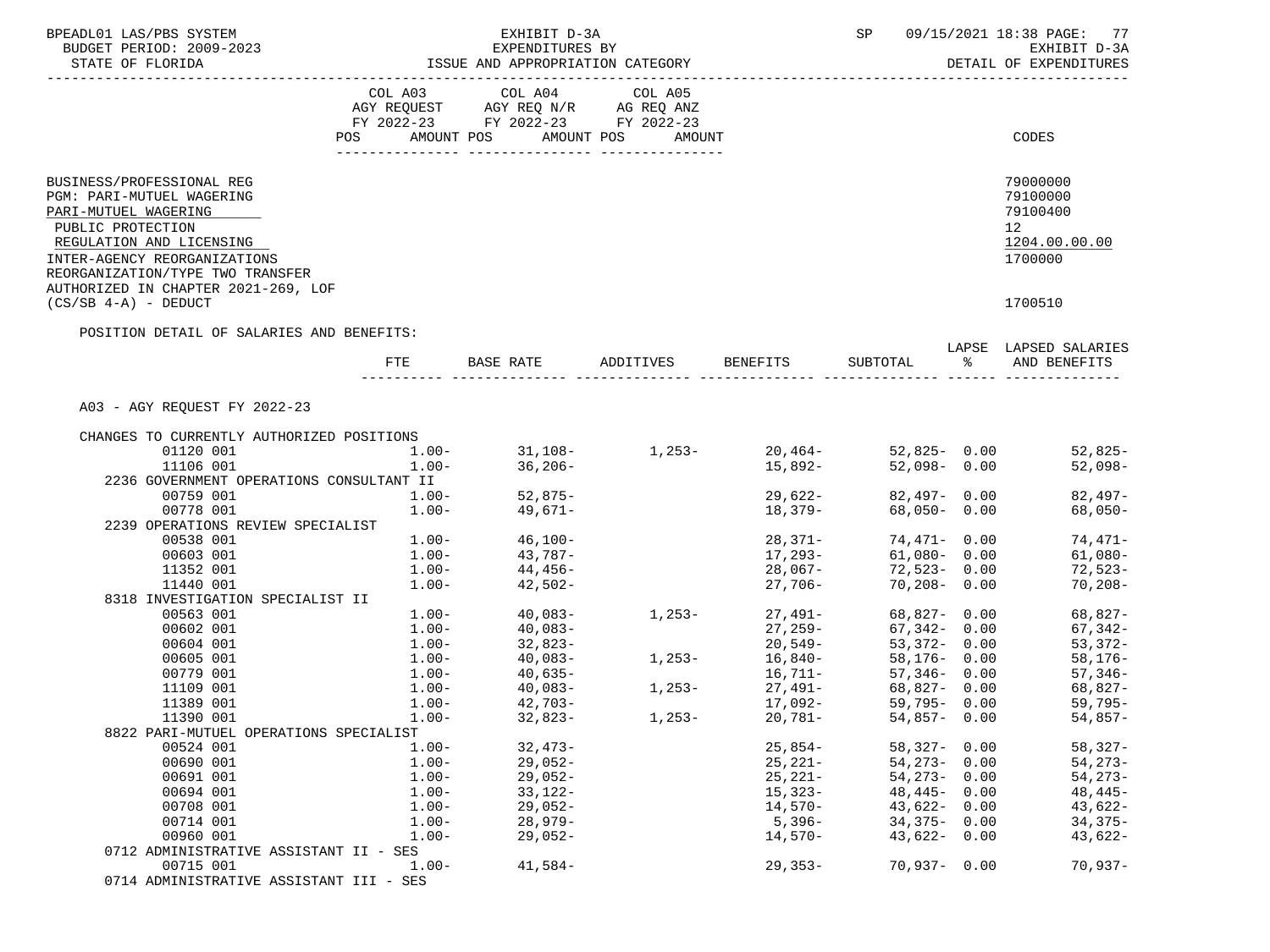| BPEADL01 LAS/PBS SYSTEM                                                                                                         |                                 | EXHIBIT D-3A                                                                                                                                                                                                  |        |             |                  |               | SP 09/15/2021 18:38 PAGE: 78                                          |
|---------------------------------------------------------------------------------------------------------------------------------|---------------------------------|---------------------------------------------------------------------------------------------------------------------------------------------------------------------------------------------------------------|--------|-------------|------------------|---------------|-----------------------------------------------------------------------|
| BUDGET PERIOD: 2009-2023                                                                                                        |                                 | EXPENDITURES BY                                                                                                                                                                                               |        |             |                  |               | EXHIBIT D-3A<br>DETAIL OF EXPENDITURES                                |
|                                                                                                                                 |                                 |                                                                                                                                                                                                               |        |             |                  |               |                                                                       |
|                                                                                                                                 |                                 | $\begin{tabular}{lllllllllll} COL & A03 & \multicolumn{2}{l}COL & A04 & \multicolumn{2}{l}COL & A05 \\ AGY & REQUEST & \multicolumn{2}{l}AGY & REQ & N/R & \multicolumn{2}{l}AG & REQ & ANZ \\ \end{tabular}$ |        |             |                  |               |                                                                       |
|                                                                                                                                 |                                 | FY 2022-23 FY 2022-23 FY 2022-23                                                                                                                                                                              |        |             |                  |               |                                                                       |
|                                                                                                                                 | POS                             | AMOUNT POS AMOUNT POS                                                                                                                                                                                         | AMOUNT |             |                  |               | CODES                                                                 |
|                                                                                                                                 |                                 |                                                                                                                                                                                                               |        |             |                  |               |                                                                       |
| BUSINESS/PROFESSIONAL REG<br>PGM: PARI-MUTUEL WAGERING<br>PARI-MUTUEL WAGERING<br>PUBLIC PROTECTION<br>REGULATION AND LICENSING |                                 |                                                                                                                                                                                                               |        |             |                  |               | 79000000<br>79100000<br>79100400<br>12 <sup>12</sup><br>1204.00.00.00 |
| INTER-AGENCY REORGANIZATIONS                                                                                                    |                                 |                                                                                                                                                                                                               |        |             |                  |               | 1700000                                                               |
| REORGANIZATION/TYPE TWO TRANSFER<br>AUTHORIZED IN CHAPTER 2021-269, LOF<br>$(CS/SB 4-A)$ - DEDUCT                               |                                 |                                                                                                                                                                                                               |        |             |                  |               | 1700510                                                               |
| POSITION DETAIL OF SALARIES AND BENEFITS:                                                                                       |                                 |                                                                                                                                                                                                               |        |             |                  |               |                                                                       |
|                                                                                                                                 |                                 | FTE BASE RATE ADDITIVES BENEFITS                                                                                                                                                                              |        |             | SUBTOTAL         | $\frac{1}{6}$ | LAPSE LAPSED SALARIES<br>AND BENEFITS                                 |
| A03 - AGY REQUEST FY 2022-23                                                                                                    |                                 |                                                                                                                                                                                                               |        |             |                  |               |                                                                       |
|                                                                                                                                 |                                 |                                                                                                                                                                                                               |        |             |                  |               |                                                                       |
| CHANGES TO CURRENTLY AUTHORIZED POSITIONS                                                                                       |                                 |                                                                                                                                                                                                               |        |             |                  |               |                                                                       |
| 00534 001                                                                                                                       | $1.00 -$                        | $1.00 - 38,905 -$                                                                                                                                                                                             |        |             |                  |               | $31,783 - 70,688 - 0.00$ 70,688-                                      |
| 00868 001                                                                                                                       |                                 | 42,806-                                                                                                                                                                                                       |        | 29,581-     | 72,387-0.00      |               | $72,387-$                                                             |
| 1662 AUDIT ADMINISTRATOR - SES<br>01159 001                                                                                     | $1.00-$                         | 53,591-                                                                                                                                                                                                       |        | 19,625-     | 73,216- 0.00     |               | $73,216-$                                                             |
| 2225 SENIOR MANAGEMENT ANALYST II - SES                                                                                         |                                 |                                                                                                                                                                                                               |        |             |                  |               |                                                                       |
| 00510 001                                                                                                                       |                                 | $56,454-$                                                                                                                                                                                                     |        | $32,106-$   | 88,560- 0.00     |               | 88,560-                                                               |
| 11182 001                                                                                                                       | $1.00 -$<br>$1.00 -$<br>$1.00-$ | 46,560-                                                                                                                                                                                                       |        | 24,256-     | $70,816 - 0.00$  |               | 70,816-                                                               |
| 5911 REGIONAL PROGRAM ADMINISTRATOR - SES                                                                                       |                                 |                                                                                                                                                                                                               |        |             |                  |               |                                                                       |
| 01119 001                                                                                                                       | $1.00-$                         | $50,024-$                                                                                                                                                                                                     |        | $30,916-$   | 80,940- 0.00     |               | $80,940-$                                                             |
| 7430 VETERINARIAN MANAGER - SES                                                                                                 |                                 |                                                                                                                                                                                                               |        |             |                  |               |                                                                       |
| 00687 001                                                                                                                       |                                 | $1.00 - 83,854 -$                                                                                                                                                                                             |        | 37,178-     | $121,032 - 0.00$ |               | 121,032-                                                              |
| 7738 SENIOR ATTORNEY                                                                                                            |                                 |                                                                                                                                                                                                               |        |             |                  |               |                                                                       |
| 01155 001                                                                                                                       | $1.00 -$                        | $64, 246-$                                                                                                                                                                                                    |        | $21,596-$   | 85,842- 0.00     |               | 85,842-                                                               |
| 11115 001                                                                                                                       | $1.00-$                         | 51,825-                                                                                                                                                                                                       |        | $25,230-$   | 77,055-0.00      |               | 77,055-                                                               |
| 8354 INVESTIGATOR SUPERVISOR - SES                                                                                              |                                 |                                                                                                                                                                                                               |        |             |                  |               |                                                                       |
| 11111 001                                                                                                                       |                                 | $1.00 - 48,640 -$                                                                                                                                                                                             |        | $9,047-$    |                  |               | $57,687 - 0.00$ $57,687 -$                                            |
| 11391 001<br>8629 ASST DIR OF PARI-MUTUEL WAGERING-DBPR                                                                         | $1.00-$                         | 49,724-                                                                                                                                                                                                       |        | 30,860-     | $80,584 - 0.00$  |               | 80,584-                                                               |
|                                                                                                                                 | $1.00-$                         | $98,743-$                                                                                                                                                                                                     |        | $39,934-$   | $138,677 - 0.00$ |               | $138,677-$                                                            |
| 00498 001<br>8822 PARI-MUTUEL OPERATIONS SPECIALIST - SES                                                                       |                                 |                                                                                                                                                                                                               |        |             |                  |               |                                                                       |
| 00699 001                                                                                                                       | $1.00 -$                        | $30,719-$                                                                                                                                                                                                     |        | $5,730-$    | $36,449 - 0.00$  |               | $36,449-$                                                             |
| 00706 001                                                                                                                       | $1.00 -$                        | $30,719-$                                                                                                                                                                                                     |        | $15,391-$   | $46,110 - 0.00$  |               | $46,110-$                                                             |
| 00710 001                                                                                                                       | $1.00 -$                        | $32,507-$                                                                                                                                                                                                     |        | $27,673-$   | $60,180 - 0.00$  |               | $60,180-$                                                             |
| 00712 001                                                                                                                       | $1.00 -$                        | $35,637-$                                                                                                                                                                                                     |        | $28, 253 -$ | $63,890 - 0.00$  |               | $63,890-$                                                             |
| 8823 PARI-MUTUEL REGIONAL MANAGER - SES                                                                                         |                                 |                                                                                                                                                                                                               |        |             |                  |               |                                                                       |
| 00521 001                                                                                                                       | $1.00 -$                        | $50,050-$                                                                                                                                                                                                     |        | $34,685-$   | $84,735 - 0.00$  |               | $84,735-$                                                             |
| 00619 001                                                                                                                       | $1.00 -$                        | $46,011-$                                                                                                                                                                                                     |        | 18,221-     | $64,232 - 0.00$  |               | 64,232-                                                               |
| 00701 001                                                                                                                       | $1.00 -$                        | $59,118-$                                                                                                                                                                                                     |        | $20,648-$   | $79,766 - 0.00$  |               | 79,766-                                                               |
| 8841 PROGRAM ADMINISTRATOR                                                                                                      |                                 |                                                                                                                                                                                                               |        |             |                  |               |                                                                       |
| 00507 001                                                                                                                       | $1.00 -$                        | $65, 250 -$                                                                                                                                                                                                   |        | $33,735-$   | $98,985 - 0.00$  |               | $98,985-$                                                             |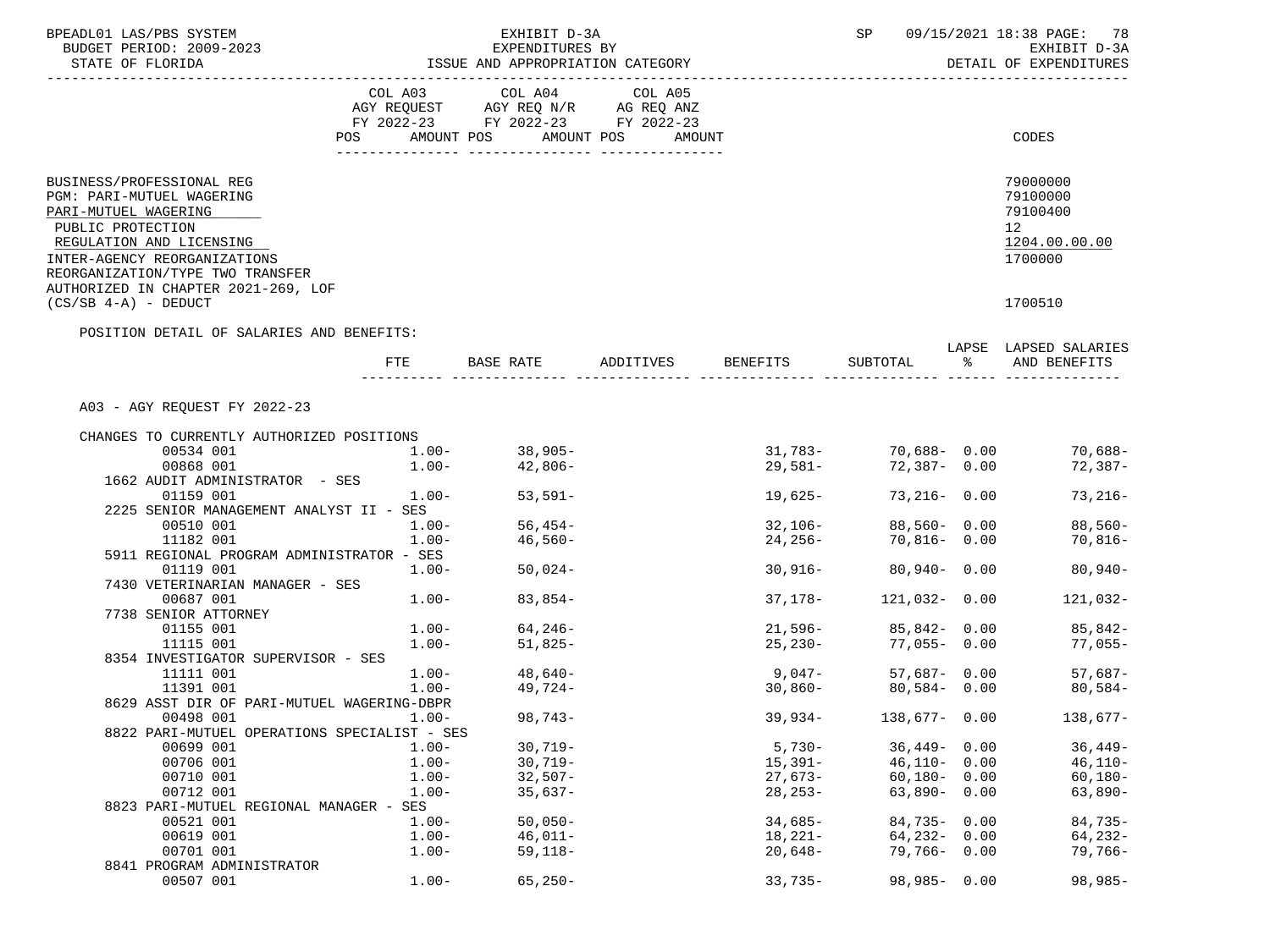| BPEADL01 LAS/PBS SYSTEM<br>BUDGET PERIOD: 2009-2023<br>STATE OF FLORIDA<br>----------------------                                                                                                                                          |                | EXHIBIT D-3A<br>EXPENDITURES BY<br>ISSUE AND APPROPRIATION CATEGORY                             |                                 |           |                           |     | SP 09/15/2021 18:38 PAGE: 79<br>EXHIBIT D-3A<br>DETAIL OF EXPENDITURES          |
|--------------------------------------------------------------------------------------------------------------------------------------------------------------------------------------------------------------------------------------------|----------------|-------------------------------------------------------------------------------------------------|---------------------------------|-----------|---------------------------|-----|---------------------------------------------------------------------------------|
|                                                                                                                                                                                                                                            | COL A03<br>POS | COL A04<br>AGY REQUEST AGY REQ N/R AG REQ ANZ<br>FY 2022-23 FY 2022-23 FY 2022-23<br>AMOUNT POS | COL A05<br>AMOUNT POS<br>AMOUNT |           |                           |     | CODES                                                                           |
| BUSINESS/PROFESSIONAL REG<br>PGM: PARI-MUTUEL WAGERING<br>PARI-MUTUEL WAGERING<br>PUBLIC PROTECTION<br>REGULATION AND LICENSING<br>INTER-AGENCY REORGANIZATIONS<br>REORGANIZATION/TYPE TWO TRANSFER<br>AUTHORIZED IN CHAPTER 2021-269, LOF |                |                                                                                                 |                                 |           |                           |     | 79000000<br>79100000<br>79100400<br>12 <sup>7</sup><br>1204.00.00.00<br>1700000 |
| $(CS/SB 4-A)$ - DEDUCT                                                                                                                                                                                                                     |                |                                                                                                 |                                 |           |                           |     | 1700510                                                                         |
| POSITION DETAIL OF SALARIES AND BENEFITS:                                                                                                                                                                                                  | FTE            | BASE RATE                                                                                       | ADDITIVES BENEFITS SUBTOTAL     |           |                           | — န | LAPSE LAPSED SALARIES<br>AND BENEFITS                                           |
|                                                                                                                                                                                                                                            |                |                                                                                                 |                                 |           |                           |     |                                                                                 |
| A03 - AGY REQUEST FY 2022-23                                                                                                                                                                                                               |                |                                                                                                 |                                 |           |                           |     |                                                                                 |
| CHANGES TO CURRENTLY AUTHORIZED POSITIONS<br>9135 CHIEF AUDITING OFFICER-DBPR                                                                                                                                                              |                |                                                                                                 |                                 |           |                           |     |                                                                                 |
| 00753 001<br>9879 CHIEF OPERATIONS OFFICER-DBPR                                                                                                                                                                                            | $1.00 -$       | 69,016-                                                                                         |                                 |           | $39.622 - 108.638 - 0.00$ |     | 108,638-                                                                        |
| 00773 001<br>9881 STATE STEWARD-DBPR                                                                                                                                                                                                       | $1.00-$        | $65,657-$                                                                                       |                                 | $33,810-$ | 99,467- 0.00              |     | $99,467-$                                                                       |
| 00716 001                                                                                                                                                                                                                                  |                | $1.00 - 68,819 -$                                                                               |                                 |           | $22,443-91,262-0.00$      |     | $91,262-$                                                                       |
| 9653 DIRECTOR OF PARI-MUTUEL WAGE-DBPR<br>00493 001                                                                                                                                                                                        | $1.00-$        | $103, 396 -$                                                                                    |                                 |           | 59,603- 162,999- 0.00     |     | 162,999-                                                                        |
| TOTALS FOR ISSUE BY FUND<br>2520 PARI-MUTUEL WAGERING TF                                                                                                                                                                                   |                |                                                                                                 |                                 |           |                           |     | 4,127,447-                                                                      |
|                                                                                                                                                                                                                                            |                | $59.00 - 2,687,586 - 6,265 - 1,433,596 - 4,127,447 -$                                           |                                 |           |                           |     | $4,127,447-$                                                                    |
|                                                                                                                                                                                                                                            |                |                                                                                                 |                                 |           |                           |     | ==============                                                                  |
| RA06 RATE ADJ - NO FTE - NO SALARY - NO BENEFITS<br>R4001 001                                                                                                                                                                              |                | 130,678-                                                                                        |                                 |           |                           |     | -----------                                                                     |
| TOTAL SALARY RATE                                                                                                                                                                                                                          |                | 130,678-                                                                                        |                                 |           |                           |     | ==============                                                                  |
| OTHER SALARY AMOUNT<br>2520 PARI-MUTUEL WAGERING TF                                                                                                                                                                                        |                |                                                                                                 |                                 |           |                           |     | 112,913-                                                                        |
|                                                                                                                                                                                                                                            |                |                                                                                                 |                                 |           |                           |     | $4,240,360-$                                                                    |
|                                                                                                                                                                                                                                            |                |                                                                                                 |                                 |           |                           |     | ==============                                                                  |
|                                                                                                                                                                                                                                            |                |                                                                                                 |                                 |           |                           |     |                                                                                 |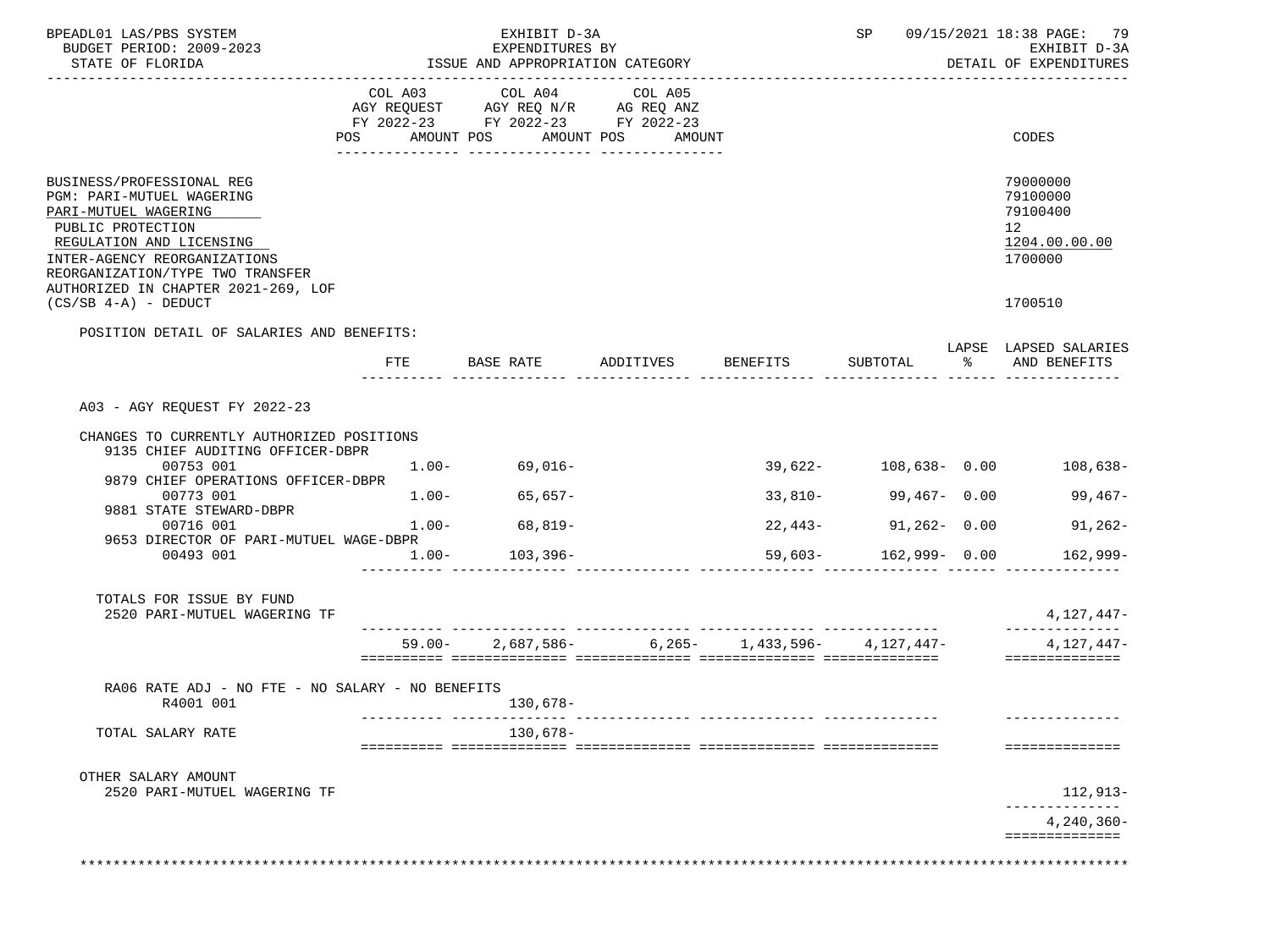| BPEADL01 LAS/PBS SYSTEM<br>BUDGET PERIOD: 2009-2023<br>STATE OF FLORIDA                                                                                                                                                                            |           |                                                                                                                                          | EXHIBIT D-3A<br>EXPENDITURES BY<br>ISSUE AND APPROPRIATION CATEGORY | SP    | 09/15/2021 18:38 PAGE: 80<br>EXHIBIT D-3A<br>DETAIL OF EXPENDITURES                                  |  |
|----------------------------------------------------------------------------------------------------------------------------------------------------------------------------------------------------------------------------------------------------|-----------|------------------------------------------------------------------------------------------------------------------------------------------|---------------------------------------------------------------------|-------|------------------------------------------------------------------------------------------------------|--|
|                                                                                                                                                                                                                                                    |           | COL A03 COL A04 COL A05<br>AGY REQUEST AGY REQ N/R AG REQ ANZ<br>FY 2022-23 FY 2022-23 FY 2022-23<br>POS AMOUNT POS AMOUNT POS<br>AMOUNT |                                                                     | CODES |                                                                                                      |  |
| BUSINESS/PROFESSIONAL REG<br><b>PGM: PARI-MUTUEL WAGERING</b><br>SLOT MACHINE REGULATION<br>PUBLIC PROTECTION<br>REGULATION AND LICENSING<br>ESTIMATED EXPENDITURES<br>ESTIMATED EXPENDITURES - OPERATIONS<br>SALARY RATE<br>SALARY RATE 2,290,955 |           |                                                                                                                                          |                                                                     |       | 79000000<br>79100000<br>79100500<br>12 <sup>°</sup><br>1204.00.00.00<br>1000000<br>1001000<br>000000 |  |
| SALARIES AND BENEFITS                                                                                                                                                                                                                              |           |                                                                                                                                          |                                                                     |       | 010000                                                                                               |  |
| PARI-MUTUEL WAGERING TF -STATE 3,400,755                                                                                                                                                                                                           |           | 50.00                                                                                                                                    |                                                                     |       | 2520 1                                                                                               |  |
| OTHER PERSONAL SERVICES                                                                                                                                                                                                                            |           |                                                                                                                                          |                                                                     |       | 030000                                                                                               |  |
| PARI-MUTUEL WAGERING TF -STATE 42,000                                                                                                                                                                                                              |           |                                                                                                                                          |                                                                     |       | 2520 1                                                                                               |  |
| <b>EXPENSES</b>                                                                                                                                                                                                                                    |           |                                                                                                                                          |                                                                     |       | 040000                                                                                               |  |
| PARI-MUTUEL WAGERING TF -STATE 275,248                                                                                                                                                                                                             |           |                                                                                                                                          |                                                                     |       | 2520 1                                                                                               |  |
| OPERATING CAPITAL OUTLAY                                                                                                                                                                                                                           |           |                                                                                                                                          |                                                                     |       | 060000                                                                                               |  |
| PARI-MUTUEL WAGERING TF -STATE 10,863                                                                                                                                                                                                              |           |                                                                                                                                          |                                                                     |       | 2520 1                                                                                               |  |
| SPECIAL CATEGORIES<br>ACQUISITION/MOTOR VEHICLES                                                                                                                                                                                                   |           |                                                                                                                                          |                                                                     |       | 100000<br>100021                                                                                     |  |
| PARI-MUTUEL WAGERING TF                                                                                                                                                                                                                            |           | $-STATE$<br>40,000                                                                                                                       |                                                                     |       | 2520 1                                                                                               |  |
| GAMBLING PREVENTION CONT                                                                                                                                                                                                                           |           |                                                                                                                                          |                                                                     |       | 100051                                                                                               |  |
| PARI-MUTUEL WAGERING TF                                                                                                                                                                                                                            | $-$ STATE | 1,250,000                                                                                                                                |                                                                     |       | 2520 1                                                                                               |  |
| CONTRACTED SERVICES                                                                                                                                                                                                                                |           |                                                                                                                                          |                                                                     |       | 100777                                                                                               |  |
| PARI-MUTUEL WAGERING TF                                                                                                                                                                                                                            | $-$ STATE | 12,000                                                                                                                                   |                                                                     |       | 2520 1                                                                                               |  |
|                                                                                                                                                                                                                                                    |           |                                                                                                                                          |                                                                     |       |                                                                                                      |  |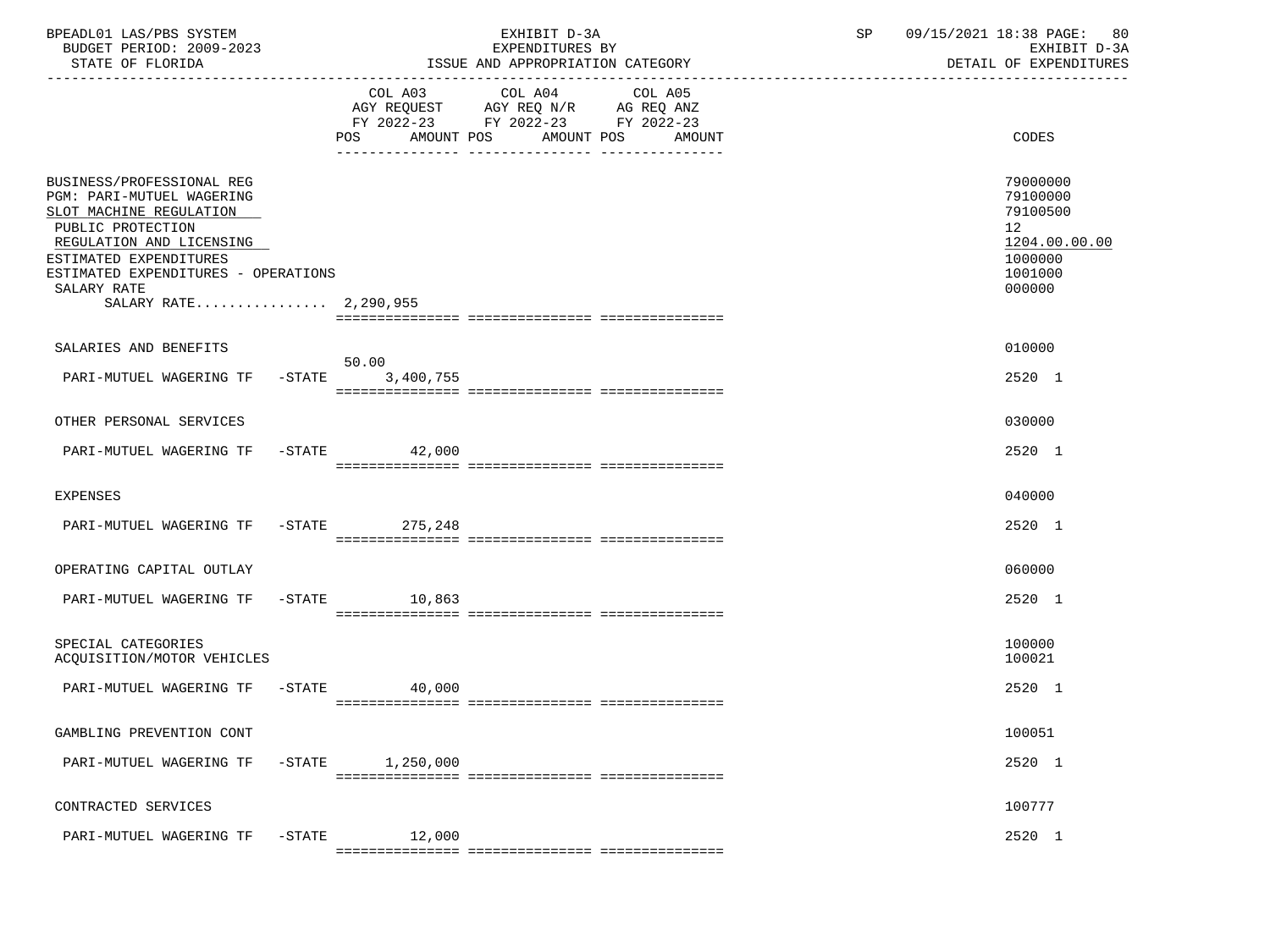| BPEADL01 LAS/PBS SYSTEM<br>BUDGET PERIOD: 2009-2023<br>STATE OF FLORIDA                                                                                                                                                                               |                                     | EXHIBIT D-3A<br>EXPENDITURES BY<br>ISSUE AND APPROPRIATION CATEGORY                                               | 09/15/2021 18:38 PAGE:<br>SP<br>81<br>EXHIBIT D-3A<br>DETAIL OF EXPENDITURES                                   |
|-------------------------------------------------------------------------------------------------------------------------------------------------------------------------------------------------------------------------------------------------------|-------------------------------------|-------------------------------------------------------------------------------------------------------------------|----------------------------------------------------------------------------------------------------------------|
|                                                                                                                                                                                                                                                       | COL A03<br>AMOUNT POS<br><b>POS</b> | COL A04<br>COL A05<br>AGY REQUEST AGY REQ N/R AG REQ ANZ<br>FY 2022-23 FY 2022-23 FY 2022-23<br>AMOUNT POS AMOUNT | CODES                                                                                                          |
| BUSINESS/PROFESSIONAL REG<br>PGM: PARI-MUTUEL WAGERING<br>SLOT MACHINE REGULATION<br>PUBLIC PROTECTION<br>REGULATION AND LICENSING<br>ESTIMATED EXPENDITURES<br>ESTIMATED EXPENDITURES - OPERATIONS<br>SPECIAL CATEGORIES<br>OPERATION/MOTOR VEHICLES |                                     |                                                                                                                   | 79000000<br>79100000<br>79100500<br>12 <sub>2</sub><br>1204.00.00.00<br>1000000<br>1001000<br>100000<br>102289 |
| PARI-MUTUEL WAGERING TF                                                                                                                                                                                                                               | $-STATE$<br>25,743                  |                                                                                                                   | $2520 - 1$                                                                                                     |
| RISK MANAGEMENT INSURANCE                                                                                                                                                                                                                             |                                     |                                                                                                                   | 103241                                                                                                         |
| PARI-MUTUEL WAGERING TF -STATE                                                                                                                                                                                                                        | 8,518                               |                                                                                                                   | 2520 1                                                                                                         |
| LEASE/PURCHASE/EQUIPMENT                                                                                                                                                                                                                              |                                     |                                                                                                                   | 105281                                                                                                         |
| PARI-MUTUEL WAGERING TF                                                                                                                                                                                                                               | $-STATE$ 2,848                      |                                                                                                                   | 2520 1                                                                                                         |
| TR/DMS/HR SVCS/STW CONTRCT                                                                                                                                                                                                                            |                                     |                                                                                                                   | 107040                                                                                                         |
| PARI-MUTUEL WAGERING TF -STATE 16,137                                                                                                                                                                                                                 |                                     |                                                                                                                   | 2520 1                                                                                                         |
| TOTAL: ESTIMATED EXPENDITURES - OPERATIONS<br>TOTAL POSITIONS $50.00$<br>TOTAL ISSUE<br>TOTAL SALARY RATE 2,290,955                                                                                                                                   | 5,084,112                           |                                                                                                                   | 1001000                                                                                                        |
| SALARY INCREASES FOR FY 2021-22 -<br>STATE EMPLOYEE MINIMUM WAGE<br>INCREASE - EFFECTIVE 7/1/2021<br>SALARY RATE<br>SALARY RATE 794                                                                                                                   |                                     |                                                                                                                   | 1001030<br>000000                                                                                              |
| SALARIES AND BENEFITS                                                                                                                                                                                                                                 |                                     |                                                                                                                   | 010000                                                                                                         |
| PARI-MUTUEL WAGERING TF<br>$-$ STATE                                                                                                                                                                                                                  | 942                                 |                                                                                                                   | 2520 1                                                                                                         |
|                                                                                                                                                                                                                                                       |                                     |                                                                                                                   |                                                                                                                |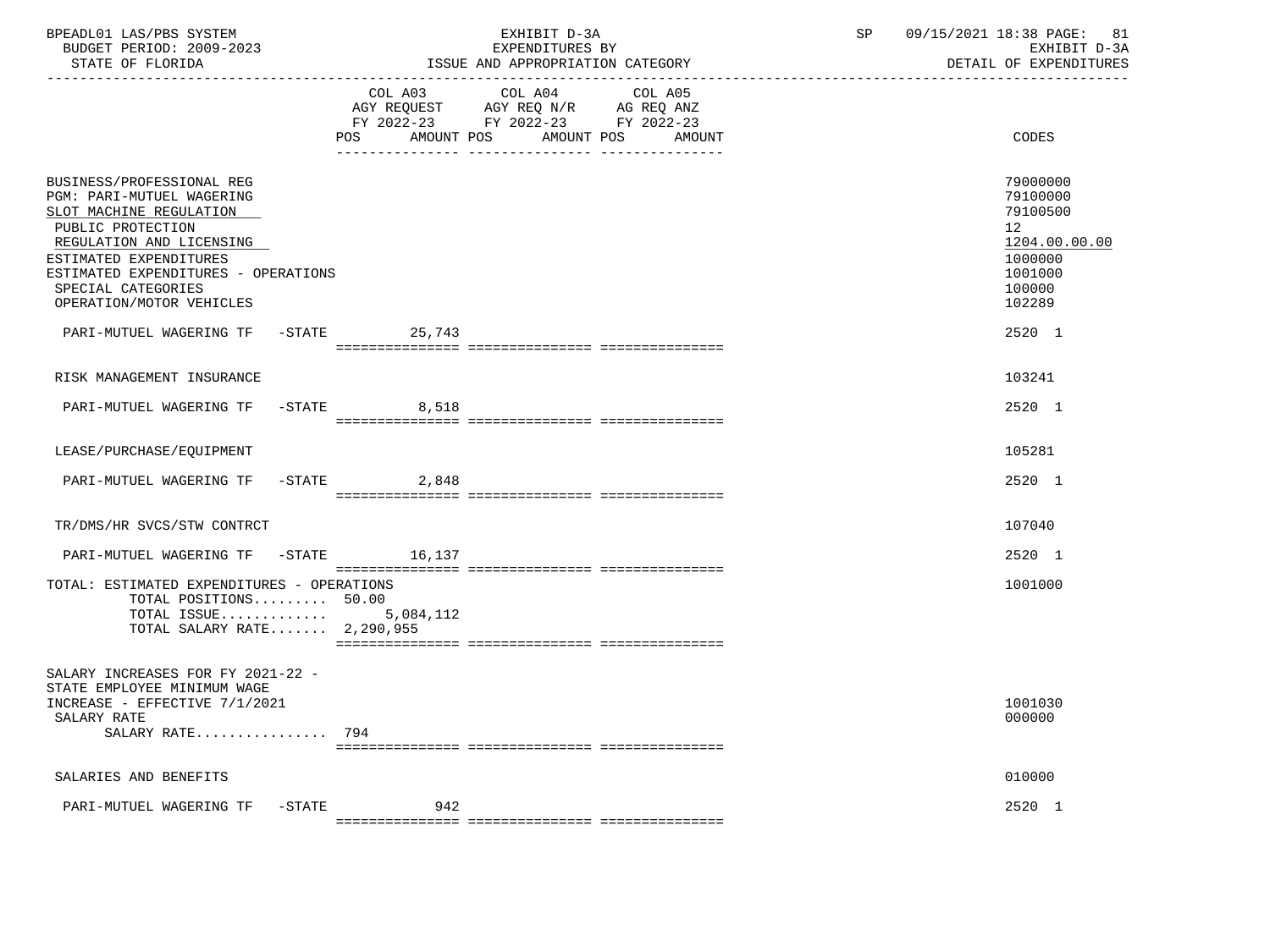| BPEADL01 LAS/PBS SYSTEM<br>BUDGET PERIOD: 2009-2023<br>STATE OF FLORIDA<br>----------------                                                                                                                                      |                    | EXHIBIT D-3A<br>EXPENDITURES BY<br>ISSUE AND APPROPRIATION CATEGORY                                                       | SP<br>09/15/2021 18:38 PAGE: | 82<br>EXHIBIT D-3A<br>DETAIL OF EXPENDITURES      |  |
|----------------------------------------------------------------------------------------------------------------------------------------------------------------------------------------------------------------------------------|--------------------|---------------------------------------------------------------------------------------------------------------------------|------------------------------|---------------------------------------------------|--|
|                                                                                                                                                                                                                                  | AMOUNT POS<br>POS  | COL A03 COL A04 COL A05<br>AGY REQUEST AGY REQ N/R AG REQ ANZ<br>FY 2022-23 FY 2022-23 FY 2022-23<br>AMOUNT POS<br>AMOUNT |                              | CODES                                             |  |
| BUSINESS/PROFESSIONAL REG<br>PGM: PARI-MUTUEL WAGERING<br>SLOT MACHINE REGULATION<br>PUBLIC PROTECTION<br>REGULATION AND LICENSING<br>ESTIMATED EXPENDITURES<br>SALARY INCREASES FOR FY 2021-22 -<br>STATE EMPLOYEE MINIMUM WAGE |                    |                                                                                                                           | 12 <sup>°</sup><br>1000000   | 79000000<br>79100000<br>79100500<br>1204.00.00.00 |  |
| INCREASE - EFFECTIVE 7/1/2021<br>OTHER PERSONAL SERVICES                                                                                                                                                                         |                    |                                                                                                                           | 1001030<br>030000            |                                                   |  |
| PARI-MUTUEL WAGERING TF -STATE                                                                                                                                                                                                   | 432                |                                                                                                                           | 2520 1                       |                                                   |  |
| TOTAL: SALARY INCREASES FOR FY 2021-22 -<br>STATE EMPLOYEE MINIMUM WAGE<br>INCREASE - EFFECTIVE 7/1/2021<br>TOTAL ISSUE<br>TOTAL SALARY RATE 794                                                                                 | 1,374              |                                                                                                                           | 1001030                      |                                                   |  |
| FLORIDA RETIREMENT SYSTEM<br>ADJUSTMENT - FY 2021-22 - NORMAL<br>COST AND UNFUNDED ACTUARIAL<br>LIABILITY<br>SALARIES AND BENEFITS                                                                                               |                    |                                                                                                                           | 1001070<br>010000            |                                                   |  |
| PARI-MUTUEL WAGERING TF                                                                                                                                                                                                          | -STATE 17,514      |                                                                                                                           |                              | 2520 1                                            |  |
| CASUALTY INSURANCE PREMIUM<br>ADJUSTMENT<br>SPECIAL CATEGORIES<br>RISK MANAGEMENT INSURANCE                                                                                                                                      |                    |                                                                                                                           | 1001090<br>100000<br>103241  |                                                   |  |
| PARI-MUTUEL WAGERING TF -STATE                                                                                                                                                                                                   | 45                 |                                                                                                                           | 2520 1                       |                                                   |  |
| REALLOCATION OF HUMAN RESOURCES<br>OUTSOURCING<br>SPECIAL CATEGORIES<br>TR/DMS/HR SVCS/STW CONTRCT                                                                                                                               |                    |                                                                                                                           | 1005900<br>100000<br>107040  |                                                   |  |
| PARI-MUTUEL WAGERING TF                                                                                                                                                                                                          | $-$ STATE $1,301-$ |                                                                                                                           | 2520 1                       |                                                   |  |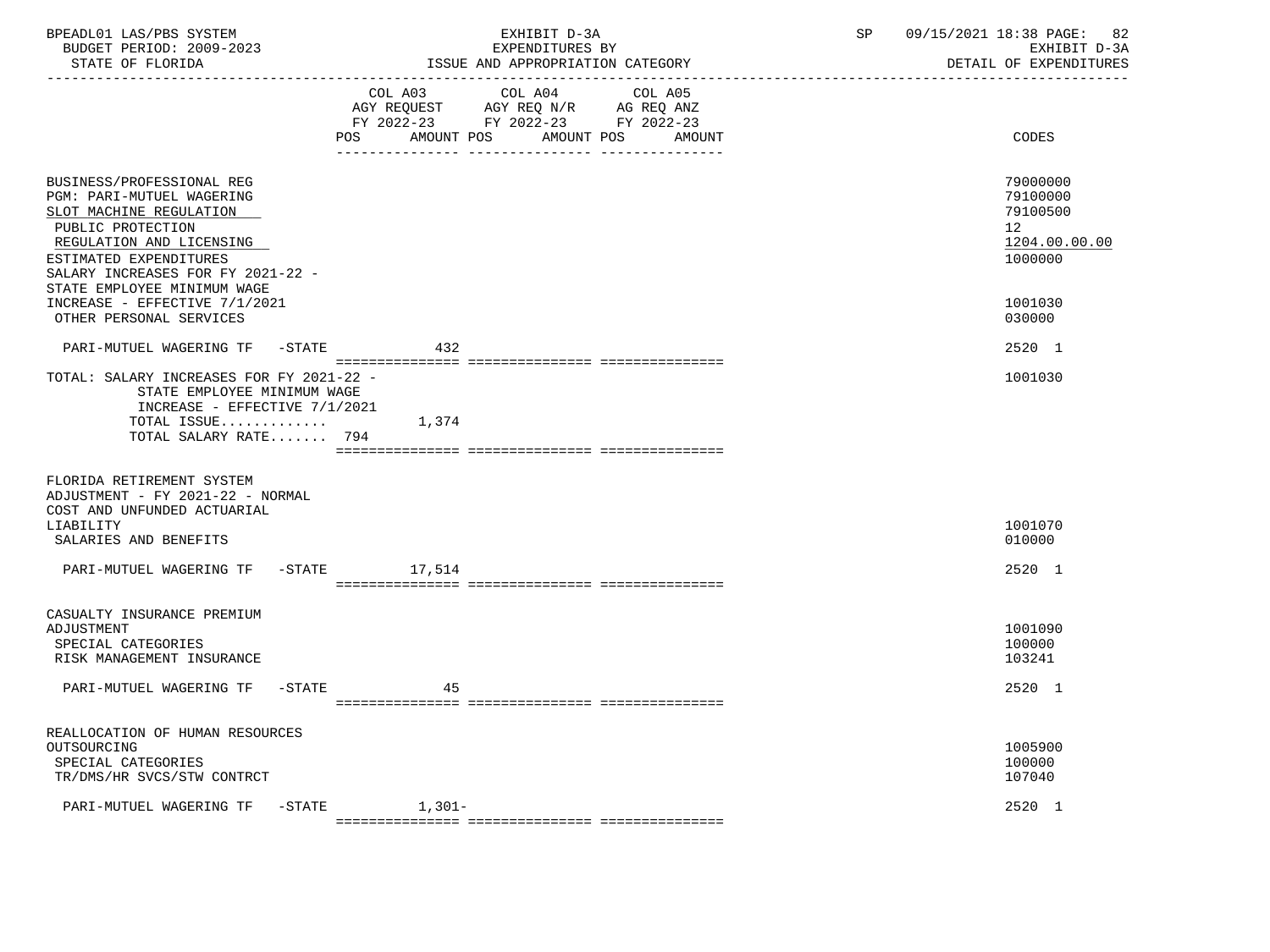| BPEADL01 LAS/PBS SYSTEM<br>BUDGET PERIOD: 2009-2023<br>STATE OF FLORIDA                                                                                                                                                                              |        |                                                                                                     | EXHIBIT D-3A<br>EXPENDITURES BY<br>ISSUE AND APPROPRIATION CATEGORY | $\operatorname{SP}$          | 09/15/2021 18:38 PAGE: 83<br>EXHIBIT D-3A<br>DETAIL OF EXPENDITURES |                                                                                 |
|------------------------------------------------------------------------------------------------------------------------------------------------------------------------------------------------------------------------------------------------------|--------|-----------------------------------------------------------------------------------------------------|---------------------------------------------------------------------|------------------------------|---------------------------------------------------------------------|---------------------------------------------------------------------------------|
|                                                                                                                                                                                                                                                      |        | COL A03<br>AGY REQUEST AGY REQ N/R AG REQ ANZ<br>FY 2022-23 FY 2022-23 FY 2022-23<br>POS AMOUNT POS | COL A04                                                             | COL A05<br>AMOUNT POS AMOUNT |                                                                     | CODES                                                                           |
| BUSINESS/PROFESSIONAL REG<br><b>PGM: PARI-MUTUEL WAGERING</b><br>SLOT MACHINE REGULATION<br>PUBLIC PROTECTION<br>REGULATION AND LICENSING<br>INTER-AGENCY REORGANIZATIONS<br>REORGANIZATION/TYPE TWO TRANSFER<br>AUTHORIZED IN CHAPTER 2021-269, LOF |        |                                                                                                     |                                                                     |                              |                                                                     | 79000000<br>79100000<br>79100500<br>12 <sup>°</sup><br>1204.00.00.00<br>1700000 |
| $(CS/SB 4-A)$ - DEDUCT<br>SALARY RATE<br>SALARY RATE 2.291.749-                                                                                                                                                                                      |        |                                                                                                     |                                                                     |                              |                                                                     | 1700510<br>000000                                                               |
| SALARIES AND BENEFITS                                                                                                                                                                                                                                |        |                                                                                                     |                                                                     |                              |                                                                     | 010000                                                                          |
| PARI-MUTUEL WAGERING TF -STATE 3,419,211-                                                                                                                                                                                                            |        | 50.00-                                                                                              |                                                                     |                              |                                                                     | 2520 1                                                                          |
| OTHER PERSONAL SERVICES                                                                                                                                                                                                                              |        |                                                                                                     |                                                                     |                              |                                                                     | 030000                                                                          |
| PARI-MUTUEL WAGERING TF                                                                                                                                                                                                                              |        | -STATE 42,432-                                                                                      |                                                                     |                              |                                                                     | 2520 1                                                                          |
| EXPENSES                                                                                                                                                                                                                                             |        |                                                                                                     |                                                                     |                              |                                                                     | 040000                                                                          |
| PARI-MUTUEL WAGERING TF -STATE 275,248-                                                                                                                                                                                                              |        |                                                                                                     |                                                                     |                              |                                                                     | 2520 1                                                                          |
| OPERATING CAPITAL OUTLAY                                                                                                                                                                                                                             |        |                                                                                                     |                                                                     |                              |                                                                     | 060000                                                                          |
| PARI-MUTUEL WAGERING TF -STATE 10,863-                                                                                                                                                                                                               |        |                                                                                                     |                                                                     |                              |                                                                     | 2520 1                                                                          |
| SPECIAL CATEGORIES<br>ACQUISITION/MOTOR VEHICLES                                                                                                                                                                                                     |        |                                                                                                     |                                                                     |                              |                                                                     | 100000<br>100021                                                                |
| PARI-MUTUEL WAGERING TF -STATE                                                                                                                                                                                                                       |        | $40,000-$                                                                                           |                                                                     |                              |                                                                     | 2520 1                                                                          |
| GAMBLING PREVENTION CONT                                                                                                                                                                                                                             |        |                                                                                                     |                                                                     |                              |                                                                     | 100051                                                                          |
| PARI-MUTUEL WAGERING TF                                                                                                                                                                                                                              | -STATE | 1,250,000-                                                                                          |                                                                     |                              |                                                                     | 2520 1                                                                          |
| CONTRACTED SERVICES                                                                                                                                                                                                                                  |        |                                                                                                     |                                                                     |                              |                                                                     | 100777                                                                          |
| PARI-MUTUEL WAGERING TF                                                                                                                                                                                                                              | -STATE | 12,000-                                                                                             |                                                                     |                              |                                                                     | 2520 1                                                                          |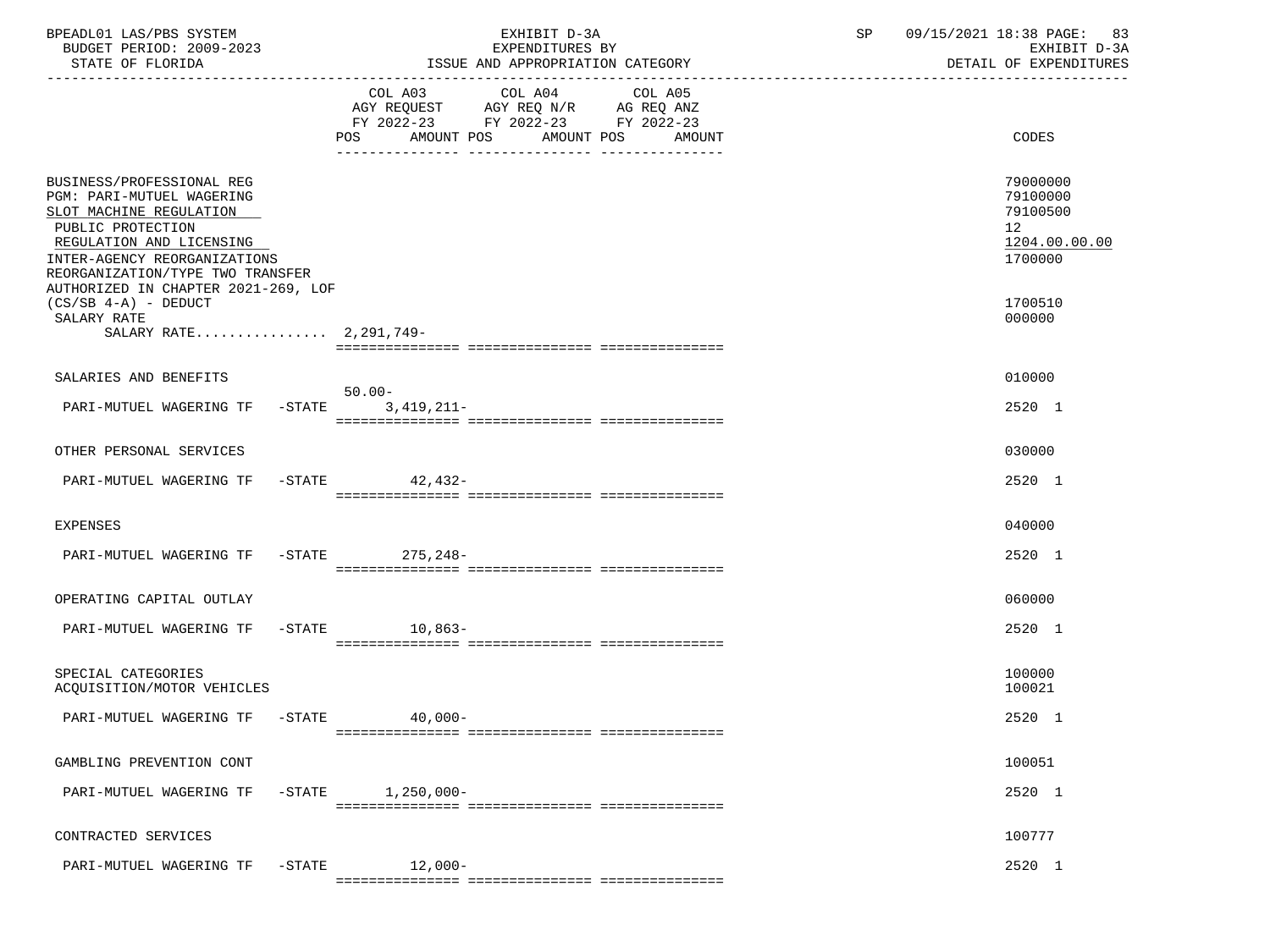| BPEADL01 LAS/PBS SYSTEM<br>BUDGET PERIOD: 2009-2023<br>STATE OF FLORIDA<br>-----------------                                                                                                                                                  |                                                                                                                        | EXHIBIT D-3A<br>EXPENDITURES BY<br>ISSUE AND APPROPRIATION CATEGORY                                                                                                                                                                                         | SP | 09/15/2021 18:38 PAGE: 84<br>EXHIBIT D-3A<br>DETAIL OF EXPENDITURES             |
|-----------------------------------------------------------------------------------------------------------------------------------------------------------------------------------------------------------------------------------------------|------------------------------------------------------------------------------------------------------------------------|-------------------------------------------------------------------------------------------------------------------------------------------------------------------------------------------------------------------------------------------------------------|----|---------------------------------------------------------------------------------|
|                                                                                                                                                                                                                                               | COL A03 COL A04 COL A05<br>AGY REQUEST AGY REQ N/R AG REQ ANZ<br>FY 2022-23 FY 2022-23 FY 2022-23<br>AMOUNT POS<br>POS | AMOUNT POS<br>AMOUNT                                                                                                                                                                                                                                        |    | CODES                                                                           |
| BUSINESS/PROFESSIONAL REG<br>PGM: PARI-MUTUEL WAGERING<br>SLOT MACHINE REGULATION<br>PUBLIC PROTECTION<br>REGULATION AND LICENSING<br>INTER-AGENCY REORGANIZATIONS<br>REORGANIZATION/TYPE TWO TRANSFER<br>AUTHORIZED IN CHAPTER 2021-269, LOF |                                                                                                                        |                                                                                                                                                                                                                                                             |    | 79000000<br>79100000<br>79100500<br>12 <sup>°</sup><br>1204.00.00.00<br>1700000 |
| $(CS/SB 4-A)$ - DEDUCT<br>SPECIAL CATEGORIES<br>OPERATION/MOTOR VEHICLES                                                                                                                                                                      |                                                                                                                        |                                                                                                                                                                                                                                                             |    | 1700510<br>100000<br>102289                                                     |
| PARI-MUTUEL WAGERING TF -STATE 25,743-                                                                                                                                                                                                        |                                                                                                                        |                                                                                                                                                                                                                                                             |    | 2520 1                                                                          |
| RISK MANAGEMENT INSURANCE                                                                                                                                                                                                                     |                                                                                                                        |                                                                                                                                                                                                                                                             |    | 103241                                                                          |
| PARI-MUTUEL WAGERING TF                                                                                                                                                                                                                       | $-$ STATE<br>8,563-                                                                                                    |                                                                                                                                                                                                                                                             |    | 2520 1                                                                          |
| LEASE/PURCHASE/EQUIPMENT                                                                                                                                                                                                                      |                                                                                                                        |                                                                                                                                                                                                                                                             |    | 105281                                                                          |
| PARI-MUTUEL WAGERING TF -STATE                                                                                                                                                                                                                | 2,848-                                                                                                                 |                                                                                                                                                                                                                                                             |    | 2520 1                                                                          |
| TR/DMS/HR SVCS/STW CONTRCT                                                                                                                                                                                                                    |                                                                                                                        |                                                                                                                                                                                                                                                             |    | 107040                                                                          |
| PARI-MUTUEL WAGERING TF -STATE 14,836-                                                                                                                                                                                                        |                                                                                                                        |                                                                                                                                                                                                                                                             |    | 2520 1                                                                          |
| TOTAL: REORGANIZATION/TYPE TWO TRANSFER<br>AUTHORIZED IN CHAPTER 2021-269, LOF<br>$(CS/SB 4-A) - DEDUCT$<br>TOTAL POSITIONS 50.00-<br>TOTAL ISSUE $5,101,744-$<br>TOTAL SALARY RATE 2,291,749-                                                |                                                                                                                        |                                                                                                                                                                                                                                                             |    | 1700510                                                                         |
|                                                                                                                                                                                                                                               |                                                                                                                        |                                                                                                                                                                                                                                                             |    |                                                                                 |
| AGENCY ISSUE NARRATIVE:<br>2022-2023 BUDGET YEAR NARRATIVE:                                                                                                                                                                                   |                                                                                                                        | IT COMPONENT? NO<br>CS SB4-A (Chapter 2021-269, Laws of Florida) establishes the Florida Gaming Control Commission (Commission), to be<br>administratively housed within the Department of Legal Affairs. Office of the Attorney General and provides for a |    |                                                                                 |

 administratively housed within the Department of Legal Affairs, Office of the Attorney General and provides for a Type Two transfer pursuant to s. 20.06(2), F.S., effective July 1, 2022, of all powers and duties, personnel, administrative rules, and funding of the Department of Business and Professional Regulation (Department), relating to the regulation of pari-mutuel wagering, slot machines, cardrooms, and the state compliance agency's oversight responsibilities for authorized gaming compacts. The bill also provides that the Department is to prepare and submit to Commission's Legislative Budget Request for Fiscal Year 2022-2023.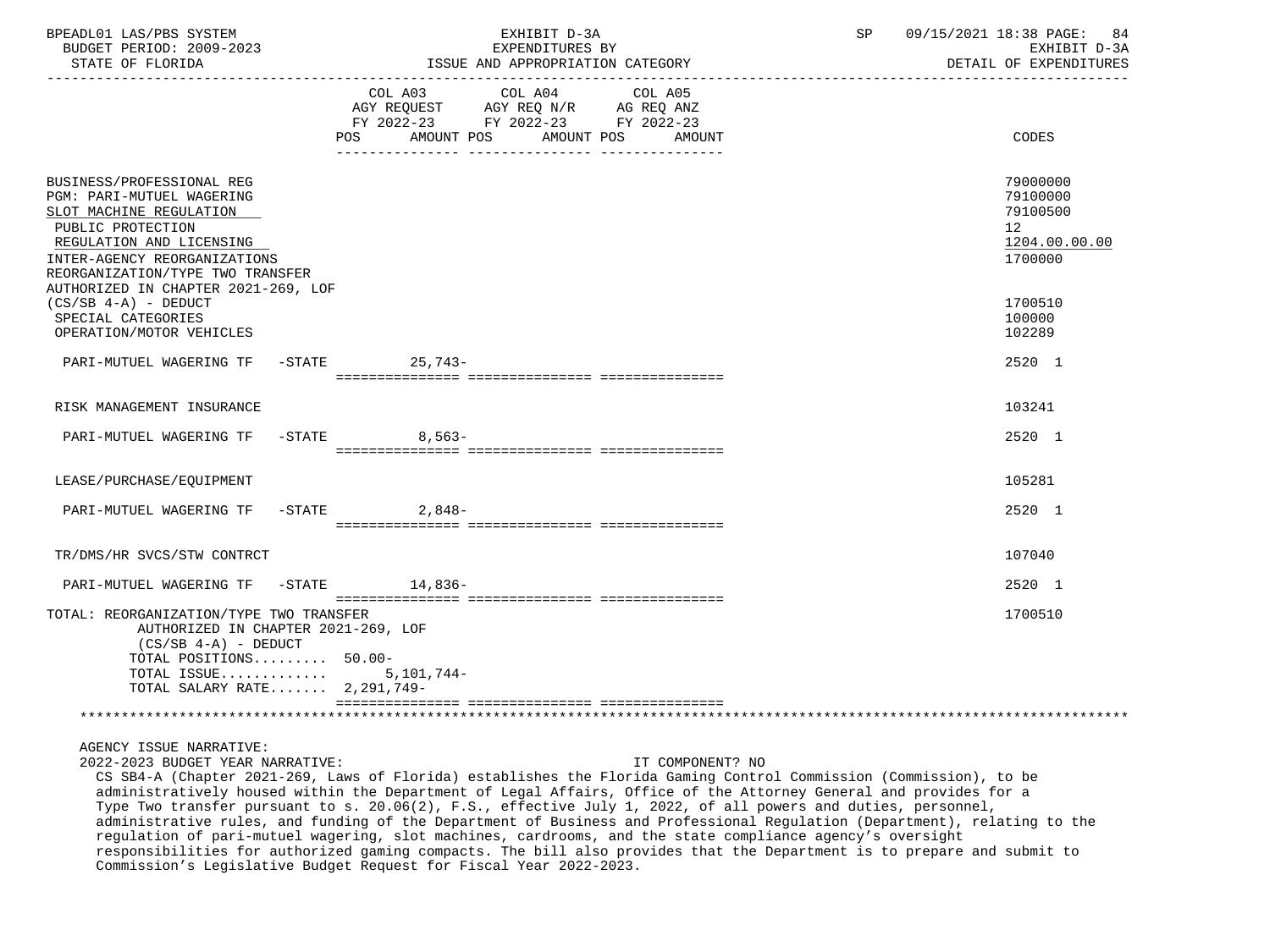| BPEADL01 LAS/PBS SYSTEM<br>BUDGET PERIOD: 2009-2023<br>STATE OF FLORIDA                                                                                                                                                                       | EXHIBIT D-3A<br>EXPENDITURES BY<br>ISSUE AND APPROPRIATION CATEGORY                                                                   | 09/15/2021 18:38 PAGE: 85<br>SP<br>EXHIBIT D-3A<br>DETAIL OF EXPENDITURES |
|-----------------------------------------------------------------------------------------------------------------------------------------------------------------------------------------------------------------------------------------------|---------------------------------------------------------------------------------------------------------------------------------------|---------------------------------------------------------------------------|
|                                                                                                                                                                                                                                               | COL A03 COL A04 COL A05<br>AGY REQUEST AGY REQ N/R AG REQ ANZ<br>FY 2022-23 FY 2022-23 FY 2022-23<br>POS AMOUNT POS AMOUNT POS AMOUNT | CODES                                                                     |
| BUSINESS/PROFESSIONAL REG<br>PGM: PARI-MUTUEL WAGERING<br>SLOT MACHINE REGULATION<br>PUBLIC PROTECTION<br>REGULATION AND LICENSING<br>INTER-AGENCY REORGANIZATIONS<br>REORGANIZATION/TYPE TWO TRANSFER<br>AUTHORIZED IN CHAPTER 2021-269, LOF |                                                                                                                                       | 79000000<br>79100000<br>79100500<br>12<br>1204.00.00.00<br>1700000        |
| $(CS/SB 4-A) - DEDUCT$                                                                                                                                                                                                                        |                                                                                                                                       | 1700510                                                                   |

 The Department requests to transfer 50.00 FTE positions, 2,291,749 of Salary Rate and \$5,101,744 of budget authority from the Department's Slot Machine Regulation budget entity within the Pari-Mutuel Trust Fund to the Florida Gaming Control Commission's Slot Machine Regulation budget entity within the Pari-Mutuel Trust Fund in accordance with the Type Two Transfer required by CS SB4-A (Chapter 2021-269, Laws of Florida).

Linkage to the Florida Strategic Plan for Economic Development:

5.2 Improve the efficiency and effectiveness of government agencies at all levels.

| Budget Summary:            |                                  |                |
|----------------------------|----------------------------------|----------------|
|                            | Division of Pari-Mutuel Wagering |                |
| Pari-Mutuel Wagering       |                                  |                |
|                            | Pari-Mutuel Wagering Trust Fund  |                |
| FTE:                       | (50.00)                          |                |
| Salary Rate: (2,291,749)   |                                  |                |
| Salaries and Benefits:     |                                  | (53, 419, 211) |
|                            | Other Personal Services (OPS):   | ( \$42, 432)   |
| Expenses:                  |                                  | (S275, 248)    |
|                            | Operating Capital Outlay (OCO):  | (S10, 863)     |
|                            | Acquisition of Motor Vehicles:   | ( \$40,000)    |
|                            | Gambling Prevention Contract:    | (S1, 250, 000) |
| Contracted Services:       |                                  | ( \$12,000)    |
|                            | Operation of Motor Vehicles:     | (S25, 743)     |
| Risk Management Insurance: |                                  | ( \$8, 563)    |
| Lease/Purchase Equipment:  |                                  | ( \$2, 848)    |
|                            | Transfer to DMS/HR Services:     | (S14, 836)     |
| Total:                     |                                  |                |
| FTE:                       | (50.00)                          |                |
|                            |                                  |                |

| Salary Rate: (2,291,749) |               |
|--------------------------|---------------|
| Budget:                  | (\$5,101,744) |

 The OAD transaction was required to adjust Salaries and Benefits budget authority to ensure the correct amount is transferred.<br>\*\*\*\*\*\*\*\*\*\*\*\*\*\*\*\*\*\*\* \*\*\*\*\*\*\*\*\*\*\*\*\*\*\*\*\*\*\*\*\*\*\*\*\*\*\*\*\*\*\*\*\*\*\*\*\*\*\*\*\*\*\*\*\*\*\*\*\*\*\*\*\*\*\*\*\*\*\*\*\*\*\*\*\*\*\*\*\*\*\*\*\*\*\*\*\*\*\*\*\*\*\*\*\*\*\*\*\*\*\*\*\*\*\*\*\*\*\*\*\*\*\*\*\*\*\*\*\*\*\*\*\*\*\*\*\*\*\*\*\*\*\*\*\*\*\*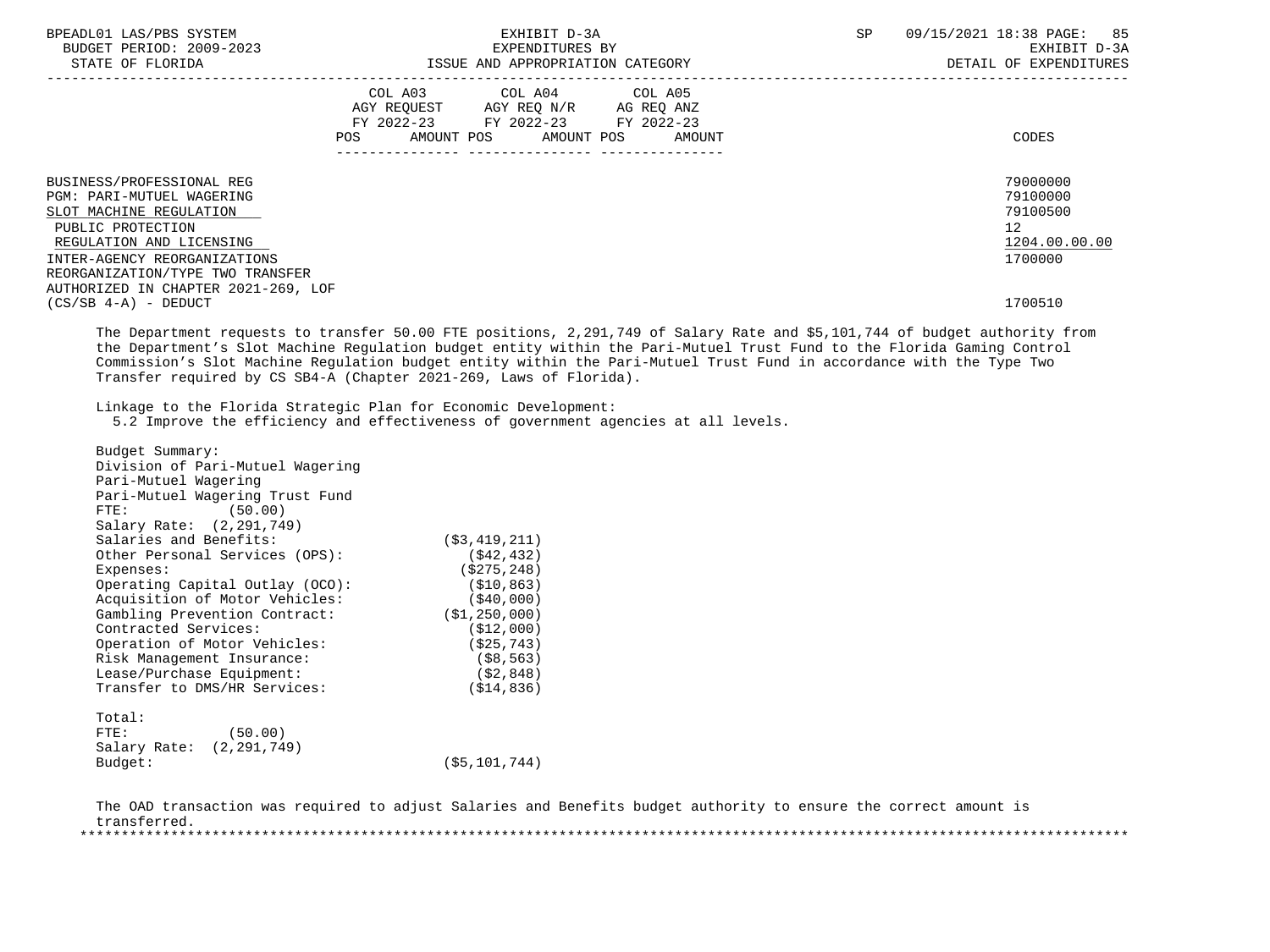| BPEADL01 LAS/PBS SYSTEM                                                                                                                                            |                 | EXHIBIT D-3A                                                      |                              |                                    | SP              | 09/15/2021 18:38 PAGE: 86                                                       |  |
|--------------------------------------------------------------------------------------------------------------------------------------------------------------------|-----------------|-------------------------------------------------------------------|------------------------------|------------------------------------|-----------------|---------------------------------------------------------------------------------|--|
| BUDGET PERIOD: 2009-2023                                                                                                                                           | EXPENDITURES BY |                                                                   |                              |                                    |                 | EXHIBIT D-3A                                                                    |  |
| STATE OF FLORIDA                                                                                                                                                   |                 | ISSUE AND APPROPRIATION CATEGORY                                  |                              |                                    |                 | DETAIL OF EXPENDITURES                                                          |  |
|                                                                                                                                                                    |                 | COL A03 COL A04                                                   | COL A05                      |                                    |                 |                                                                                 |  |
|                                                                                                                                                                    |                 | AGY REQUEST AGY REQ N/R AG REQ ANZ                                |                              |                                    |                 |                                                                                 |  |
|                                                                                                                                                                    |                 | FY 2022-23 FY 2022-23 FY 2022-23                                  |                              |                                    |                 |                                                                                 |  |
|                                                                                                                                                                    |                 | POS AMOUNT POS AMOUNT POS AMOUNT                                  |                              |                                    |                 | CODES                                                                           |  |
|                                                                                                                                                                    |                 |                                                                   |                              |                                    |                 |                                                                                 |  |
| BUSINESS/PROFESSIONAL REG<br>PGM: PARI-MUTUEL WAGERING<br>SLOT MACHINE REGULATION<br>PUBLIC PROTECTION<br>REGULATION AND LICENSING<br>INTER-AGENCY REORGANIZATIONS |                 |                                                                   |                              |                                    |                 | 79000000<br>79100000<br>79100500<br>12 <sup>7</sup><br>1204.00.00.00<br>1700000 |  |
| REORGANIZATION/TYPE TWO TRANSFER<br>AUTHORIZED IN CHAPTER 2021-269, LOF                                                                                            |                 |                                                                   |                              |                                    |                 |                                                                                 |  |
| $(CS/SB 4-A)$ - DEDUCT                                                                                                                                             |                 |                                                                   |                              |                                    |                 | 1700510                                                                         |  |
| POSITION DETAIL OF SALARIES AND BENEFITS:                                                                                                                          |                 |                                                                   |                              |                                    |                 | LAPSE LAPSED SALARIES                                                           |  |
|                                                                                                                                                                    | FTE             |                                                                   | BASE RATE ADDITIVES BENEFITS |                                    |                 | SUBTOTAL % AND BENEFITS                                                         |  |
| A03 - AGY REQUEST FY 2022-23                                                                                                                                       |                 |                                                                   |                              |                                    |                 |                                                                                 |  |
|                                                                                                                                                                    |                 |                                                                   |                              |                                    |                 |                                                                                 |  |
| CHANGES TO CURRENTLY AUTHORIZED POSITIONS<br>0712 ADMINISTRATIVE ASSISTANT II                                                                                      |                 |                                                                   |                              |                                    |                 |                                                                                 |  |
| 11302 001                                                                                                                                                          |                 | $1.00 - 32,926 - 1,274 - 15,521 -$                                |                              |                                    |                 | $49.721 - 0.00$<br>49,721-                                                      |  |
| 1509 TAX AUDITOR III                                                                                                                                               |                 |                                                                   |                              |                                    |                 |                                                                                 |  |
|                                                                                                                                                                    |                 | $1.00 - 36,608 -$                                                 |                              |                                    |                 |                                                                                 |  |
| 11442 001                                                                                                                                                          |                 |                                                                   | $1,274-$                     | 21,484-                            | $59,366 - 0.00$ | 59,366-                                                                         |  |
| 1510 TAX AUDITOR IV                                                                                                                                                |                 |                                                                   |                              |                                    |                 |                                                                                 |  |
| 11296 001                                                                                                                                                          |                 | $1.00 - 38,809 - 1.00 - 42,846 -$                                 |                              | $1,274-21,890-$<br>$1,274-17,354-$ | 61,973-0.00     | 61,973-                                                                         |  |
| 11297 001                                                                                                                                                          |                 |                                                                   |                              |                                    | $61,474 - 0.00$ | 61,474-                                                                         |  |
| 11298 001                                                                                                                                                          |                 | $1.00 - 42,846 -$                                                 | $1,274-17,354-$              |                                    | $61,474 - 0.00$ | 61,474-                                                                         |  |
| 11303 001                                                                                                                                                          |                 | $1.00  46,989  1,274  28,770 -$<br>$1.00  42,846  1,274  8,192 -$ |                              |                                    | 77,033-0.00     | 77,033-                                                                         |  |
| 11441 001                                                                                                                                                          |                 |                                                                   |                              |                                    | $52,312 - 0.00$ | $52,312-$                                                                       |  |
| 2209 OPERATIONS ANALYST I                                                                                                                                          |                 |                                                                   |                              |                                    |                 |                                                                                 |  |
| 11443 001                                                                                                                                                          |                 | $1.00 - 32,648 -$                                                 | $1,253-$                     | 26,117-                            | $60,018 - 0.00$ | $60,018-$                                                                       |  |
| 2212 OPERATIONS ANALYST II                                                                                                                                         |                 |                                                                   |                              |                                    |                 |                                                                                 |  |
| 11287 001                                                                                                                                                          | $1.00 -$        |                                                                   | 1,253-                       | 15,889–<br>26,543–                 | 52,078- 0.00    | 52,078-                                                                         |  |
| 11288 001                                                                                                                                                          | $1.00 -$        | 34,936-<br>36,206-                                                |                              |                                    | 62,749- 0.00    | $62,749-$                                                                       |  |
| 11289 001                                                                                                                                                          |                 | $1.00 - 36,206 -$                                                 |                              | 15,892-                            |                 | $52,098 - 0.00$ 52,098-                                                         |  |
| 11424 001                                                                                                                                                          | $1.00-$         | $38,430-$                                                         | $1,253-$                     | 16,535-                            | $56,218 - 0.00$ | 56,218-                                                                         |  |
| 2239 OPERATIONS REVIEW SPECIALIST                                                                                                                                  |                 |                                                                   |                              |                                    |                 |                                                                                 |  |
| 11300 001                                                                                                                                                          | $1.00 -$        | 43,787-                                                           |                              | 17,293-                            | $61,080 - 0.00$ | $61,080-$                                                                       |  |
| 11301 001                                                                                                                                                          | $1.00-$         | $46, 166 -$                                                       |                              | $28,383-$                          | $74,549 - 0.00$ | $74,549-$                                                                       |  |
| 8318 INVESTIGATION SPECIALIST II                                                                                                                                   |                 |                                                                   |                              |                                    |                 |                                                                                 |  |
| 11291 001                                                                                                                                                          | $1.00 -$        | $40,083-$                                                         | $1,253-$                     | $16,840-$                          | $58,176 - 0.00$ | $58, 176 -$                                                                     |  |
| 11292 001                                                                                                                                                          | $1.00 -$        | $40,083-$                                                         | $1,253-$                     | 7,678-                             | $49,014 - 0.00$ | $49,014-$                                                                       |  |
|                                                                                                                                                                    |                 |                                                                   |                              |                                    |                 |                                                                                 |  |
| 11353 001                                                                                                                                                          | $1.00 -$        | $40,083-$                                                         | $1,253-$                     | $5,623-$                           | $46,959 - 0.00$ | $46,959-$                                                                       |  |
| 11420 001                                                                                                                                                          | $1.00 -$        | $40,083-$                                                         | $1,253-$                     | $16,840-$                          | $58,176 - 0.00$ | $58,176-$                                                                       |  |
| 8822 PARI-MUTUEL OPERATIONS SPECIALIST                                                                                                                             |                 |                                                                   |                              |                                    |                 |                                                                                 |  |
| 11265 001                                                                                                                                                          | $1.00 -$        | $34,845-$                                                         |                              | $6.436-$                           | $41,281 - 0.00$ | $41,281-$                                                                       |  |
| 11266 001                                                                                                                                                          | $1.00-$         | $34,845-$                                                         |                              | $26, 292 -$                        | $61,137 - 0.00$ | $61, 137 -$                                                                     |  |
| 11267 001                                                                                                                                                          | $1.00-$         | $34,845-$                                                         |                              | $15,641-$                          | $50,486 - 0.00$ | $50,486-$                                                                       |  |
| 11269 001                                                                                                                                                          | $1.00 -$        | $34,845-$                                                         |                              | $15,641-$                          | $50,486 - 0.00$ | $50,486-$                                                                       |  |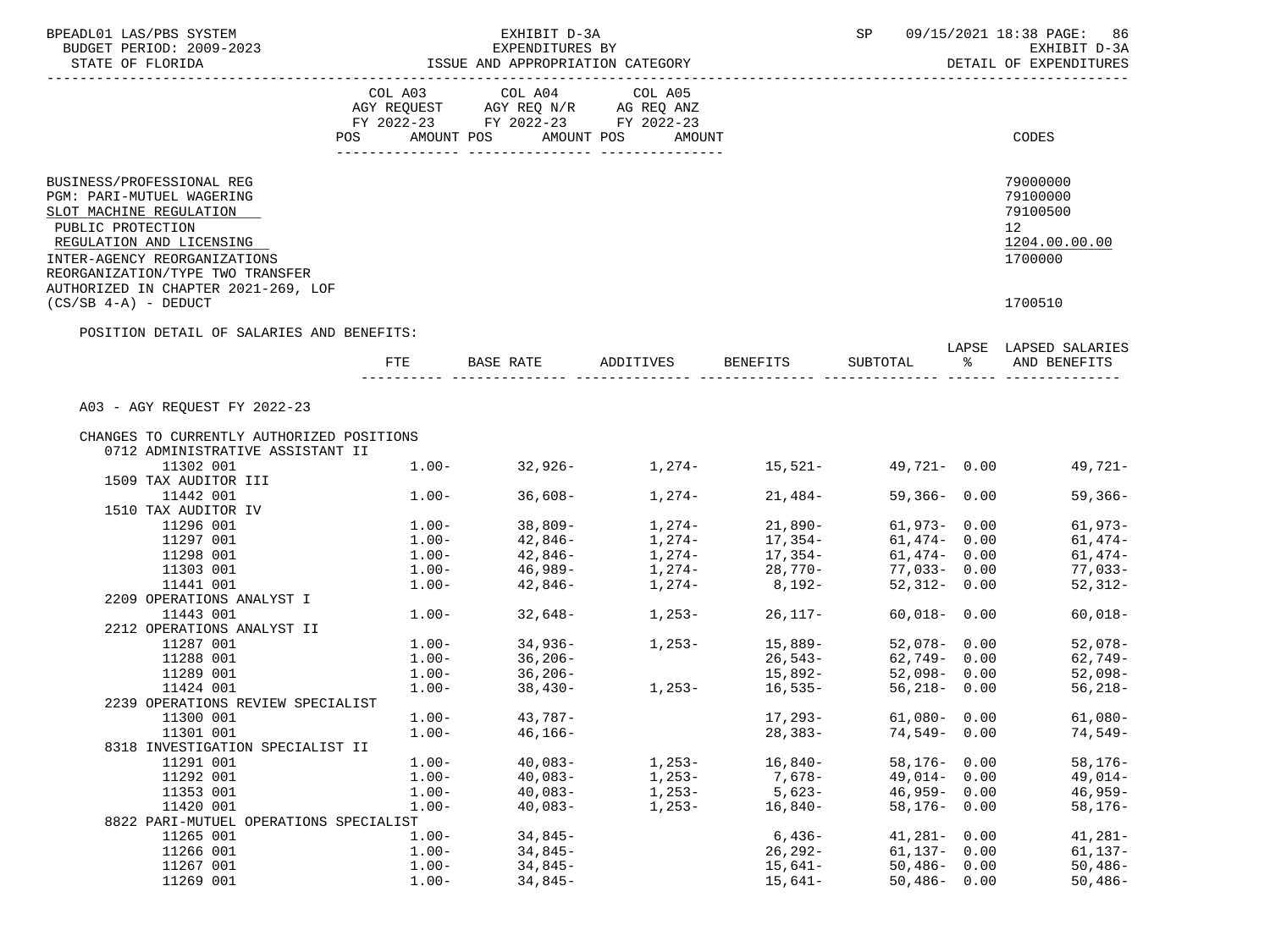| BPEADL01 LAS/PBS SYSTEM                                                           |          | EXHIBIT D-3A                                                                                                                                                                          |           |                   | SP 09/15/2021 18:38 PAGE: 87                        |
|-----------------------------------------------------------------------------------|----------|---------------------------------------------------------------------------------------------------------------------------------------------------------------------------------------|-----------|-------------------|-----------------------------------------------------|
| BUDGET PERIOD: 2009-2023                                                          |          | EXPENDITURES BY                                                                                                                                                                       |           |                   | EXHIBIT D-3A                                        |
| STATE OF FLORIDA                                                                  |          | ISSUE AND APPROPRIATION CATEGORY                                                                                                                                                      |           |                   | DETAIL OF EXPENDITURES                              |
|                                                                                   |          |                                                                                                                                                                                       |           |                   |                                                     |
|                                                                                   |          | $\begin{tabular}{lllllllll} COL & A03 & \multicolumn{2}{l}COL & A04 & \multicolumn{2}{l}COL & A05 \\ AGY & REQUEST & AGY REQ & N/R & \multicolumn{2}{l}AG REQ & ANZ \\ \end{tabular}$ |           |                   |                                                     |
|                                                                                   |          | FY 2022-23 FY 2022-23 FY 2022-23                                                                                                                                                      |           |                   |                                                     |
|                                                                                   |          | POS AMOUNT POS AMOUNT POS AMOUNT                                                                                                                                                      |           |                   | CODES                                               |
|                                                                                   |          |                                                                                                                                                                                       |           |                   |                                                     |
| BUSINESS/PROFESSIONAL REG<br>PGM: PARI-MUTUEL WAGERING<br>SLOT MACHINE REGULATION |          |                                                                                                                                                                                       |           |                   | 79000000<br>79100000<br>79100500<br>12 <sub>2</sub> |
| PUBLIC PROTECTION<br>REGULATION AND LICENSING<br>INTER-AGENCY REORGANIZATIONS     |          |                                                                                                                                                                                       |           |                   | 1204.00.00.00<br>1700000                            |
| REORGANIZATION/TYPE TWO TRANSFER<br>AUTHORIZED IN CHAPTER 2021-269, LOF           |          |                                                                                                                                                                                       |           |                   |                                                     |
| $(CS/SB 4-A)$ - DEDUCT                                                            |          |                                                                                                                                                                                       |           |                   | 1700510                                             |
| POSITION DETAIL OF SALARIES AND BENEFITS:                                         |          |                                                                                                                                                                                       |           |                   |                                                     |
|                                                                                   |          |                                                                                                                                                                                       |           |                   | LAPSE LAPSED SALARIES                               |
|                                                                                   | ETE      | BASE RATE ADDITIVES BENEFITS                                                                                                                                                          |           | SUBTOTAL %        | AND BENEFITS                                        |
| A03 - AGY REQUEST FY 2022-23                                                      |          |                                                                                                                                                                                       |           |                   |                                                     |
|                                                                                   |          |                                                                                                                                                                                       |           |                   |                                                     |
| CHANGES TO CURRENTLY AUTHORIZED POSITIONS                                         |          |                                                                                                                                                                                       |           |                   |                                                     |
| 11271 001                                                                         | $1.00 -$ | 34,845-<br>34,845-                                                                                                                                                                    |           |                   | 50,486-                                             |
| 11272 001                                                                         | $1.00-$  |                                                                                                                                                                                       |           |                   | $50,486-$                                           |
| 11273 001                                                                         |          | $1.00 - 34,845 -$                                                                                                                                                                     | $15,641-$ | $50,486 - 0.00$   | $50,486-$                                           |
| 11275 001                                                                         | $1.00 -$ | 34,845-<br>$1.00 - 34,845 -$                                                                                                                                                          | 15,641–   | $50,486 - 0.00$   | $50,486-$                                           |
| 11276 001                                                                         |          |                                                                                                                                                                                       | $15,641-$ | $50,486 - 0.00$   | $50,486-$                                           |
| 11277 001                                                                         |          | $1.00 - 34,845 -$                                                                                                                                                                     | 26,292-   | 61,137- 0.00      | $61, 137 -$                                         |
| 11278 001                                                                         | $1.00-$  | 34,845-                                                                                                                                                                               | 26,292-   | 61,137- 0.00      | $61, 137 -$                                         |
| 11279 001                                                                         |          | $1.00 - 34,845 -$                                                                                                                                                                     | 15,641–   | $50,486 - 0.00$   | $50,486-$                                           |
| 11422 001                                                                         | $1.00 -$ | 33,830-                                                                                                                                                                               | 15,453-   | 49,283- 0.00      | 49,283-                                             |
| 11423 001                                                                         | $1.00-$  | $34,845-$                                                                                                                                                                             | 15,641–   | 50,486- 0.00      | $50,486-$                                           |
| 11427 001                                                                         |          | $1.00 - 34,845 -$                                                                                                                                                                     | $15,641-$ | 50,486-0.00       | 50,486-                                             |
| 11430 001                                                                         | $1.00-$  | 34,845-                                                                                                                                                                               | 26,292-   | $61,137 - 0.00$   | 61,137-                                             |
| 1564 FINANCIAL EXAMINER/ANALYST II - SES<br>11304 001                             |          | $1.00 - 42,806 -$                                                                                                                                                                     | 29,581-   | 72,387- 0.00      | 72,387-                                             |
| 1662 AUDIT ADMINISTRATOR - SES                                                    |          |                                                                                                                                                                                       |           |                   |                                                     |
| 11444 001                                                                         |          | $1.00 - 65,227 -$                                                                                                                                                                     | 21,779-   | $87,006 - 0.00$   | $87,006-$                                           |
| 1707 REVENUE PROGRAM ADMINISTRATOR I - SES                                        |          |                                                                                                                                                                                       |           |                   |                                                     |
| 11293 001                                                                         | $1.00-$  | $72,118-$                                                                                                                                                                             | $35,005-$ | 107,123-0.00      | 107,123-                                            |
| 8354 INVESTIGATOR SUPERVISOR - SES                                                |          |                                                                                                                                                                                       |           |                   |                                                     |
| 11421 001                                                                         | $1.00 -$ | $48,640-$                                                                                                                                                                             | $30,660-$ | $79,300 - 0.00$   | $79,300-$                                           |
| 8977 CHIEF OF SLOTS                                                               |          |                                                                                                                                                                                       |           |                   |                                                     |
| 11264 001                                                                         | $1.00 -$ | $73,928-$                                                                                                                                                                             | $35,340-$ | $109, 268 - 0.00$ | $109, 268 -$                                        |
| 8996 SLOTS OPERATIONS MANAGER-SES                                                 |          |                                                                                                                                                                                       |           |                   |                                                     |
| 11285 001                                                                         | $1.00 -$ | $61,316-$                                                                                                                                                                             | $21,054-$ | $82,370 - 0.00$   | $82,370-$                                           |
| 11286 001                                                                         | $1.00 -$ | $59,530-$                                                                                                                                                                             | $32,675-$ | $92,205 - 0.00$   | $92,205-$                                           |
| 8998 SLOTS OPERATIONS SPECIALIST SUPV-SES                                         |          |                                                                                                                                                                                       |           |                   |                                                     |
| 11268 001                                                                         | $1.00 -$ | $48,505-$                                                                                                                                                                             | $30,635-$ | $79,140 - 0.00$   | $79,140-$                                           |
| 11274 001                                                                         | $1.00-$  | $48,505-$                                                                                                                                                                             | $30,635-$ | $79,140 - 0.00$   | $79,140-$                                           |
| 11281 001                                                                         | $1.00-$  | $48,505-$                                                                                                                                                                             | $30,635-$ | $79,140 - 0.00$   | $79,140-$                                           |
| 11282 001                                                                         | $1.00-$  | $48,505-$                                                                                                                                                                             | $30,635-$ | $79,140 - 0.00$   | $79,140-$                                           |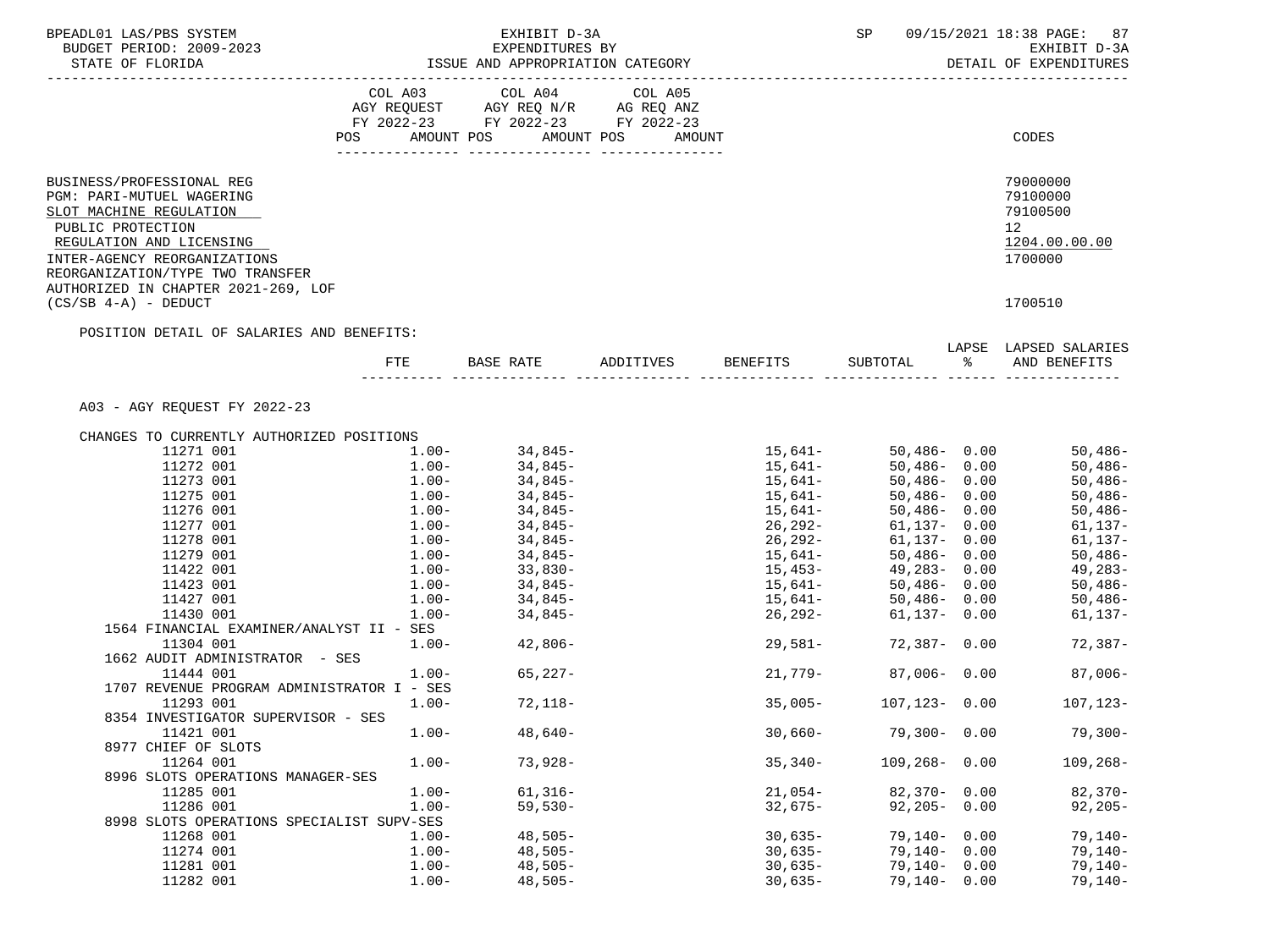| BPEADL01 LAS/PBS SYSTEM<br>BUDGET PERIOD: 2009-2023<br>STATE OF FLORIDA                                                                                                                                                                       |          | EXHIBIT D-3A<br>EXPENDITURES BY<br>ISSUE AND APPROPRIATION CATEGORY |                    |                                                                                          | SP           |       | 09/15/2021 18:38 PAGE: 88<br>EXHIBIT D-3A<br>DETAIL OF EXPENDITURES |
|-----------------------------------------------------------------------------------------------------------------------------------------------------------------------------------------------------------------------------------------------|----------|---------------------------------------------------------------------|--------------------|------------------------------------------------------------------------------------------|--------------|-------|---------------------------------------------------------------------|
|                                                                                                                                                                                                                                               | COL A03  |                                                                     | COL A04 COL A05    |                                                                                          |              |       |                                                                     |
|                                                                                                                                                                                                                                               | POS      | AMOUNT POS                                                          | AMOUNT POS         | AMOUNT                                                                                   |              |       | CODES                                                               |
| BUSINESS/PROFESSIONAL REG<br>PGM: PARI-MUTUEL WAGERING<br>SLOT MACHINE REGULATION<br>PUBLIC PROTECTION<br>REGULATION AND LICENSING<br>INTER-AGENCY REORGANIZATIONS<br>REORGANIZATION/TYPE TWO TRANSFER<br>AUTHORIZED IN CHAPTER 2021-269, LOF |          |                                                                     |                    |                                                                                          |              |       | 79000000<br>79100000<br>79100500<br>12<br>1204.00.00.00<br>1700000  |
| $(CS/SB 4-A)$ - DEDUCT                                                                                                                                                                                                                        |          |                                                                     |                    |                                                                                          |              |       | 1700510                                                             |
| POSITION DETAIL OF SALARIES AND BENEFITS:                                                                                                                                                                                                     |          |                                                                     |                    |                                                                                          |              |       |                                                                     |
|                                                                                                                                                                                                                                               | FTE      | BASE RATE                                                           | ADDITIVES BENEFITS |                                                                                          | SUBTOTAL     | ာ အော | LAPSE LAPSED SALARIES<br>AND BENEFITS                               |
| A03 - AGY REQUEST FY 2022-23                                                                                                                                                                                                                  |          |                                                                     |                    |                                                                                          |              |       |                                                                     |
| CHANGES TO CURRENTLY AUTHORIZED POSITIONS                                                                                                                                                                                                     |          |                                                                     |                    |                                                                                          |              |       |                                                                     |
| 11283 001                                                                                                                                                                                                                                     | $1.00 -$ | $48,505-$                                                           |                    |                                                                                          |              |       | $30,635 - 79,140 - 0.00$ 79,140-                                    |
| 11284 001                                                                                                                                                                                                                                     |          | $1.00 - 48,505 - 1.00 - 48,505 -$                                   |                    | 30,635-<br>- خال 6 ران کان<br>30 , 635                                                   | 79,140- 0.00 |       | 79,140-                                                             |
| 11432 001                                                                                                                                                                                                                                     |          |                                                                     |                    |                                                                                          | 79,140- 0.00 |       | 79,140-                                                             |
| 11434 001                                                                                                                                                                                                                                     | $1.00-$  | $48,505-$                                                           |                    | $30,635-$                                                                                | 79,140- 0.00 |       | $79,140-$                                                           |
| 9471 CHIEF OF INVESTIGATION                                                                                                                                                                                                                   |          |                                                                     |                    |                                                                                          |              |       |                                                                     |
| 11290 001                                                                                                                                                                                                                                     |          | $1.00 - 65,722 -$                                                   |                    | $33,822-$<br>tii tiiniiniiniin tiiniiniiniin tiiniiniiniin tiiniiniiniin tiiniin tiiniin | 99,544- 0.00 |       | 99,544-                                                             |
| TOTALS FOR ISSUE BY FUND<br>2520 PARI-MUTUEL WAGERING TF                                                                                                                                                                                      |          |                                                                     |                    |                                                                                          |              |       | $3,256,763-$                                                        |
|                                                                                                                                                                                                                                               |          |                                                                     |                    | $50.00 - 2.146.413 - 17.689 - 1.092.661 - 3.256.763 -$                                   |              |       | --------------<br>$3,256,763-$                                      |
|                                                                                                                                                                                                                                               |          |                                                                     |                    |                                                                                          |              |       | ==============                                                      |
| RA06 RATE ADJ - NO FTE - NO SALARY - NO BENEFITS<br>R5001 001                                                                                                                                                                                 |          | 127,647-                                                            |                    |                                                                                          |              |       |                                                                     |
| TOTAL SALARY RATE                                                                                                                                                                                                                             |          | 127,647-                                                            |                    |                                                                                          |              |       |                                                                     |
|                                                                                                                                                                                                                                               |          |                                                                     |                    |                                                                                          |              |       | ==============                                                      |
| OTHER SALARY AMOUNT<br>2520 PARI-MUTUEL WAGERING TF                                                                                                                                                                                           |          |                                                                     |                    |                                                                                          |              |       | 162,448-                                                            |
|                                                                                                                                                                                                                                               |          |                                                                     |                    |                                                                                          |              |       |                                                                     |
|                                                                                                                                                                                                                                               |          |                                                                     |                    |                                                                                          |              |       | $3,419,211-$<br>==============                                      |
|                                                                                                                                                                                                                                               |          |                                                                     |                    |                                                                                          |              |       |                                                                     |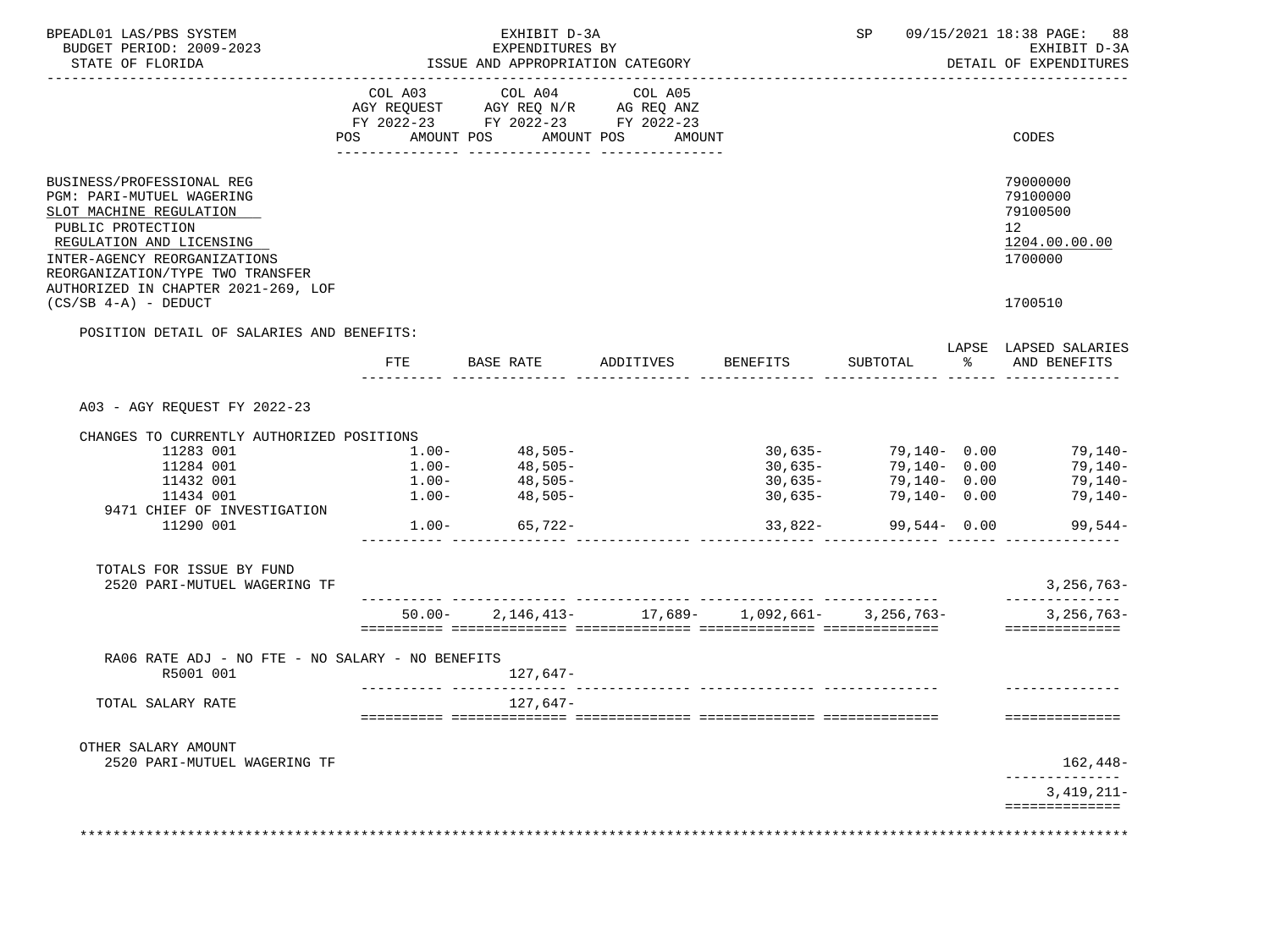| BPEADL01 LAS/PBS SYSTEM<br>BUDGET PERIOD: 2009-2023<br>STATE OF FLORIDA                                                                                                                                                                                    |           |                | EXHIBIT D-3A<br>EXPENDITURES BY<br>ISSUE AND APPROPRIATION CATEGORY                                                                      | SP | 09/15/2021 18:38 PAGE: 89<br>EXHIBIT D-3A<br>DETAIL OF EXPENDITURES                                  |
|------------------------------------------------------------------------------------------------------------------------------------------------------------------------------------------------------------------------------------------------------------|-----------|----------------|------------------------------------------------------------------------------------------------------------------------------------------|----|------------------------------------------------------------------------------------------------------|
|                                                                                                                                                                                                                                                            |           |                | COL A03 COL A04 COL A05<br>AGY REQUEST AGY REQ N/R AG REQ ANZ<br>FY 2022-23 FY 2022-23 FY 2022-23<br>POS AMOUNT POS AMOUNT POS<br>AMOUNT |    | CODES                                                                                                |
| BUSINESS/PROFESSIONAL REG<br><b>PGM: HOTELS &amp; RESTAURANTS</b><br>COMPLIANCE AND ENFORCEMENT<br>PUBLIC PROTECTION<br>REGULATION AND LICENSING<br>ESTIMATED EXPENDITURES<br>ESTIMATED EXPENDITURES - OPERATIONS<br>SALARY RATE<br>SALARY RATE 14,675,298 |           |                |                                                                                                                                          |    | 79000000<br>79200000<br>79200100<br>12 <sup>°</sup><br>1204.00.00.00<br>1000000<br>1001000<br>000000 |
| SALARIES AND BENEFITS                                                                                                                                                                                                                                      |           |                |                                                                                                                                          |    | 010000                                                                                               |
| HOTEL AND RESTAURANT TF -STATE 21,877,141                                                                                                                                                                                                                  |           | 353.00         |                                                                                                                                          |    | 2375 1                                                                                               |
| OTHER PERSONAL SERVICES                                                                                                                                                                                                                                    |           |                |                                                                                                                                          |    | 030000                                                                                               |
| HOTEL AND RESTAURANT TF -STATE 35,689                                                                                                                                                                                                                      |           |                |                                                                                                                                          |    | 2375 1                                                                                               |
| <b>EXPENSES</b>                                                                                                                                                                                                                                            |           |                |                                                                                                                                          |    | 040000                                                                                               |
| HOTEL AND RESTAURANT TF -STATE 1,806,543                                                                                                                                                                                                                   |           |                |                                                                                                                                          |    | 2375 1                                                                                               |
| OPERATING CAPITAL OUTLAY                                                                                                                                                                                                                                   |           |                |                                                                                                                                          |    | 060000                                                                                               |
| HOTEL AND RESTAURANT TF -STATE 6,500                                                                                                                                                                                                                       |           |                |                                                                                                                                          |    | 2375 1                                                                                               |
| SPECIAL CATEGORIES<br>ACQUISITION/MOTOR VEHICLES                                                                                                                                                                                                           |           |                |                                                                                                                                          |    | 100000<br>100021                                                                                     |
| HOTEL AND RESTAURANT TF                                                                                                                                                                                                                                    |           | -STATE 275,000 |                                                                                                                                          |    | 2375 1                                                                                               |
| TR/DOH-EPIDEMIOLOGICAL SVR                                                                                                                                                                                                                                 |           |                |                                                                                                                                          |    | 100159                                                                                               |
| HOTEL AND RESTAURANT TF                                                                                                                                                                                                                                    | $-$ STATE | 607,149        |                                                                                                                                          |    | 2375 1                                                                                               |
| G/A-SCHOOL-TO-CAREER                                                                                                                                                                                                                                       |           |                |                                                                                                                                          |    | 100354                                                                                               |
| HOTEL AND RESTAURANT TF                                                                                                                                                                                                                                    | $-$ STATE | 706,698        |                                                                                                                                          |    | 2375 1                                                                                               |
|                                                                                                                                                                                                                                                            |           |                |                                                                                                                                          |    |                                                                                                      |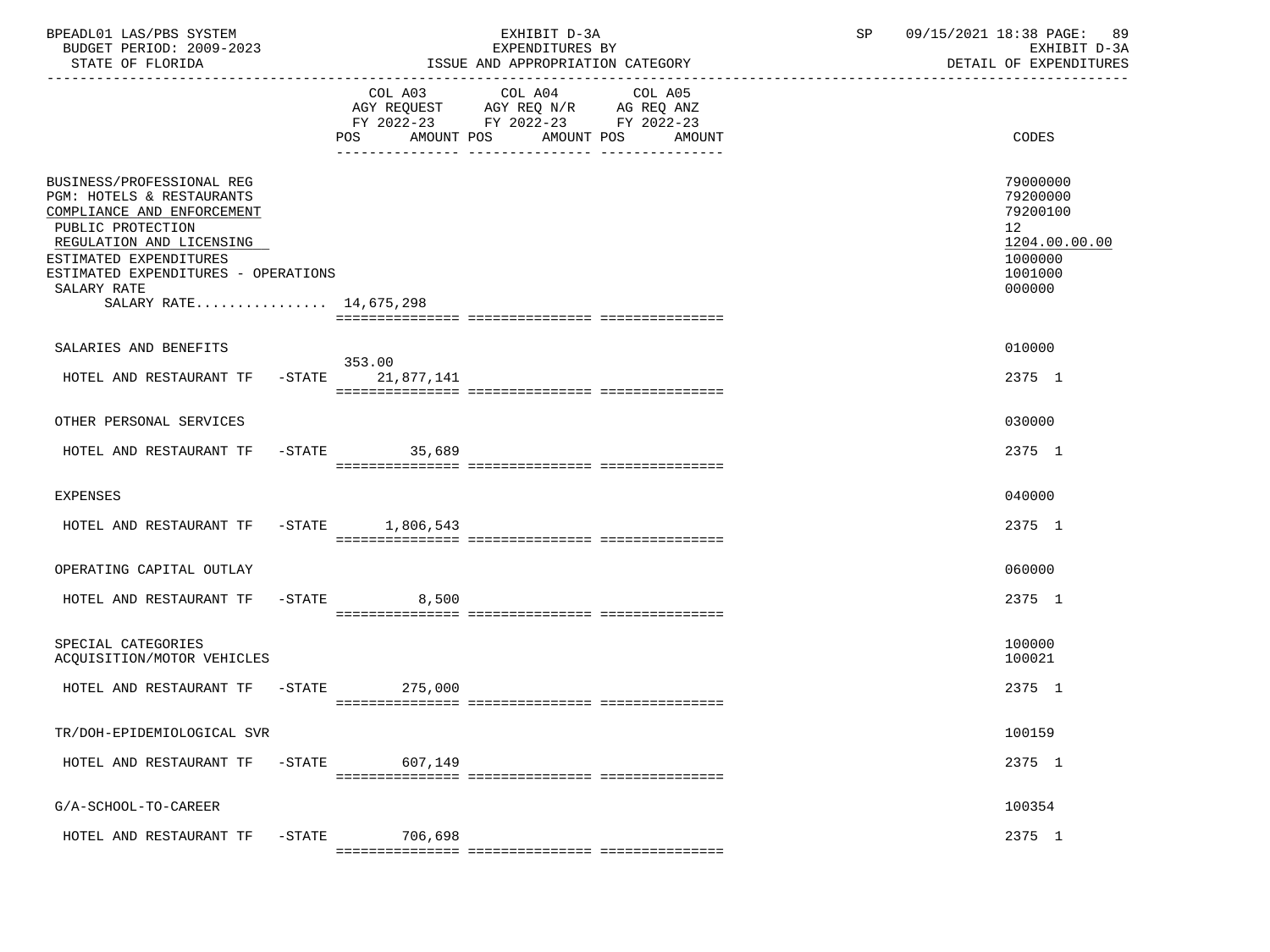| BPEADL01 LAS/PBS SYSTEM<br>BUDGET PERIOD: 2009-2023<br>STATE OF FLORIDA                                                                                                                                                                             |                     | EXHIBIT D-3A<br>EXPENDITURES BY<br>ISSUE AND APPROPRIATION CATEGORY                                                       | SP | 09/15/2021 18:38 PAGE:<br>90<br>EXHIBIT D-3A<br>DETAIL OF EXPENDITURES                            |
|-----------------------------------------------------------------------------------------------------------------------------------------------------------------------------------------------------------------------------------------------------|---------------------|---------------------------------------------------------------------------------------------------------------------------|----|---------------------------------------------------------------------------------------------------|
|                                                                                                                                                                                                                                                     | POS<br>AMOUNT POS   | COL A03 COL A04 COL A05<br>AGY REQUEST AGY REQ N/R AG REQ ANZ<br>FY 2022-23 FY 2022-23 FY 2022-23<br>AMOUNT POS<br>AMOUNT |    | CODES                                                                                             |
| BUSINESS/PROFESSIONAL REG<br>PGM: HOTELS & RESTAURANTS<br>COMPLIANCE AND ENFORCEMENT<br>PUBLIC PROTECTION<br>REGULATION AND LICENSING<br>ESTIMATED EXPENDITURES<br>ESTIMATED EXPENDITURES - OPERATIONS<br>SPECIAL CATEGORIES<br>CONTRACTED SERVICES |                     |                                                                                                                           |    | 79000000<br>79200000<br>79200100<br>12<br>1204.00.00.00<br>1000000<br>1001000<br>100000<br>100777 |
| HOTEL AND RESTAURANT TF -STATE 70,509                                                                                                                                                                                                               |                     |                                                                                                                           |    | 2375 1                                                                                            |
| IN-ST TRSM MARKETING CMPGN                                                                                                                                                                                                                          |                     |                                                                                                                           |    | 100807                                                                                            |
| HOTEL AND RESTAURANT TF -STATE 1,000,000                                                                                                                                                                                                            |                     |                                                                                                                           |    | 2375 1                                                                                            |
| OPERATION/MOTOR VEHICLES                                                                                                                                                                                                                            |                     |                                                                                                                           |    | 102289                                                                                            |
| HOTEL AND RESTAURANT TF                                                                                                                                                                                                                             | -STATE 493,941      |                                                                                                                           |    | 2375 1                                                                                            |
| RISK MANAGEMENT INSURANCE                                                                                                                                                                                                                           |                     |                                                                                                                           |    | 103241                                                                                            |
| HOTEL AND RESTAURANT TF -STATE 658,857                                                                                                                                                                                                              |                     |                                                                                                                           |    | 2375 1                                                                                            |
| LEASE/PURCHASE/EQUIPMENT                                                                                                                                                                                                                            |                     |                                                                                                                           |    | 105281                                                                                            |
| HOTEL AND RESTAURANT TF                                                                                                                                                                                                                             | $-$ STATE<br>20,000 |                                                                                                                           |    | 2375 1                                                                                            |
| TR/DMS/HR SVCS/STW CONTRCT                                                                                                                                                                                                                          |                     |                                                                                                                           |    | 107040                                                                                            |
| HOTEL AND RESTAURANT TF -STATE                                                                                                                                                                                                                      | 106,960             |                                                                                                                           |    | 2375 1                                                                                            |
| TOTAL: ESTIMATED EXPENDITURES - OPERATIONS<br>TOTAL POSITIONS 353.00<br>TOTAL ISSUE 27,666,987<br>TOTAL SALARY RATE 14,675,298                                                                                                                      |                     |                                                                                                                           |    | 1001000                                                                                           |
|                                                                                                                                                                                                                                                     |                     |                                                                                                                           |    |                                                                                                   |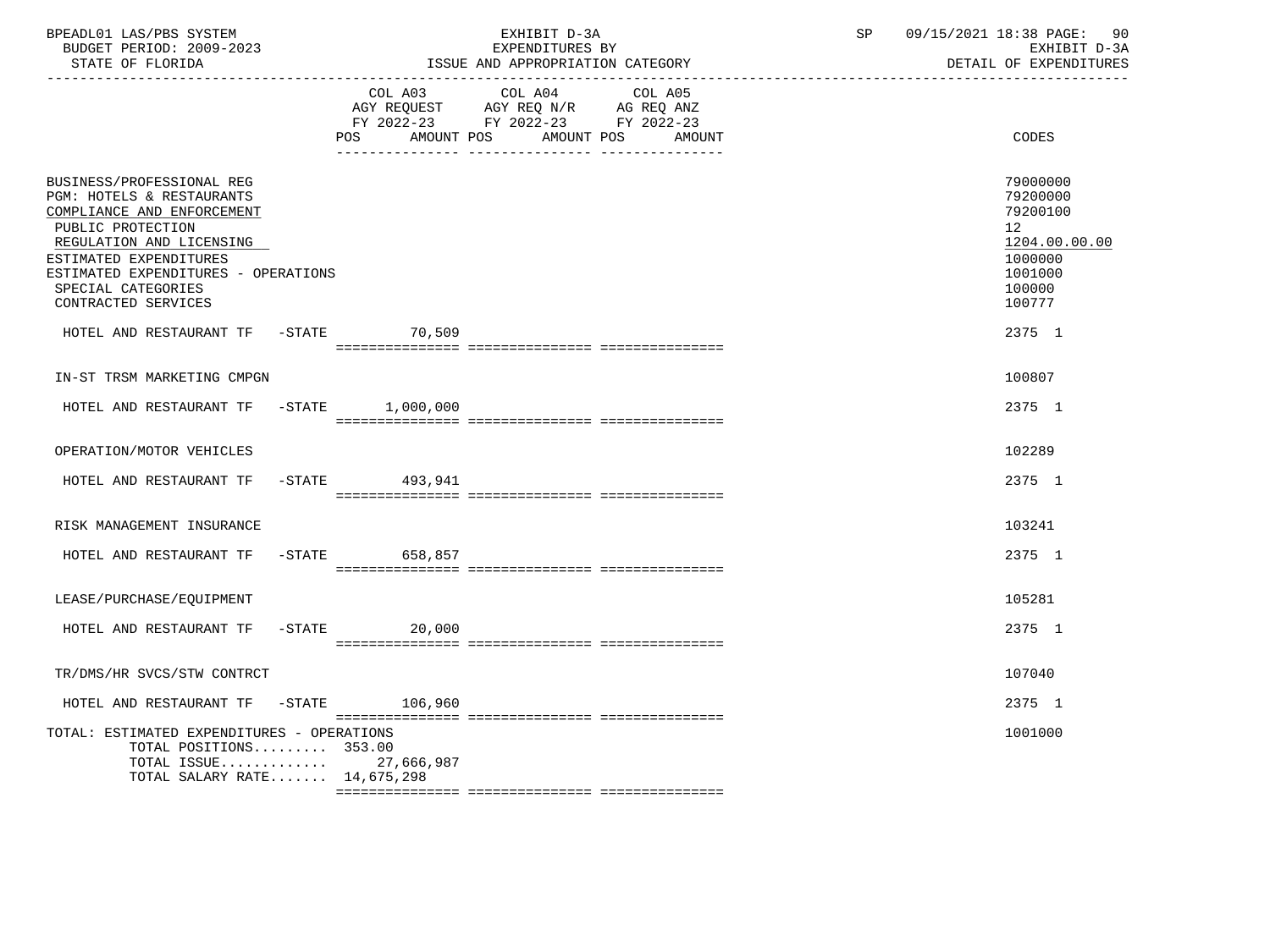|         | EXHIBIT D-3A<br>EXPENDITURES BY                                                                                                                                                                                                                                                                        | SP                                                                                                                                          | 09/15/2021 18:38 PAGE: 91<br>EXHIBIT D-3A<br>DETAIL OF EXPENDITURES           |
|---------|--------------------------------------------------------------------------------------------------------------------------------------------------------------------------------------------------------------------------------------------------------------------------------------------------------|---------------------------------------------------------------------------------------------------------------------------------------------|-------------------------------------------------------------------------------|
| POS     | COL A05<br>AMOUNT POS<br>AMOUNT                                                                                                                                                                                                                                                                        |                                                                                                                                             | CODES                                                                         |
|         |                                                                                                                                                                                                                                                                                                        |                                                                                                                                             | 79000000<br>79200000<br>79200100<br>12<br>1204.00.00.00<br>1000000<br>1001030 |
|         |                                                                                                                                                                                                                                                                                                        |                                                                                                                                             | 000000                                                                        |
|         |                                                                                                                                                                                                                                                                                                        |                                                                                                                                             | 010000                                                                        |
| 6.641   |                                                                                                                                                                                                                                                                                                        |                                                                                                                                             | 2375 1                                                                        |
|         |                                                                                                                                                                                                                                                                                                        |                                                                                                                                             | 030000                                                                        |
| 367     |                                                                                                                                                                                                                                                                                                        |                                                                                                                                             | 2375 1                                                                        |
| 7,008   |                                                                                                                                                                                                                                                                                                        |                                                                                                                                             | 1001030                                                                       |
|         |                                                                                                                                                                                                                                                                                                        |                                                                                                                                             | 1001070<br>010000                                                             |
|         |                                                                                                                                                                                                                                                                                                        |                                                                                                                                             | 2375 1                                                                        |
| 450,768 |                                                                                                                                                                                                                                                                                                        |                                                                                                                                             | 1001090<br>100000<br>103241<br>2375 1                                         |
|         | SALARY RATE $5,603$<br>HOTEL AND RESTAURANT TF -STATE<br>HOTEL AND RESTAURANT TF -STATE<br>TOTAL: SALARY INCREASES FOR FY 2021-22 -<br>STATE EMPLOYEE MINIMUM WAGE<br>INCREASE - EFFECTIVE $7/1/2021$<br>TOTAL ISSUE<br>TOTAL SALARY RATE 5,603<br>HOTEL AND RESTAURANT TF -STATE 116,798<br>$-$ STATE | ISSUE AND APPROPRIATION CATEGORY<br>COL A03 COL A04<br>AGY REQUEST AGY REQ N/R AG REQ ANZ<br>FY 2022-23 FY 2022-23 FY 2022-23<br>AMOUNT POS |                                                                               |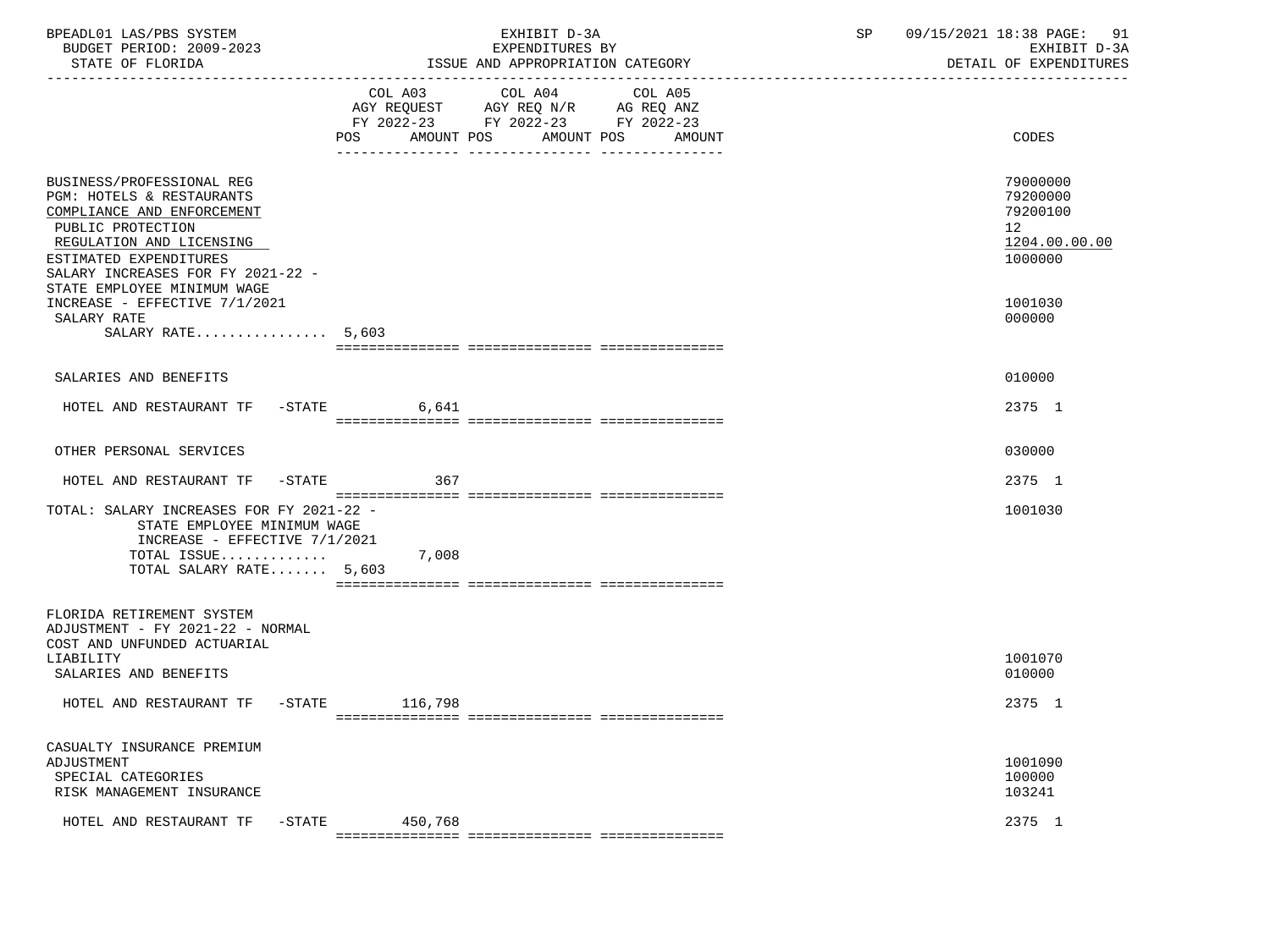| BPEADL01 LAS/PBS SYSTEM  | EXHIBIT D                             | $\cap$ $\Gamma$ | 09/15/2021 18:38 PAGE:<br>92 |
|--------------------------|---------------------------------------|-----------------|------------------------------|
| BUDGET PERIOD: 2009-2023 | EXPENDITURES BY                       |                 | EXHIBIT D-3A                 |
| STATE OF FLORIDA         | : AND APPROPRIATION CATEGORY<br>"SSUE |                 | DETAIL OF EXPENDITURES       |

|                                                 | COL A03                  | COL A04<br>AGY REQUEST AGY REQ N/R AG REQ ANZ | COL A05    |               |
|-------------------------------------------------|--------------------------|-----------------------------------------------|------------|---------------|
|                                                 | FY 2022-23 FY 2022-23    |                                               | FY 2022-23 |               |
|                                                 | AMOUNT POS<br><b>POS</b> | AMOUNT POS                                    | AMOUNT     | CODES         |
|                                                 |                          |                                               |            |               |
| BUSINESS/PROFESSIONAL REG                       |                          |                                               |            | 79000000      |
| PGM: HOTELS & RESTAURANTS                       |                          |                                               |            | 79200000      |
| COMPLIANCE AND ENFORCEMENT                      |                          |                                               |            | 79200100      |
| PUBLIC PROTECTION                               |                          |                                               |            | 12            |
| REGULATION AND LICENSING                        |                          |                                               |            | 1204.00.00.00 |
| ESTIMATED EXPENDITURES                          |                          |                                               |            | 1000000       |
| REALLOCATION OF HUMAN RESOURCES<br>OUTSOURCING  |                          |                                               |            | 1005900       |
| SPECIAL CATEGORIES                              |                          |                                               |            | 100000        |
| TR/DMS/HR SVCS/STW CONTRCT                      |                          |                                               |            | 107040        |
|                                                 |                          |                                               |            |               |
|                                                 |                          |                                               |            |               |
| HOTEL AND RESTAURANT TF<br>$-\mathtt{STATE}$    | $8.621-$                 |                                               |            | 2375 1        |
|                                                 |                          | ============================                  |            |               |
| NONRECURRING EXPENDITURES                       |                          |                                               |            | 2100000       |
| IN-STATE TOURISM MARKETING CAMPAIGN             |                          |                                               |            | 2103015       |
| SPECIAL CATEGORIES                              |                          |                                               |            | 100000        |
| IN-ST TRSM MARKETING CMPGN                      |                          |                                               |            | 100807        |
| HOTEL AND RESTAURANT TF<br>$-\mathtt{STATE}$    | $1,000,000-$             |                                               |            | 2375 1        |
|                                                 |                          |                                               |            |               |
| TOTAL: REGULATION AND LICENSING<br>BY FUND TYPE |                          |                                               |            | 1204.00.00.00 |
|                                                 | 353.00                   |                                               |            |               |
| TRUST FUNDS                                     | 27, 232, 940             |                                               |            | 2000          |
| SALARY RATE 14,680,901                          |                          |                                               |            |               |

ISSUE AND APPROPRIATION CATEGORY

-----------------------------------------------------------------------------------------------------------------------------------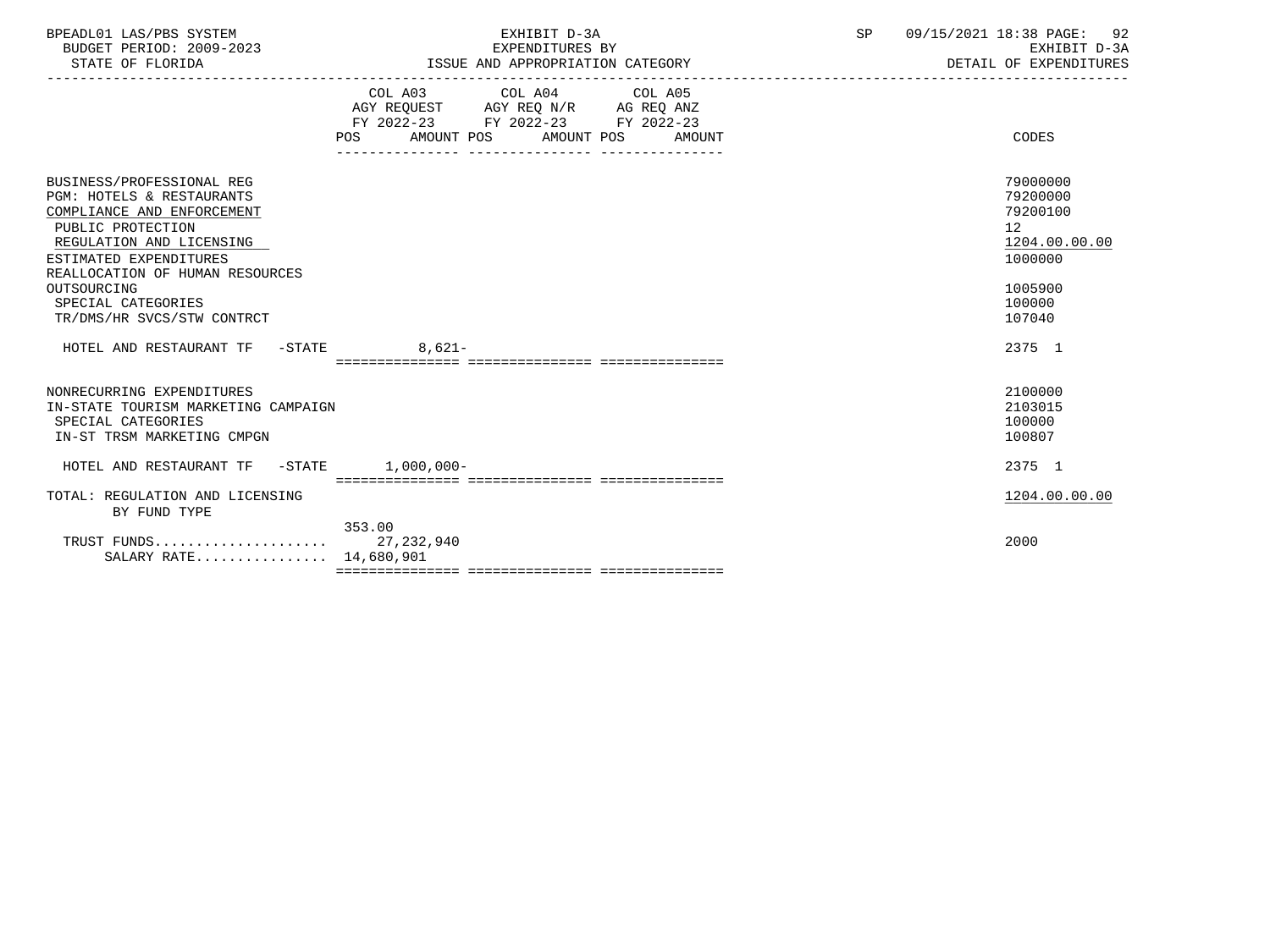| BPEADL01 LAS/PBS SYSTEM<br>BUDGET PERIOD: 2009-2023<br>STATE OF FLORIDA                                                                                                                                                                          |                                       | EXHIBIT D-3A<br>EXPENDITURES BY<br>ISSUE AND APPROPRIATION CATEGORY                                                                      | 09/15/2021 18:38 PAGE: 93<br>SP<br>EXHIBIT D-3A<br>DETAIL OF EXPENDITURES                            |
|--------------------------------------------------------------------------------------------------------------------------------------------------------------------------------------------------------------------------------------------------|---------------------------------------|------------------------------------------------------------------------------------------------------------------------------------------|------------------------------------------------------------------------------------------------------|
|                                                                                                                                                                                                                                                  |                                       | COL A03 COL A04 COL A05<br>AGY REQUEST AGY REQ N/R AG REQ ANZ<br>FY 2022-23 FY 2022-23 FY 2022-23<br>POS AMOUNT POS AMOUNT POS<br>AMOUNT | CODES                                                                                                |
| BUSINESS/PROFESSIONAL REG<br>PGM: ALCOHOL BEV & TOBACCO<br>COMPLIANCE AND ENFORCEMENT<br>PUBLIC PROTECTION<br>REGULATION AND LICENSING<br>ESTIMATED EXPENDITURES<br>ESTIMATED EXPENDITURES - OPERATIONS<br>SALARY RATE<br>SALARY RATE 10,154,327 |                                       |                                                                                                                                          | 79000000<br>79400000<br>79400100<br>12 <sup>°</sup><br>1204.00.00.00<br>1000000<br>1001000<br>000000 |
| SALARIES AND BENEFITS<br>ALCOHOLIC, BEV, TOBACCO TF - STATE 14, 704, 183                                                                                                                                                                         | 186.75                                |                                                                                                                                          | 010000<br>2022 1                                                                                     |
| OTHER PERSONAL SERVICES                                                                                                                                                                                                                          |                                       |                                                                                                                                          | 030000                                                                                               |
| ALCOHOLIC, BEV, TOBACCO TF - STATE 7, 075                                                                                                                                                                                                        |                                       |                                                                                                                                          | 2022 1                                                                                               |
| <b>EXPENSES</b>                                                                                                                                                                                                                                  |                                       |                                                                                                                                          | 040000                                                                                               |
| ALCOHOLIC, BEV, TOBACCO TF - STATE 1, 519, 624                                                                                                                                                                                                   |                                       |                                                                                                                                          | 2022 1                                                                                               |
| FED LAW ENFORCEMENT TF                                                                                                                                                                                                                           | $-STATE$ 56,710<br>-FEDERL<br>108,750 |                                                                                                                                          | 2719 1<br>2719 3                                                                                     |
| TOTAL FED LAW ENFORCEMENT TF 165,460                                                                                                                                                                                                             |                                       |                                                                                                                                          | 2719                                                                                                 |
| TOTAL APPRO $1,685,084$                                                                                                                                                                                                                          |                                       |                                                                                                                                          |                                                                                                      |
| SPECIAL CATEGORIES<br>ACQUISITION/MOTOR VEHICLES                                                                                                                                                                                                 |                                       |                                                                                                                                          | 100000<br>100021                                                                                     |
| ALCOHOLIC, BEV, TOBACCO TF -STATE                                                                                                                                                                                                                | 315,644                               |                                                                                                                                          | 2022 1                                                                                               |
| CONTRACTED SERVICES                                                                                                                                                                                                                              |                                       |                                                                                                                                          | 100777                                                                                               |
| ALCOHOLIC, BEV, TOBACCO TF -STATE                                                                                                                                                                                                                | 42,044                                |                                                                                                                                          | 2022 1                                                                                               |
| OPER & MAINT OF PATROL VEH                                                                                                                                                                                                                       |                                       |                                                                                                                                          | 102275                                                                                               |
| ALCOHOLIC, BEV, TOBACCO TF -STATE                                                                                                                                                                                                                | 896,017                               |                                                                                                                                          | 2022 1                                                                                               |
|                                                                                                                                                                                                                                                  |                                       |                                                                                                                                          |                                                                                                      |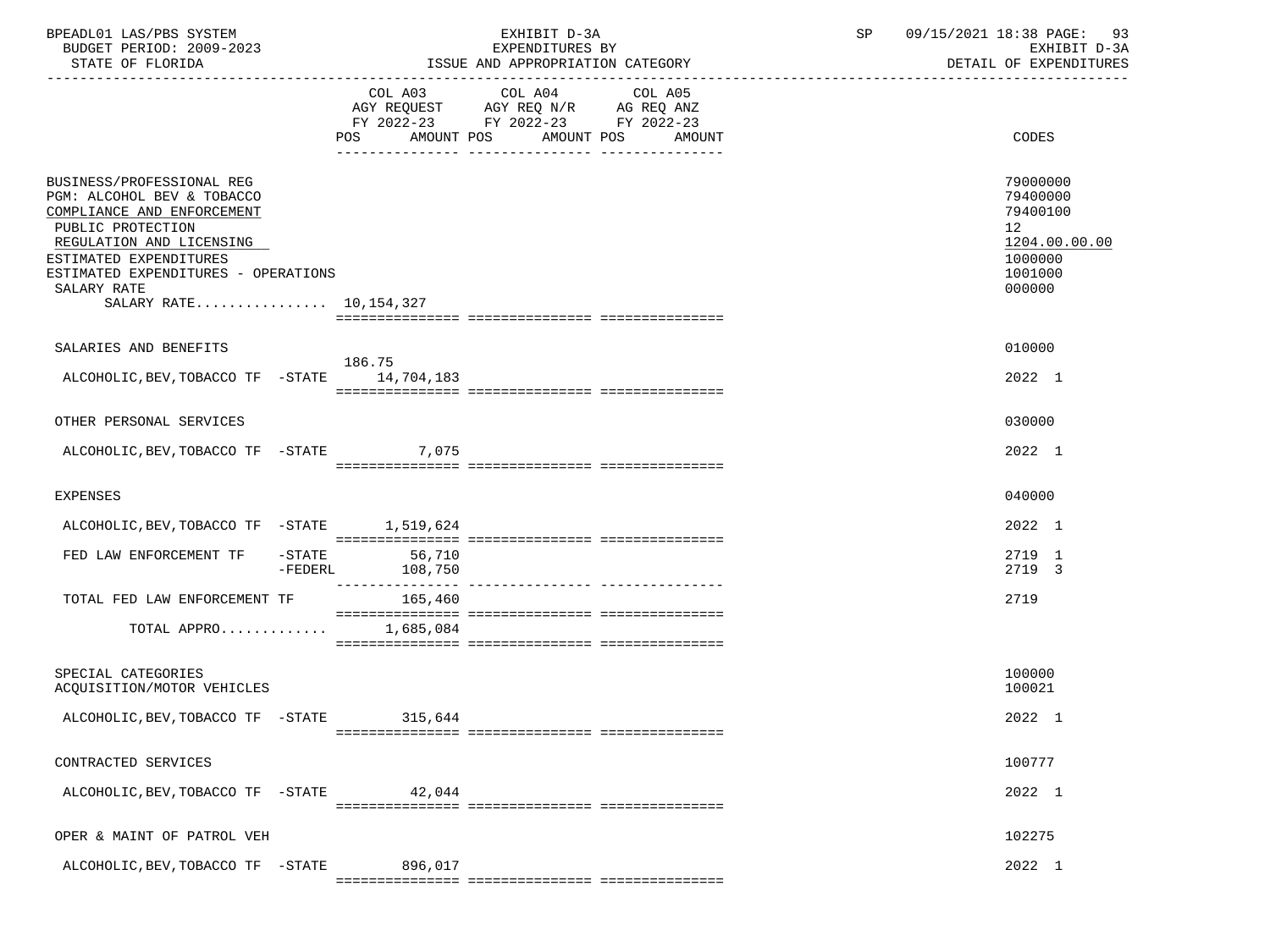| BPEADL01 LAS/PBS SYSTEM<br>BUDGET PERIOD: 2009-2023<br>STATE OF FLORIDA                                                                                                                                                                                                                                   |    | EXHIBIT D-3A<br>EXPENDITURES BY<br>ISSUE AND APPROPRIATION CATEGORY                                                                      | 09/15/2021 18:38 PAGE:<br>SP<br>-94<br>EXHIBIT D-3A<br>DETAIL OF EXPENDITURES                                            |
|-----------------------------------------------------------------------------------------------------------------------------------------------------------------------------------------------------------------------------------------------------------------------------------------------------------|----|------------------------------------------------------------------------------------------------------------------------------------------|--------------------------------------------------------------------------------------------------------------------------|
|                                                                                                                                                                                                                                                                                                           |    | COL A03 COL A04<br>COL A05<br>AGY REQUEST AGY REQ N/R AG REQ ANZ<br>FY 2022-23 FY 2022-23 FY 2022-23<br>POS AMOUNT POS AMOUNT POS AMOUNT | CODES                                                                                                                    |
| BUSINESS/PROFESSIONAL REG<br>PGM: ALCOHOL BEV & TOBACCO<br>COMPLIANCE AND ENFORCEMENT<br>PUBLIC PROTECTION<br>REGULATION AND LICENSING<br>ESTIMATED EXPENDITURES<br>ESTIMATED EXPENDITURES - OPERATIONS<br>SPECIAL CATEGORIES<br>RISK MANAGEMENT INSURANCE<br>ALCOHOLIC, BEV, TOBACCO TF - STATE 253, 446 |    |                                                                                                                                          | 79000000<br>79400000<br>79400100<br>12 <sup>°</sup><br>1204.00.00.00<br>1000000<br>1001000<br>100000<br>103241<br>2022 1 |
|                                                                                                                                                                                                                                                                                                           |    |                                                                                                                                          |                                                                                                                          |
| SALARY INCENTIVE PAYMENTS                                                                                                                                                                                                                                                                                 |    |                                                                                                                                          | 103290                                                                                                                   |
| ALCOHOLIC, BEV, TOBACCO TF - STATE 172, 846                                                                                                                                                                                                                                                               |    |                                                                                                                                          | 2022 1                                                                                                                   |
| TR/CONTRACTED DISPTCH SVCS                                                                                                                                                                                                                                                                                |    |                                                                                                                                          | 103980                                                                                                                   |
| ALCOHOLIC, BEV, TOBACCO TF - STATE 140,000                                                                                                                                                                                                                                                                |    |                                                                                                                                          | 2022 1                                                                                                                   |
| LEASE/PURCHASE/EQUIPMENT                                                                                                                                                                                                                                                                                  |    |                                                                                                                                          | 105281                                                                                                                   |
| ALCOHOLIC, BEV, TOBACCO TF - STATE 28, 219                                                                                                                                                                                                                                                                |    |                                                                                                                                          | 2022 1                                                                                                                   |
| TR/DMS/HR SVCS/STW CONTRCT                                                                                                                                                                                                                                                                                |    |                                                                                                                                          | 107040                                                                                                                   |
| ALCOHOLIC, BEV, TOBACCO TF - STATE 57, 941                                                                                                                                                                                                                                                                |    |                                                                                                                                          | 2022 1                                                                                                                   |
| TOTAL: ESTIMATED EXPENDITURES - OPERATIONS<br>TOTAL POSITIONS 186.75<br>TOTAL ISSUE 18,302,499<br>TOTAL SALARY RATE 10,154,327                                                                                                                                                                            |    |                                                                                                                                          | 1001000                                                                                                                  |
| SALARY INCREASES FOR FY 2021-22 -<br>STATE EMPLOYEE MINIMUM WAGE<br>INCREASE - EFFECTIVE 7/1/2021<br>OTHER PERSONAL SERVICES                                                                                                                                                                              |    |                                                                                                                                          | 1001030<br>030000                                                                                                        |
| ALCOHOLIC, BEV, TOBACCO TF -STATE                                                                                                                                                                                                                                                                         | 72 |                                                                                                                                          | 2022 1                                                                                                                   |
|                                                                                                                                                                                                                                                                                                           |    |                                                                                                                                          |                                                                                                                          |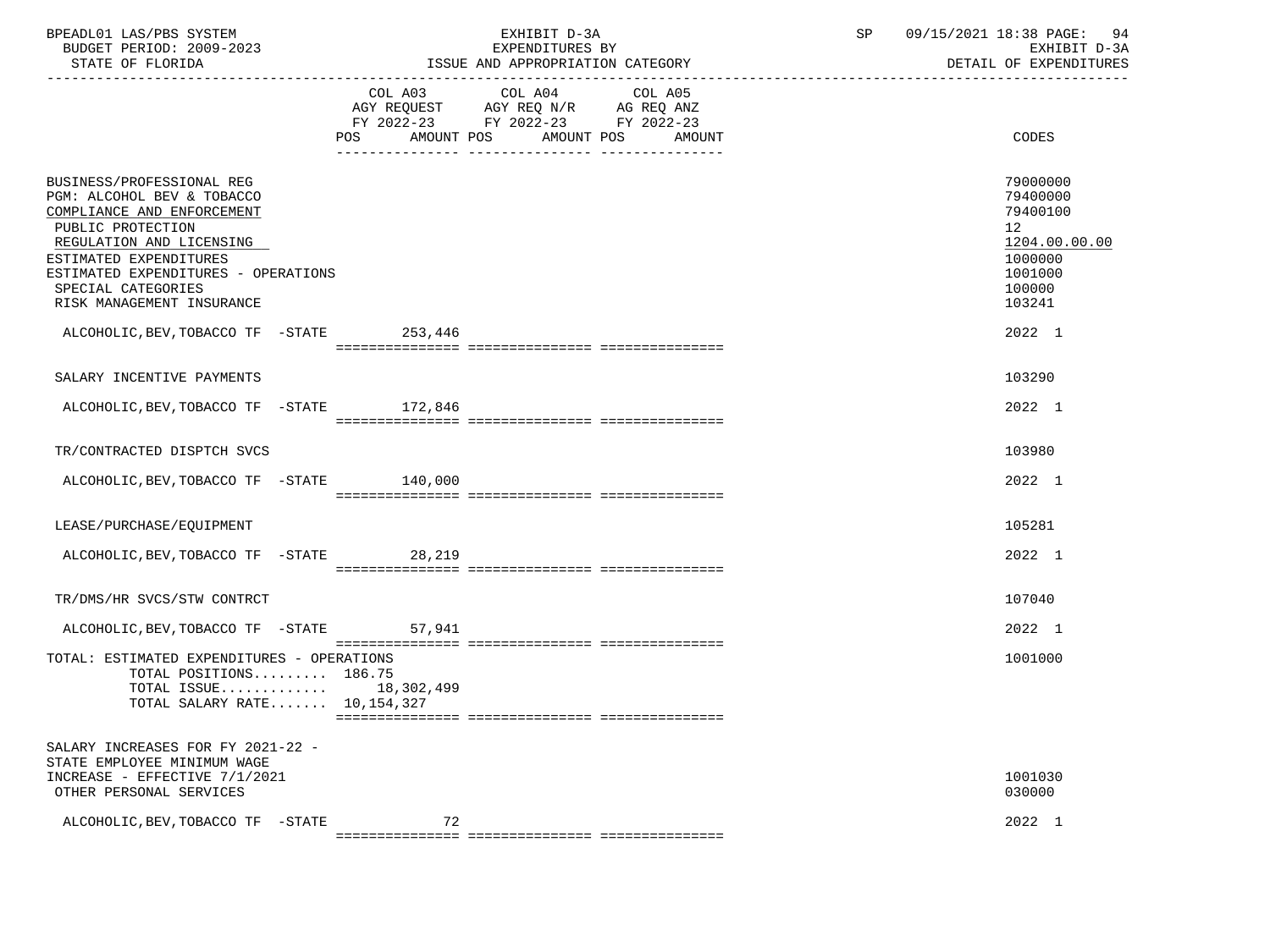| BPEADL01 LAS/PBS SYSTEM<br>BUDGET PERIOD: 2009-2023<br>STATE OF FLORIDA                                                                                                                                                                                          |                | EXHIBIT D-3A<br>EXPENDITURES BY<br>ISSUE AND APPROPRIATION CATEGORY                                                                                                                                                       | 09/15/2021 18:38 PAGE:<br>95<br>SP<br>EXHIBIT D-3A<br>DETAIL OF EXPENDITURES |
|------------------------------------------------------------------------------------------------------------------------------------------------------------------------------------------------------------------------------------------------------------------|----------------|---------------------------------------------------------------------------------------------------------------------------------------------------------------------------------------------------------------------------|------------------------------------------------------------------------------|
|                                                                                                                                                                                                                                                                  | COL A03<br>POS | COL A04<br>COL A05<br>$\begin{tabular}{lllllll} \bf AGY & \bf REQUEST & \bf AGY & \bf REQ & \bf N/R & \bf AG & \bf REQ & \bf ANZ \\ \end{tabular}$<br>FY 2022-23 FY 2022-23 FY 2022-23<br>AMOUNT POS<br>AMOUNT POS AMOUNT | CODES                                                                        |
| BUSINESS/PROFESSIONAL REG<br>PGM: ALCOHOL BEV & TOBACCO<br>COMPLIANCE AND ENFORCEMENT<br>PUBLIC PROTECTION<br>REGULATION AND LICENSING<br>ESTIMATED EXPENDITURES<br>FLORIDA RETIREMENT SYSTEM<br>ADJUSTMENT - FY 2021-22 - NORMAL<br>COST AND UNFUNDED ACTUARIAL |                |                                                                                                                                                                                                                           | 79000000<br>79400000<br>79400100<br>12<br>1204.00.00.00<br>1000000           |
| LIABILITY<br>SALARIES AND BENEFITS                                                                                                                                                                                                                               |                |                                                                                                                                                                                                                           | 1001070<br>010000                                                            |
| ALCOHOLIC, BEV, TOBACCO TF - STATE 105, 157                                                                                                                                                                                                                      |                |                                                                                                                                                                                                                           | 2022 1                                                                       |
| CASUALTY INSURANCE PREMIUM<br>ADJUSTMENT<br>SPECIAL CATEGORIES<br>RISK MANAGEMENT INSURANCE                                                                                                                                                                      |                |                                                                                                                                                                                                                           | 1001090<br>100000<br>103241                                                  |
| ALCOHOLIC, BEV, TOBACCO TF - STATE 255, 902                                                                                                                                                                                                                      |                |                                                                                                                                                                                                                           | 2022 1                                                                       |
| REALLOCATION OF HUMAN RESOURCES<br>OUTSOURCING<br>SPECIAL CATEGORIES<br>TR/DMS/HR SVCS/STW CONTRCT<br>ALCOHOLIC, BEV, TOBACCO TF - STATE 4, 670-                                                                                                                 |                |                                                                                                                                                                                                                           | 1005900<br>100000<br>107040<br>2022 1                                        |
| NONRECURRING EXPENDITURES<br>LAW ENFORCEMENT EQUIPMENT -<br>UTILIZATION OF FORFEITURE FUNDS                                                                                                                                                                      |                |                                                                                                                                                                                                                           | 2100000                                                                      |
| FROM FEDERAL LAW ENFORCEMENT TRUST<br><b>FUND</b><br><b>EXPENSES</b>                                                                                                                                                                                             |                |                                                                                                                                                                                                                           | 2103036<br>040000                                                            |
| $-$ STATE<br>FED LAW ENFORCEMENT TF                                                                                                                                                                                                                              | 56,710-        |                                                                                                                                                                                                                           | 2719 1                                                                       |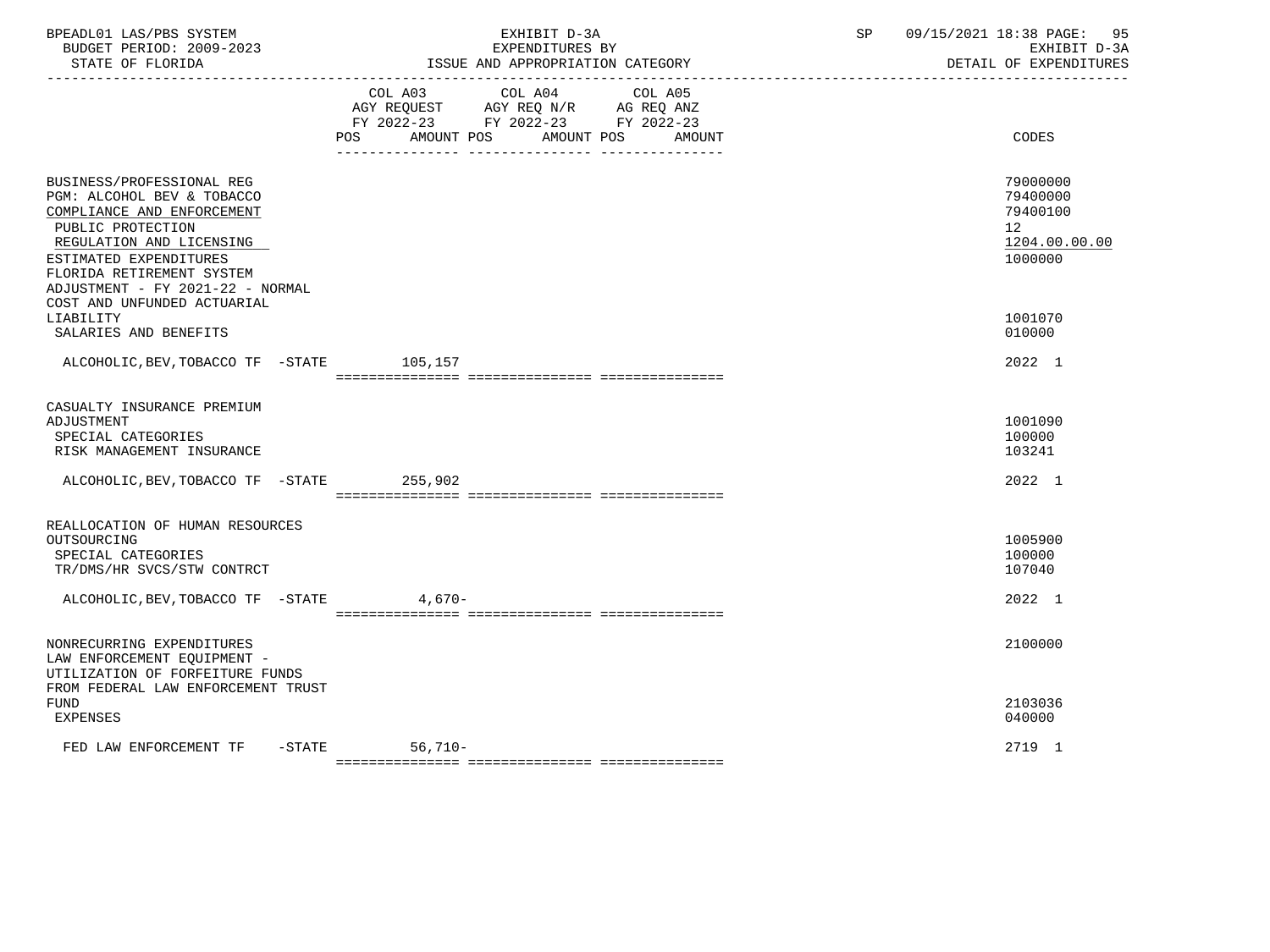| BPEADL01 LAS/PBS SYSTEM<br>BUDGET PERIOD: 2009-2023<br>STATE OF FLORIDA                                                                                                                                                                                                                               | EXHIBIT D-3A<br>EXPENDITURES BY<br>ISSUE AND APPROPRIATION CATEGORY |                       |        | SP | 09/15/2021 18:38 PAGE: 96<br>EXHIBIT D-3A<br>DETAIL OF EXPENDITURES                     |
|-------------------------------------------------------------------------------------------------------------------------------------------------------------------------------------------------------------------------------------------------------------------------------------------------------|---------------------------------------------------------------------|-----------------------|--------|----|-----------------------------------------------------------------------------------------|
|                                                                                                                                                                                                                                                                                                       | COL A03 COL A04 COL A05<br>FY 2022-23 FY 2022-23 FY 2022-23<br>POS  | AMOUNT POS AMOUNT POS | AMOUNT |    | CODES                                                                                   |
| BUSINESS/PROFESSIONAL REG<br>PGM: ALCOHOL BEV & TOBACCO<br>COMPLIANCE AND ENFORCEMENT<br>PUBLIC PROTECTION<br>REGULATION AND LICENSING<br>NONRECURRING EXPENDITURES<br>LAW ENFORCEMENT TRAINING -<br>UTILIZATION OF FORFEITURE FUNDS<br>FROM FEDERAL LAW ENFORCEMENT TRUST<br>FUND<br><b>EXPENSES</b> |                                                                     |                       |        |    | 79000000<br>79400000<br>79400100<br>12<br>1204.00.00.00<br>2100000<br>2103039<br>040000 |
| FED LAW ENFORCEMENT TF -FEDERL 108,750-                                                                                                                                                                                                                                                               |                                                                     |                       |        |    | 2719 3                                                                                  |
| EOUIPMENT NEEDS<br>LAW ENFORCEMENT EQUIPMENT -<br>UTILIZATION OF FORFEITURE FUNDS<br>FROM FEDERAL LAW ENFORCEMENT TRUST                                                                                                                                                                               |                                                                     |                       |        |    | 2400000                                                                                 |
| <b>FUND</b><br><b>EXPENSES</b>                                                                                                                                                                                                                                                                        |                                                                     |                       |        |    | 2405000<br>040000                                                                       |
| FED LAW ENFORCEMENT TF -FEDERL                                                                                                                                                                                                                                                                        | 56.710 56.710                                                       |                       |        |    | 2719 3                                                                                  |
|                                                                                                                                                                                                                                                                                                       |                                                                     |                       |        |    |                                                                                         |

AGENCY ISSUE NARRATIVE:

2022-2023 BUDGET YEAR NARRATIVE: IT COMPONENT? NO

 The Department of Business and Professional Regulation, Division of Alcoholic Beverages and Tobacco, requests \$56,710 in nonrecurring Expenses budget authority in the Federal Law Enforcement Trust Fund in order to utilize federal forfeiture funds for specialized equipment to be used in training and during routine and undercover operations.

 The Bureau of Law Enforcement participates in the joint law enforcement operations with federal agencies throughout the state, which frequently result in court-ordered property and currency forfeitures. The cash balance in the trust fund as of June 30, 2021, was \$717,758. Forfeiture funds are considered nonrecurring for the purpose of state budgeting because the timing, frequency and amount of forfeitures received by an agency cannot be accurately projected or even anticipated. Therefore, budget authority to expend federal forfeiture receipts must be requested and approved each year prior to utilizing the funds.

The requested equipment includes:

 \*Covert electronic devices for evidence gathering during undercover investigations (1 for each office and 1 for training);

\*Firearms cleaning equipment for cleaning and maintenance of firearms after training (one for each office);

\*Training ammunition - 9mm (for training and enhancement of law enforcement skills);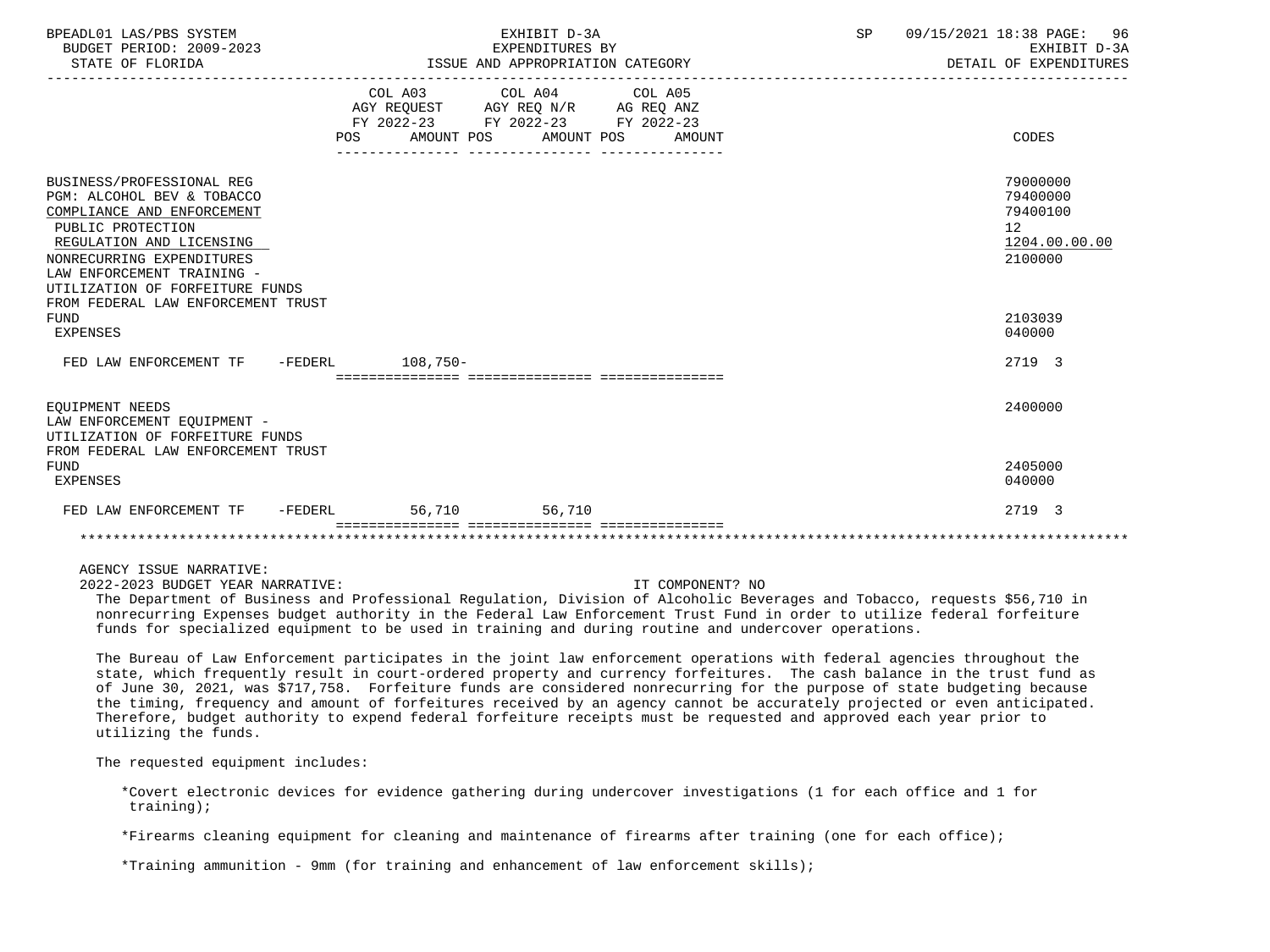| BPEADL01 LAS/PBS SYSTEM<br>BUDGET PERIOD: 2009-2023<br>STATE OF FLORIDA                                                                                   | EXHIBIT D-3A<br>EXPENDITURES BY<br>ISSUE AND APPROPRIATION CATEGORY                                                                            | 97<br>SP<br>09/15/2021 18:38 PAGE:<br>EXHIBIT D-3A<br>DETAIL OF EXPENDITURES |
|-----------------------------------------------------------------------------------------------------------------------------------------------------------|------------------------------------------------------------------------------------------------------------------------------------------------|------------------------------------------------------------------------------|
|                                                                                                                                                           | COL A03 COL A04 COL A05<br>AGY REQUEST AGY REQ N/R AG REQ ANZ<br>FY 2022-23 FY 2022-23 FY 2022-23<br>AMOUNT POS AMOUNT POS<br>POS DO<br>AMOUNT | CODES                                                                        |
| BUSINESS/PROFESSIONAL REG<br>PGM: ALCOHOL BEV & TOBACCO<br>COMPLIANCE AND ENFORCEMENT<br>PUBLIC PROTECTION<br>REGULATION AND LICENSING<br>EOUIPMENT NEEDS |                                                                                                                                                | 79000000<br>79400000<br>79400100<br>12<br>1204.00.00.00<br>2400000           |
| LAW ENFORCEMENT EQUIPMENT -<br>UTILIZATION OF FORFEITURE FUNDS<br>FROM FEDERAL LAW ENFORCEMENT TRUST<br><b>FUND</b>                                       |                                                                                                                                                | 2405000                                                                      |

 \*Training ammunition - 9mm frangible, 12 ga frangible, and 12 ga slug frangible (for training and enhancement of law enforcement skills and for used at firearm ranges with no-lead requirements and shooting steel targets);

 \*CPR certification cards and equipment for sworn and field employees (certification cards for employees who pass the CPR course and disposable airway devices);

 \*Pepper spray pens/devices to use while working in an undercover/plain clothes capacity for protection/officer safety;

\*Digital Cameras used to photograph evidence and for gathering information during investigations;

\*Video card readers to download video evidence to computers;

 \*Rechargeable flashlights for extended periods of time during operations with capabilities of recharging on location;

\*Firearms qualification equipment - required silhouette for scoring shots on target;

\*Duty Holster replacement - 7TS system; and

\*iPads - for new employees.

 Linkage to the Department of Business and Professional Regulation Long Range Program Plan: Agency Goal #3 Protect the health and safety of Floridians

 Linkage to the Florida Strategic Plan for Economic Development: 5.2 Improve the efficiency and effectiveness of government agencies at all levels.

 Budget Summary: Division of Alcoholic Beverages and Tobacco Compliance and Enforcement Federal Law Enforcement Trust fund Expenses (Nonrecurring): \$56,710 \*\*\*\*\*\*\*\*\*\*\*\*\*\*\*\*\*\*\*\*\*\*\*\*\*\*\*\*\*\*\*\*\*\*\*\*\*\*\*\*\*\*\*\*\*\*\*\*\*\*\*\*\*\*\*\*\*\*\*\*\*\*\*\*\*\*\*\*\*\*\*\*\*\*\*\*\*\*\*\*\*\*\*\*\*\*\*\*\*\*\*\*\*\*\*\*\*\*\*\*\*\*\*\*\*\*\*\*\*\*\*\*\*\*\*\*\*\*\*\*\*\*\*\*\*\*\*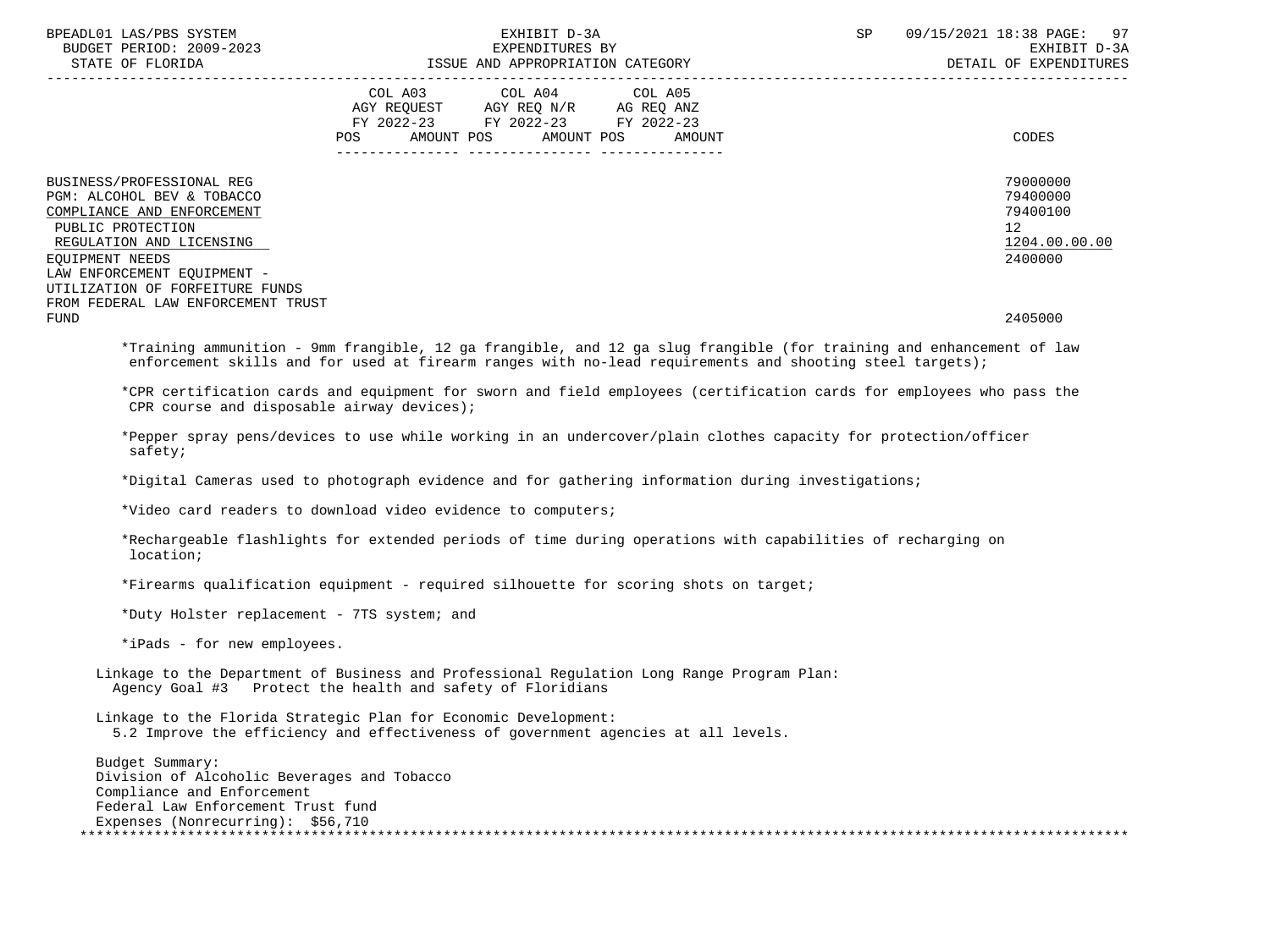| BPEADL01 LAS/PBS SYSTEM<br>BUDGET PERIOD: 2009-2023<br>STATE OF FLORIDA                                                                                              | EXHIBIT D-3A<br>EXPENDITURES BY<br>ISSUE AND APPROPRIATION CATEGORY |                                                                                                                                       |  | SP | 09/15/2021 18:38 PAGE: 98<br>EXHIBIT D-3A<br>DETAIL OF EXPENDITURES   |
|----------------------------------------------------------------------------------------------------------------------------------------------------------------------|---------------------------------------------------------------------|---------------------------------------------------------------------------------------------------------------------------------------|--|----|-----------------------------------------------------------------------|
|                                                                                                                                                                      |                                                                     | COL A03 COL A04 COL A05<br>AGY REQUEST AGY REQ N/R AG REQ ANZ<br>FY 2022-23 FY 2022-23 FY 2022-23<br>POS AMOUNT POS AMOUNT POS AMOUNT |  |    | CODES                                                                 |
| BUSINESS/PROFESSIONAL REG<br>PGM: ALCOHOL BEV & TOBACCO<br>COMPLIANCE AND ENFORCEMENT<br>PUBLIC PROTECTION<br>REGULATION AND LICENSING<br>HUMAN RESOURCE DEVELOPMENT |                                                                     |                                                                                                                                       |  |    | 79000000<br>79400000<br>79400100<br>12 <sup>12</sup><br>1204.00.00.00 |
| (TRAINING AND EDUCATION)<br>LAW ENFORCEMENT TRAINING -<br>UTILIZATION OF FORFEITURE FUNDS<br>FROM FEDERAL LAW ENFORCEMENT TRUST                                      |                                                                     |                                                                                                                                       |  |    | 3800000                                                               |
| FUND<br>EXPENSES                                                                                                                                                     |                                                                     |                                                                                                                                       |  |    | 3801500<br>040000                                                     |
| FED LAW ENFORCEMENT TF -FEDERL 108,750 108,750                                                                                                                       |                                                                     |                                                                                                                                       |  |    | 2719 3                                                                |
|                                                                                                                                                                      |                                                                     |                                                                                                                                       |  |    |                                                                       |

# AGENCY ISSUE NARRATIVE:

2022-2023 BUDGET YEAR NARRATIVE: IT COMPONENT? NO

 The Department of Business and Professional Regulation, Division of Alcoholic Beverages and Tobacco, requests \$108,750 in nonrecurring Expenses budget authority in the Federal Law Enforcement Trust Fund in order to utilize federal forfeiture funds for training the division's law enforcement officers and inspectors.

 The Bureau of Law Enforcement (Bureau) participates in the joint law enforcement operations with federal agencies throughout the state, which frequently result in court-ordered property and currency forfeitures. The cash balance in the trust fund as of June 30, 2021, was \$717,758. Forfeiture funds are considered nonrecurring for the purpose of state budgeting because the timing, frequency and amount of forfeitures received by an agency cannot be accurately projected or even anticipated. Therefore, budget authority to expend federal forfeiture receipts must be requested and approved each year prior to utilizing the funds.

 The Bureau is comprised of members who are required to complete specialized training to ensure application of the regulatory and enforcement mandates of the division and State of Florida Law Enforcement requirements. Sworn law enforcement members require a diverse array of training to continue developing the skills necessary to complete thorough investigations. Supervisory members require both basic and more advanced command level training to continue to develop as leaders of the organization. Certain non-sworn members require continuing education to ensure that they are aware of current crime and violation trends, procedures for improving service to licensed entities, and legal updates to consistently apply alcoholic beverage and tobacco regulations statewide.

 Specialized law enforcement programs will include the following types of training, at a minimum: trade practice investigation, investigative techniques, undercover operations, money laundering, human trafficking, use of force, firearms training, and courses designed to address emerging crime trends. The training provided is essential for sworn members to continue to develop investigative and officer safety skills. These courses will provide officers with the techniques, skills and survival tactics necessary to develop or complement their present experience and will enhance the detection of criminal and non-compliant activity by officers during routine field observations and enforcement operations.

 Law enforcement supervisory training will focus on the application of basic leadership knowledge, skills and abilities. The specialized command officer training provides a comprehensive overview of management practices. The Southern Police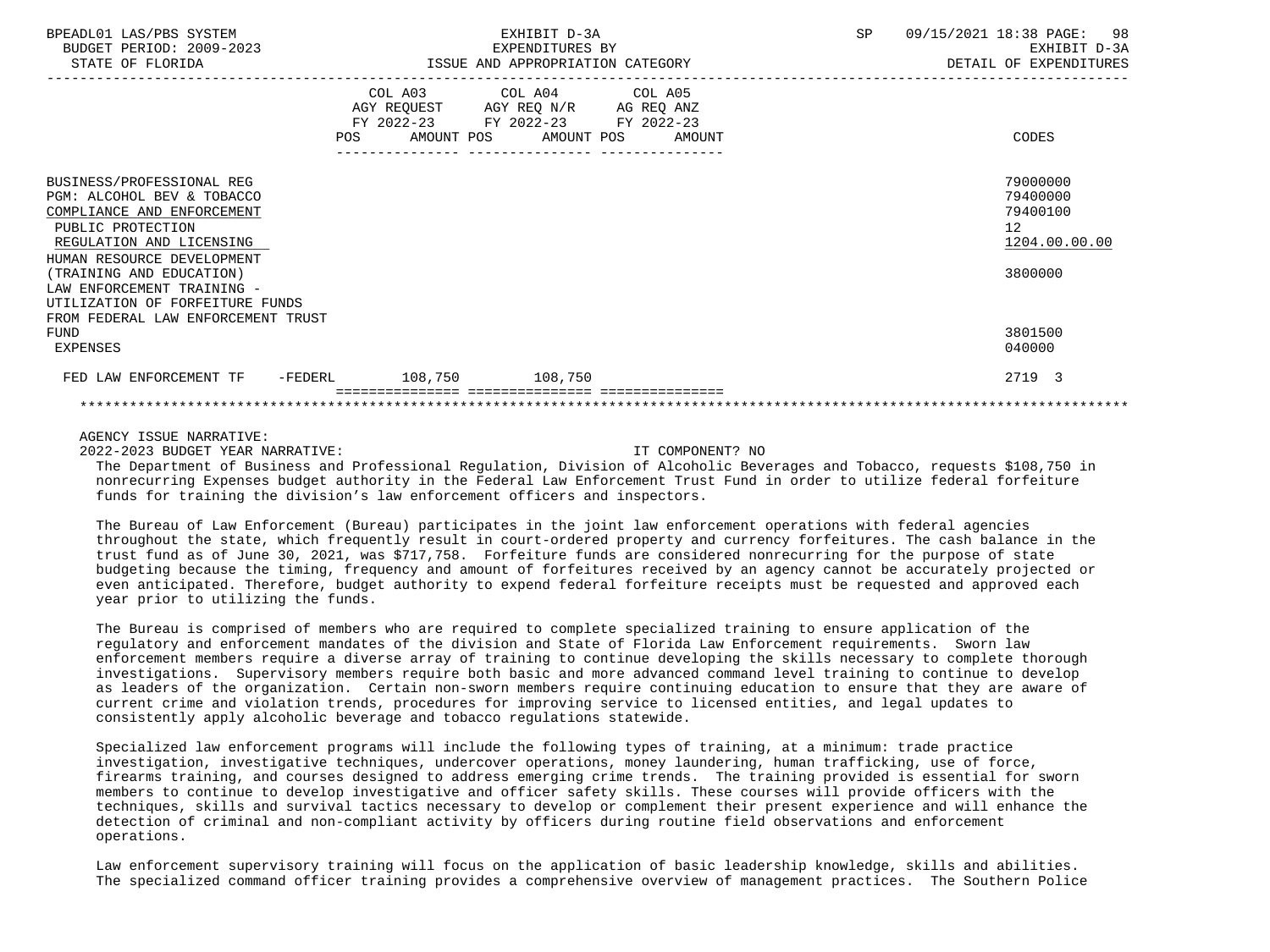| BPEADL01 LAS/PBS SYSTEM<br>BUDGET PERIOD: 2009-2023<br>STATE OF FLORIDA | EXHIBIT D-3A<br>EXPENDITURES BY<br>ISSUE AND APPROPRIATION CATEGORY                                                                                                        |  | SP. | 09/15/2021 18:38 PAGE: 99<br>EXHIBIT D-3A<br>DETAIL OF EXPENDITURES |
|-------------------------------------------------------------------------|----------------------------------------------------------------------------------------------------------------------------------------------------------------------------|--|-----|---------------------------------------------------------------------|
|                                                                         | COL A03 COL A04 COL A05<br>AGY REQUEST AGY REQ N/R AG REQ ANZ<br>FY 2022-23 FY 2022-23 FY 2022-23<br>POS AMOUNT POS AMOUNT POS AMOUNT<br>---------------- ---------------- |  |     | CODES                                                               |
| BUSINESS/PROFESSIONAL REG                                               |                                                                                                                                                                            |  |     | 79000000                                                            |
| PGM: ALCOHOL BEV & TOBACCO<br>COMPLIANCE AND ENFORCEMENT                |                                                                                                                                                                            |  |     | 79400000<br>79400100                                                |
| PUBLIC PROTECTION                                                       |                                                                                                                                                                            |  |     | 12 <sup>7</sup>                                                     |
| REGULATION AND LICENSING                                                |                                                                                                                                                                            |  |     | 1204.00.00.00                                                       |
| HUMAN RESOURCE DEVELOPMENT                                              |                                                                                                                                                                            |  |     |                                                                     |
| (TRAINING AND EDUCATION)                                                |                                                                                                                                                                            |  |     | 3800000                                                             |
| LAW ENFORCEMENT TRAINING -                                              |                                                                                                                                                                            |  |     |                                                                     |
| UTILIZATION OF FORFEITURE FUNDS                                         |                                                                                                                                                                            |  |     |                                                                     |
| FROM FEDERAL LAW ENFORCEMENT TRUST                                      |                                                                                                                                                                            |  |     |                                                                     |
| <b>FUND</b>                                                             |                                                                                                                                                                            |  |     | 3801500                                                             |

 Institute Command officers Development Course is offered in five (5) two-week segments over a five-month period in locations in Florida as well as at the main campus in Kentucky. Participants in this course are prepared to assist in developing the strategic direction of an organization; enhance internal communications within an organization; develop alternative solutions to specific problems; plan, implement, and evaluate focused policing strategies; and demonstrate an understanding of internal affairs and the need to establish high ethical standards for police personnel.

 Training for investigation specialists is necessary in order to ensure the continuation of consistent and effective regulatory oversight. The training will cover both the basics of performing inspections of licensed premises, advanced inspection strategies for identifying indicators of non-compliance, interpersonal skills for working with licensed premises owners and employees during inspection activities, and continuing career development courses.

 Training for the bureau's Crime Intelligence Analyst will consist of advanced analysis training, updates related to emerging crime trends, and any required informational updates.

 Training may be provided by federal agencies, private companies, or internally. Training is provided for new officers and inspectors each year. Officers and inspectors that have received training in prior years receive updated training as needed (not necessarily on an annual basis). Approval to utilize federal funds enables the division to maximize state funding for daily operations.

 Linkage to the Department of Business and Professional Regulation Long Range Program Plan: Agency Goal #3 Protect the health and safety of Floridians

 Linkage to the Florida Strategic Plan for Economic Development: 5.2 Improve the efficiency and effectiveness of government agencies at all levels.

 Budget Summary: Division of Alcoholic Beverages and Tobacco Compliance and Enforcement Federal Law Enforcement Trust fund Expenses (Nonrecurring): \$108,750 \*\*\*\*\*\*\*\*\*\*\*\*\*\*\*\*\*\*\*\*\*\*\*\*\*\*\*\*\*\*\*\*\*\*\*\*\*\*\*\*\*\*\*\*\*\*\*\*\*\*\*\*\*\*\*\*\*\*\*\*\*\*\*\*\*\*\*\*\*\*\*\*\*\*\*\*\*\*\*\*\*\*\*\*\*\*\*\*\*\*\*\*\*\*\*\*\*\*\*\*\*\*\*\*\*\*\*\*\*\*\*\*\*\*\*\*\*\*\*\*\*\*\*\*\*\*\*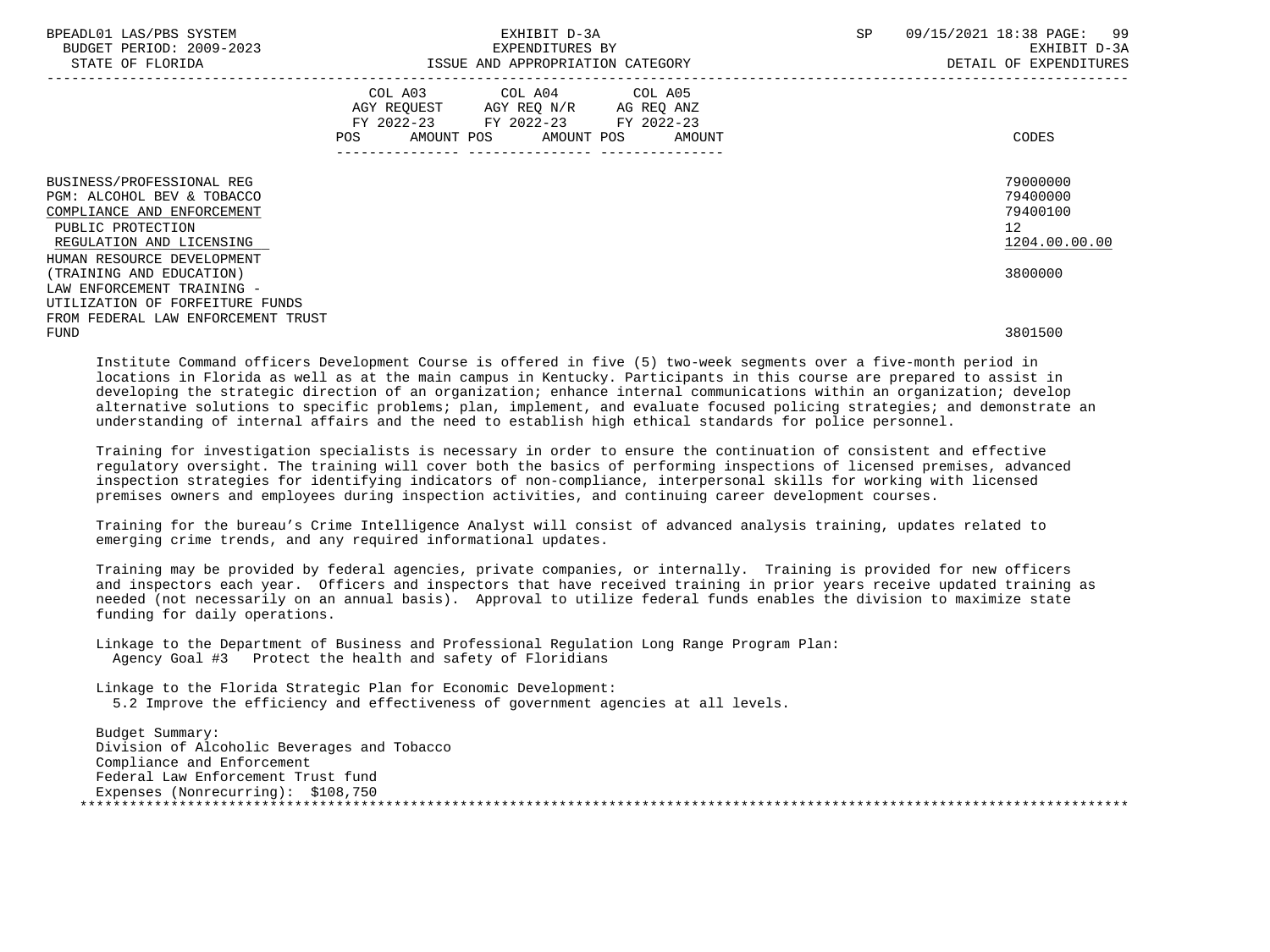| BPEADL01 LAS/PBS SYSTEM<br>BUDGET PERIOD: 2009-2023                                                                                    |        | EXHIBIT D-3A<br>EXPENDITURES BY                                                                                                       | SP | 09/15/2021 18:38 PAGE: 100<br>EXHIBIT D-3A              |
|----------------------------------------------------------------------------------------------------------------------------------------|--------|---------------------------------------------------------------------------------------------------------------------------------------|----|---------------------------------------------------------|
| STATE OF FLORIDA                                                                                                                       |        | ISSUE AND APPROPRIATION CATEGORY                                                                                                      |    | DETAIL OF EXPENDITURES                                  |
|                                                                                                                                        |        | COL A03 COL A04 COL A05<br>AGY REQUEST AGY REQ N/R AG REQ ANZ<br>FY 2022-23 FY 2022-23 FY 2022-23<br>POS AMOUNT POS AMOUNT POS AMOUNT |    | CODES                                                   |
| BUSINESS/PROFESSIONAL REG<br>PGM: ALCOHOL BEV & TOBACCO<br>COMPLIANCE AND ENFORCEMENT<br>PUBLIC PROTECTION<br>REGULATION AND LICENSING |        |                                                                                                                                       |    | 79000000<br>79400000<br>79400100<br>12<br>1204.00.00.00 |
| TOTAL: REGULATION AND LICENSING<br>BY FUND TYPE                                                                                        |        |                                                                                                                                       |    | 1204.00.00.00                                           |
| SALARY RATE 10,154,327                                                                                                                 | 186.75 |                                                                                                                                       |    | 2000                                                    |
|                                                                                                                                        |        |                                                                                                                                       |    |                                                         |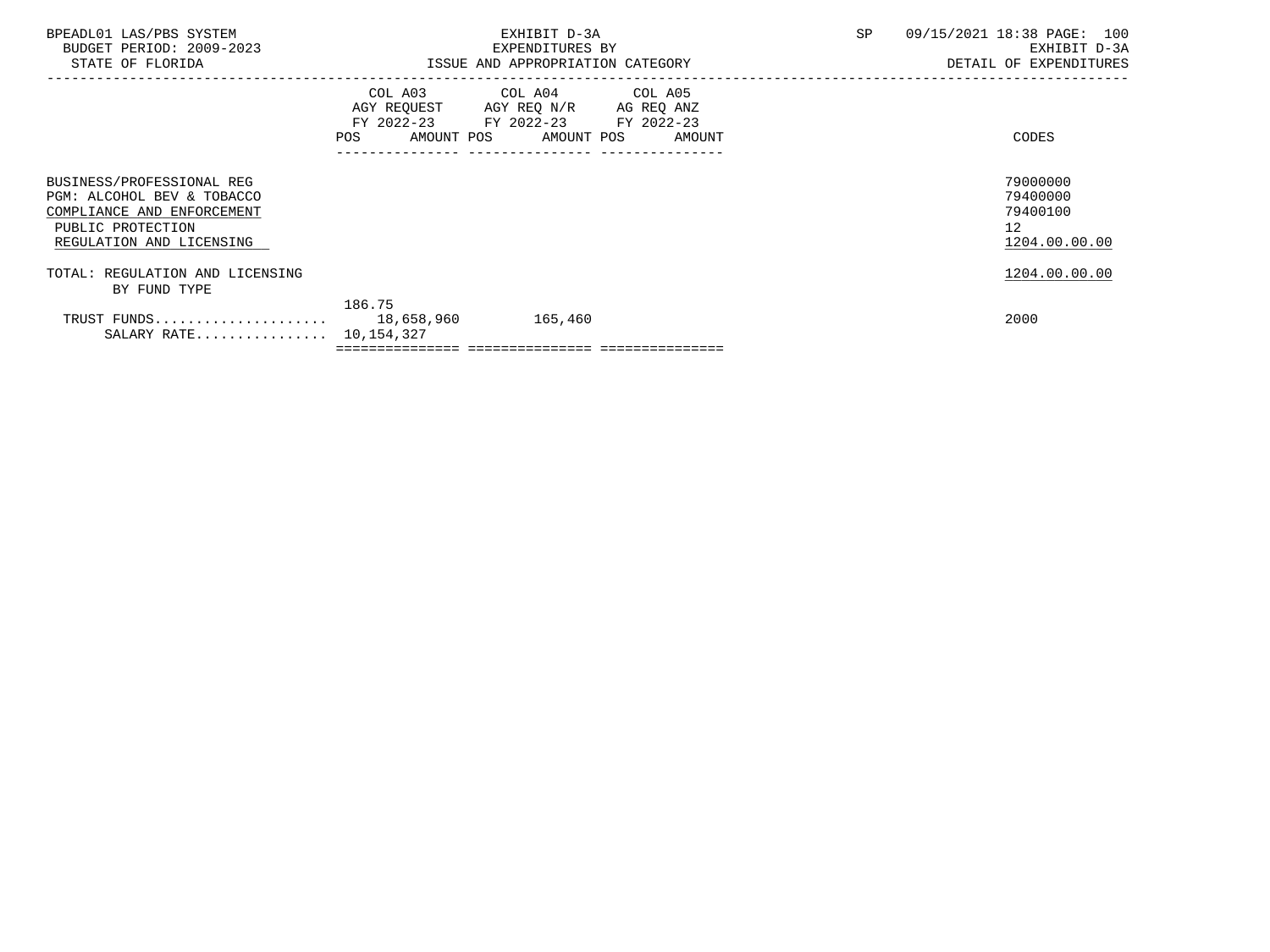| BPEADL01 LAS/PBS SYSTEM<br>BUDGET PERIOD: 2009-2023<br>STATE OF FLORIDA                                                                                                                                                                      |        | EXHIBIT D-3A<br>EXPENDITURES BY<br>ISSUE AND APPROPRIATION CATEGORY                                                                   | 09/15/2021 18:38 PAGE: 101<br>SP<br>EXHIBIT D-3A<br>DETAIL OF EXPENDITURES |                                                                                                      |
|----------------------------------------------------------------------------------------------------------------------------------------------------------------------------------------------------------------------------------------------|--------|---------------------------------------------------------------------------------------------------------------------------------------|----------------------------------------------------------------------------|------------------------------------------------------------------------------------------------------|
|                                                                                                                                                                                                                                              |        | COL A03 COL A04 COL A05<br>AGY REQUEST AGY REQ N/R AG REQ ANZ<br>FY 2022-23 FY 2022-23 FY 2022-23<br>POS AMOUNT POS AMOUNT POS AMOUNT |                                                                            | CODES                                                                                                |
| BUSINESS/PROFESSIONAL REG<br>PGM: ALCOHOL BEV & TOBACCO<br>STANDARDS AND LICENSURE<br>PUBLIC PROTECTION<br>REGULATION AND LICENSING<br>ESTIMATED EXPENDITURES<br>ESTIMATED EXPENDITURES - OPERATIONS<br>SALARY RATE<br>SALARY RATE 2,597,922 |        |                                                                                                                                       |                                                                            | 79000000<br>79400000<br>79400200<br>12 <sup>°</sup><br>1204.00.00.00<br>1000000<br>1001000<br>000000 |
| SALARIES AND BENEFITS                                                                                                                                                                                                                        |        |                                                                                                                                       |                                                                            | 010000                                                                                               |
| ALCOHOLIC, BEV, TOBACCO TF - STATE 3, 856, 216                                                                                                                                                                                               | 59.50  |                                                                                                                                       |                                                                            | 2022 1                                                                                               |
| OTHER PERSONAL SERVICES                                                                                                                                                                                                                      |        |                                                                                                                                       |                                                                            | 030000                                                                                               |
| ALCOHOLIC, BEV, TOBACCO TF - STATE 169, 663                                                                                                                                                                                                  |        |                                                                                                                                       |                                                                            | 2022 1                                                                                               |
| EXPENSES                                                                                                                                                                                                                                     |        |                                                                                                                                       |                                                                            | 040000                                                                                               |
| ALCOHOLIC, BEV, TOBACCO TF - STATE 558, 792                                                                                                                                                                                                  |        |                                                                                                                                       |                                                                            | 2022 1                                                                                               |
| OPERATING CAPITAL OUTLAY                                                                                                                                                                                                                     |        |                                                                                                                                       |                                                                            | 060000                                                                                               |
| ALCOHOLIC, BEV, TOBACCO TF - STATE 5,000                                                                                                                                                                                                     |        |                                                                                                                                       |                                                                            | 2022 1                                                                                               |
| SPECIAL CATEGORIES<br>CONTRACTED SERVICES                                                                                                                                                                                                    |        |                                                                                                                                       |                                                                            | 100000<br>100777                                                                                     |
| ALCOHOLIC, BEV, TOBACCO TF - STATE 12, 733                                                                                                                                                                                                   |        |                                                                                                                                       |                                                                            | 2022 1                                                                                               |
| RISK MANAGEMENT INSURANCE                                                                                                                                                                                                                    |        |                                                                                                                                       |                                                                            | 103241                                                                                               |
| ALCOHOLIC, BEV, TOBACCO TF -STATE                                                                                                                                                                                                            | 19,921 |                                                                                                                                       |                                                                            | 2022 1                                                                                               |
| LEASE/PURCHASE/EQUIPMENT                                                                                                                                                                                                                     |        |                                                                                                                                       |                                                                            | 105281                                                                                               |
| ALCOHOLIC, BEV, TOBACCO TF -STATE                                                                                                                                                                                                            | 12,229 |                                                                                                                                       |                                                                            | 2022 1                                                                                               |
|                                                                                                                                                                                                                                              |        |                                                                                                                                       |                                                                            |                                                                                                      |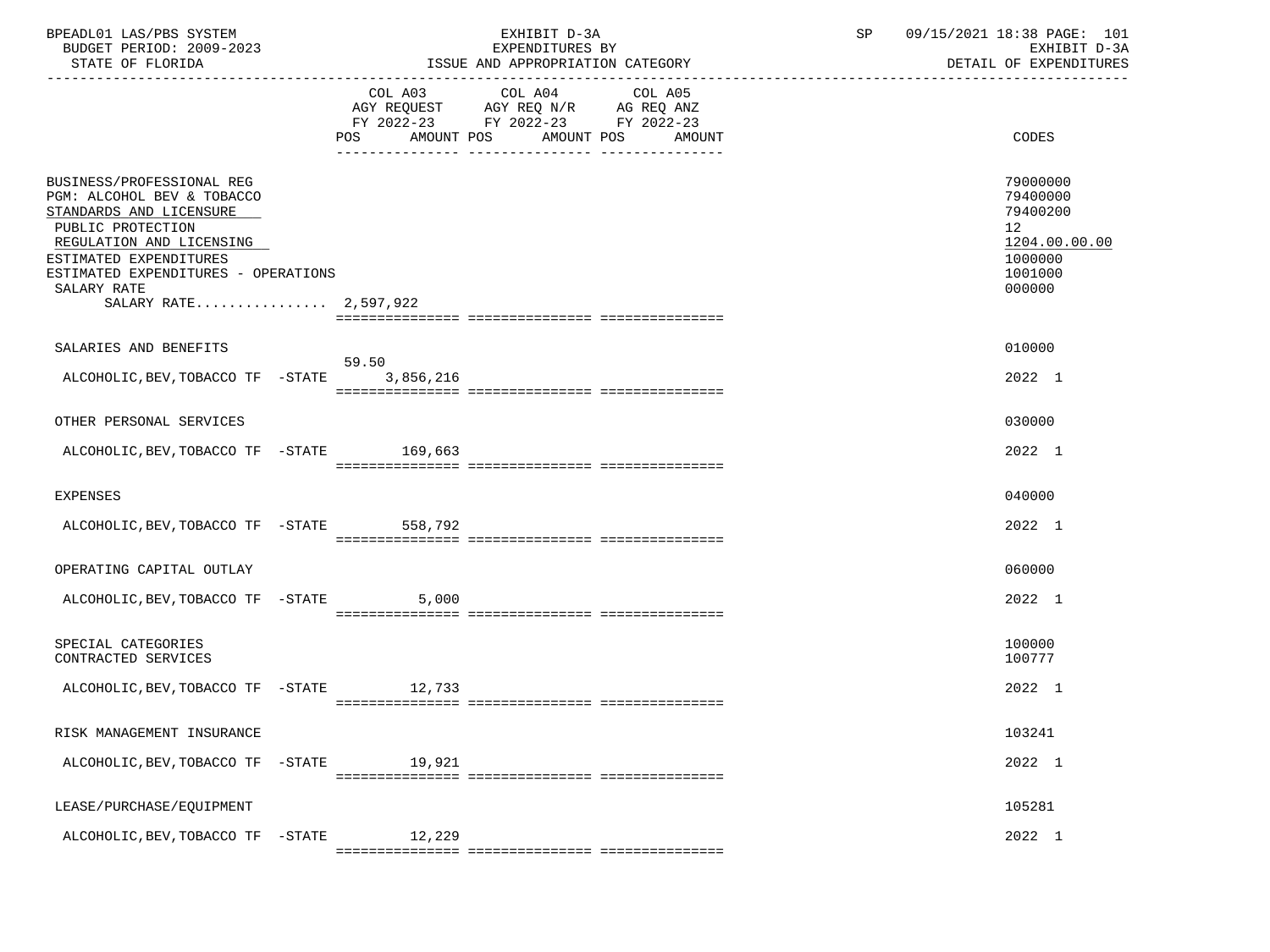| BPEADL01 LAS/PBS SYSTEM  | EXHIBIT                          | 09/15/2021 18:38 PAGE: 1<br>102 |
|--------------------------|----------------------------------|---------------------------------|
| BUDGET PERIOD: 2009-2023 | EXPENDITURES BY                  | EXHIBIT D-3A                    |
| STATE OF FLORIDA         | ISSUE AND APPROPRIATION CATEGORY | DETAIL OF EXPENDITURES          |

|                                                                                                                                                                                                                                                          | COL A03 COL A04 COL A05                                                |                                                                                                                |
|----------------------------------------------------------------------------------------------------------------------------------------------------------------------------------------------------------------------------------------------------------|------------------------------------------------------------------------|----------------------------------------------------------------------------------------------------------------|
|                                                                                                                                                                                                                                                          | AGY REQUEST AGY REQ N/R AG REQ ANZ<br>FY 2022-23 FY 2022-23 FY 2022-23 |                                                                                                                |
|                                                                                                                                                                                                                                                          | <b>POS</b><br>AMOUNT POS<br>AMOUNT POS<br>AMOUNT                       | CODES                                                                                                          |
|                                                                                                                                                                                                                                                          | __ ________________ _____________                                      |                                                                                                                |
| BUSINESS/PROFESSIONAL REG<br>PGM: ALCOHOL BEV & TOBACCO<br>STANDARDS AND LICENSURE<br>PUBLIC PROTECTION<br>REGULATION AND LICENSING<br>ESTIMATED EXPENDITURES<br>ESTIMATED EXPENDITURES - OPERATIONS<br>SPECIAL CATEGORIES<br>TR/DMS/HR SVCS/STW CONTRCT |                                                                        | 79000000<br>79400000<br>79400200<br>12 <sup>°</sup><br>1204.00.00.00<br>1000000<br>1001000<br>100000<br>107040 |
| ALCOHOLIC, BEV, TOBACCO TF -STATE                                                                                                                                                                                                                        | 19,972                                                                 | 2022 1                                                                                                         |
| TOTAL: ESTIMATED EXPENDITURES - OPERATIONS<br>TOTAL POSITIONS 59.50<br>TOTAL ISSUE $4,654,526$<br>TOTAL SALARY RATE $2,597,922$                                                                                                                          |                                                                        | 1001000                                                                                                        |
| SALARY INCREASES FOR FY 2021-22 -<br>STATE EMPLOYEE MINIMUM WAGE<br>INCREASE - EFFECTIVE 7/1/2021<br>SALARY RATE<br>SALARY RATE 1,922                                                                                                                    |                                                                        | 1001030<br>000000                                                                                              |
| SALARIES AND BENEFITS                                                                                                                                                                                                                                    |                                                                        | 010000                                                                                                         |
| ALCOHOLIC, BEV, TOBACCO TF - STATE 2, 279                                                                                                                                                                                                                |                                                                        | 2022 1                                                                                                         |
| OTHER PERSONAL SERVICES                                                                                                                                                                                                                                  |                                                                        | 030000                                                                                                         |
| ALCOHOLIC, BEV, TOBACCO TF - STATE 1,748                                                                                                                                                                                                                 |                                                                        | 2022 1                                                                                                         |
| TOTAL: SALARY INCREASES FOR FY 2021-22 -<br>STATE EMPLOYEE MINIMUM WAGE<br>INCREASE - EFFECTIVE $7/1/2021$<br>TOTAL ISSUE                                                                                                                                | 4,027                                                                  | 1001030                                                                                                        |
| TOTAL SALARY RATE 1,922                                                                                                                                                                                                                                  |                                                                        |                                                                                                                |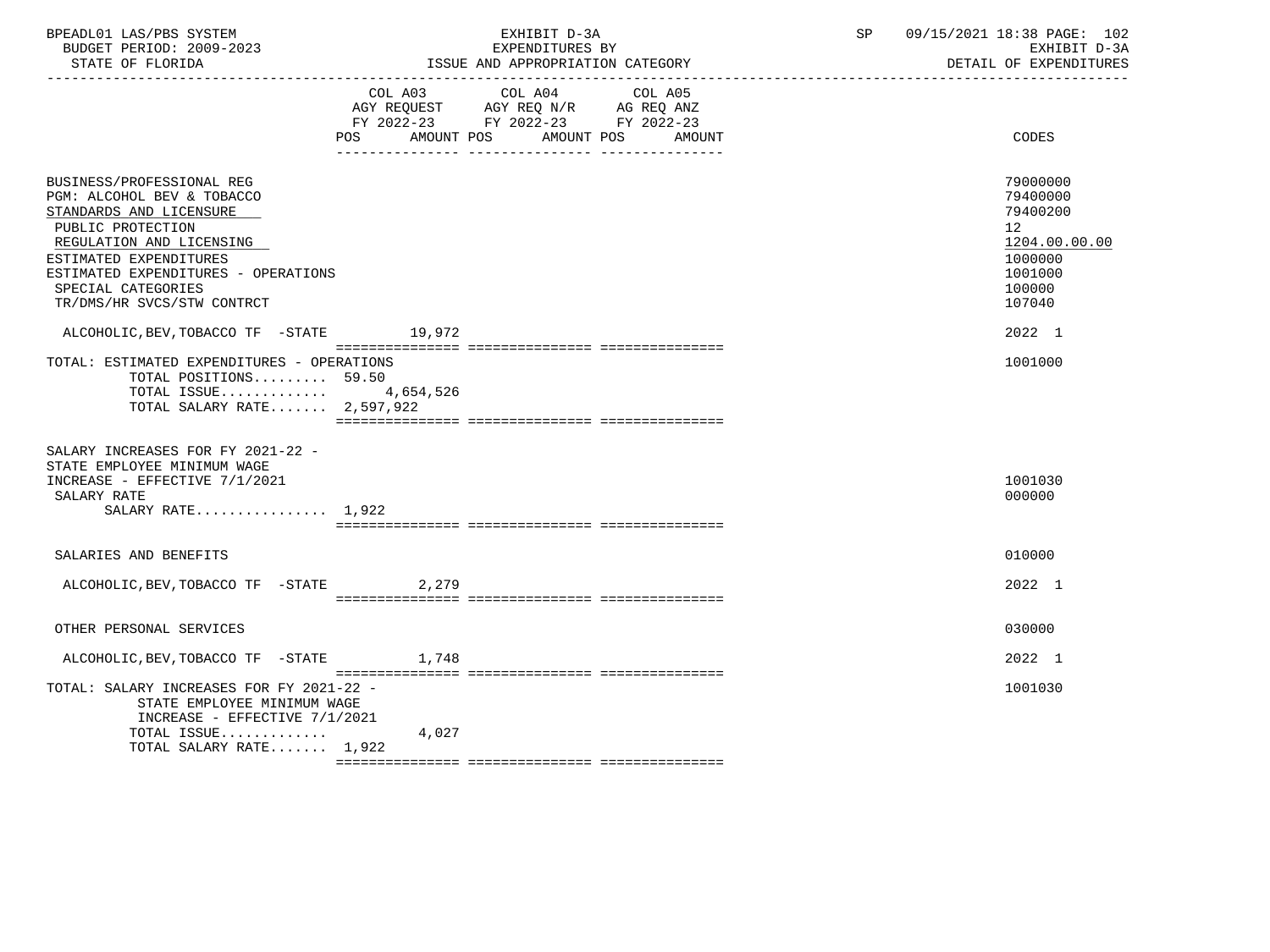| BPEADL01 LAS/PBS SYSTEM<br>BUDGET PERIOD: 2009-2023<br>STATE OF FLORIDA                                                                                                                                                                                       | EXHIBIT D-3A<br>EXPENDITURES BY<br>ISSUE AND APPROPRIATION CATEGORY                                                                         | 09/15/2021 18:38 PAGE: 103<br>SP<br>EXHIBIT D-3A<br>DETAIL OF EXPENDITURES |
|---------------------------------------------------------------------------------------------------------------------------------------------------------------------------------------------------------------------------------------------------------------|---------------------------------------------------------------------------------------------------------------------------------------------|----------------------------------------------------------------------------|
|                                                                                                                                                                                                                                                               | COL A03 COL A04 COL A05<br>AGY REQUEST AGY REQ N/R AG REQ ANZ<br>FY 2022-23 FY 2022-23 FY 2022-23<br>AMOUNT POS AMOUNT POS<br>POS<br>AMOUNT | CODES                                                                      |
| BUSINESS/PROFESSIONAL REG<br>PGM: ALCOHOL BEV & TOBACCO<br>STANDARDS AND LICENSURE<br>PUBLIC PROTECTION<br>REGULATION AND LICENSING<br>ESTIMATED EXPENDITURES<br>FLORIDA RETIREMENT SYSTEM<br>ADJUSTMENT - FY 2021-22 - NORMAL<br>COST AND UNFUNDED ACTUARIAL |                                                                                                                                             | 79000000<br>79400000<br>79400200<br>12<br>1204.00.00.00<br>1000000         |
| LIABILITY<br>SALARIES AND BENEFITS                                                                                                                                                                                                                            |                                                                                                                                             | 1001070<br>010000                                                          |
| ALCOHOLIC, BEV, TOBACCO TF - STATE 21, 251                                                                                                                                                                                                                    |                                                                                                                                             | 2022 1                                                                     |
| CASUALTY INSURANCE PREMIUM<br>ADJUSTMENT<br>SPECIAL CATEGORIES<br>RISK MANAGEMENT INSURANCE                                                                                                                                                                   |                                                                                                                                             | 1001090<br>100000<br>103241                                                |
| ALCOHOLIC, BEV, TOBACCO TF -STATE                                                                                                                                                                                                                             | $387 -$                                                                                                                                     | 2022 1                                                                     |
| REALLOCATION OF HUMAN RESOURCES<br>OUTSOURCING<br>SPECIAL CATEGORIES<br>TR/DMS/HR SVCS/STW CONTRCT                                                                                                                                                            |                                                                                                                                             | 1005900<br>100000<br>107040                                                |
| ALCOHOLIC, BEV, TOBACCO TF -STATE 1,610-                                                                                                                                                                                                                      |                                                                                                                                             | 2022 1                                                                     |
| TOTAL: REGULATION AND LICENSING<br>BY FUND TYPE                                                                                                                                                                                                               |                                                                                                                                             | 1204.00.00.00                                                              |
| TRUST FUNDS<br>SALARY RATE 2,599,844                                                                                                                                                                                                                          | 59.50<br>4,677,807                                                                                                                          | 2000                                                                       |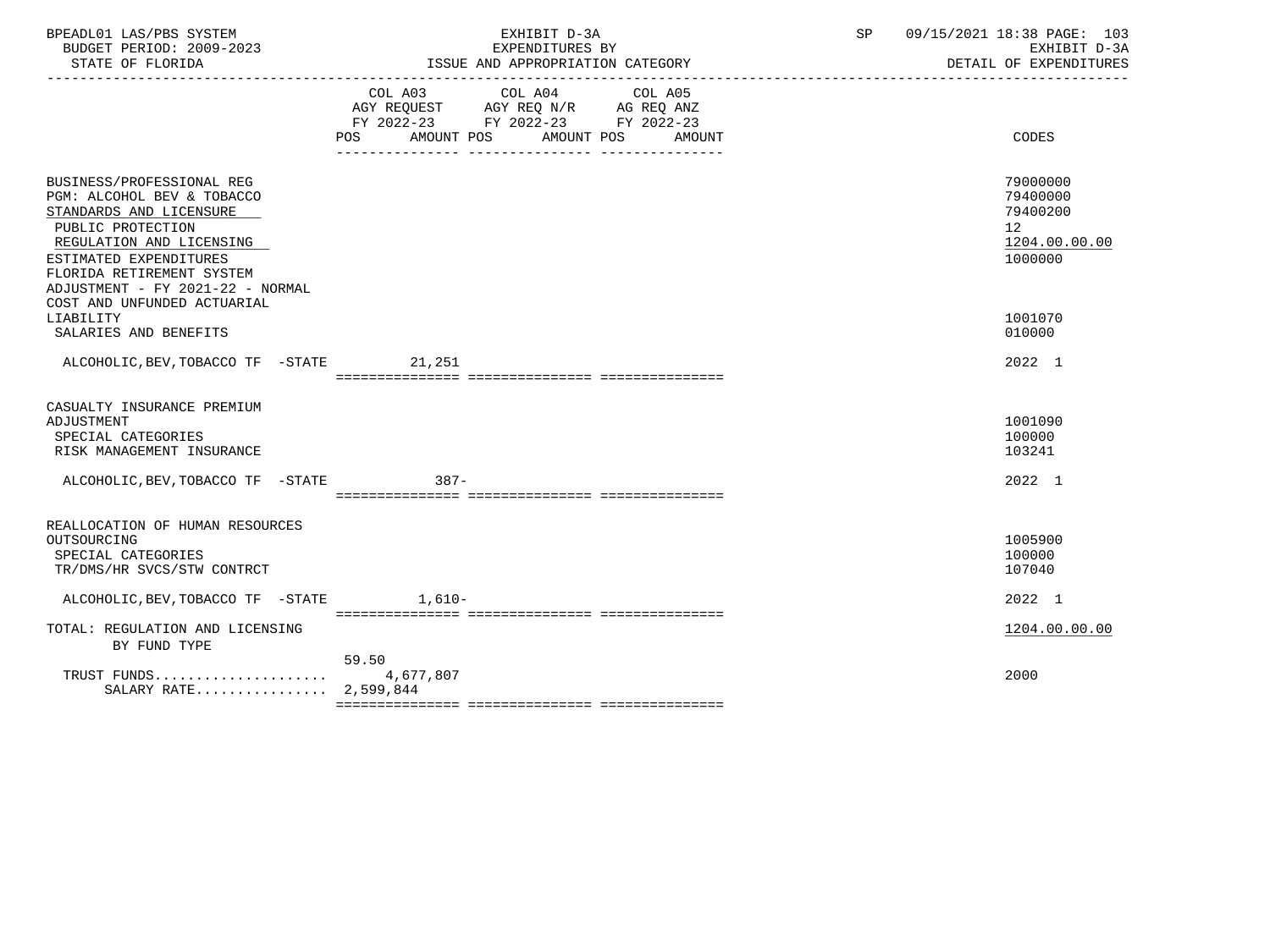| BPEADL01 LAS/PBS SYSTEM<br>BUDGET PERIOD: 2009-2023<br>STATE OF FLORIDA                                                                                                                                                             |        | EXHIBIT D-3A<br>EXPENDITURES BY<br>ISSUE AND APPROPRIATION CATEGORY                                                                   | SP | 09/15/2021 18:38 PAGE: 104<br>EXHIBIT D-3A<br>DETAIL OF EXPENDITURES                                 |
|-------------------------------------------------------------------------------------------------------------------------------------------------------------------------------------------------------------------------------------|--------|---------------------------------------------------------------------------------------------------------------------------------------|----|------------------------------------------------------------------------------------------------------|
|                                                                                                                                                                                                                                     |        | COL A03 COL A04 COL A05<br>AGY REQUEST AGY REQ N/R AG REQ ANZ<br>FY 2022-23 FY 2022-23 FY 2022-23<br>POS AMOUNT POS AMOUNT POS AMOUNT |    | CODES                                                                                                |
| BUSINESS/PROFESSIONAL REG<br>PGM: ALCOHOL BEV & TOBACCO<br>TAX COLLECTION<br>PUBLIC PROTECTION<br>REGULATION AND LICENSING<br>ESTIMATED EXPENDITURES<br>ESTIMATED EXPENDITURES - OPERATIONS<br>SALARY RATE<br>SALARY RATE 3,513,174 |        |                                                                                                                                       |    | 79000000<br>79400000<br>79400300<br>12 <sup>°</sup><br>1204.00.00.00<br>1000000<br>1001000<br>000000 |
| SALARIES AND BENEFITS                                                                                                                                                                                                               |        |                                                                                                                                       |    | 010000                                                                                               |
| ALCOHOLIC, BEV, TOBACCO TF -STATE 5, 355, 902                                                                                                                                                                                       | 82.00  |                                                                                                                                       |    | 2022 1                                                                                               |
| OTHER PERSONAL SERVICES                                                                                                                                                                                                             |        |                                                                                                                                       |    | 030000                                                                                               |
| ALCOHOLIC, BEV, TOBACCO TF - STATE 22, 009                                                                                                                                                                                          |        |                                                                                                                                       |    | 2022 1                                                                                               |
| EXPENSES                                                                                                                                                                                                                            |        |                                                                                                                                       |    | 040000                                                                                               |
| ALCOHOLIC, BEV, TOBACCO TF - STATE 622, 009                                                                                                                                                                                         |        |                                                                                                                                       |    | 2022 1                                                                                               |
| SPECIAL CATEGORIES<br>CONTRACTED SERVICES                                                                                                                                                                                           |        |                                                                                                                                       |    | 100000<br>100777                                                                                     |
| ALCOHOLIC, BEV, TOBACCO TF - STATE 13,680                                                                                                                                                                                           |        |                                                                                                                                       |    | 2022 1                                                                                               |
| CIGARETTE TAX STAMPS                                                                                                                                                                                                                |        |                                                                                                                                       |    | 102558                                                                                               |
| ALCOHOLIC, BEV, TOBACCO TF - STATE 866, 505                                                                                                                                                                                         |        |                                                                                                                                       |    | 2022 1                                                                                               |
| RISK MANAGEMENT INSURANCE                                                                                                                                                                                                           |        |                                                                                                                                       |    | 103241                                                                                               |
| ALCOHOLIC, BEV, TOBACCO TF -STATE                                                                                                                                                                                                   | 13,113 |                                                                                                                                       |    | 2022 1                                                                                               |
| LEASE/PURCHASE/EQUIPMENT                                                                                                                                                                                                            |        |                                                                                                                                       |    | 105281                                                                                               |
| ALCOHOLIC, BEV, TOBACCO TF -STATE                                                                                                                                                                                                   | 12,998 |                                                                                                                                       |    | 2022 1                                                                                               |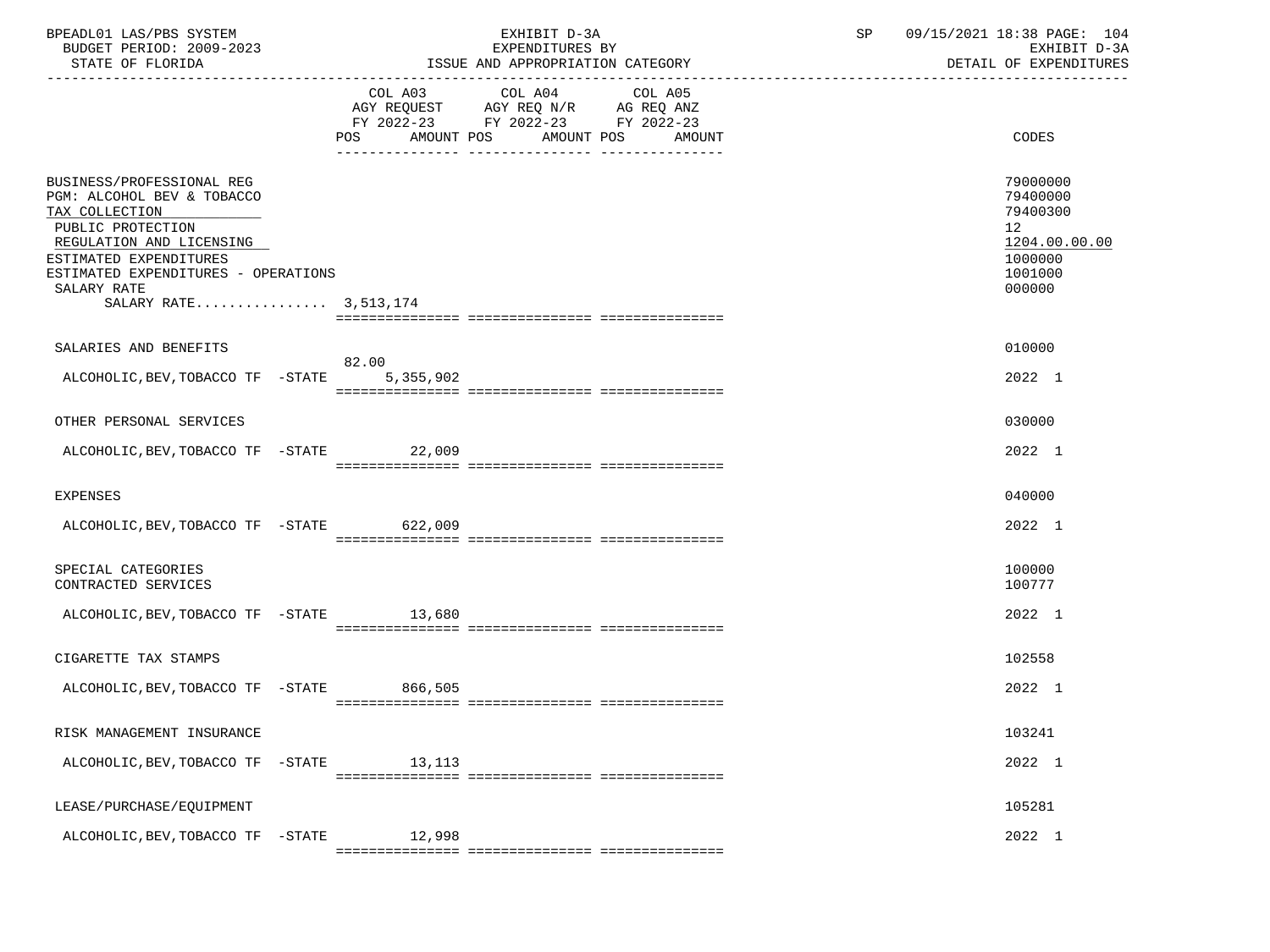| BPEADL01 LAS/PBS SYSTEM  | EXHIBIT D-3A                           | 09/15/2021 18:38 PAGE: 1<br>105 |
|--------------------------|----------------------------------------|---------------------------------|
| BUDGET PERIOD: 2009-2023 | EXPENDITURES BY                        | EXHIBIT D-3A                    |
| STATE OF FLORIDA         | 'SSUE-<br>: AND APPROPRIATION CATEGORY | DETAIL OF EXPENDITURES          |

|                                                                                                                                                                                                                                                 | COL A03<br>$\begin{tabular}{lllllll} \bf AGY & \bf REQUEST & \bf AGY & \bf REQ & \bf N/R & \bf AG & \bf REQ & \bf ANZ \\ \end{tabular}$<br>FY 2022-23 FY 2022-23 FY 2022-23<br>AMOUNT POS<br>POS | COL A04 | COL A05<br>AMOUNT POS | AMOUNT | <b>CODES</b>                                                                                      |
|-------------------------------------------------------------------------------------------------------------------------------------------------------------------------------------------------------------------------------------------------|--------------------------------------------------------------------------------------------------------------------------------------------------------------------------------------------------|---------|-----------------------|--------|---------------------------------------------------------------------------------------------------|
| BUSINESS/PROFESSIONAL REG<br>PGM: ALCOHOL BEV & TOBACCO<br>TAX COLLECTION<br>PUBLIC PROTECTION<br>REGULATION AND LICENSING<br>ESTIMATED EXPENDITURES<br>ESTIMATED EXPENDITURES - OPERATIONS<br>SPECIAL CATEGORIES<br>TR/DMS/HR SVCS/STW CONTRCT |                                                                                                                                                                                                  |         |                       |        | 79000000<br>79400000<br>79400300<br>12<br>1204.00.00.00<br>1000000<br>1001000<br>100000<br>107040 |
| ALCOHOLIC, BEV, TOBACCO TF - STATE 27, 416                                                                                                                                                                                                      |                                                                                                                                                                                                  |         |                       |        | 2022 1                                                                                            |
| DATA PROCESSING SERVICES<br>DP ASSESSMENT (DMS)                                                                                                                                                                                                 |                                                                                                                                                                                                  |         |                       |        | 210000<br>210004                                                                                  |
| ALCOHOLIC, BEV, TOBACCO TF - STATE 16, 474                                                                                                                                                                                                      |                                                                                                                                                                                                  |         |                       |        | 2022 1                                                                                            |
| TOTAL: ESTIMATED EXPENDITURES - OPERATIONS<br>TOTAL POSITIONS $82.00$<br>TOTAL ISSUE $6,950,106$<br>TOTAL SALARY RATE 3,513,174                                                                                                                 |                                                                                                                                                                                                  |         |                       |        | 1001000                                                                                           |
| SALARY INCREASES FOR FY 2021-22 -<br>STATE EMPLOYEE MINIMUM WAGE<br>INCREASE - EFFECTIVE 7/1/2021<br>SALARY RATE<br>SALARY RATE 794                                                                                                             |                                                                                                                                                                                                  |         |                       |        | 1001030<br>000000                                                                                 |
| SALARIES AND BENEFITS                                                                                                                                                                                                                           |                                                                                                                                                                                                  |         |                       |        | 010000                                                                                            |
| ALCOHOLIC, BEV, TOBACCO TF -STATE                                                                                                                                                                                                               | 941                                                                                                                                                                                              |         |                       |        | 2022 1                                                                                            |
| OTHER PERSONAL SERVICES                                                                                                                                                                                                                         |                                                                                                                                                                                                  |         |                       |        | 030000                                                                                            |
| ALCOHOLIC, BEV, TOBACCO TF -STATE                                                                                                                                                                                                               | 226                                                                                                                                                                                              |         |                       |        | 2022 1                                                                                            |
| TOTAL: SALARY INCREASES FOR FY 2021-22 -<br>STATE EMPLOYEE MINIMUM WAGE<br>INCREASE - EFFECTIVE $7/1/2021$<br>TOTAL ISSUE<br>TOTAL SALARY RATE 794                                                                                              | 1,167                                                                                                                                                                                            |         |                       |        | 1001030                                                                                           |
|                                                                                                                                                                                                                                                 |                                                                                                                                                                                                  |         |                       |        |                                                                                                   |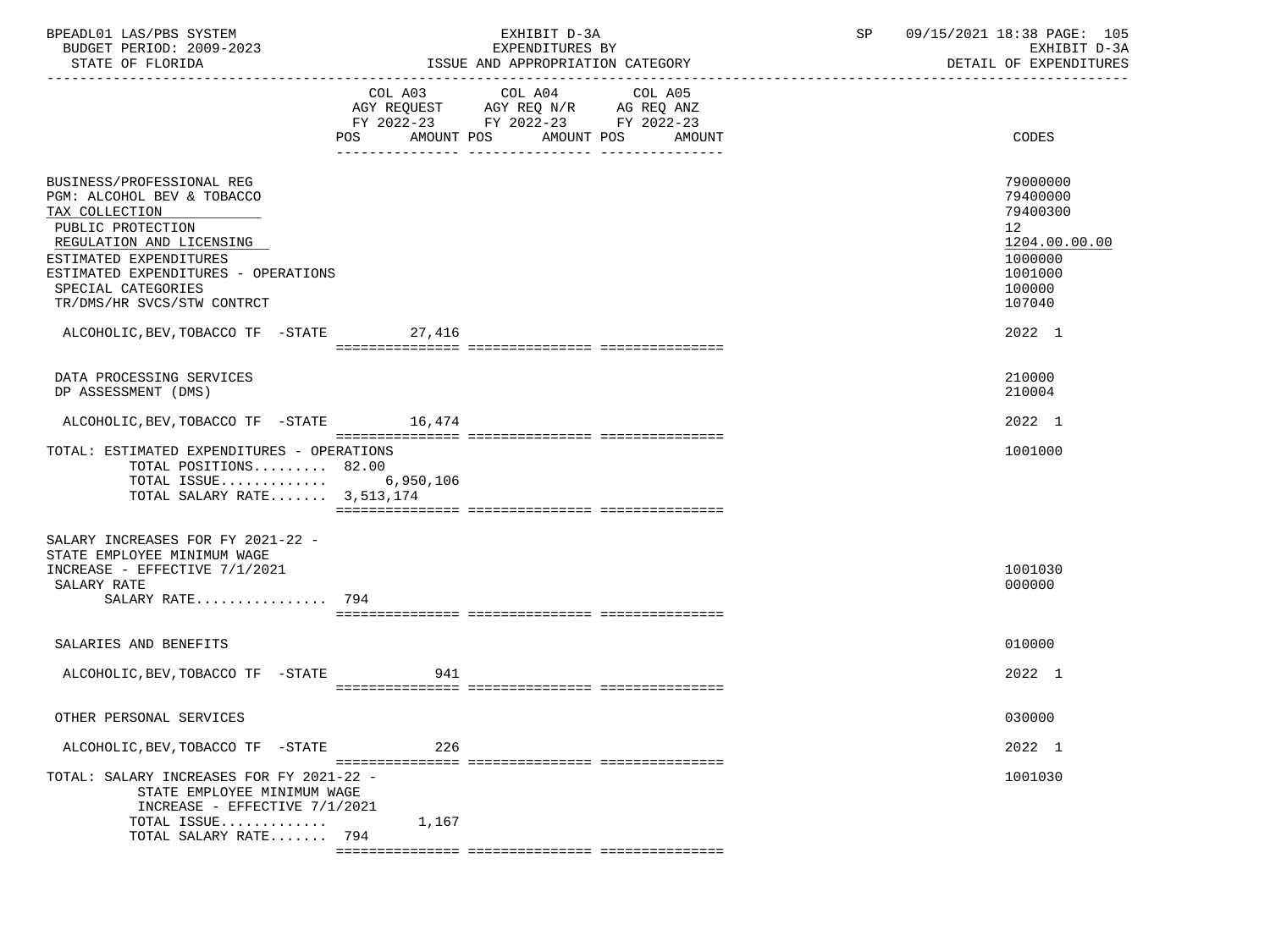| BPEADL01 LAS/PBS SYSTEM<br>BUDGET PERIOD: 2009-2023<br>STATE OF FLORIDA                                                                                                                                               | EXHIBIT D-3A<br>EXPENDITURES BY<br>ISSUE AND APPROPRIATION CATEGORY                                                                                   | 09/15/2021 18:38 PAGE: 106<br>SP<br>EXHIBIT D-3A<br>DETAIL OF EXPENDITURES      |
|-----------------------------------------------------------------------------------------------------------------------------------------------------------------------------------------------------------------------|-------------------------------------------------------------------------------------------------------------------------------------------------------|---------------------------------------------------------------------------------|
|                                                                                                                                                                                                                       | COL A03 COL A04 COL A05<br>AGY REQUEST AGY REQ N/R AG REQ ANZ<br>FY 2022-23 FY 2022-23 FY 2022-23<br>AMOUNT POS<br><b>POS</b><br>AMOUNT POS<br>AMOUNT | CODES                                                                           |
| BUSINESS/PROFESSIONAL REG<br>PGM: ALCOHOL BEV & TOBACCO<br>TAX COLLECTION<br>PUBLIC PROTECTION<br>REGULATION AND LICENSING<br>ESTIMATED EXPENDITURES<br>FLORIDA RETIREMENT SYSTEM<br>ADJUSTMENT - FY 2021-22 - NORMAL |                                                                                                                                                       | 79000000<br>79400000<br>79400300<br>12 <sup>°</sup><br>1204.00.00.00<br>1000000 |
| COST AND UNFUNDED ACTUARIAL<br>LIABILITY<br>SALARIES AND BENEFITS                                                                                                                                                     |                                                                                                                                                       | 1001070<br>010000                                                               |
| ALCOHOLIC, BEV, TOBACCO TF -STATE                                                                                                                                                                                     | 27,977                                                                                                                                                | 2022 1                                                                          |
| DATA PROCESSING SERVICES<br>DP ASSESSMENT (DMS)                                                                                                                                                                       |                                                                                                                                                       | 210000<br>210004                                                                |
| ALCOHOLIC, BEV, TOBACCO TF -STATE                                                                                                                                                                                     | 34                                                                                                                                                    | 2022 1                                                                          |
| TOTAL: FLORIDA RETIREMENT SYSTEM<br>ADJUSTMENT - FY 2021-22 - NORMAL<br>COST AND UNFUNDED ACTUARIAL<br>LIABILITY                                                                                                      |                                                                                                                                                       | 1001070                                                                         |
| TOTAL ISSUE                                                                                                                                                                                                           | 28,011                                                                                                                                                |                                                                                 |
| CASUALTY INSURANCE PREMIUM<br>ADJUSTMENT<br>SPECIAL CATEGORIES<br>RISK MANAGEMENT INSURANCE                                                                                                                           |                                                                                                                                                       | 1001090<br>100000<br>103241                                                     |
| ALCOHOLIC, BEV, TOBACCO TF - STATE 1, 470-                                                                                                                                                                            |                                                                                                                                                       | 2022 1                                                                          |
| REALLOCATION OF HUMAN RESOURCES<br>OUTSOURCING<br>SPECIAL CATEGORIES<br>TR/DMS/HR SVCS/STW CONTRCT                                                                                                                    |                                                                                                                                                       | 1005900<br>100000<br>107040                                                     |
| ALCOHOLIC, BEV, TOBACCO TF -STATE 2, 210-                                                                                                                                                                             |                                                                                                                                                       | 2022 1                                                                          |

 ${\tt 2} = {\tt 2} = {\tt 2} = {\tt 2} = {\tt 2} = {\tt 2} = {\tt 2} = {\tt 2} = {\tt 2} = {\tt 2} = {\tt 2} = {\tt 2} = {\tt 2} = {\tt 2} = {\tt 2} = {\tt 2} = {\tt 2} = {\tt 2} = {\tt 2} = {\tt 2} = {\tt 2} = {\tt 2} = {\tt 2} = {\tt 2} = {\tt 2} = {\tt 2} = {\tt 2} = {\tt 2} = {\tt 2} = {\tt 2} = {\tt 2} = {\tt 2} = {\tt 2} = {\tt 2} = {\tt 2} = {\tt 2} = {\tt 2$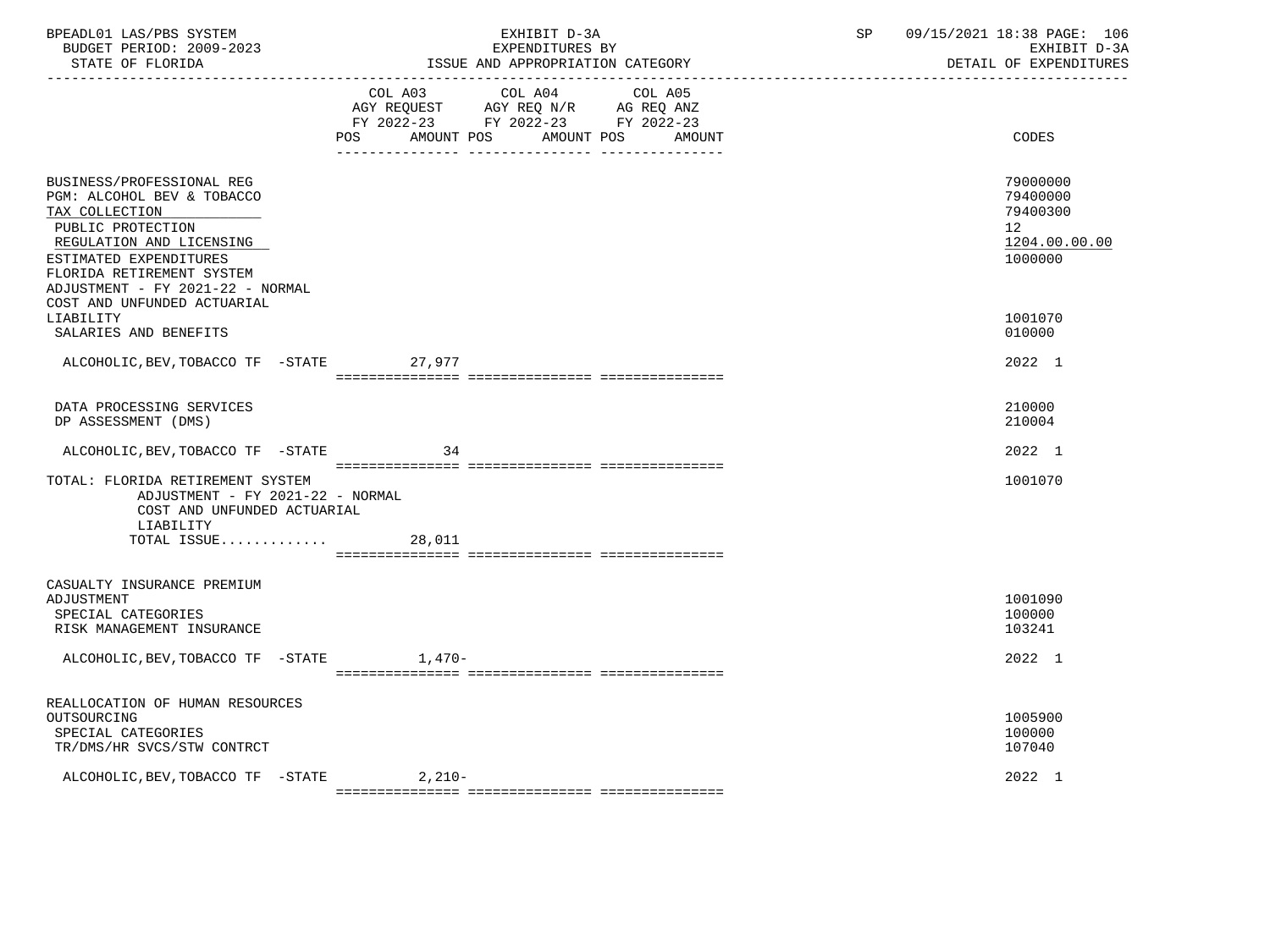| BPEADL01 LAS/PBS SYSTEM<br>BUDGET PERIOD: 2009-2023<br>STATE OF FLORIDA                                                                                                                                                                                            | EXHIBIT D-3A<br>EXPENDITURES BY<br>ISSUE AND APPROPRIATION CATEGORY                                                                   | 09/15/2021 18:38 PAGE: 107<br>SP<br>EXHIBIT D-3A<br>DETAIL OF EXPENDITURES                        |  |
|--------------------------------------------------------------------------------------------------------------------------------------------------------------------------------------------------------------------------------------------------------------------|---------------------------------------------------------------------------------------------------------------------------------------|---------------------------------------------------------------------------------------------------|--|
|                                                                                                                                                                                                                                                                    | COL A03 COL A04 COL A05<br>AGY REQUEST AGY REQ N/R AG REQ ANZ<br>FY 2022-23 FY 2022-23 FY 2022-23<br>POS AMOUNT POS AMOUNT POS AMOUNT | CODES                                                                                             |  |
| BUSINESS/PROFESSIONAL REG<br>PGM: ALCOHOL BEV & TOBACCO<br>TAX COLLECTION<br>PUBLIC PROTECTION<br>REGULATION AND LICENSING<br>ESTIMATED EXPENDITURES<br>STATE ENTERPRISE INFORMATION<br>TECHNOLOGY DISTRIBUTION<br>DATA PROCESSING SERVICES<br>DP ASSESSMENT (DMS) |                                                                                                                                       | 79000000<br>79400000<br>79400300<br>12<br>1204.00.00.00<br>1000000<br>1006600<br>210000<br>210004 |  |
| ALCOHOLIC, BEV, TOBACCO TF - STATE 268-                                                                                                                                                                                                                            |                                                                                                                                       | 2022 1                                                                                            |  |
| DATA PROCESSING ASSESSMENT BASE<br>BUDGET ADJUSTMENT<br>DATA PROCESSING SERVICES<br>DP ASSESSMENT (DMS)                                                                                                                                                            |                                                                                                                                       | 1006800<br>210000<br>210004                                                                       |  |
| ALCOHOLIC, BEV, TOBACCO TF - STATE 4, 424                                                                                                                                                                                                                          |                                                                                                                                       | 2022 1                                                                                            |  |
| TOTAL: REGULATION AND LICENSING<br>BY FUND TYPE                                                                                                                                                                                                                    |                                                                                                                                       | 1204.00.00.00                                                                                     |  |
| SALARY RATE 3,513,968                                                                                                                                                                                                                                              | 82.00                                                                                                                                 | 2000                                                                                              |  |
|                                                                                                                                                                                                                                                                    |                                                                                                                                       |                                                                                                   |  |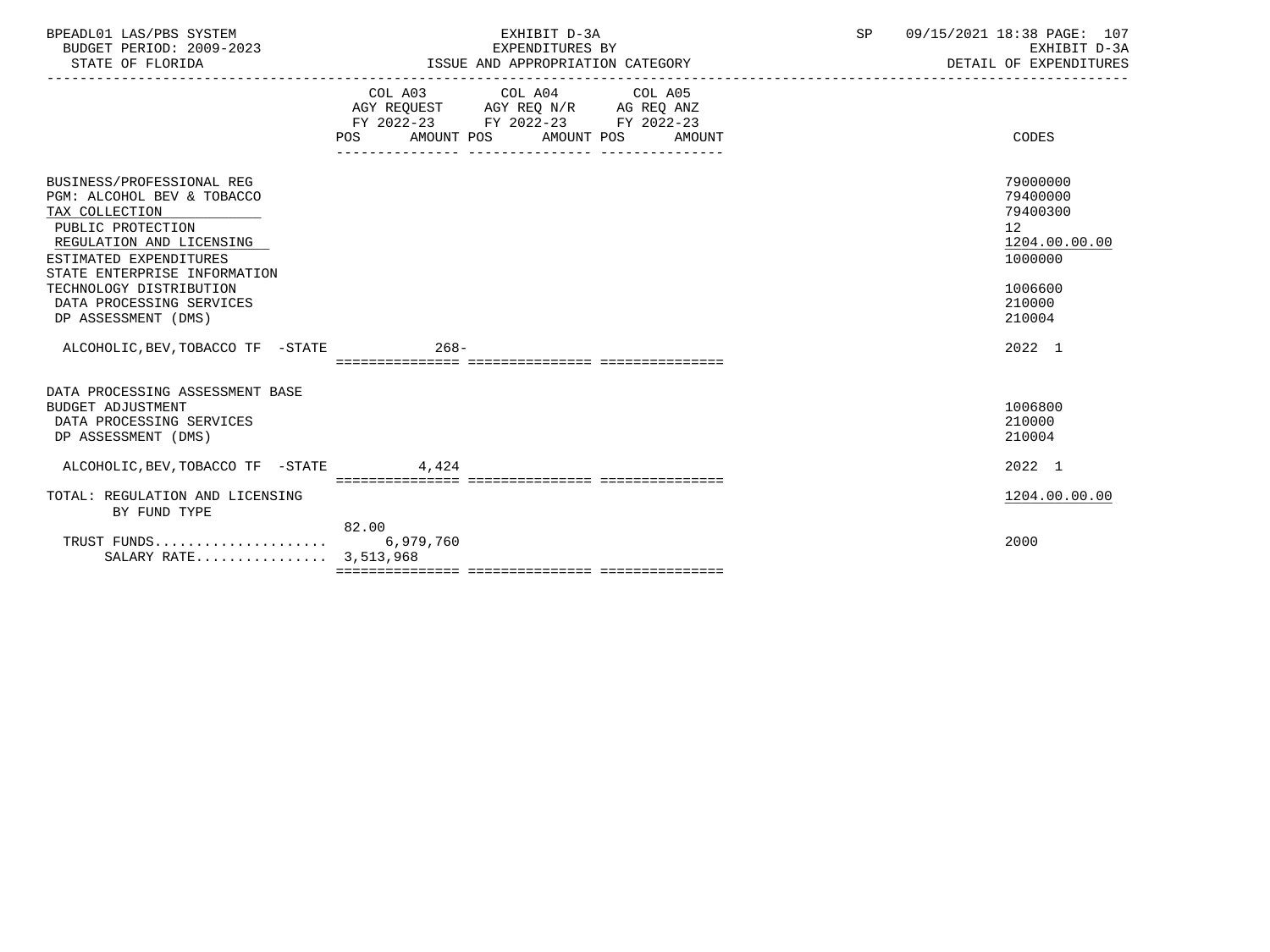| BPEADL01 LAS/PBS SYSTEM<br>BUDGET PERIOD: 2009-2023<br>STATE OF FLORIDA                                                                                                                                                                           |  |        | EXHIBIT D-3A<br>EXPENDITURES BY<br>ISSUE AND APPROPRIATION CATEGORY                                                                   | SP | 09/15/2021 18:38 PAGE: 108<br>EXHIBIT D-3A<br>DETAIL OF EXPENDITURES                    |  |
|---------------------------------------------------------------------------------------------------------------------------------------------------------------------------------------------------------------------------------------------------|--|--------|---------------------------------------------------------------------------------------------------------------------------------------|----|-----------------------------------------------------------------------------------------|--|
|                                                                                                                                                                                                                                                   |  |        | COL A03 COL A04 COL A05<br>AGY REQUEST AGY REQ N/R AG REQ ANZ<br>FY 2022-23 FY 2022-23 FY 2022-23<br>POS AMOUNT POS AMOUNT POS AMOUNT |    | <b>CODES</b>                                                                            |  |
| BUSINESS/PROFESSIONAL REG<br>PGM: CONDOS, TIMESHR, MOB HM<br>COMPLIANCE AND ENFORCEMENT<br>PUBLIC PROTECTION<br>REGULATION AND LICENSING<br>ESTIMATED EXPENDITURES<br>ESTIMATED EXPENDITURES - OPERATIONS<br>SALARY RATE<br>SALARY RATE 4,315,269 |  |        |                                                                                                                                       |    | 79000000<br>79800000<br>79800100<br>12<br>1204.00.00.00<br>1000000<br>1001000<br>000000 |  |
| SALARIES AND BENEFITS                                                                                                                                                                                                                             |  | 102.00 |                                                                                                                                       |    | 010000                                                                                  |  |
| FL CONDO/TIMESHARE/MH TF -STATE 6,399,687                                                                                                                                                                                                         |  |        |                                                                                                                                       |    | 2289 1                                                                                  |  |
| OTHER PERSONAL SERVICES                                                                                                                                                                                                                           |  |        |                                                                                                                                       |    | 030000                                                                                  |  |
| FL CONDO/TIMESHARE/MH TF -STATE 36,076                                                                                                                                                                                                            |  |        |                                                                                                                                       |    | 2289 1                                                                                  |  |
| EXPENSES                                                                                                                                                                                                                                          |  |        |                                                                                                                                       |    | 040000                                                                                  |  |
| FL CONDO/TIMESHARE/MH TF -STATE 915,377                                                                                                                                                                                                           |  |        |                                                                                                                                       |    | 2289 1                                                                                  |  |
| OPERATING CAPITAL OUTLAY                                                                                                                                                                                                                          |  |        |                                                                                                                                       |    | 060000                                                                                  |  |
| FL CONDO/TIMESHARE/MH TF -STATE 6,298                                                                                                                                                                                                             |  |        |                                                                                                                                       |    | 2289 1                                                                                  |  |
| SPECIAL CATEGORIES<br>CONTRACTED SERVICES                                                                                                                                                                                                         |  |        |                                                                                                                                       |    | 100000<br>100777                                                                        |  |
| FL CONDO/TIMESHARE/MH TF -STATE 17,500                                                                                                                                                                                                            |  |        |                                                                                                                                       |    | 2289 1                                                                                  |  |
| RISK MANAGEMENT INSURANCE                                                                                                                                                                                                                         |  |        |                                                                                                                                       |    | 103241                                                                                  |  |
| FL CONDO/TIMESHARE/MH TF -STATE                                                                                                                                                                                                                   |  | 26,257 |                                                                                                                                       |    | 2289 1                                                                                  |  |
| LEASE/PURCHASE/EQUIPMENT                                                                                                                                                                                                                          |  |        |                                                                                                                                       |    | 105281                                                                                  |  |
| FL CONDO/TIMESHARE/MH TF -STATE                                                                                                                                                                                                                   |  | 11,856 |                                                                                                                                       |    | 2289 1                                                                                  |  |
|                                                                                                                                                                                                                                                   |  |        |                                                                                                                                       |    |                                                                                         |  |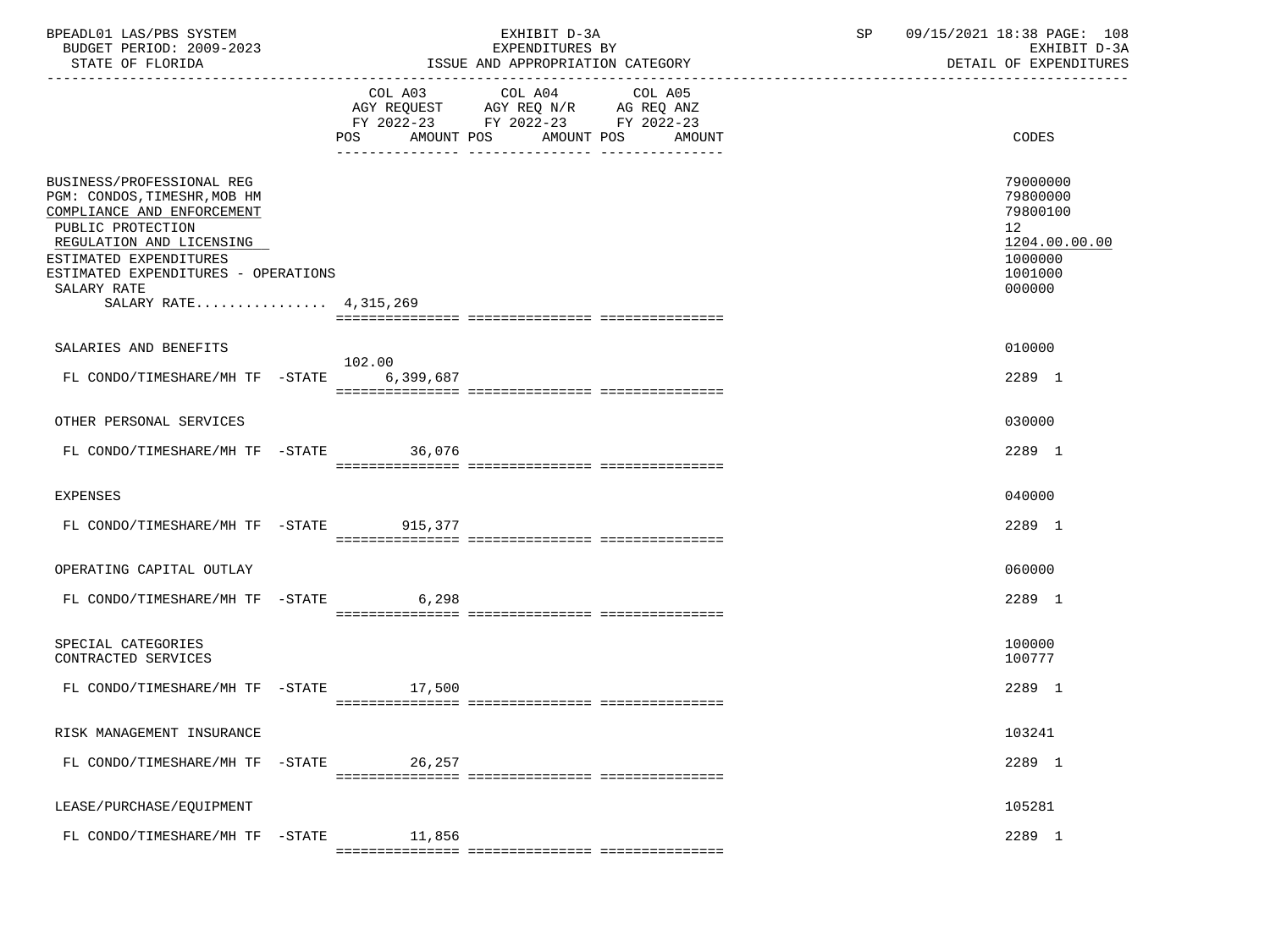| BPEADL01 LAS/PBS SYSTEM  | EXHIBIT D-3A                     | 09/15/2021 18:38 PAGE: 109 |
|--------------------------|----------------------------------|----------------------------|
| BUDGET PERIOD: 2009-2023 | EXPENDITURES BY                  | EXHIBIT D-3A               |
| STATE OF FLORIDA         | ISSUE AND APPROPRIATION CATEGORY | DETAIL OF EXPENDITURES     |

|                                                                                                                                                                                                                                                                                                  |                          | COL A03 COL A04 COL A05            |        |                                                                                                                          |
|--------------------------------------------------------------------------------------------------------------------------------------------------------------------------------------------------------------------------------------------------------------------------------------------------|--------------------------|------------------------------------|--------|--------------------------------------------------------------------------------------------------------------------------|
|                                                                                                                                                                                                                                                                                                  |                          | AGY REQUEST AGY REQ N/R AG REQ ANZ |        |                                                                                                                          |
|                                                                                                                                                                                                                                                                                                  |                          | FY 2022-23 FY 2022-23 FY 2022-23   |        |                                                                                                                          |
|                                                                                                                                                                                                                                                                                                  | <b>POS</b><br>AMOUNT POS | AMOUNT POS                         | AMOUNT | CODES                                                                                                                    |
| BUSINESS/PROFESSIONAL REG<br>PGM: CONDOS, TIMESHR, MOB HM<br>COMPLIANCE AND ENFORCEMENT<br>PUBLIC PROTECTION<br>REGULATION AND LICENSING<br>ESTIMATED EXPENDITURES<br>ESTIMATED EXPENDITURES - OPERATIONS<br>SPECIAL CATEGORIES<br>TR/DMS/HR SVCS/STW CONTRCT<br>FL CONDO/TIMESHARE/MH TF -STATE | 33,056                   |                                    |        | 79000000<br>79800000<br>79800100<br>12 <sub>2</sub><br>1204.00.00.00<br>1000000<br>1001000<br>100000<br>107040<br>2289 1 |
|                                                                                                                                                                                                                                                                                                  |                          |                                    |        |                                                                                                                          |
| TOTAL: ESTIMATED EXPENDITURES - OPERATIONS<br>TOTAL POSITIONS 102.00<br>TOTAL ISSUE $7,446,107$<br>TOTAL SALARY RATE 4,315,269                                                                                                                                                                   |                          |                                    |        | 1001000                                                                                                                  |
| SALARY INCREASES FOR FY 2021-22 -<br>STATE EMPLOYEE MINIMUM WAGE<br>INCREASE - EFFECTIVE 7/1/2021<br>SALARY RATE<br>SALARY RATE $16.466$                                                                                                                                                         |                          |                                    |        | 1001030<br>000000                                                                                                        |
| SALARIES AND BENEFITS                                                                                                                                                                                                                                                                            |                          |                                    |        | 010000                                                                                                                   |
| FL CONDO/TIMESHARE/MH TF -STATE 19,490                                                                                                                                                                                                                                                           |                          |                                    |        | 2289 1                                                                                                                   |
| OTHER PERSONAL SERVICES                                                                                                                                                                                                                                                                          |                          |                                    |        | 030000                                                                                                                   |
| FL CONDO/TIMESHARE/MH TF -STATE                                                                                                                                                                                                                                                                  | 371                      |                                    |        | 2289 1                                                                                                                   |
| TOTAL: SALARY INCREASES FOR FY 2021-22 -<br>STATE EMPLOYEE MINIMUM WAGE<br>INCREASE - EFFECTIVE $7/1/2021$<br>TOTAL ISSUE                                                                                                                                                                        | 19,861                   |                                    |        | 1001030                                                                                                                  |
| TOTAL SALARY RATE 16,466                                                                                                                                                                                                                                                                         |                          |                                    |        |                                                                                                                          |